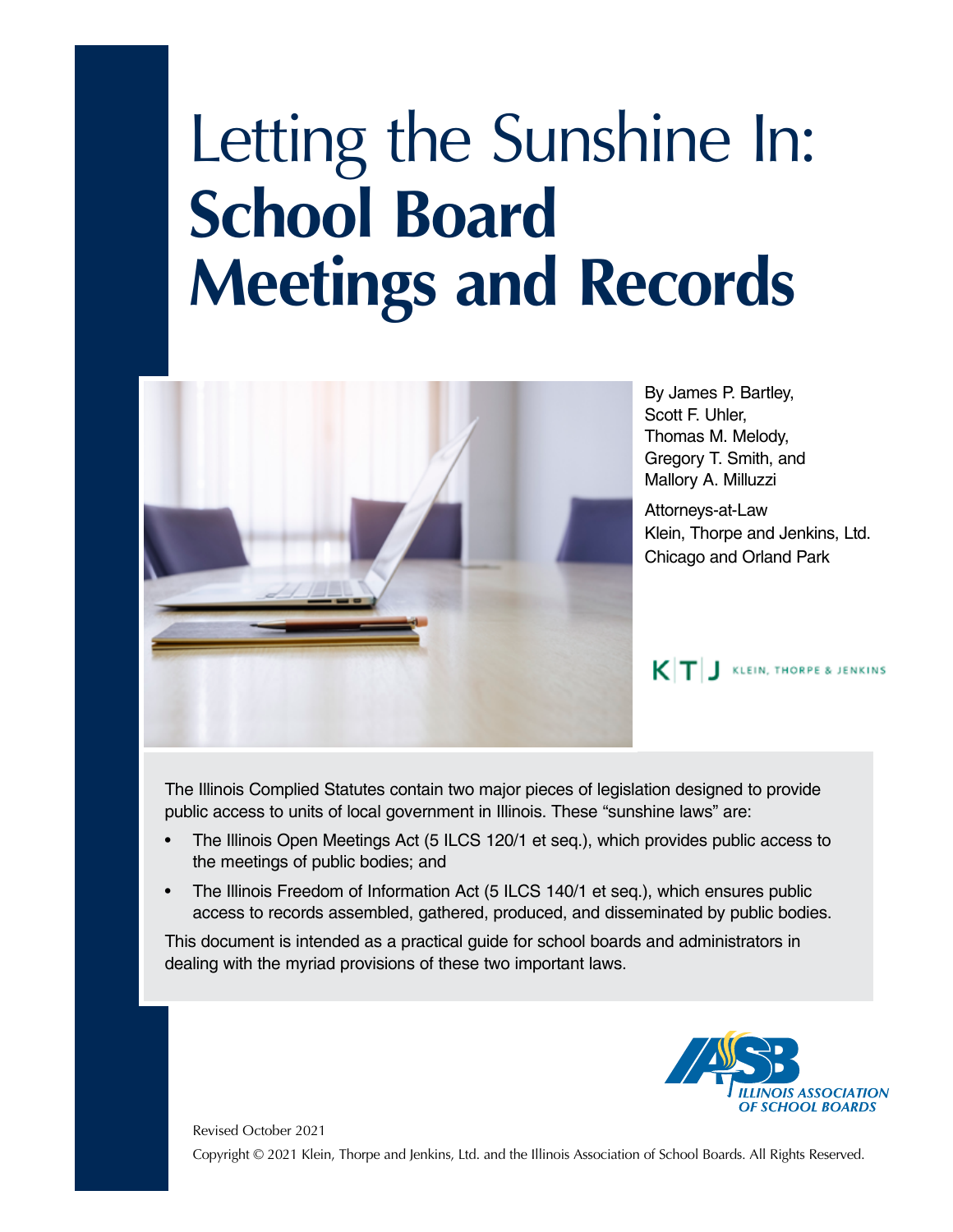## **Contents**

| Part One — Meetings                           |                 |
|-----------------------------------------------|-----------------|
| The Illinois Open Meetings Act Introduction 2 |                 |
| What OMA Covers                               | $\overline{3}$  |
| <b>Bodies Covered</b>                         | $\overline{3}$  |
| Gatherings Covered 3                          |                 |
| Discussion of Public Business                 | $\overline{4}$  |
| Meetings Not Covered                          | $\overline{5}$  |
| Meeting Times and Places 5                    |                 |
| Notice Requirements                           | $\overline{5}$  |
| Regular Meetings 5                            |                 |
| Organizational Meetings 7                     |                 |
| Rescheduled Meetings 7                        |                 |
| Special Meetings 7                            |                 |
| Emergency Meetings                            | $\overline{7}$  |
| Reconvened Meetings                           | $\overline{1}$  |
| Methods of Public Notice                      | 8               |
| Special, Emergency, Rescheduled or            |                 |
| Reconvened Meetings                           | 8               |
| Change in Regular Meeting Schedule            | 8               |
| Electronic Attendance                         | 8               |
| <b>Email Communications and Texting</b>       | <u>10</u>       |
| Public Participation at Meetings              | 11              |
| <b>Public Participation at Meetings</b>       | 11              |
| Recording of Meetings                         | <u>12</u>       |
| Voting and Taking Final Action                | 12              |
| Closed Meetings                               | <u>13</u>       |
| <b>Procedures for Closed Meetings</b>         | <u>15</u>       |
| Minutes 15                                    |                 |
| Closed Meeting Minutes                        | 17              |
| Public Inspection                             | 17              |
| Enforcement - the Effect of                   |                 |
| Non-compliance                                | <u>18</u>       |
| Attorney's Fees                               | <u>19</u>       |
| The Public Access Counselor                   | 19              |
| The Public Access Counselor's                 |                 |
| Duties 19                                     |                 |
| The Complaint Process                         | $\overline{20}$ |
| Administrative Review                         | <u>21</u>       |
| The "Safe Harbor"                             | <u> 21</u>      |
| <b>Conclusion 21</b>                          |                 |
| Special Issues 21                             |                 |

| Part Two — Records                                               |                 |
|------------------------------------------------------------------|-----------------|
| The Illinois Freedom of Information Act                          | 24              |
| An Overview of the Laws Governing                                |                 |
| Illinois School Records                                          | 24              |
| The Local Records Act                                            | 25              |
| The Freedom of Information Act -                                 |                 |
| <b>What It Requires</b>                                          | 25              |
| Coverage of FOIA                                                 | 25              |
| Intent of FOIA                                                   | 26              |
| Section 1 of FOIA indicates that:                                | <u>26</u>       |
| <b>Presumption of Disclosure</b>                                 | 28              |
| Inspection and Copying                                           | $\overline{28}$ |
| <b>Records Maintained Online</b>                                 | 29              |
| Burdensome Requests                                              | 29              |
| Voluminous Requests                                              | <u>30</u>       |
| <b>Rules and Regulations</b>                                     | 31              |
| <b>School District Directories</b>                               | 31              |
| Cataloging of Public Records                                     | 32              |
| <b>Fees and Costs</b>                                            | 32              |
| <b>Freedom of Information Officers</b>                           | 34              |
| <b>Exemptions from Public Inspection</b>                         | <u>34</u>       |
| <b>Additional Statutory Exemptions</b>                           | <u>42</u>       |
| Documents in the Possession of                                   |                 |
| <b>Contracting Parties</b><br>and the control of the control of  | 43              |
| Settlement and Severance Agreements                              | 43              |
| Denials of Requests for Records                                  | 44              |
| The Role of the Public Access                                    |                 |
| Counselor 45                                                     |                 |
| Enforcement of the Act                                           | 46              |
| Similarities and Differences to                                  |                 |
| Federal FOIA47                                                   |                 |
| Complying With FOIA                                              | <u>51</u>       |
| <b>Initial Preparations</b><br><b>Contract Contract Contract</b> | 51              |
| District Rules and Regulations                                   | 51              |
| <b>Preparing Directories</b>                                     | 52              |
| Cataloging and Indexing of                                       |                 |
| <b>Public Records</b>                                            | 52              |
| Responding to Requests                                           | <u>53</u>       |
| <b>Some Questions and Answers</b>                                |                 |

| <b>Appendix E</b> | 64 | <b>Appendix I</b> |
|-------------------|----|-------------------|
| <b>Appendix F</b> | 65 | <b>Appendix J</b> |

[Appendix K 74](#page-74-0) [Appendix L 75](#page-75-0)

[about FOIA](#page-56-0) 56

Appendix  $G = 66$ [Appendix H](#page-68-0) 68

| Appendix M        | 76             |
|-------------------|----------------|
| <b>Appendix N</b> | $\prime\prime$ |
| Appendix O        | 78             |

[Appendix A 60](#page-60-0) Appendix  $B = 61$ Appendix  $C = 62$ [Appendix D](#page-63-0) [63](#page-63-0)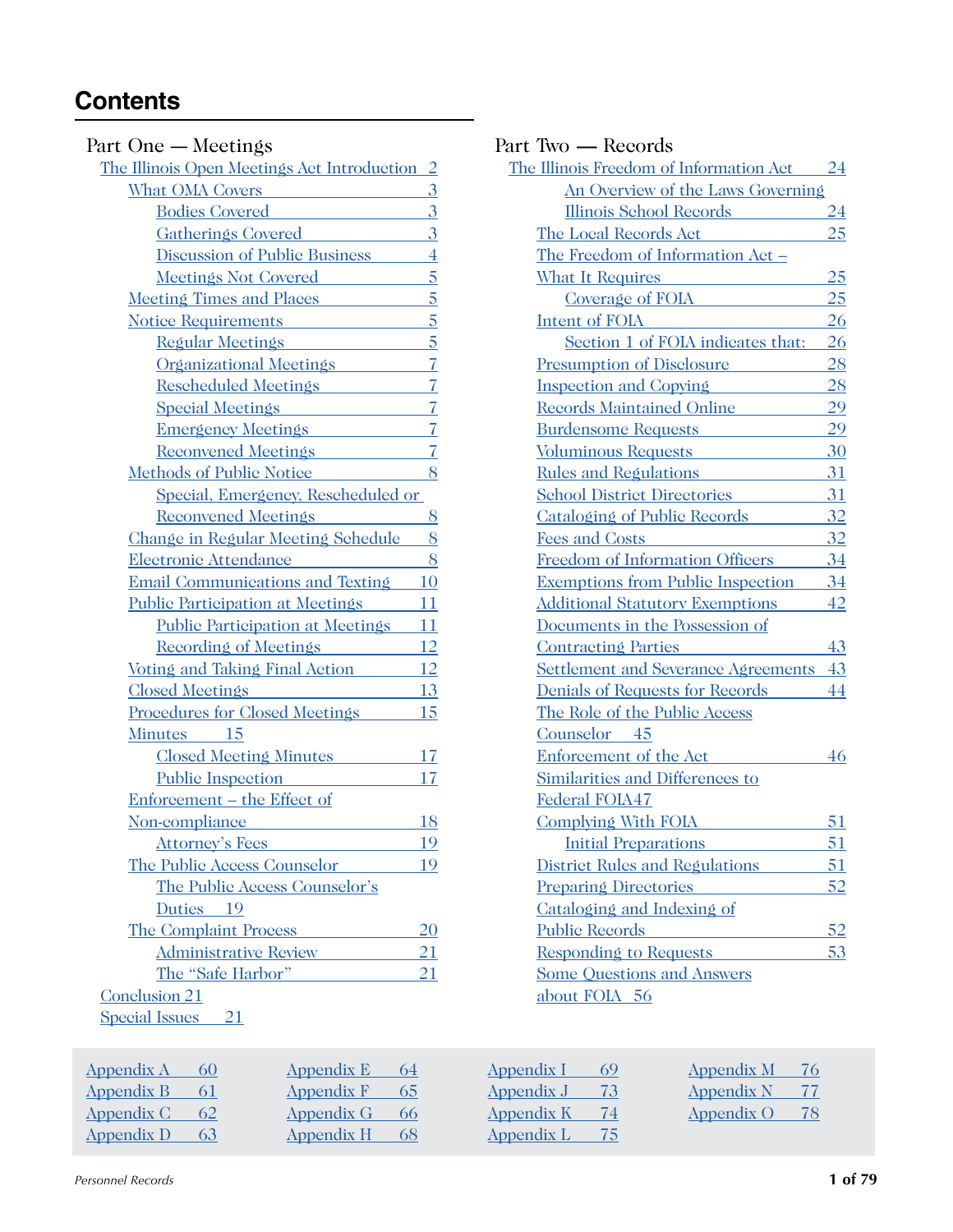# <span id="page-2-0"></span>**The Illinois Open Meetings Act Introduction**

All school board members should be familiar with the requirements of the Open Meetings Act (OMA). As noted below in the section entitled "The Public Access Counselor's Duties," each public body must designate an employee(s) to receive electronic training provided by the Public Access Counselor (PAC) on a yearly basis and each elected or appointed board member must complete the electronic curriculum within (90) days of taking the oath of office.

Of course, a document of this nature cannot possibly answer all questions that can arise under OMA. Accordingly, as virtually all meetings of school board members are subject to OMA, public officials should consult with their school attorneys when necessary in order to be certain that they are fully complying with OMA.

All Illinois school boards are subject to OMA.<sup>1</sup> OMA makes it public policy that (a) public bodies shall act and deliberate openly, (b) citizens shall be given advance notice of, and the right to attend, all meetings, and (c) the citizen's right to know shall be protected. Meetings are to be open and OMA's limited exceptions allowing closed sessions are to be "strictly construed."

A meeting is defined as "...any gathering, whether in person or by video or audio conference, telephone call, electronic means (such as, without limitation, electronic mail, electronic chat, and instant messaging), or other means of contemporaneous interactive communication, of a majority of a quorum of the members of a public body held for the purpose of discussing public business or, for a 5-member public body, a quorum of the members of a public body held for the purpose of discussing public business." A "quorum" is the number of assembled members that is necessary for a decision-making body to be legally competent to transact business.2 Under the School Code, a "majority of the full membership of the board of education shall constitute a quorum."

OMA is expressly applicable to school boards and significantly supplements those provisions of The School Code relating to school board meetings. In addition to stating a general public policy on meetings of public bodies, OMA:

- 1) States that meetings of public agencies, including school boards and their subordinate committees, must be open to the public and; makes limited exceptions for certain specified matters which may be discussed in closed session.
- 2) Requires that meetings shall be at specified times and places convenient to the public.
- 3) Prohibits public meetings on legal holidays unless the regular meeting day falls on a holiday.
- 4) Requires notice of all meetings to be given to (a) the general public and (b) certain news media.
- 5) Requires preparation of a schedule of regular meetings. Requires publication of a change in regular meeting dates.
- 6) Requires preparation of minutes of all open and closed meetings.
- 7) Requires a verbatim record of all closed meetings in the form of an audio or video recording.
- 8) Provides both civil and criminal remedies for violations.

 $1 \quad 5$  ILCS 120/1 et seq.

<sup>2 59</sup> Am. Jur. 2d *Parliamentary Law* § 9 (2002).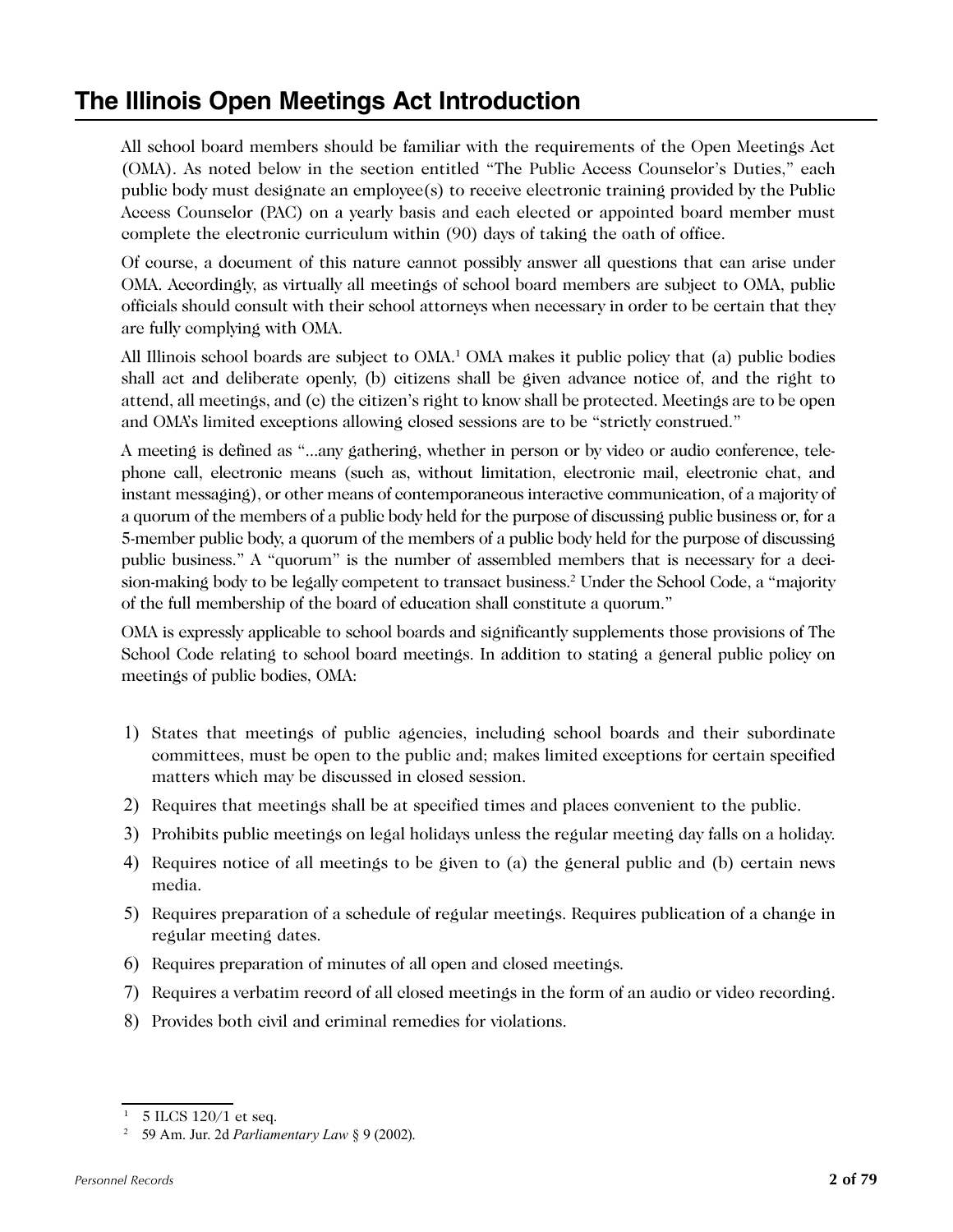# <span id="page-3-0"></span>**What OMA Covers**

#### **Bodies Covered**

OMA applies to all meetings of public bodies (except, interestingly enough, the General Assembly). Public bodies as defined in OMA include:

- 1) School boards; and
- 2) Committees and subcommittees of school boards.

The creation of committees does not circumvent OMA. A committee or subcommittee of a public body is required to give notice of its meetings, keep minutes, and comply with all other requirements of OMA. However, OMA does not apply to meetings or conferences of department heads, staff, or employees. A citizens committee appointed to advise a school board is covered by OMA; a committee appointed to advise a superintendent or principal is not covered.

#### **Gatherings Covered**

OMA defines a meeting as ". . . any gathering, whether in person or by video or audio conference, telephone call, electronic means (such as, without limitation, electronic mail, electronic chat, and instant messaging), or other means of contemporaneous interactive communication, of a majority of a quorum of the members of a public body held for the purpose of discussing public business or, for a five-member public body, a quorum of the members of a public body held for the purpose of discussing public business." This definition eliminates the confusion which can arise when two school board members bump into one another on a street corner and proceed to discuss school business.

For a seven-member board of education, four members constitute a quorum and three represent a majority of a quorum. Therefore, a discussion of public business among three members of a seven-member board of education is covered by OMA, while such a discussion between two members is not.

However, if those two board members happen to be members of a five-member school board committee, they would represent a majority of a quorum. If they intentionally gather at a street corner to discuss committee business, then OMA would apply and their street corner discussion would be illegal - unless they give public notice, keep minutes, and meet all other requirements of OMA.

Similarly, if three members of a seven member committee meet to discuss whether a particular issue should be brought up at the full committee hearing, but the three are never technically in the room at the same time, this would still be "contemporaneous communication" and subject to the requirements of OMA. Contemporaneous interactive communication does not require the simultaneous, continuous, and uninterrupted majority of quorum because, as the attorney general noted, the act of alternating out legislators or playing "legislative musical chairs" would subvert the intent and spirit of OMA.

OMA applies equally to committees of public bodies and a majority of a quorum is determined based upon the number of members of that committee and not upon the number of members of the school board.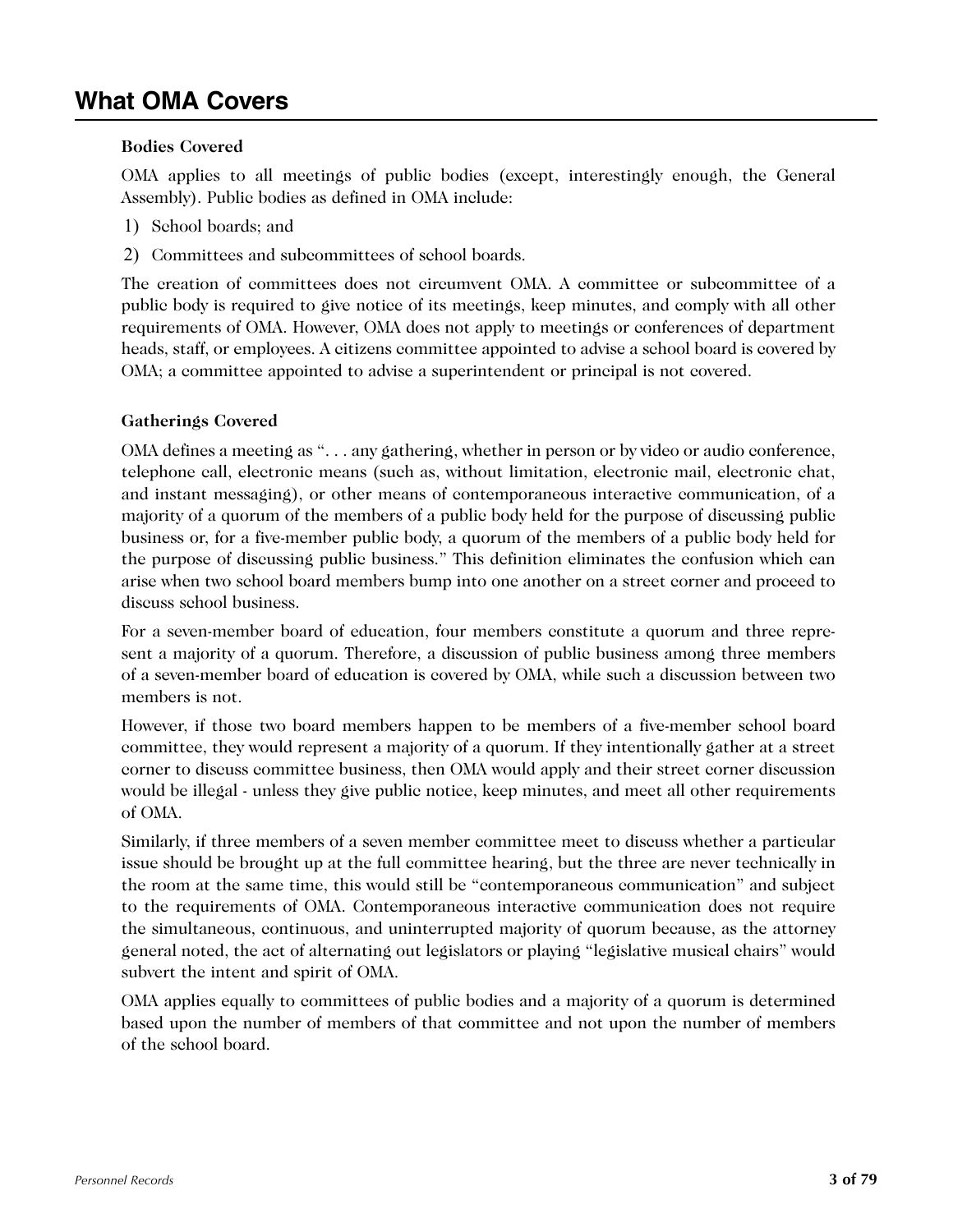#### <span id="page-4-0"></span>**Discussion of Public Business**

Although OMA does not define "public business," one can assume the term refers to business of the particular public body. That is, school board members might discuss foreign affairs without violating OMA. School board business, on the other hand, would encompass anything that is pending before the board- - and might include any issue that might reasonably come before the board in the foreseeable future.

The definition of meeting also requires that the gathering of a majority of a quorum be held for the *purpose* of discussing public business. In other words, there must be an intent to discuss public business before the gathering becomes a meeting covered by OMA.3 To violate OMA, the gathering and discussions must be designed to discuss or reach an accord with regard to public business, be a collective discussion and exchange of facts preliminary to a final decision, and be an examining or weighing of reasons for or against a course of action.4 The legislature added this intent language so that public officials would not have to fear violating OMA if they unintentionally discussed public business by some or all of the members of a public body at a social event or attend community functions.

However, whether a discussion of public business by some or all of the members of a public body at a social event (dance, dinner, party, etc.) is covered by OMA, still depends upon the particular facts involved. If a majority of a quorum of a public body is present at a social event, and if they intended to gather there to discuss public business or if the purpose of attending this social event was to discuss public business, the actual gathering and discussion of public business would be a meeting covered by OMA. Unless the gathering is open to the public and all requirements of OMA are met, including notice and minutes, the public officials involved are in violation of OMA. It is not necessary that public officials meet at their official meeting place in order to have a meeting under OMA. Also, if public officials gather together at a social event with the intent of evading OMA, they will be in violation of the Act.

On the other hand, if a majority of a quorum of a public body comes together at a social event with no intent to evade OMA and not for the purpose or with the intent of discussing public business, a casual, chance, or informal discussion of public business by such members of a public body should not be considered a meeting within the purview of OMA. After all, it is only natural for people with a common interest to discuss it when they are together.

However, the Illinois Attorney General's written explanations of OMA stated that:

"...although a gathering may not be held for the purpose of discussing public business at the outset, the gathering is subject to conversion to a meeting at any point. Thus, for example, at the point that a dinner party turns to a discussion of public business upon which the attention of the requisite number of public body members present is focused, the gathering becomes a 'meeting' for purposes of the Act."

Although this statement by the attorney general appears to ignore the clear intent language of OMA, school board members would be well advised to avoid discussions of public business at social events and, as to any such discussion that might have inadvertently started, to end it promptly upon recognition that it involves public business.

<sup>3</sup> *People ex rel. Defanis v. Barr,* 78 Ill. App. 3d 842, 847 (4th Dist. 1979).

<sup>4</sup> *Nabhani v. Colianese,* 552 F. Supp. 657, 661 (N.D. Ill. 1982), citing *People ex rel. Defanis v. Barr,* 83 Ill. 2d 191, 210 (1980); *See also,* Op.Ill.Att'y.Gen. No. S–726 at 125 (March 22, 1974), citing *[Sacramento Newspaper Guild v.](https://1.next.westlaw.com/Link/Document/FullText?findType=Y&serNum=1968111761&pubNum=227&originatingDoc=Ie7e9b346556911d9bf30d7fdf51b6bd4&refType=RP&fi=co_pp_sp_227_485&originationContext=document&transitionType=DocumentItem&contextData=(sc.RelatedInfo)#co_pp_sp_227_485)  Sacramento Co. Bd. of Super,* [263 Cal.App.2d 41, 69 Cal.Rptr. 480, 485 \(1968\)](https://1.next.westlaw.com/Link/Document/FullText?findType=Y&serNum=1968111761&pubNum=227&originatingDoc=Ie7e9b346556911d9bf30d7fdf51b6bd4&refType=RP&fi=co_pp_sp_227_485&originationContext=document&transitionType=DocumentItem&contextData=(sc.RelatedInfo)#co_pp_sp_227_485).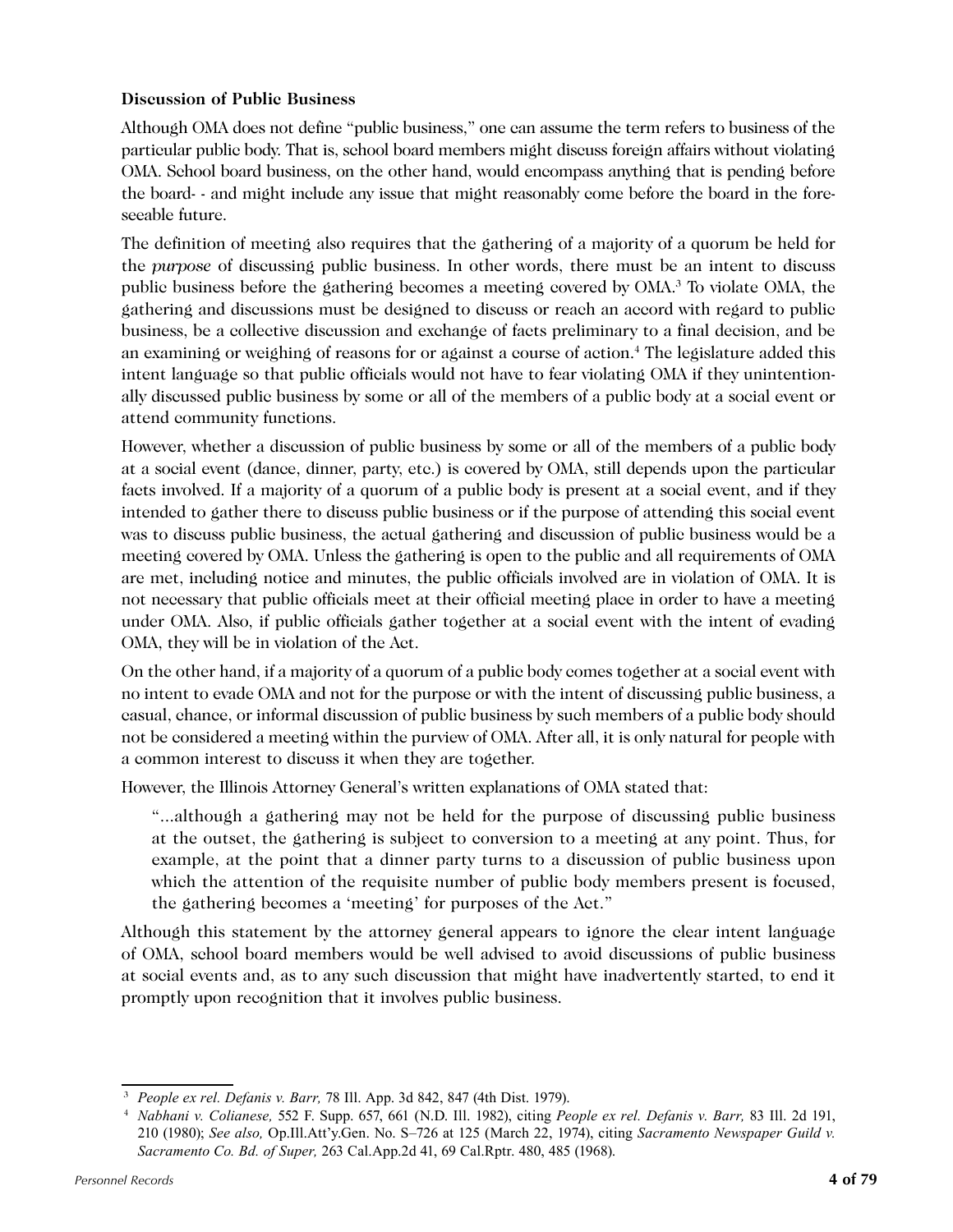#### <span id="page-5-0"></span>**Meetings Not Covered**

One court<sup>5</sup> has held that meetings or conferences of administrators, teachers, or other employees are not covered by OMA because the participants do not adopt any resolutions and meet only for the purpose of promoting "good staff work." The school board president or another member of the board may attend such a staff meeting without bringing it within the coverage of OMA. However, if a majority of a quorum of the public body attends such a staff meeting at which public business is discussed, the meeting would then come within OMA and would have to be open to the public.

By the same token, an "internal" committee which is not formally appointed by or accountable to any public body, by its very nature, does not conduct deliberations which fall within the scope of OMA.6 Finally, a federal district judge has ruled that a "political rally" is not a meeting under OMA, even though all the board members were there and discussed public business.7

## **Meeting Times and Places**

OMA requires all public meetings to be held at specified times and places which are convenient and open to the public. Therefore, a public body cannot schedule a meeting to be held at midnight or at 5:00 a.m.; however, if a meeting called at a convenient time extends into the early morning hours, it would be a proper and legal meeting. A public body can also not hold a public meeting in a private residence because it would not be "convenient" or "open to the public," as citizens could reasonably be deterred from attending the meeting or feel uncomfortable going to a private residence.<sup>8</sup> Also, a public body cannot properly schedule a meeting to be held outside of its corporate boundaries. A meeting outside of its corporate boundaries, depending upon how far outside it was, would probably be "inconvenient" to the public, and there is a serious legal question as to whether a public body has jurisdiction to meet and act outside of its corporate limits. For instance, the PAC determined that holding a special board meeting on a weekday morning at the board's attorney's office, which was located 26 miles from its usual meeting location, was not convenient and open to the public.<sup>9</sup>

In addition, no meeting is to be held on a legal holiday unless a public body's regular meeting day falls on such a holiday. Simply stated, a public body cannot schedule a special meeting to take place on Christmas Day, New Year's Day, Thanksgiving, or any other legal holiday. OMA does not define legal holidays or the source of such days. However, a list of "legal holidays" is set out in the Bank Holiday Act.<sup>10</sup>

## **Notice Requirements**

The notice provisions of OMA establish somewhat different requirements for different types of meetings. These include regular, special, emergency, rescheduled, and reconvened meetings.

#### **Regular Meetings**

OMA requires each public body to give public notice of its schedule of dates, times, and places for regular meetings at the beginning of each calendar or fiscal year and to make the schedule generally available. Sections 10-6 and 10-16 of The School Code (105 ILCS 5/10-6 and 105 ILCS

<sup>5</sup> *People ex rel. Cooper v. Carson*, 28 Ill.App.3d 569 (2d Dist. 1975).

<sup>6</sup> *Pope v. Parkinson*, 48 Ill.App.3d 797 (4th Dist. 1977).

<sup>7</sup> *Nabhani v. Coglianese*, 552 F.Supp. 657 (N.D. Ill. 1982).

<sup>&</sup>lt;sup>8</sup> Ill. Att'y Gen. Pub. Acc. Op. No.  $12{\text -}008$  (issued April 4, 2012).<br><sup>9</sup> Ill. Att'y Gen. Pub. Acc. Op. No. 13-014 (issued September 5, 20

<sup>9</sup> Ill. Att'y Gen. Pub. Acc. Op. No. 13-014 (issued September 5, 2013).

<sup>10</sup> 205 ILCS 630/17(a).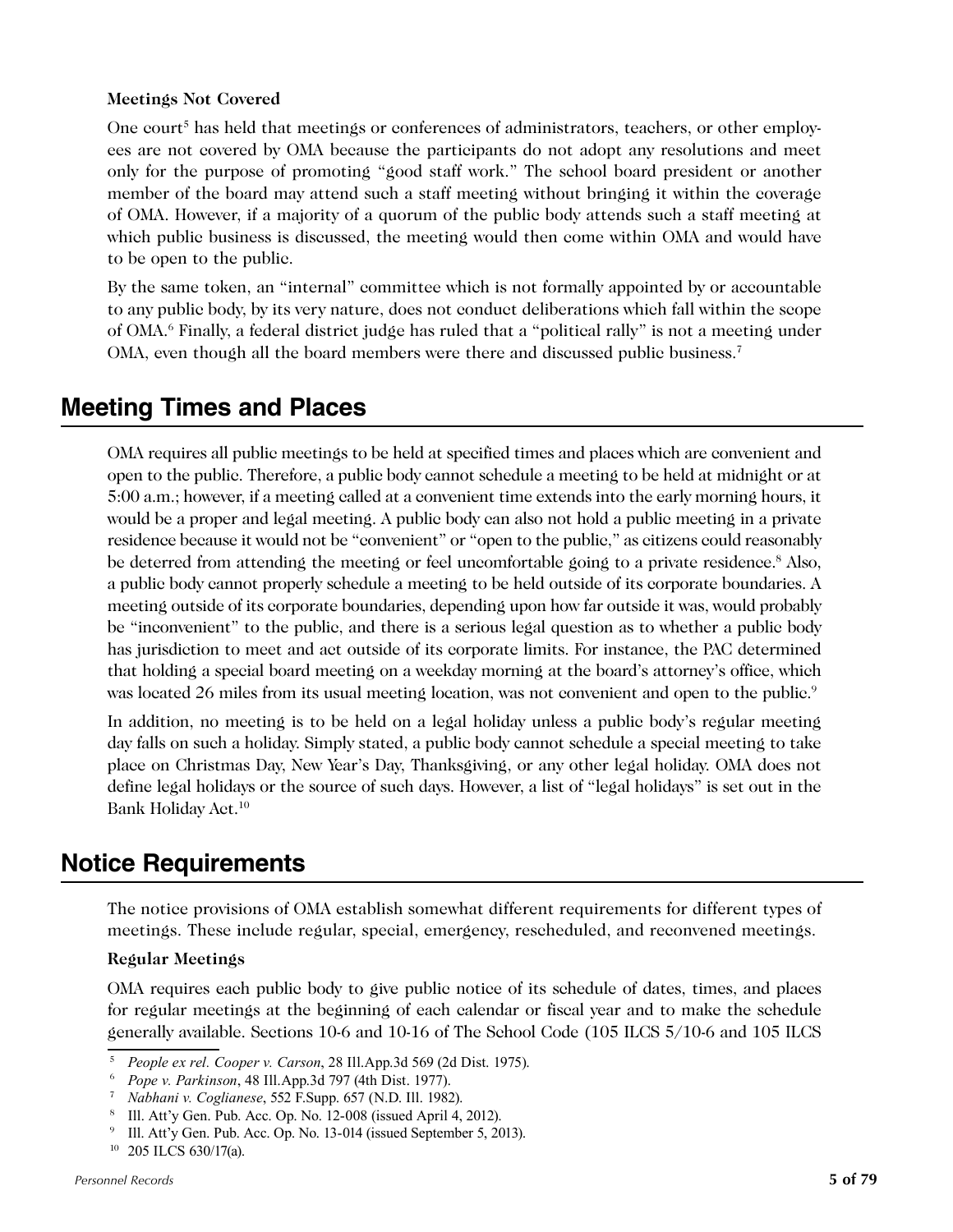5/10-16) require each school board, at its organizational meeting following each biennial election of members, to set the time and place for the board's regular meetings. If the schedule established at the organizational meeting represents a change from the original schedule, then public notice of the changed schedule must be published. Any change in the regular meeting schedule requires special public notice of 10 days' public notice by publication in newspaper of general circulation.

In addition, an agenda of each regular meeting must be prepared and posted at both the principal office of the public body and at the location where the meeting will be held. The agenda must be posted continuously for at least 48 hours in advance of the meeting. A public body that has a website maintained by full-time staff must also post the agenda of the regular meetings of the board on its website. The agenda must remain posted on the website until the regular meeting is concluded. Furthermore, even though OMA provides that "[t]he requirement of a regular meeting agenda shall not preclude the consideration of items not specifically set forth in the agenda", an Illinois Appellate Court has held that OMA does preclude actions from being taken on items that are not specifically set forth in the agenda.<sup>11</sup> While you may be able to "consider" (i.e. discuss) items not included on the agenda, the *Rice* case prohibits final action on items not posted on the agenda. Taking final action on an item not on the agenda could invalidate that action down the road.<sup>12</sup>

Section 2.02(c) of OMA further provides, in pertinent part: "[a]ny agenda required under this Section shall set forth the general subject matter of any resolution or ordinance that will be the subject of final action at the meeting." The degree of specificity required under Section 2.02(c) has recently been analyzed by the PAC. In a non-binding opinion, the PAC opined that the "general subject matter" signifies that a meeting agenda must set forth the main element(s) rather than the specific details of an item on which the public body intends to take final action.13 The PAC opined that this includes the general subject matter description of a code or policy, as they found that a City listing "Consider and act on Ordinance 19-11 to Amend Section 33-4-4 (F)" on its agenda was not sufficiently detailed, as it did not refer to the City Code or the general subject matter of permit application fees.<sup>14</sup> The PAC additionally found that the availability of the Code online did not cure the violation.

Be advised that a public body is under no obligation to take final action on a matter just because the item appears on an agenda. Instead, a public body may decide, for example, that additional information or discussion is necessary, and consequently postpone or cancel consideration of a resolution. Keeping that in mind, a public body is permitted to amend an agenda within 48 hours of a meeting if it is to remove an item from that agenda.<sup>15</sup>

<sup>11</sup> *Rice v. Board of Trustees of Adams County*, 326 Ill.App.3d 1120 (4th Dist. 2002).

 $12$  Ill. Att'y Gen. Pub. Acc. Op. No. 13-002 (issued April 16, 2013).

<sup>&</sup>lt;sup>13</sup> Ill. Att'y Gen. PAC Req. Rev. Ltr. 42283 (issued March 1, 2017). See also Ill. Att'y Gen. PAC Req. Rev. Ltr. 45567 (issued February 16, 2017) (determining that an agenda set forth the general subject matter of a city council's vote to appoint a city manager despite not specifying the length of his contract); Ill. Att'y Gen. PAC Req. Rev. Ltr. 41412 (issued October 18, 2016) (determining that an agenda set forth the general subject matter of the Drug Utilization Review Board's votes to approve certain drug therapies despite not identifying the names of the drugs).

<sup>14</sup> Ill. Att'y Gen. Pub. Acc. Op. No. 19-012 (issued November 13, 2019).

<sup>15</sup> Ill. Att'y Gen. Pub. Acc. Op. No. 14-003 (issued May 5, 2014).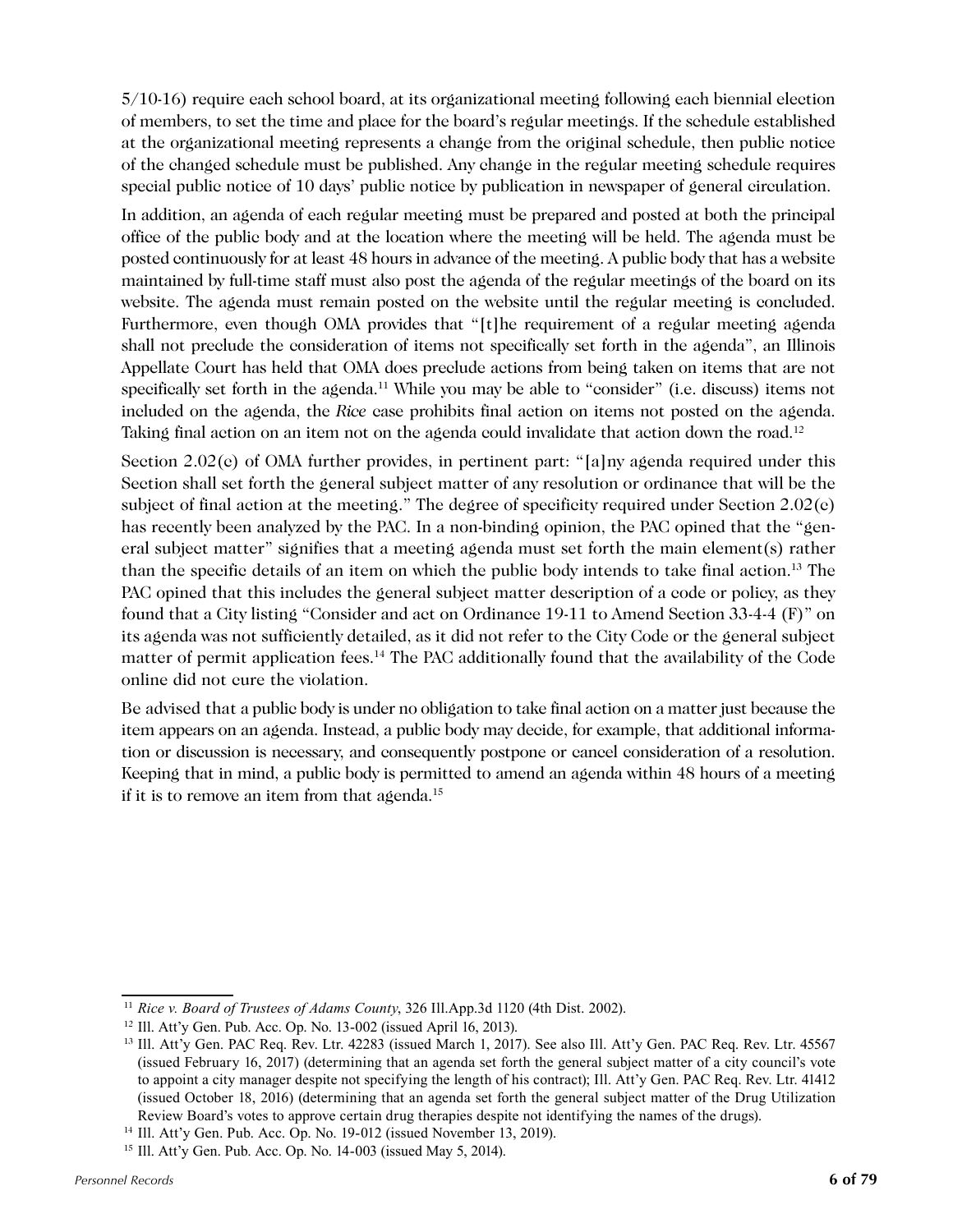#### <span id="page-7-0"></span>**Organizational Meetings**

The School Code mandates that within 28 days following the election of school board members an organizational meeting of the board must be held.16 At this meeting, responsibility is transferred from the "old" board to the "new" board, and the new board organizes by electing its officers and establishing the date, time, and location of regular board meetings. The organizational meeting may be held at a regularly scheduled meeting if one falls within 28 days after the election or at a rescheduled regular or special meeting for which proper notice has been given.

#### **Rescheduled Meetings**

Public notice of a rescheduled regular meeting must be given at least 48 hours beforehand, and the notice must include the agenda for the meeting. For example, if members of the board plan to attend an out-of-town convention on their regular meeting date and wish to reschedule, the board must give at least 48 hours' notice and the notice of the rescheduled meeting must contain a copy of the agenda. No newspaper publication is required.

#### **Special Meetings**

Special meetings may be called by the board president or by any three members of the board. Notice must be written and presented to each board member 48 hours before the meeting if delivered by  $mail - 24$  hours if delivered in person. The notice must contain an agenda for the meeting and discussions are restricted to those items listed on the agenda or reasonably related thereto.

Public notice of special meetings, except a meeting held in the event of a bona fide emergency, must be given at least 48 hours before such special meeting, and the notice must include the agenda for the special meeting. The actions of the public body, while not required to be specifically detailed in the notice, should be "closely related" to those matters set forth in the agenda for the special meeting.17

#### **Emergency Meetings**

Notice of a special meeting held in an emergency must be given as soon as practicable, but in any event prior to holding of the meeting, to any news medium which has filed an annual request for notice under the provisions of OMA. For example, if a school district were to be hit by a tornado or flash flood, the board would not have to delay meeting until 48 hours after posting notice of a special meeting, but could notify the news media and meet immediately in order to decide upon a course of action and then give notice as soon as practicable to the public. Of course, the same restrictions and exceptions apply to such emergency meetings being open or closed.

#### **Reconvened Meetings**

When a school board finds its volume of business too great to finish at one meeting, the board can opt to adjourn and reconvene at a later date. By a majority vote of the board of education members present and voting at any regular or special meeting, the board may schedule and hold a reconvened meeting. Any action that could have properly been taken at the original meeting may be taken at the reconvened meeting.

<sup>&</sup>lt;sup>16</sup> 105 ILCS 5/10-16.

<sup>17</sup> *Argo High School Council of Local 571 v. Argo Community High School District No. 217*, 163 Ill. App.3d 578 (1st Dist. 1987).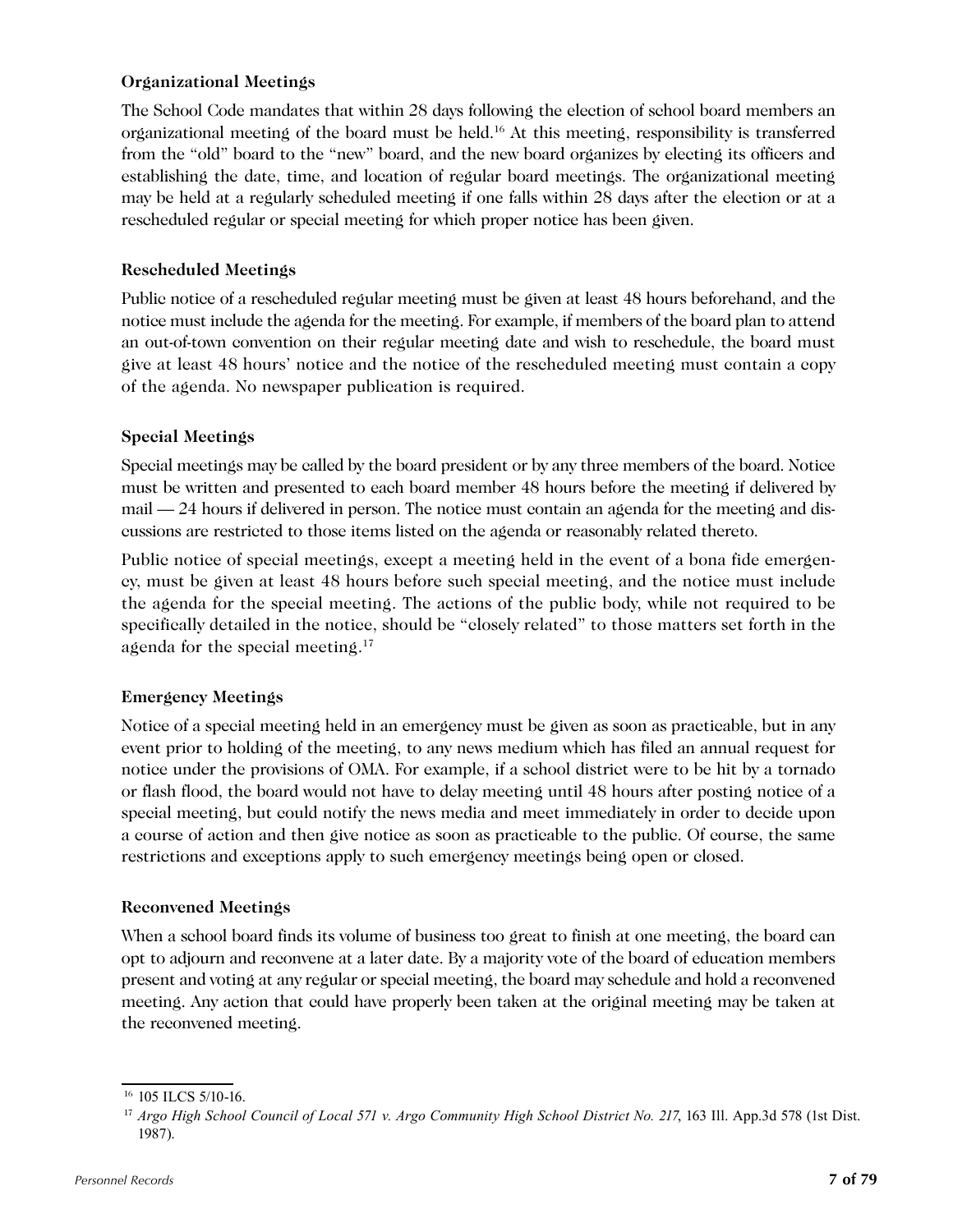<span id="page-8-0"></span>Public notice of a reconvened meeting must be given at least 48 hours beforehand, and the notice must include the agenda. However, public notice is not required if the meeting is to reconvene within 24 hours, or if the date, time, and place of the meeting are announced at the original meeting, and there is no change in the agenda.

Should it appear at the reconvened meeting that still another meeting date is needed before the next regular meeting; a reconvened meeting may again be adjourned to another date in a similar manner. Obviously, no regular meeting should be reconvened on a date beyond the next regular meeting. The minutes of the original meeting should show the action taken by the board adjourning to a definite date, time, and place.

# **Methods of Public Notice**

#### **Special, Emergency, Rescheduled or Reconvened Meetings**

Public notice is accomplished by posting a copy of the notice at the main office of the school district, or if there is none, then at the building in which the meeting is to be held. The notice should also be published on the school district's website if the district has one. Also, the school board must supply copies of the notices of all of its meetings to any news medium that has filed an annual request for such service.

Also, any news medium that has given the school board an address or telephone number within the school district must receive the same notice of all special, emergency, rescheduled, and reconvened meetings in the same manner as is given to members of the board.

# **Change in Regular Meeting Schedule**

If the school board makes a change in its regular meeting dates (for example, a change from the first and third Mondays to the first and third Wednesdays), it must give a least 10 days' notice of such change by publishing a notice in a newspaper of general circulation in the school district. If the school board operates in an area with a population of less than 500 in which no newspaper is published, the 10 days' notice may be given by posting a notice of the change in at least 3 prominent places within the governmental unit. In either case, the notice of the change must also be posted at the main office of the school district, or if no such office exists, then at the building in which the meeting is to be held. Notice must also be given to the news media which have filed an annual request for notice.

On the other hand, if a public body merely changes (reschedules) one of its regular meetings, e.g., from September 7 to September 9, it need only give 48 hours' notice of the changed (rescheduled) meeting date and include the agenda for the rescheduled meeting in said notice. The notice need only be posted and sent to the news media; it does not need to be published.

# **Electronic Attendance**

#### **A. Electronic Attendance with a Physical Quorum of Members Present**

The definition of meeting includes "video or audio conference, telephone call, electronic means (such as, without limitation, electronic mail, electronic chat, and instant messaging), or other means or contemporaneous interactive communication." OMA permits participation and voting by other members of a public body by audio and video conference provided that the number of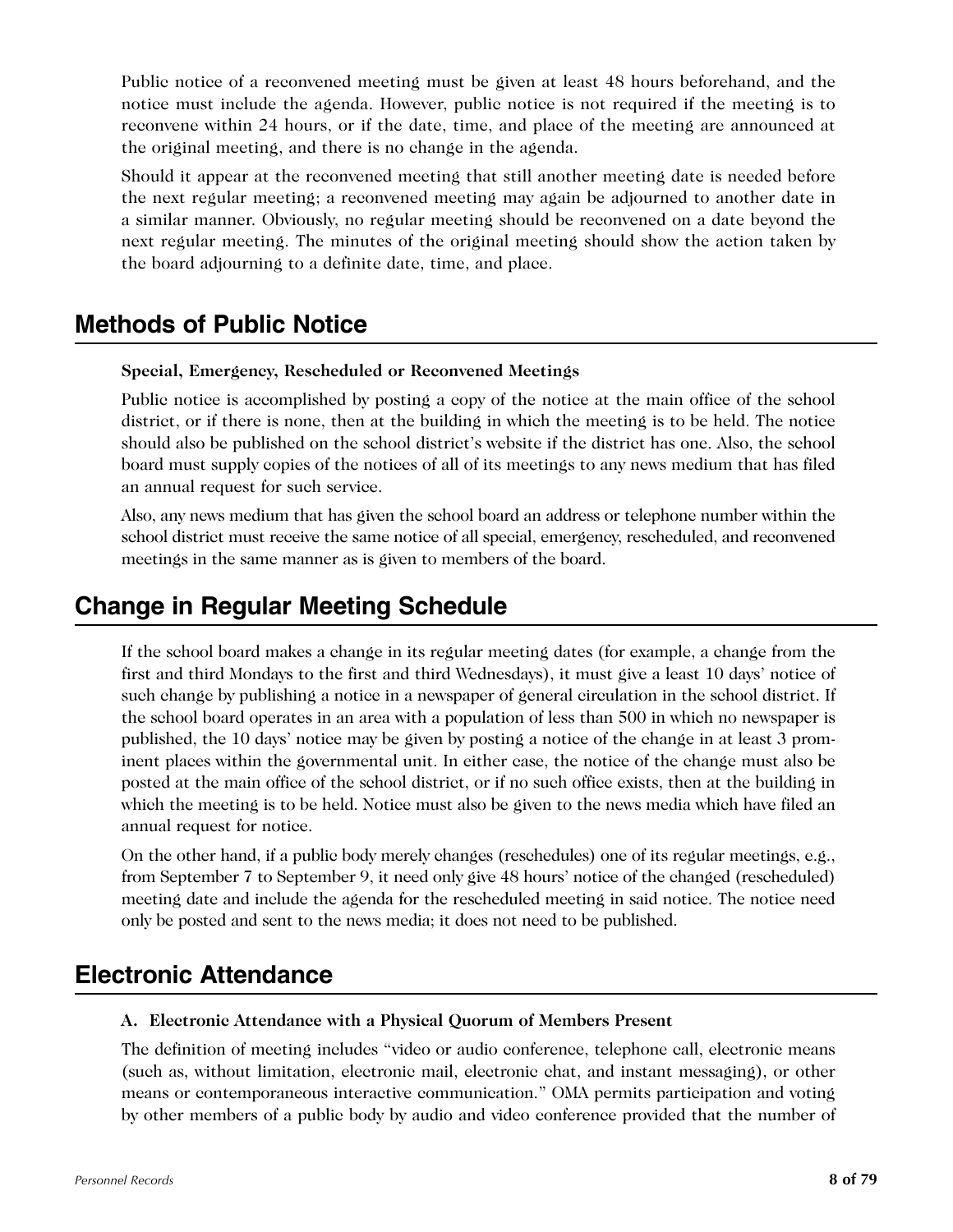public body members necessary to constitute a quorum must be physically present at the open meeting. The law also requires that a quorum of members of a public body without statewide jurisdiction be physically present at a closed meeting and permits participation by other members by video or audio conference at the closed meeting.

OMA is permissive regarding electronic attendance and not mandatory. A school board may allow board members to attend meetings subject to OMA electronically rather than physically, but it is not required to do so.18 However, if a school board decides to allow its board members to attend meetings electronically, at a minimum it must adopt procedural rules to conform to the requirements and restrictions of OMA. In addition, the school board member wanting to attend the meeting electronically rather than physically can only do so if (1) the board member is ill or disabled; (2) the board member is unable to physically attend because of employment or official business of the public body; or (3) the board member has a family or other emergency.19

#### **B. Electronic Attendance During a Public Health Disaster**

The Open Meetings Act was amended in 2020 during the COVID-19 pandemic to legally allow for remote meetings during public health disasters.20 A public body may meet remotely and establish a quorum with remote attendance if (1) a disaster declaration has been issued by the Governor or Director of the Illinois Department of Public Health under the Illinois Emergency Management Agency Act which covers the jurisdiction of the public body; and (2) the head of the public body determines that an in-person meeting is not practical or prudent because of a disaster. Although not specifically required by OMA, it is advisable for the head of the public body to include this determination in writing on the public body's published notice and agenda for the remote meeting and to record it in the meeting minutes. If a remote meeting is held under the disaster exception, the following steps must be taken:

- All members of the public body participating in the public meeting, regardless of their physical location, shall announce their attendance and confirm that they can hear one another and can hear all discussion.
- For open meetings, steps must be made to ensure that members of the public can contemporaneously hear all of the discussions at the meetings and votes. If in-person attendance by the public at the regular meeting location is not feasible due to the disaster, the public body must make and provide proper notice of alternative arrangements, such as by offering a telephone number or a web-based link.

<sup>18</sup> 5 ILCS 120/7(c)

 $195$  ILCS 120/7(b). Prior to Public Act 94-1058, Illinois Law was vague on the issue of electronic attendance of public meetings, but case law and an attorney general opinion approved such attendance. Attorney General Opinion, No. 82-041 articulated a policy where telephone conference calls held by a majority of a quorum of a public body for the purpose of discussing public business were meetings under the Act and, therefore, all notice and public accessibility requirements of the Act must be complied with before holding such conferences. The subsequent and relevant Illinois appellate court opinions followed the Attorney General's rationale. In *Scott v. Illinois State Police Merit Board,* the appellate court determined that it is proper to conduct a closed meeting, pursuant to one of the exceptions, by way of a teleconference call, provided that there is compliance with the Act. 222 Ill. App. 3d 496 (1st Dist.1991). In *Freedom Oil Co. v. Pollution Control Bd*., 275 Ill. App. 3d 508 (4th Dist.1995), the Court found that although there was no specific statutory authority for the Board to conduct its meetings by telephone meetings by telephone conference, such a telephone conference meeting fell within the Board's specific authority to conduct meetings. In addition, the Court determined that a telephone conference qualifies as an open meeting despite the fact that a quorum was not physically present in the same room so long as all the requirements of the Open Meetings Act were followed. However, the Court opined that if the Board intended to conduct some of its meetings by telephone conference in the future, better practice would dictate it should have rules in place for the procedures to be followed. *See*, *People ex rel. Graf v. Village of Lake Bluff*, 321 Ill.App.3d 897 (2nd Dist. 2001).

 $20\,$  5 ILCS 120/7(e)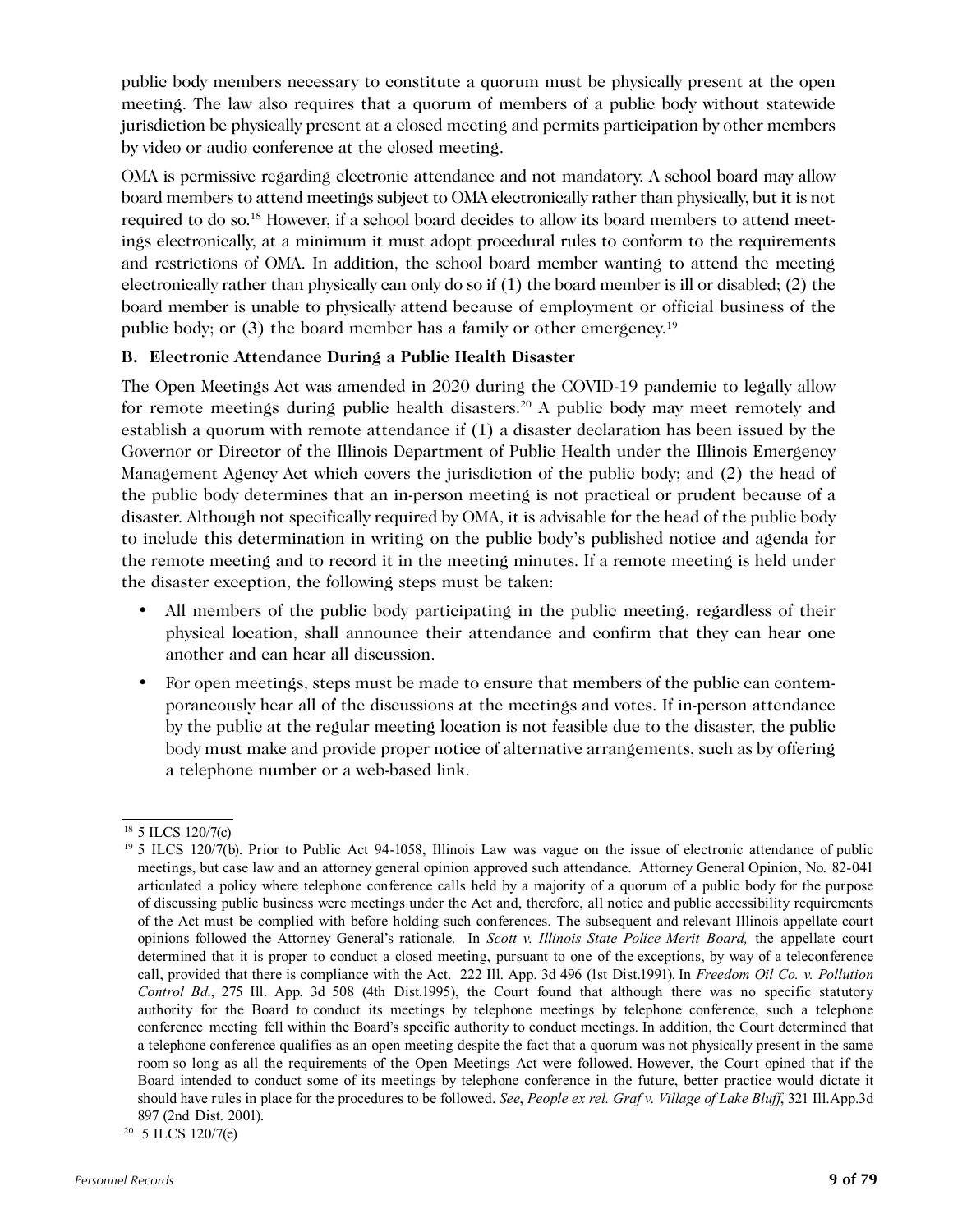- <span id="page-10-0"></span>• An audio or video recording must be made of any remote open meeting and be made available to the public.
- All votes must be by roll call so that the specific votes can be identified to a specific official.
- Either a member of the public body, legal counsel, or the chief administrative official of the public body have to be physically present at the regular meeting location of the public body, unless not feasible due to the disaster.

The steps listed above are in addition to the other requirements of OMA which remain in full force effect, such as notice and agenda posting, opportunity for public comment, and maintenance of meeting minutes.

# **Email Communications and Texting**

Although there are presently no Illinois cases or binding Illinois Attorney General Opinions directly addressing the issue of email messages or text messages, and the application of OMA to such messages, the attorney general did issue a non-binding opinion for a request to review on February 23, 2011, that addressed this topic. In that case, the complaint alleged that school board members violated OMA by engaging in a "meeting" via emails. The PAC determined that the emails were not in fact a meeting, and in so holding discussed when email discussions may fall within the definition of a meeting. The PAC stated that whether email conversations are a meeting depend on the substance of the communication and whether the communications rise to the level of a deliberative discussion of business of a public body. Simply sharing information and casual commentary or remarks about public business are not enough to constitute a meeting. There needs to be more evidence of deliberation or discussion that is directed at reaching a decision on a public matter via email. Therefore, the PAC held that because the emails in question were not deliberative, the school board had not violated OMA.

Given this opinion and the recent change in legislation, it would seem reasonable that the courts and the attorney general would agree with the following:

When email messages or text messages by, between, and among members of a public body are used in place of letters and such email messages do not involve deliberations, debate, decision making, or consensus on a matter of public business, such communications should not involve a violation of OMA.

A series of email messages or instant messages among a majority of a quorum of the members of a board of education for the purpose of discussing public business would result in a violation of OMA.

Participation by a majority of a quorum of the members of a board of education in a "group text or chat," "chat room" or on "Google chat" for the purpose of discussing public business would constitute a meeting covered by OMA and a violation of OMA.

No violation of OMA would occur where an electronic communication occurred between less than a majority of a quorum. Of particular concern would be the "reply all" function that could easily include a majority of a quorum and could become instantaneous communication.

Emails merely conveying information and not requiring a response (especially if containing a message to the recipients not to reply) or other merely "one-way" messages should not be a violation unless it was shown they were a subterfuge intended to circumvent the provisions of OMA.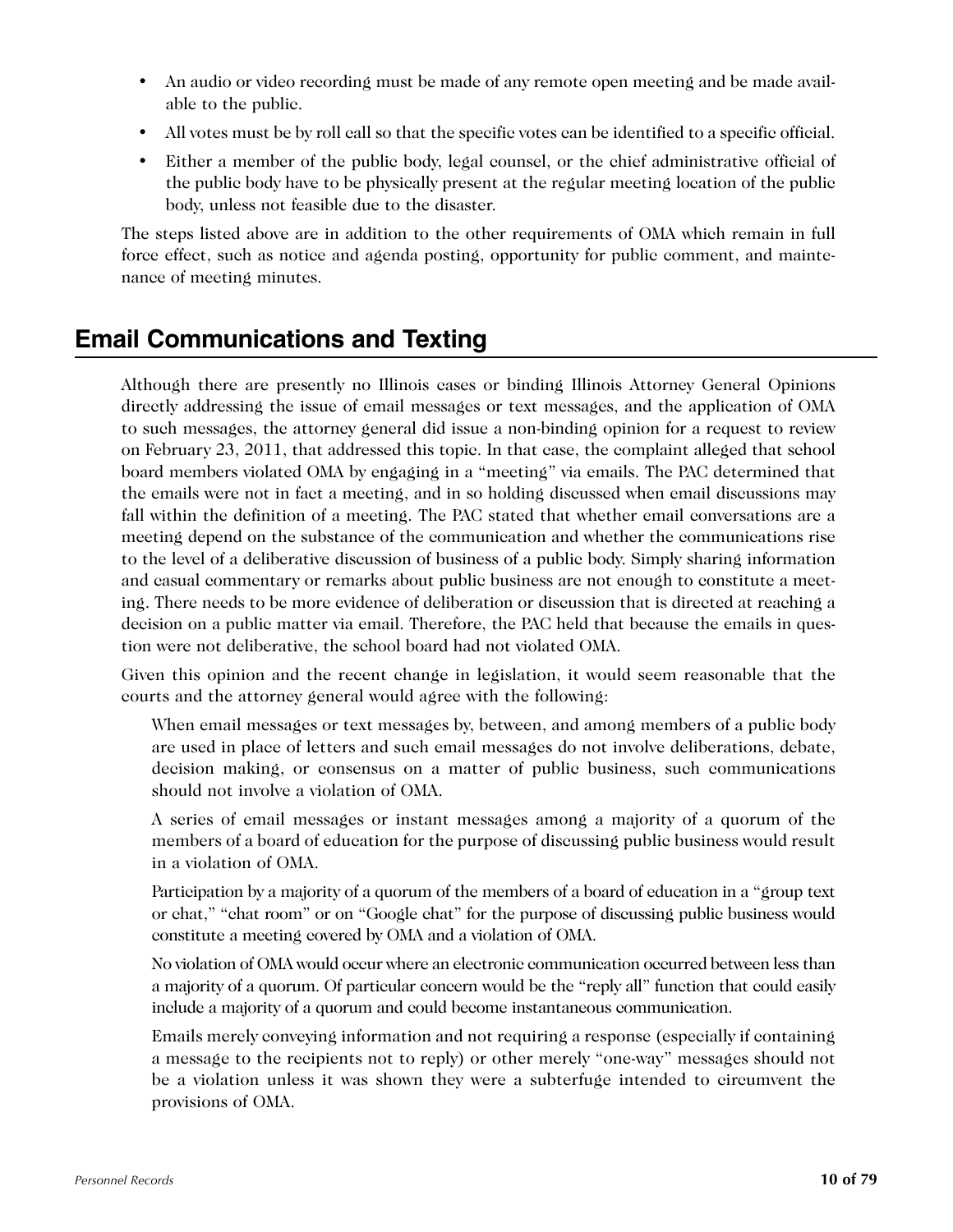<span id="page-11-0"></span>In the state of Washington, the exchange of email messages may constitute a "meeting" within the meaning of Washington's Open Public Meetings Act (OPMA). However, the mere use or passive receipt of email does not automatically constitute a meeting and that the OPMA is not implicated when members of a public agency's governing body receive information about upcoming issues or communicate amongst themselves about matters unrelated to the governing body's business via email. Courts in Washington view whether an email exchange involving members of a school board qualifies as a meeting as an issue of fact when determining if summary judgment is appropriate. $21$ 

## **Public Participation at Meetings**

#### **Public Participation at Meetings**

Section  $2.06(\hat{g})$  of OMA states that members of the public must have an opportunity to address the public body during an open meeting. Section 5/10-16 of the School Code also requires that school boards afford time at open meetings for members of the public to comment or ask questions of the board. These statutory provisions gives the public the right to speak at a school board meeting. However, this right is subject to reasonable rules that are established and recorded by the public body. Most public bodies include a "Citizens Concerns" or "Public Comment" section on the agenda, and it is typically placed at the beginning or end of the meeting.

The PAC and the courts have given some guidance as to what are "reasonable rules" of the public body. A public body may adopt reasonable "time, manner, and place" regulations which are necessary to further a significant public interest.<sup>22</sup> A public body may establish time limits, both for an individual speaker and for public comment as a whole.<sup>23</sup> For example, each person wishing to speak can have three minutes, but that public comment shall not exceed one hour. Another reasonable requirement is limiting public comment to certain subject, such as only subjects on the agenda or only related to the business of the public body.24 However, a public body cannot require a member of the public to provide their address before speaking.<sup>25</sup> and cannot restrict public comment to only residents.<sup>26</sup>A public body cannot require a five-day sign in requirement.<sup>27</sup> However, in general, requiring the public to sign in immediately before a meeting would be a reasonable regulation. A public body also cannot require a member of the public to make a public comment concerning the performance of a specific employee in closed session rather than open session.28

A school board should adopt rules for public comment and make sure they are recorded in its policy manual.29

Finally, the Empowering Public Participation Act (5 ILCS 850/), enacted in 2021, prohibits law enforcement agencies from conducting background checks on a person for the sole reason that

<sup>21</sup> *Wood v. Battle Ground Sch. Dist.,* 107 Wash.App. 550 (Wash. Ct. App. 2001).

<sup>22</sup> *I.A. Rana v. City of Aurora,* 630 F. Supp. 2d 912, 922 (N.D. Ill. 2009).

<sup>23</sup> *Id*. at 924.

<sup>24</sup> *Id*.

<sup>25</sup> Ill Att'y Gen. Pub. Acc. Op. No. 14-009 (issued Sept. 4, 2014).

<sup>&</sup>lt;sup>26</sup> Ill. Att'y Gen. Pub. Acc. Op. No. 19-009 (issued October 1, 2019).

<sup>27</sup> Ill Att'y Gen. Pub. Acc. Op. No. 14-012 (issued Sept. 30, 2014).

<sup>28</sup> Ill Att'y Gen. Pub. Acc. Op. No 21-009 (issued Sept. 21, 2021).

 $^{29}$  Ill. Att'y Gen. Pub. Acc. Op. No. 19-002 (issued January 9, 2019) (While a rule establishing a 15-minute cap for public comment was established by the School Board through its Welcome Handout and through its general practice, it could not be enforced to limit public comment where the rule was never formally approved and recorded in its Board Policy).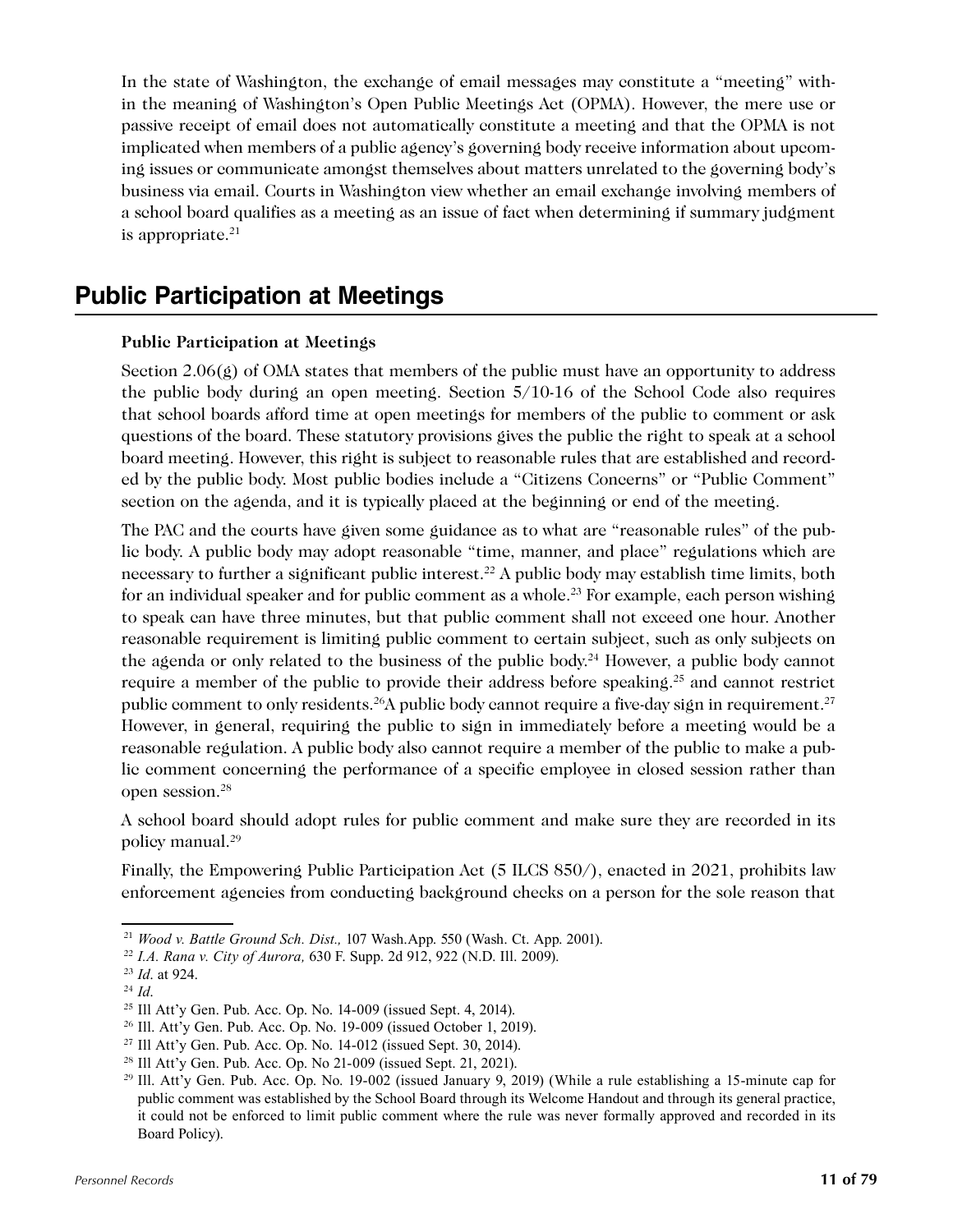<span id="page-12-0"></span>the person speaks at an open meeting of a public body, unless (1) there is a reasonable suspicion of criminal conduct, (2) reasonable suspicion of a threat to security for the premises where the meeting is to occur, (3) for the protection of public officials and others attending the meeting, or (4) the person speaking at the open meeting is also under consideration for appointment to a government position by the public body.

#### **Recording of Meetings**

Under OMA, any person may record the proceedings at any public meeting by tape, film, or other means. OMA allows public bodies to prescribe reasonable rules governing the right to record. A school board wishing to ensure that recording is handled without disrupting its meetings should adopt "reasonable rules" controlling such activities as part of its policy manual. However, if a witness at any meeting required to be open refuses to testify on the grounds he may not be compelled to testify if any portion of his testimony is to be broadcast or televised or if motion pictures are to be taken of him while testifying, the public body shall prohibit such recording during the testimony of the witness.

An example of a rule that has been found to be unreasonable by the PAC is requiring a member of the public to give the public body advance notice of his or her intent to record an open meeting. The PAC has held that the public body in question failed to provide any evidence or justification that advance notice of recording was reasonably necessary to protect the integrity of the meeting, student privacy, or the safety of those in attendance.30

## **Voting and Taking Final Action**

There are rules and limitations for taking final action at public meetings. As discussed above, all items where final action may be taken must be listed on the agenda. Final action can only occur at an open public meeting. Without the public vote, no final action can occur.<sup>31</sup> So even if a public body comes to an agreement or consensus in closed session on an item, it cannot be treated as final until it is voted on in an open session. Finally, prior to taking final action, the public body must provide a public recital of the nature of the matter being considered and other information that will inform the public of the business being conducted.

The degree of specificity of the public recital requirement has been addressed by the Illinois Supreme Court. In *Board of Education of Springfield School District No. 186 v. Attorney General*,<sup>32</sup> the Illinois Supreme Court held that Section 2(e) requires the public body to announce the nature of the matter under consideration with sufficient detail to identify the particular transaction or issues, but it need not provide an explanation of its terms or its significance. At issue in the District 186 case was a separation agreement and release with the current superintendent. The Court found that the dollar amount being provided to the superintendent was not required as part of the public recital. It was sufficient that the public body identified the parties involved (the superintendent and district) and the nature of the agreement (separation). In contrast, the Illinois Appellate Court found in *Allen v. Clark County Park District Board of Commissioners*, that the public body did not provide sufficient information before taking final action.<sup>33</sup> There, the agenda listed only "Board Approval of Lease

<sup>30</sup> Ill. Att'y Gen. Pub. Acc. Op. No. 12-010 (issued June 5, 2012); Ill. Att'y Gen. Pub. Acc. Op. No.16-014 (issued December 28, 2016).

<sup>31</sup> *Board of Educ. Of Springfield Sch. Dist. No. 186 v. Attorney General,* 2017 IL 120343 (Ill. 2017).

<sup>32</sup> *Id*.

<sup>33</sup> 409 Ill. Dec. 324 (4th Dist. 2016).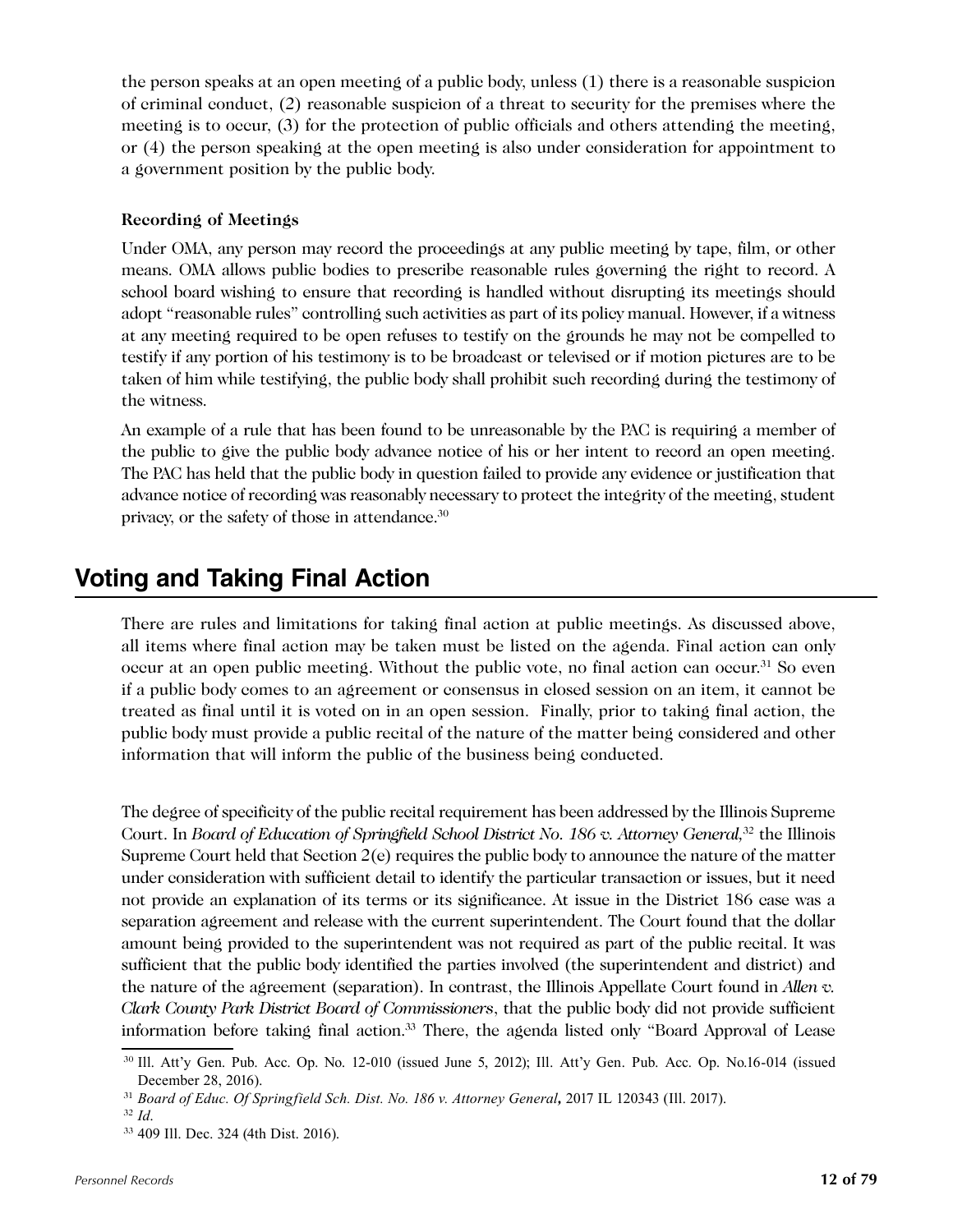<span id="page-13-0"></span>Rates" and "'Board Approval of Revised Covenants.".<sup>34</sup> At the meeting, the "recital" included only a request for a motion to approve the lease rates "that came from appraisal" and a motion to "accept the revised covenants."35 In that situation, the public body provided the general nature of the items, lease rates and revised covenants, but provided no details to sufficiently inform the public about the business of these items, such as what type of property was being leased or which existing covenants were being revised. Similarly, the PAC found that a school district did not provide sufficient information before approving a Notice to Remedy.36 The District approved a resolution "authorizing a Notice to Remedy to be served to the teacher named therein." The PAC found that the District violated OMA by not identifying the teacher who was to be served with the Notice to Remedy.

## **Closed Meetings**

Although the public policy stated in OMA is to have meetings conducted openly, there are several statutory exceptions. OMA indicates that the exceptions allowing closed meetings "are to be strictly construed, extending only to subjects clearly within their scope."

The exceptions authorize or allow, but do not require, closed meetings to discuss a subject covered by an exception. No final action is allowed in closed meetings. Those exceptions which apply to schools are the following subjects:

- 1) The appointment, employment, compensation, discipline, performance, or dismissal of specific employees, specific individuals who serve as independent contractors in an educational setting or specific volunteers of the public body or legal counsel for the public body, including hearing testimony on a complaint lodged against an employee, a specific individual who serves as independent contractors in an educational setting or a volunteer of the public body or against legal counsel for the public body to determine its validity. However, a public body may not properly discuss budgetary matters in closed session under this exception, even if budgetary matters may directly or indirectly affect its employees. The underlying budget discussions leading to the discussion of a specific employee cannot be held in closed session.<sup>37</sup> Additionally, the public body cannot use this exception to discuss elected officials or occupants of public office.<sup>38</sup>
- 2) Collective negotiating matters between the public body and its employees or their representatives, or deliberations concerning salary schedules for one or more classes of employees.
- 3) The selection of a person to fill a public office, as defined in this Act, including a vacancy in a public office, when the public body is given power to appoint under law or ordinance, or the discipline, performance, or removal of the occupant of a public office, when the public body is given power to remove the occupant under law or ordinance.
- 4) Evidence or testimony presented in an open hearing, or in closed hearing where specifically authorized by law, to a quasi-adjudicative body, as defined in this Act, provided that the

<sup>34</sup> *Id*. at 326.

<sup>35</sup> *Id*.

<sup>36</sup> Ill. Att'y Gen. Op. No. 19-004 (issued May 17, 2019).

<sup>37</sup> Ill Att'y Gen. Pub. Acc. Op. No 15-003 (issued March 20, 2015); Ill. Att'y Gen. Pub. Acc. Op. No 16-013 (issued December 23, 2016). However, a meeting to consider an increase in compensation to a specific employee of a public body that is subject to the Local Government Wage Increase Transparency Act may not be closed and shall be open to the public and posted and held in accordance with this Act. *See also* Ill Att'y Gen. Pub. Acc. Op. No 18-012 (issued October 2, 2018).

<sup>38</sup> Ill. Att'y Gen. Pub. Acc. Op. No 18-015 (issued October 30, 2018); Ill. Att'y Gen. Pub. Acc. Op. No. 17-013, (issued November 21, 2017).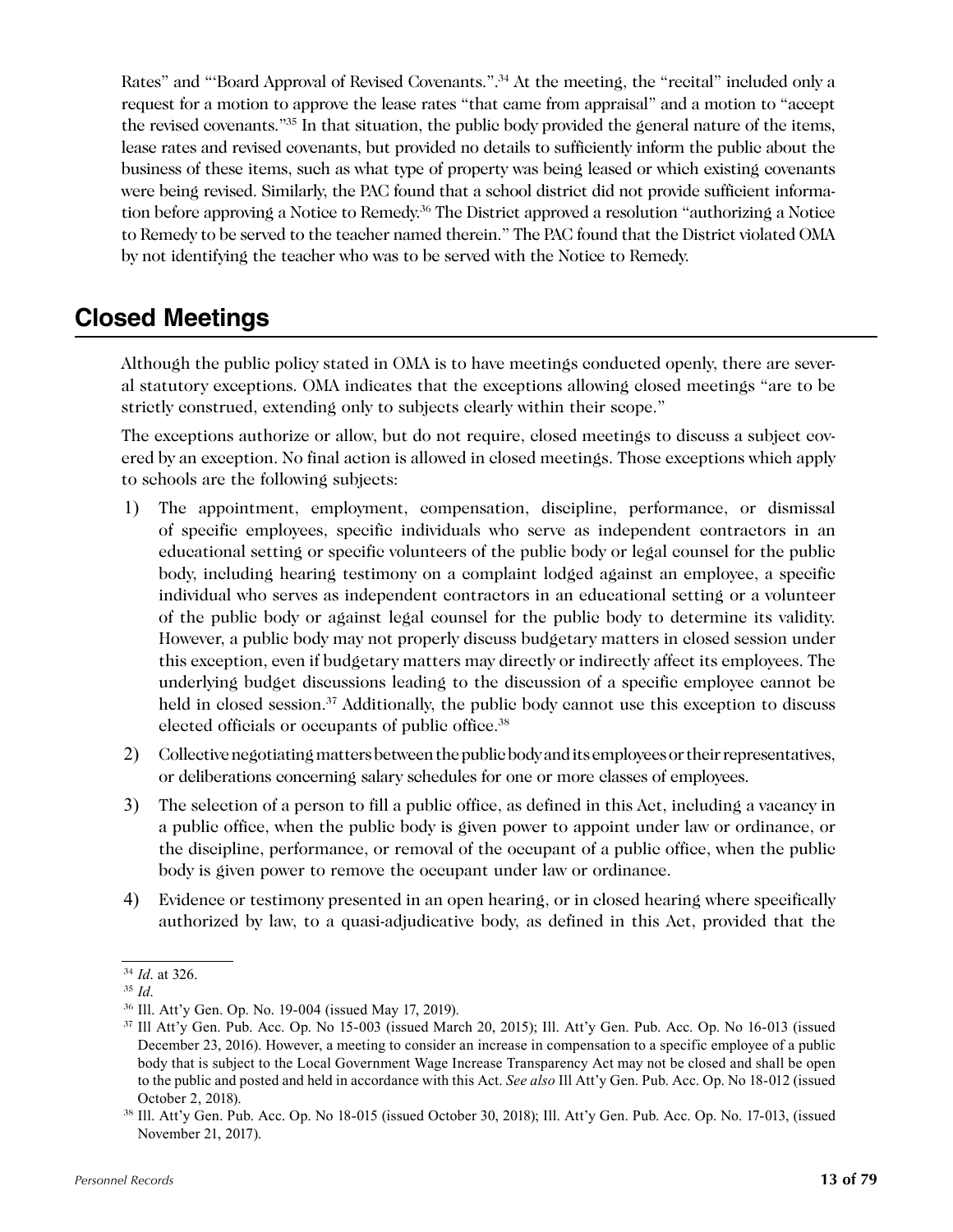body prepares and makes available for public inspection a written decision setting forth its determinative reasoning.

- 5) The purchase or lease of real property for the use of the public body, including meetings held for the purpose of discussing whether a particular parcel should be acquired.
- 6) The setting of a price for sale or lease of property owned by the public body. This is a narrow exception and does not encompass general discussions about whether to dispose of public property.39
- 7) The sale or purchase of securities, investments, or investment contracts. This exception shall not apply to the investment of assets or income of funds deposited into the Illinois Prepaid Tuition Trust Fund.
- 8) Security procedures, school building safety and security, and the use of personnel and equipment to respond to an actual, a threatened, or a reasonably potential danger to the safety of employees, students, staff, the public, or public property.
- 9) Student disciplinary cases.
- 10) The placement of individual students in special education programs and other matters relating to individual students.
- 11) Litigation, when an action against, affecting or on behalf of the particular public body has been filed and is pending before a court or administrative tribunal, or when the public body finds that an action is probable or imminent, in which case the basis for the finding shall be recorded and entered into the minutes of the closed meeting. Probable or imminent means there must be reasonable grounds to believe that a lawsuit is more likely than not to be instituted or that such an occurrence is close at hand.40 Finally, boards must be careful to only discuss the strategies, postures, theories, and consequences of the litigation and not discuss the underlying decision or course of action that could potentially give rise to litigation.<sup>41</sup>.
- 12) The establishment of reserves or settlement of claims as provided in the Local Governmental and Governmental Employees Tort Immunity Act, if otherwise the disposition of a claim or potential claim might be prejudiced, or the review or discussion of claims, loss or risk management information, records, data, advice or communications from or with respect to any insurer of the public body or any intergovernmental risk management association or self-insurance pool of which the public body is a member.
- 13) Self-evaluation, practices, and procedures or professional ethics, when meeting with a representative of a statewide association of which the public body is a member.
- 14) Discussion of minutes of meetings lawfully closed under this Act, whether for purposes of approval by the body of the minutes or semi-annual review of the minutes as mandated by Section 2.06."

<sup>39</sup> *Id*.

<sup>40</sup> Ill. Att'y Gen. Op. No. 21-003 (issued March 4, 2021); *The City of Bloomington, Illinois v. Kwame Raoul and Jason Chambers,* 2021 IL App (4<sup>th</sup>) 190539 (April 26, 2021)

<sup>41</sup> *Id*.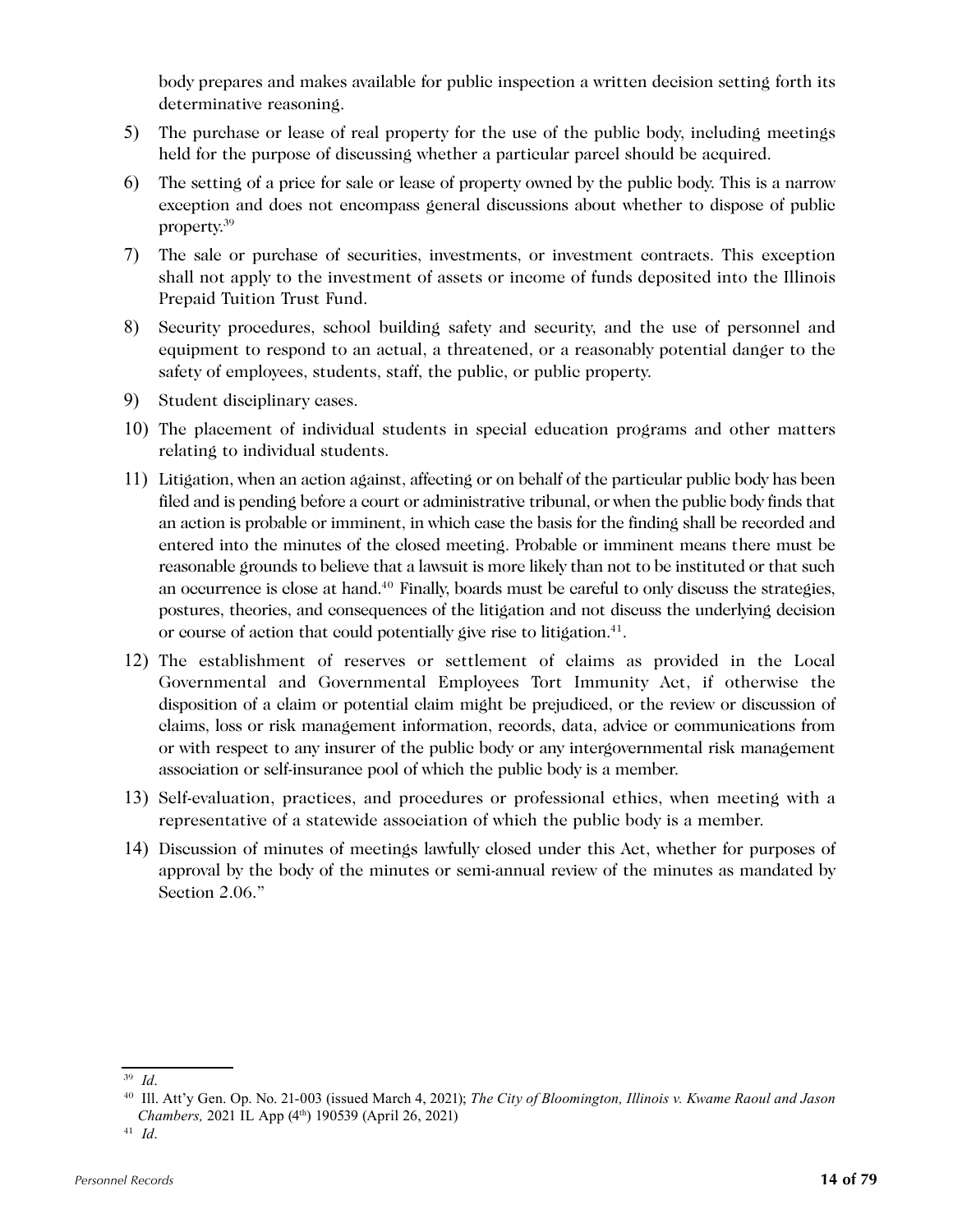<span id="page-15-0"></span>15) Meetings between internal or external auditors and governmental audit committees, finance committees, and their equivalents, when the discussion involves internal control weaknesses, identification of potential fraud risk areas, known or suspected frauds, and fraud interviews conducted in accordance with generally accepted auditing standards of the United States of America.2Procedures for Closed Meetings

## **Procedures for Closed Meetings**

To conduct a closed meeting, a motion must be passed at an open meeting to hold a closed meeting, which may be held either on the same day or sometime in the future. A quorum is required at that open meeting, and a majority of those members present at the meeting must vote in favor of the motion. The motion must specify the specific exception that authorizes the closed meeting. The vote of each member and identification of the specific exception must be disclosed at the time of the vote and must be recorded and entered into the minutes of the meeting.

An appropriate motion, for example, would be, "I move that the board go into closed meeting to discuss collective negotiating matters pursuant to Section 2(c)(2) of the Open Meetings Act" or "I move that the board hold a closed meeting to discuss pending or probable or imminent litigation." Note that the motion need not identify the specific items to be discussed, such as the name of the lawsuit, but it must identify the statutory exception that allows the particular closed meeting.

No additional notice is required to close a meeting where the vote to close is taken at a public meeting for which proper notice has been given. In fact, the closed session items do not need to be on the agenda.

To schedule a series of closed meetings, a single vote may be taken providing for the entire series, provided that (a) each meeting in such series involves the same particular matters and (b) the meetings are scheduled to be held within no more than three months of the day the vote is taken.

Note that at a closed meeting the only topics allowed to be discussed are those which are both (a) covered by one of the exceptions, and (b) specified in the vote to hold the closed meeting. In other words, topics not covered by an exception and topics not specifically included in the exception(s) identified in the vote at the open meeting may not be discussed, even though the closed meeting is otherwise proper. For instance, even if a school board properly closed a meeting to discuss setting the sale price of land owned by the district, if the discussion shifts to the general financial state of the district, the meeting needs to be stopped and brought back into open session.<sup>42</sup>

Further, in conducting a closed meeting, the school board must comply with OMA's additional requirements regarding notice, the keeping of minutes, and the keeping of a verbatim record by either audio or video recording.

## **Minutes**

All public bodies, including committees and commissions, must keep written minutes of all their meetings, whether open or closed. OMA prescribes the following minimum requirements for such minutes: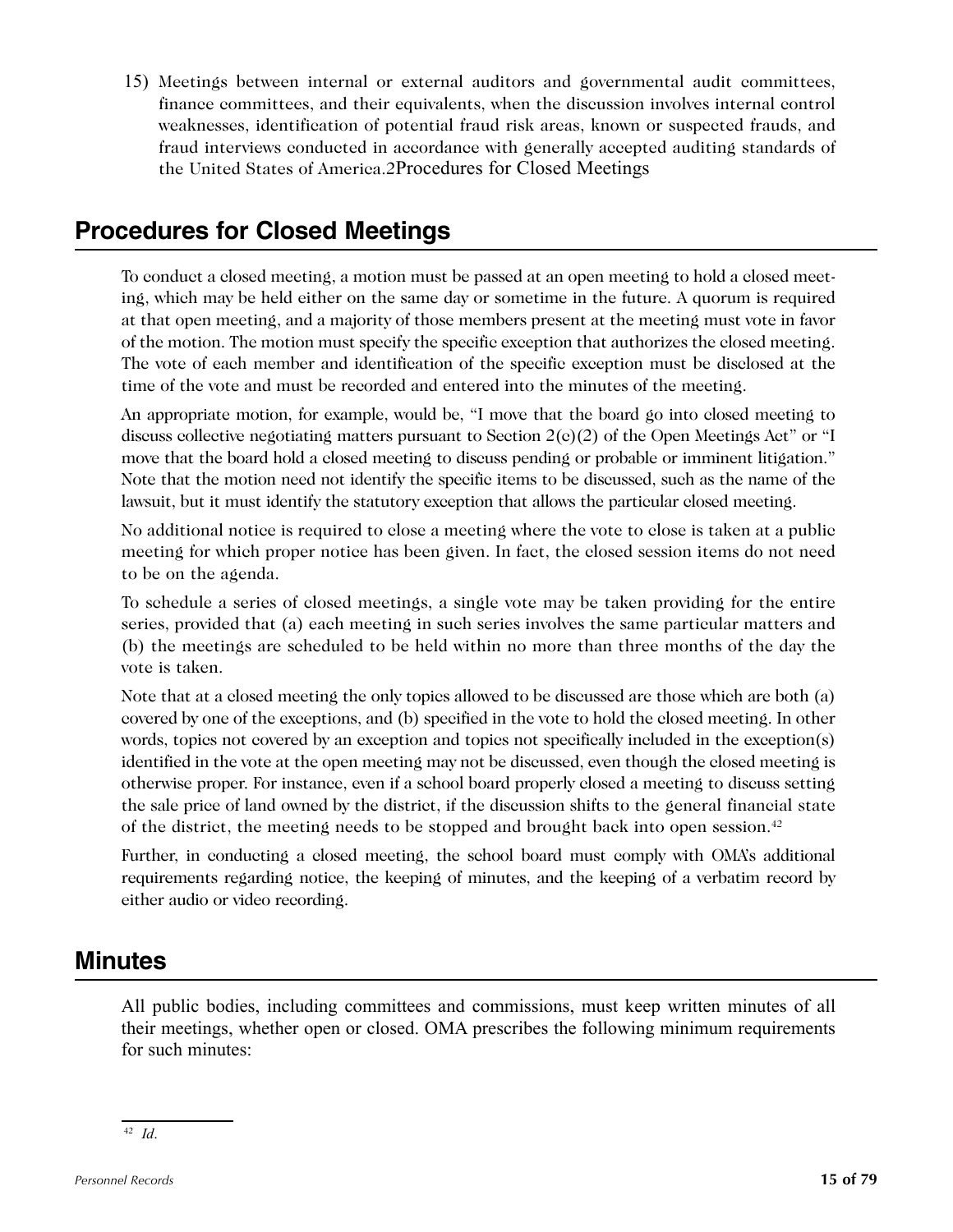- 1) The date, time, and place of the meeting;
- 2) The members recorded as either present or absent and whether the members were physically present or present by means of video or audio conference; and
- 3) A summary of the discussion on all matters proposed, deliberated, or decided, and a record of any votes taken.

In addition:

- 4) On a motion to go into a closed meeting, the minutes must contain the vote of each member and must identify the specific exception allowing such closed meeting.
- 5) If there is a closed meeting on "probable or imminent litigation," the basis for the finding that the matter discussed was a matter of probable or imminent litigation must be specified in the minutes of the closed meeting.

In calling for a "summary of discussion on all matters proposed, deliberated or decided," OMA appears to require that the minutes reflect what discussion occurred and not merely list the topics that were discussed. However, because OMA requires only a summary and not a verbatim account, it appears that only general comments need be included, not quotations.

For example, if an attendance boundary matter was discussed, the minutes might reflect something like the following:

"The board next considered the proposed change in attendance boundaries. There were questions raised from the audience concerning the changes, including busing and the effect on students already attending particular schools. Several individuals in the audience said they were against the proposed changes; others said they were in favor of the proposed changes. Board members also expressed their viewpoints."

Also, note that a summary is required only when a matter is proposed, deliberated (rather than discussed), or decided. Accordingly, if only the audience discusses an issue (without any deliberation or decision by the board), it would appear that no summary is required.

Minutes must be approved by the public body within 30 days of the meeting or at the public body's second subsequent regular meeting, whichever is later. Committee meeting minutes need only be approved by the committee and not by the full school board.

All public bodies, including committees and commissions, must also keep a verbatim record of their closed meetings in the form of an audio or video recording. It is recommended that the school board should assign the steps necessary to record the meetings to specific officials, either in board policy and/or board procedure, rather than informal practice. (*See* Appendix A). These steps should not only include the procedure for recording the meetings, but also for labeling the recording and storing it in a secured and locked location to protect against any disclosure of confidential information. Unless the public body determines that the verbatim recording no longer requires confidential treatment or otherwise consents to disclosure, these recordings shall not be open to public inspection or subject to discovery in any administrative or judicial proceeding other than those seeking to enforce this OMA. In a case brought to enforce OMA, the court, if the judge believes it necessary, must conduct an in camera examination to determine whether there has been a violation of OMA. The record may also be subject to review by the PAC. The verbatim record of closed meetings is not required to be reviewed and may be destroyed no less than 18 months after the completion of the meeting recorded, but only after:

- 1) The public body approves the destruction of a particular recording; and
- 2) The public body approves minutes of the closed meeting that meet the written minutes requirements as set forth in OMA.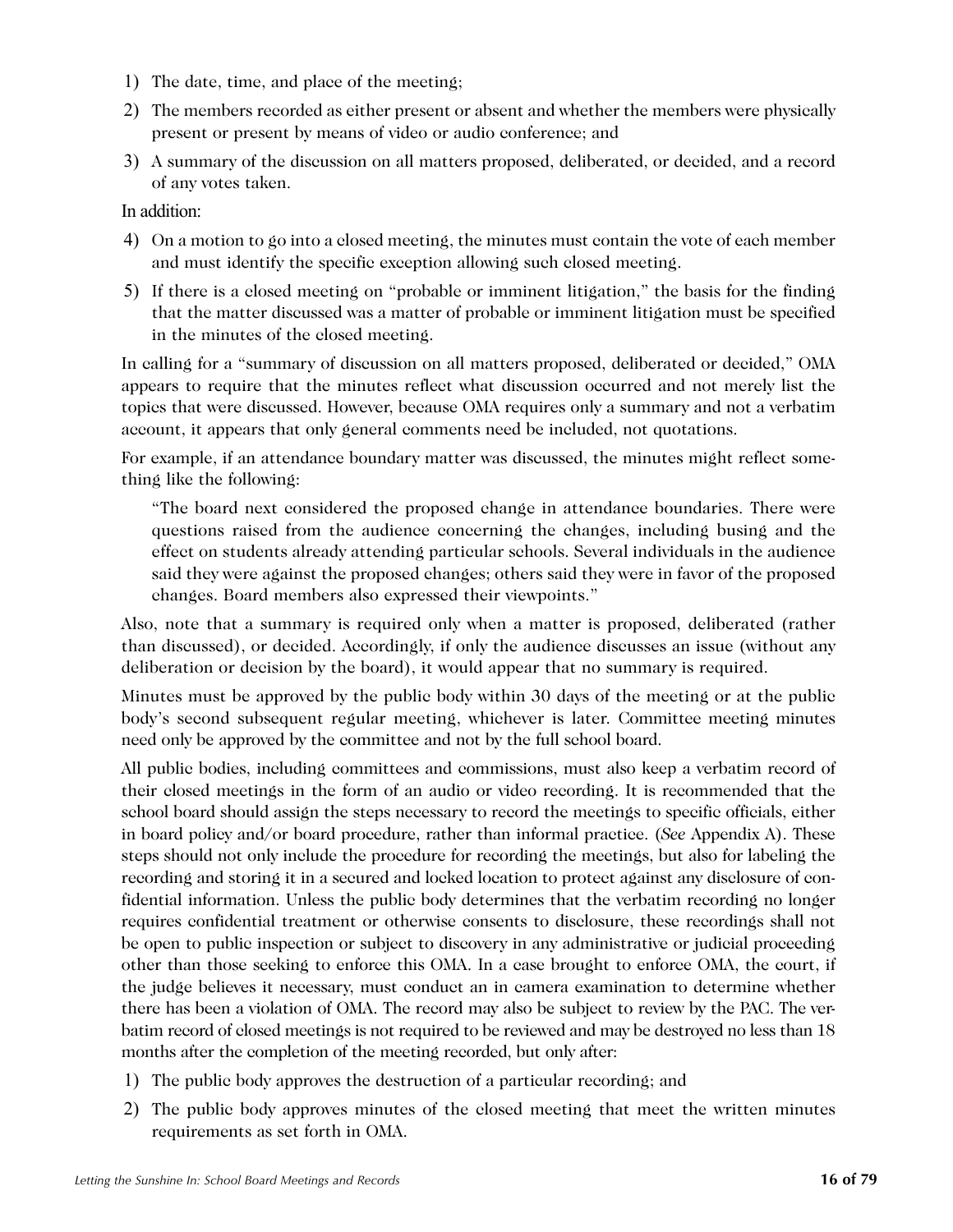#### <span id="page-17-0"></span>**Closed Meeting Minutes**

The keeping of minutes of closed meetings is required but potentially hazardous. For example, if a school board holds a closed meeting to discuss settlement proposals relative to a matter of pending litigation and records in the minutes the amount it would like to settle for along with the highest amount it is willing to pay, it would be damaging to the district if a copy of such minutes were somehow to get into the hands of the opposing attorney. This is an area where a summary of discussions, rather than verbatim minutes, would be beneficial. Therefore, in such a situation the board president should stress the importance of the confidentiality of such minutes to the members and persuade them that under no circumstances are the contents of the minutes or what was discussed at the closed meeting to be divulged to anyone. This is of particular importance with regard to minutes that involve any student as the disclosure of any information identifiable to a specific student may constitute a violation of federal and State law protecting student records.

Access to the minutes of closed meetings may, however, be provided to duly elected officials or appointed officials filling a vacancy of an elected office in the public body's main office or official storage location, and in the presence of a records secretary, an administrative official of the public body, or any elected official of the public body.

#### **Public Inspection**

The minutes of open meetings must be made available for public inspection within 10 days after the school board has approved them. If a school district has a website, the minutes of regular open meetings must be posted on the website within 10 days of the approval of the minutes, and those minutes must remain posted on the website for at least 60 days after their initial posting. Committee meeting minutes should be kept separately, as they are approved by the committee and not by the full school board.

Minutes of closed meetings need not be made available for public inspection until if, and after the public body determines that it is no longer necessary to keep them confidential in order to protect the public interests or the privacy of an individual. It may be that minutes of a closed meeting are never approved for public inspection.

It is recommended that the minutes of all closed meetings be kept in a separate volume or filing place from the minutes of the open meetings. Also, minutes of closed meetings can be approved at a subsequent closed meeting and need not be approved at an open meeting.

OMA requires public bodies to meet to review minutes of all closed sessions every six (6) months or as soon thereafter as is practicable, taking into account the nature and meeting schedule of the public body. OMA states that ad hoc committees shall review closed session minutes at the later of  $(1)$  six  $(6)$  months from the date of the last review of closed session minutes or (2) at the next scheduled meeting of the ad hoc committee. At such meetings, a determination must be made and reported in an open session that:

- 1) The need for confidentiality still exists as to all or parts of those minutes, or
- 2) The minutes or portions thereof no longer require confidential treatment and are available for public inspection.

These semi-annual review meetings should be conducted in closed session. It would be advisable for the school board to adopt a written resolution at the public portion of the meeting stating that the review has been conducted and listing by meeting date which, if any, of the closed meeting minutes are now available for public inspection and that the remainder of the minutes still requires confidential treatment. When a public body, such as a committee with a specific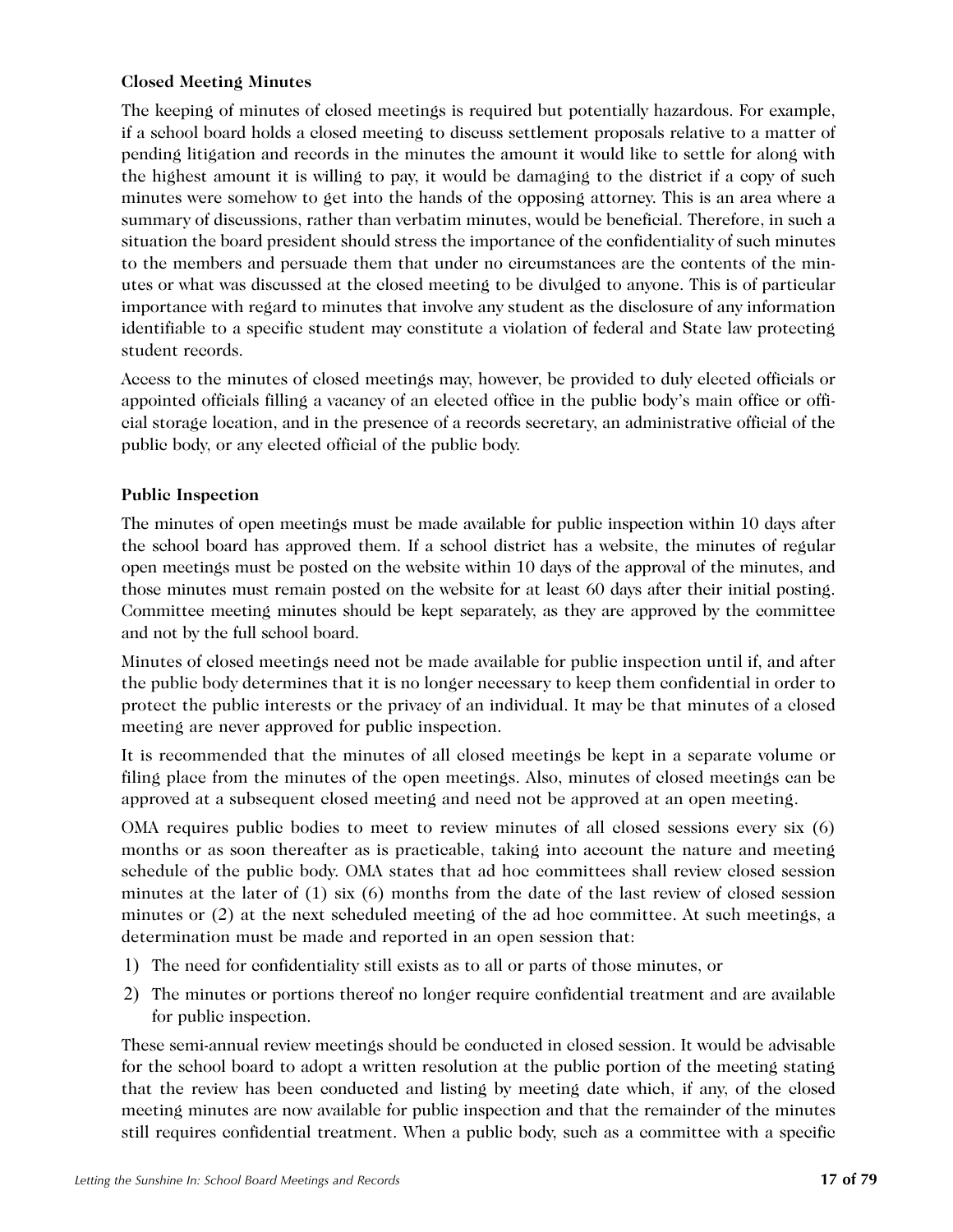<span id="page-18-0"></span>purpose, is dissolved, disbanded, eliminated, or consolidated by executive action, legislative action or referendum and its functions and responsibility are assumed by a specific unit of local government, that unit of local government shall review the closed meeting minutes of that defunct public body.

## **Enforcement – the Effect of Non-compliance**

Individuals who violate OMA may be tried in criminal court. Conviction is a Class C misdemeanor, which is punishable by a \$1,500 fine and/or 30 days in jail.

When a public body fails to comply with OMA, or if there is probable cause to believe that it failed to comply, any person, including the state's attorney, may, within 60 days of the alleged illegal meeting, institute a civil suit in the proper circuit court. OMA also extends this time limitation for the state's attorney by providing that, if facts concerning the meeting are not discovered within the 60-day period, action must be taken "within 60 days of the discovery of a violation by the state's attorney." OMA also extends this time limitation to "within 60 days of the decision by the Attorney General" when a person first elects to file a request for review under Section 3.5.

In deciding whether an alleged violation did, in fact, occur, the court may examine in private any portion of the minutes of a meeting at which a violation of OMA is alleged to have occurred, and may take such additional evidence as it deems necessary. If the evidence indicates no violation occurred, the court will honor the confidentiality of the closed meeting minutes.

However, if the court determines there was a violation, it may grant such relief as it deems appropriate, including:

- 1) The issuance of a writ of mandamus requiring that a meeting be open to the public;
- 2) The issuance of an injunction against future violations of OMA;
- 3) Ordering the public body to make available to the public any portion of the minutes of a meeting as is not authorized to be kept confidential under OMA; or
- 4) Declaring null and void any final action taken at a closed meeting in violation of OMA.

In a civil action brought to enforce this OMA, the court may conduct a private examination of the verbatim recording of a closed meeting if the judge finds it appropriate to determine whether there was a violation of this OMA.

The power of a court to declare null and void final action improperly taken at a closed meeting is potentially very serious. For example, if a school board were to adopt a general obligation bond resolution at a meeting that was later declared an illegal meeting, and the court declared the adoption of the resolution null and void, the school district could not issue any bonds under that resolution. An even more serious situation would develop if a school district were to adopt its tax levy shortly before the filing deadline and a court, after the deadline, were to hold that the meeting was improperly held and nullify the passage of the tax levy resolution. In such a situation, the school district would lose a full year's tax revenues. All school districts, therefore, should be careful to adopt all resolutions and take final action on all important matters at meetings which are clearly open to the public and in full compliance with OMA.

Note, however, that the legislative history of OMA suggests no intent to invalidate final actions of a school board or other public body simply because of some technical violation (such as an improper notice) or because related matters were previously deliberated in a closed meeting.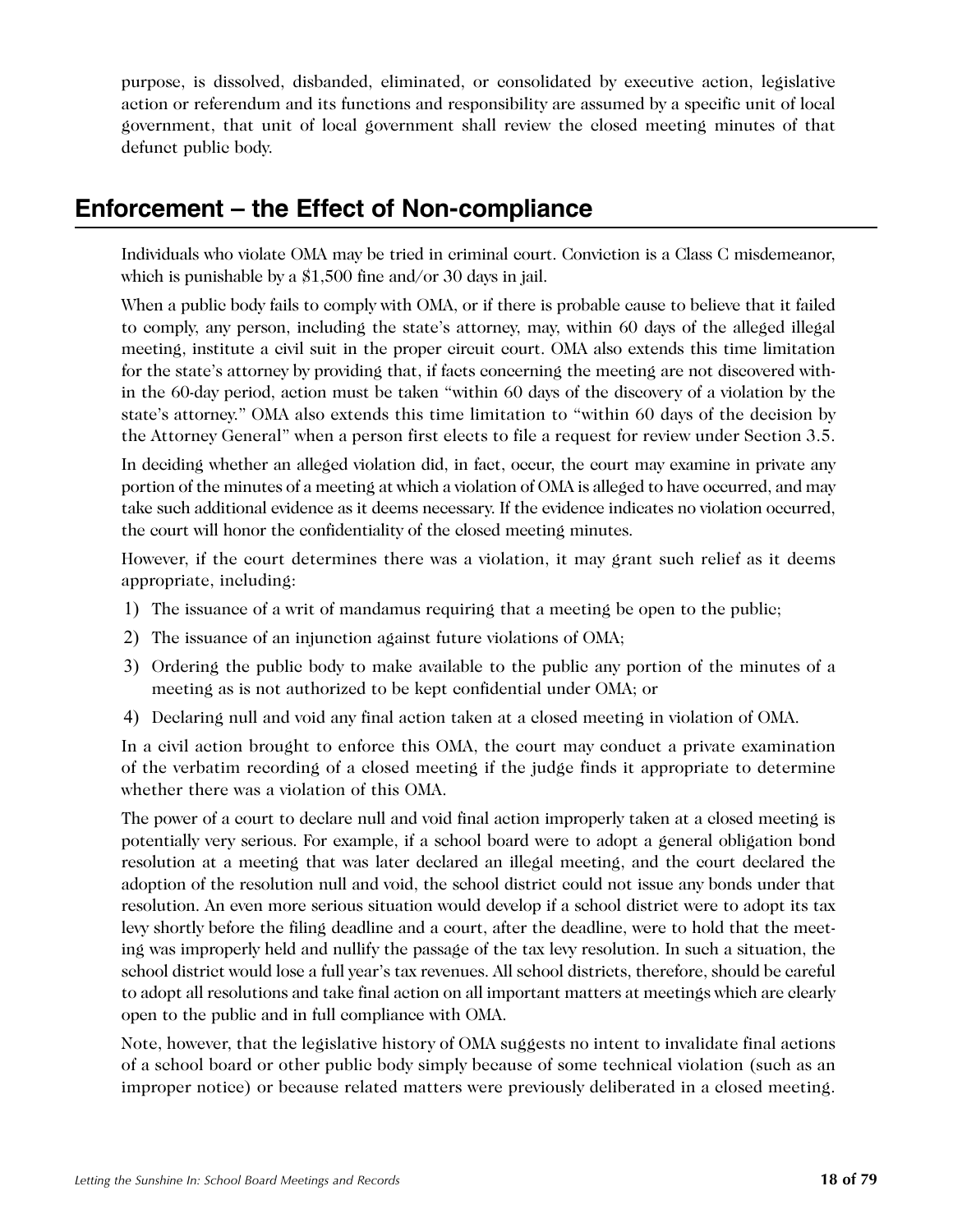<span id="page-19-0"></span>At least one court has emphasized that its authority does not include invalidating actions taken at open public meetings.<sup>43</sup>

#### **Attorney's Fees**

In addition, the court may assess reasonable attorney's fees and other costs against the school district where the party who files the suit "substantially" prevails. On the other hand, the court may award attorney's fees and costs to the school district against a private party filing such a suit only if the court determines that the action was brought with malice or was frivolous. Therefore, the likelihood of any such recovery by a school district, although possible in an unusual case, is not probable.

# **The Public Access Counselor**

The Office of Public Access Counselor (PAC) is an office within the Office of the Illinois Attorney General. The attorney general appoints the PAC, who is an attorney licensed to practice in Illinois. The Office of the PAC consists of the PAC, assistant attorneys general, and other staff that the attorney general deems necessary.44

#### **The Public Access Counselor's Duties**

In regard to OMA, the Illinois Attorney General, through the PAC, has the following powers:

- 1) To establish and administer a program to provide free training for public officials and to educate the public on the rights of the public and the responsibilities of public bodies under OMA. In this regard, every public body shall designate employees, officers, or members to receive training on compliance with OMA. Each public body shall submit a list of designated employees, officers, or members to the PAC. Whenever a public body designates a new employee, officer, or member to receive this training, that person must successfully complete an electronic training curriculum, developed and administered by the PAC, within 30 days after that designation and thereafter must successfully complete an annual training program. Elected or appointed members of a public body must also complete the electronic training curriculum within 90 days of taking the oath of office or assuming responsibilities as a member of the public body. The elected or appointed official must then file a certificate of completion with the public body.
- 2) To prepare and distribute interpretive or educational materials and programs;
- 3) To resolve disputes involving a potential violation of OMA in response to a request for review initiated by an aggrieved party, by mediating or otherwise informally resolving the dispute or by issuing a binding opinion; except that the Illinois Attorney General may not issue an opinion concerning a specific matter with respect to which a lawsuit has been filed;
- 4) To issue advisory opinions with respect to OMA, either in response to a request for review or otherwise. In this regard, a review may be initiated upon receipt of a written request from the head of the public body or its attorney. The request must contain sufficient accurate facts from which a determination can be made. The PAC may request additional information from the public body in order to facilitate the review  $(5$  ILCS  $120/3.5(h)$ ;

<sup>43</sup> *Bd. of Educ. of Waukegan Cmty. Unit Sch. Dist. 60 v. Illinois State Charter Sch. Comm'n*, 2018 IL App (1st) 162084, ¶¶ 125-129.

<sup>44</sup> 15 ILCS 205/7(b).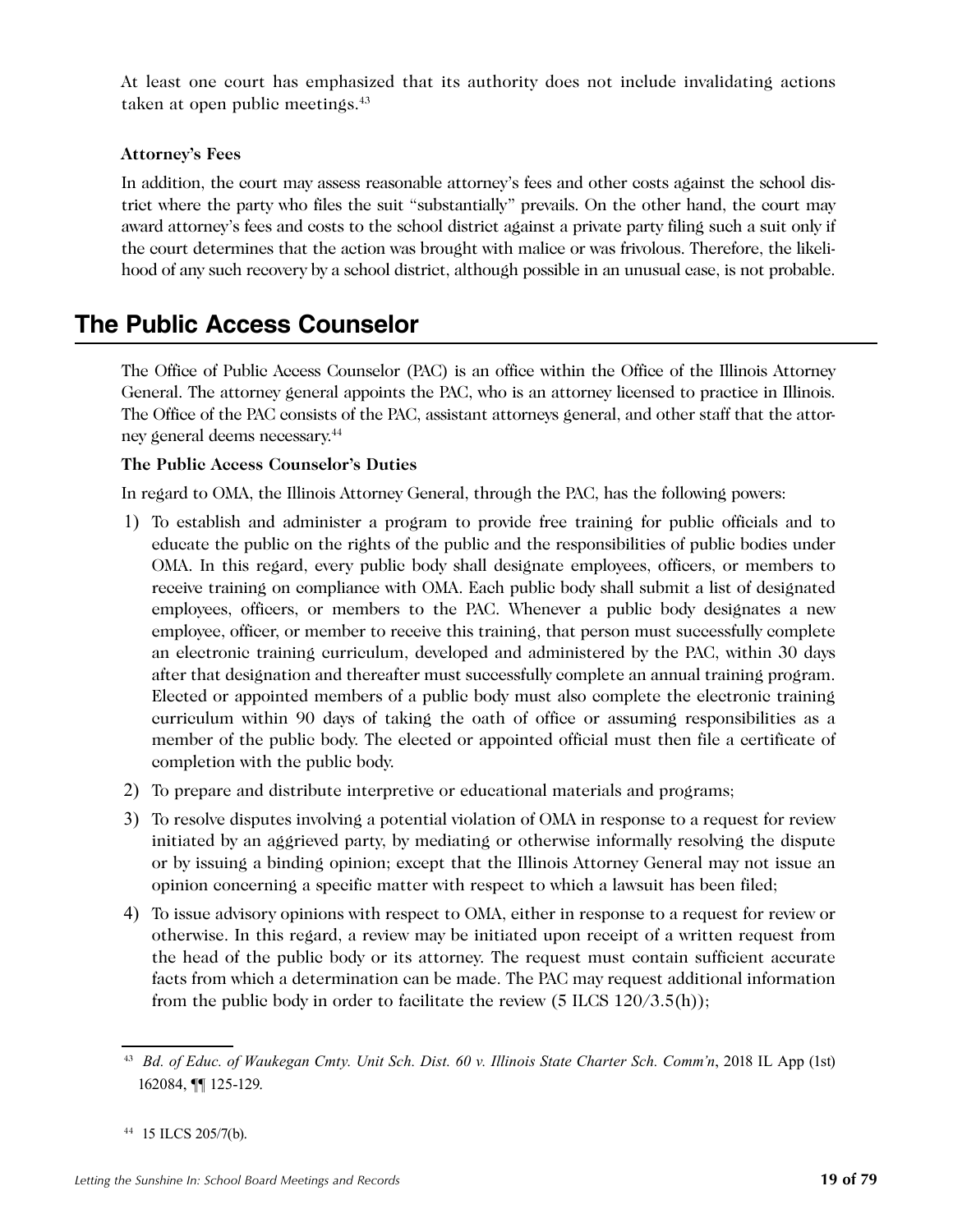- <span id="page-20-0"></span>5) To respond to informal inquiries made by the public and public bodies;
- 6) To conduct research on compliance issues;
- 7) To make recommendations to the General Assembly concerning ways to improve public access to the processes of government;
- 8) To develop and make available on the Illinois Attorney General's website, or by other means, an electronic OMA training curriculum for employees, officers, and members designated by public bodies; and
- 9) To promulgate rules to implement the above powers.

# **The Complaint Process**

A person who believes that a violation of OMA by a public body has occurred may file a request for review with the PAC not later than 60 days after the alleged violation. If facts concerning the violation are not discovered within the 60 day period, but are discovered at a later date, not exceeding two years after the alleged violation, by a person utilizing reasonable diligence, the request for review may be made within 60 days of the discovery of the alleged violation. The request for review must be in writing, signed by the requester, and include a summary of the facts supporting the allegation.

Upon receipt of a request for review, the PAC shall determine whether further action is warranted. If the PAC determined from the request for review that the alleged violation is unfounded, the PAC shall so advise the requester and the public body and no further action shall be undertaken. In all other cases, the PAC shall forward a copy of the request for review to the public body within seven working days. The PAC shall specify the records or other documents that the public body shall furnish to facilitate the review. Within seven working days after receipt of the request for review, the public body shall provide copies of the records requested and shall otherwise fully cooperate with the PAC. If a public body fails to furnish specified records or, if otherwise necessary, the Illinois Attorney General may issue a subpoena to any person or public body having knowledge of or records pertaining to an alleged violation of OMA. For purposes of conducting a thorough review, the PAC has the same right to examine a verbatim recording of a meeting closed to the public or the minutes of a closed meeting as does a court in a civil action brought to enforce OMA.

Within seven working days after it receives a copy of a request for review and request for production of records from the PAC, the public body may, but is not required to, answer the allegations of the request for review. The answer may take the form of a letter, brief, or memorandum. Upon request, the public body may also furnish the PAC with a redacted copy of the answer excluding specific references to any matters at issue. The PAC shall forward a copy of the answer or redacted answer if furnished, to the person submitting the request for review. The requester may, but is not required to, respond in writing to the answer within seven working days and shall provide a copy of the response to the public body. In addition to the request for review, and the answer and the response thereto, if any, a requester or a public body may furnish affidavits and records concerning any matter germane to the review.

Unless the PAC extends the time by no more than 21 business days, by sending written notice to the requester and public body that includes a statement of the reasons for the extension in the notice, or decides to address the matter without the issuance of a binding opinion, the PAC, through the Illinois Attorney General, shall examine the issues and the records, shall make findings of fact and conclusions of law, and shall issue to the requester and the public body an opinion within 60 days after initiating review. The opinion shall be binding upon both the requester and the public body, subject to administrative review. The Illinois Attorney General has the authority to file an action in the circuit court of Cook or Sangamon County for injunctive or other relief to compel compliance with a binding opinion, to prevent a violation of OMA, or for such other relief as may be required.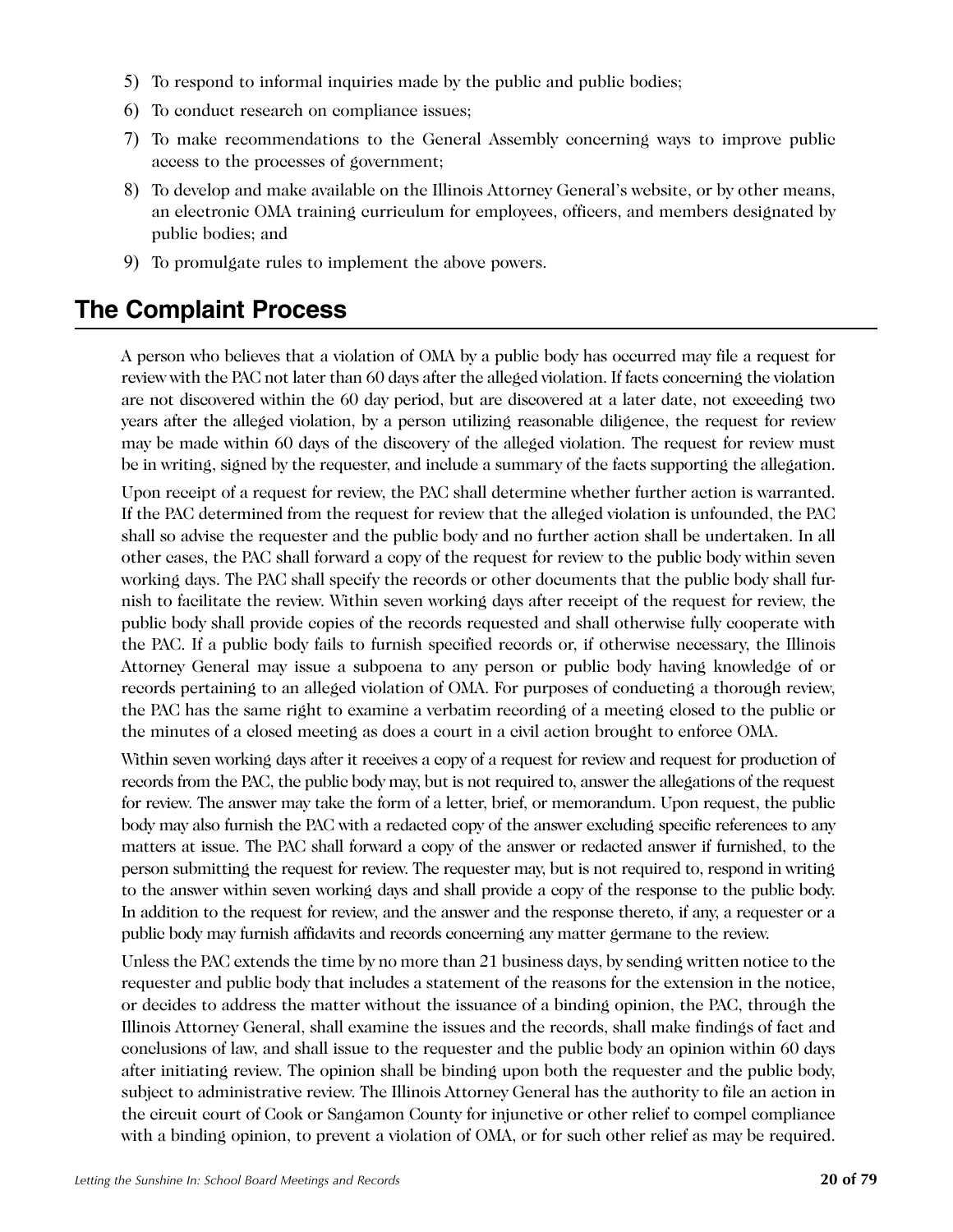<span id="page-21-0"></span>In responding to any written request, the Illinois Attorney General may exercise his or her discretion and choose to resolve a request for review by mediation or by a means other than the issuance of a binding opinion. In this regard, the decision not to issue a binding opinion is not reviewable.

Upon receipt of a binding opinion concluding that a violation of this OMA has occurred, the public body shall either take necessary action as soon as practical to comply with the directive of the opinion or shall initiate administrative review to challenge the opinion. If the opinion concludes that no violation of OMA has occurred, the requester may initiate administrative review.

If the requester files suit, with respect to the same alleged violation that is the subject of a pending request for review, the requester shall notify the PAC, and the PAC shall take no further action with respect to the request for review and shall so notify the public body.

Records that are obtained by the PAC from a public body for purposes of addressing a request for review may not be disclosed to the public, including the requester, by the PAC. Those records, while in the possession of the PAC, shall be exempt from disclosure by the PAC under the Freedom of Information Act (FOIA).

#### **Administrative Review**

A binding opinion issued by the Illinois Attorney General (PAC) shall be considered a final decision of an administrative agency, for purposes of administrative review under the Administrative Review Law.45 An action for administrative review of a binding opinion of the Illinois Attorney General (PAC) shall be commenced in Cook or Sangamon County. As with the Illinois Attorney General's ability to file suit to enforce OMA in either Cook or Sangamon County, this limitation on the counties in which the action may be brought is obviously to make the litigation easier on the Illinois Attorney General's Office, which maintains active offices in both Chicago and Springfield.

#### **The "Safe Harbor"**

A public body that relies in good faith on an advisory opinion of the Illinois Attorney General (PAC) in complying with the requirements of OMA is not liable for penalties under OMA, so long as the facts upon which the opinion is based have been fully and fairly disclosed to the PAC.

## **CONCLUSION**

As indicated previously, the intent of OMA is to have public business conducted openly in order to allow members of the public to be informed citizens and watchdogs for the public good. Certainly, such is a praise-worthy goal for which all public officials should strive. The exceptions listed in OMA were included in recognition of the fact that in certain circumstances it is not in the best interests of the public to have particular matters discussed openly. The exceptions further recognize that certain discussions regarding individuals should first be conducted in private in order to protect the individual's right to privacy.

# **SPECIAL ISSUES**

#### **May a school board hold a meeting via telephone conference call?**

Yes, provided that the number of public body members necessary to constitute a quorum are physically present at the open meeting. In addition, all members must be able to hear each other

<sup>45</sup> 735 ILCS 5/3-101 *et seq.*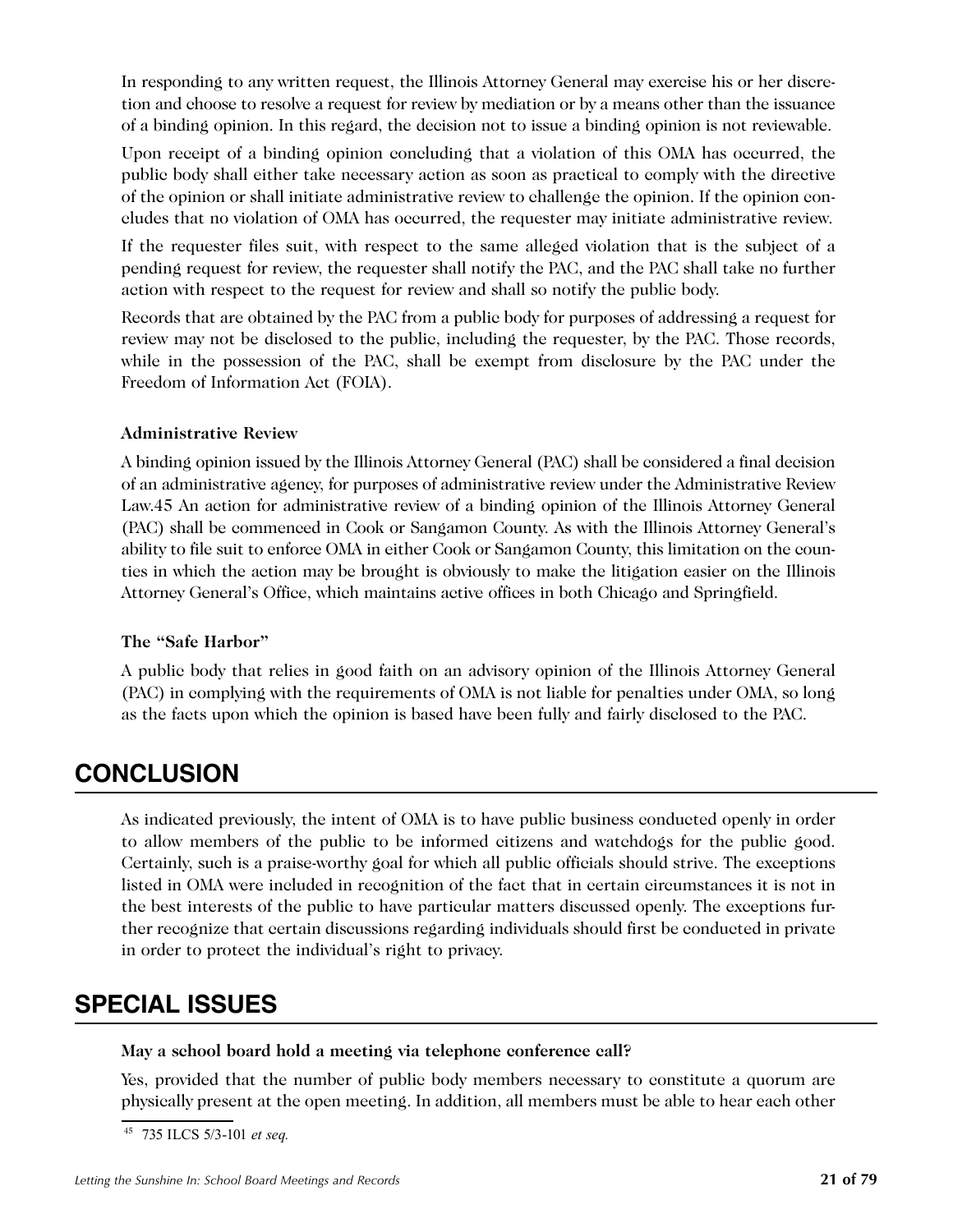and hear the public, and the public must be able to hear all discussions. An unpublicized conference call among a majority of a school board quorum would be in violation of OMA.

The Illinois Attorney General opined in November 1982 (No. 82-041) that telephone conference calls held by a majority of a quorum of a public body for the purpose of discussing public business are meetings under OMA and, therefore, all notice and public accessibility requirements of OMA must be complied with before holding such conferences. It is also proper to conduct a closed meeting, pursuant to one of the exceptions, by way of a telephone conference call, provided that there is compliance with other requirements of OMA<sup>46</sup>

#### **Can one member of a school board participate in a public school board meeting via telephone or video conference?**

If the board has adopted a policy to conform to the requirements and restrictions of OMA to allow such participation, it is permissible. Board members may also attend via remote means during a public health disaster, as described in the Electronic Attendance section, on pg. above.

#### **May a school board censure one of its members for disclosing confidential information from a closed meeting?**

One of the continuing problems of closed meetings is how to control disclosure of confidential information by individual board members. There is nothing in the law giving a school board the power to censure or otherwise levy sanctions on one of its members for any reason. The attorney general issued an opinion to this effect in January 1991 (No. 91-001).47

On the other hand, there appears to be nothing in the law that could prevent school board members from expressing their feelings by adopting a resolution of censure – although such a resolution would have no legal effect (and perhaps no practical effect, either). However, in one case the court held that by sanctioning a park commissioner for her purported release of closed session material without discussing her behavior with her in closed session first, the commission violated their own sanction policy and denied her due process.<sup>48</sup>

Fortunately, a board cannot be sued by someone who claims he or she was injured merely by such a disclosure. In one case, the court found that there is nothing in OMA that provides a cause of action against a public body for disclosing information from a closed meeting.49 However, there are various other imperatives for maintaining confidentiality of information, including the privacy rights bestowed by the Illinois School Student Records Act, the confidentiality rights regarding medical records under HIPPA, and the constitutional liberty interests of employees. Information impugning the character of a student or employee that is divulged from a closed meeting could provide the basis for legal action if traceable to an individual board member or the board as a whole.

<sup>46</sup> *Scott v. Illinois State Police Merit Board*, 222 Ill.App.3d 496 (1st Dist. 1991).

<sup>47</sup> But see *Earnest v. Board of Education of Jasper Community Unit School District*, 371 F.Supp.3d 459 (S.D.Ill. 2019) (finding a board could limit a board member's access to confidential board packet information after the member improperly disclosed student information to a third party; however, the board member was still able to participate in the vast majority of votes, even without access to the confidential information).

<sup>48</sup> *Nelson v. Crystal Lake Park District*, 342 Ill.App.3d 917 (2nd Dist. 2003).

<sup>49</sup> *Swanson v. Board of Police Commissioners,* 197 Ill.App.3d 592 (2nd Dist. 1990), *cert. den*., 133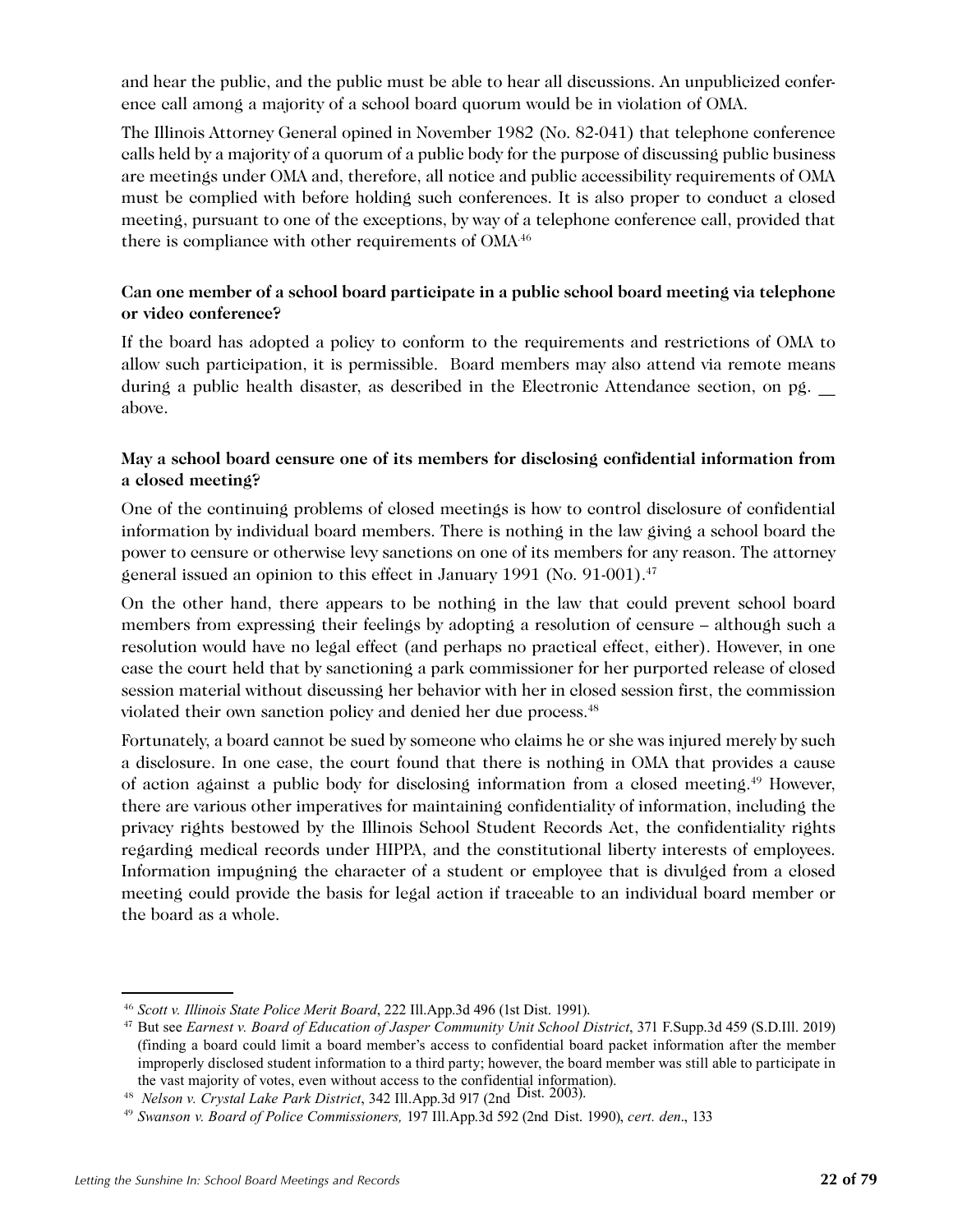#### **May a school board hold a closed meeting to discuss "personnel matters?"**

No. Many school districts frequently adopt a motion to go into a closed (executive) meeting to "discuss personnel matters"—such a motion is insufficient under OMA.50 For example, a proper motion would be to go into a closed meeting to discuss the "employment" or "dismissal" of an individual employee (see pg. 13, exception 1). The attorney general has further stated that this exception covers only discussions relating to specific individuals and does not include a class of employees or officers or an "across the board" pay raise.<sup>51</sup> However, an across the board pay raise may be allowed under Section  $2(c)(2)$  of OMA, which does allow a closed meeting to consider "salary schedules" for different classes of employees, as well as the collective bargaining excep-tion. It is important to make sure you cite the correct exemption to ensure that you comply with OMA.<sup>52</sup>

It is proper under this exception to meet in closed session to discuss the evidence relating to an employee's suspension from duty. <sup>53</sup> Also, a public body may discuss the reasons for the dismissal of an employee in a closed session and such discussions or knowledge is not therefore suspect or irrelevant.<sup>54</sup>

It is proper for a school district to review an employee's personnel file in closed session. A personnel file has been defined by Illinois courts as a file including documents such as a resume or application, an employment contract, policies signed by the employee, payroll information, emergency contact information, training records, performance evaluations, and disciplinary records. 55

It is not proper to discuss the evaluation approach or process for employees, even if that new process for evaluating will affect a specific employee <sup>56</sup>

#### **Can the public body take action on items not on the agenda of the regular meeting?**

No. OMA permits the discussion during regular meetings of items not specifically set forth on the agenda. OMA, however, does not permit the taking of a vote or final action on items or topics not listed on the agenda. It is important to note that at a special or emergency meeting, unlike a regular agenda, a public body cannot even discuss items that did not appear on the agenda for the special or emergency meeting.

#### **Is a public body required to provide members of the public with a copy of its "board packet" at a public meeting or before a public meeting?**

No. At the time of an open meeting, a public body is not required to disseminate or provide the public with copies of its "board packet" or reference information. Likewise, the only record requirement before a meeting is an agenda, not the entire board packet. It is important to note, however, that information contained within a "board packet" is subject to the Freedom of Information Act and a member of the public can request copies of that material through FOIA.

<sup>50</sup> *But see Gosnell v. Hogan*, 179 Ill. App. 3d 161 (5th Dist. 1989).

 $51$  Ill. Atty. Gen. Op. S-726 (1974); Ill. Att'y Gen. Pub. Acc. Op. No. 16-013 (issued December 23, 2016).

 $52$  In Pub. Acc. Op. No. 16.013 the public body did not cite Section  $2(c)(2)$  as the basis for closed session, so the PAC found that the public body could not rely on it in the Request for Review.

<sup>53</sup> *Scott v. Illinois State Police Merit Board*, 222 Ill. App. 3d 496 (1st Dist. 1991).

<sup>54</sup> *Verticchio v. Divernon Community Unit School District*, 198 Ill. App. 3d 202 (4th Dist. 1990).

<sup>55</sup> *Copley Press, Inc. v. Bd. of Ed. for Peoria School Dist. No 150*, 359 Ill. App. 3d 321, 324 (3rd Dist. 2005).

<sup>56</sup> Ill. Att'y Gen. Op. No. 20-004 (issued June 2, 2020).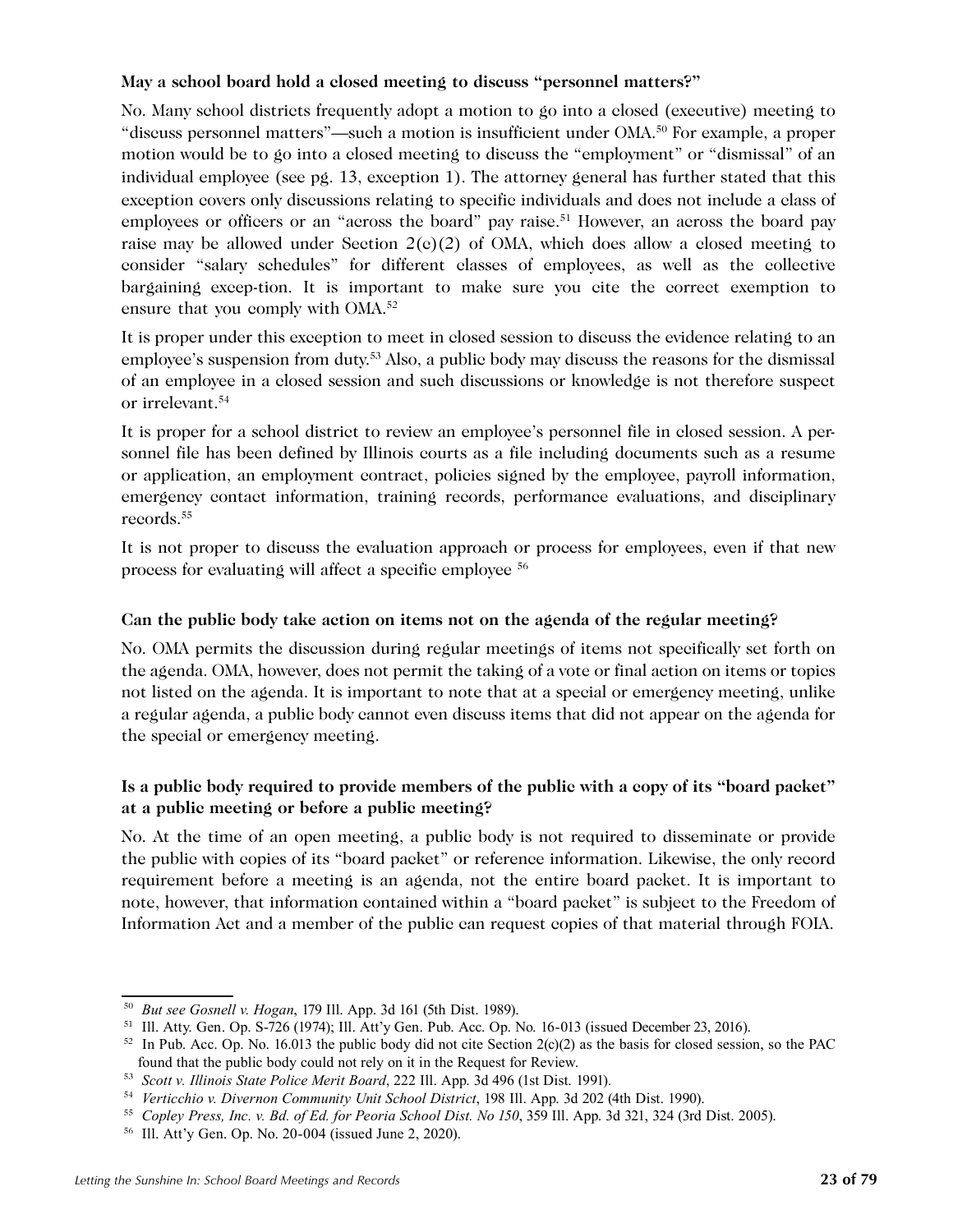#### <span id="page-24-0"></span>**Who can attend a "closed" session?**

Only the members of the public body and others who are directly involved in the matter which is the basis for the closed meeting may attend the meeting. For example, witnesses giving testimony regarding a complaint against an employee may attend a meeting that is closed for purposes of discussing discipline of an employee.

## **THE ILLINOIS FREEDOM OF INFORMATION ACT**

#### **An Overview of the Laws Governing Illinois School Records**

The Illinois Freedom of Information Act (FOIA) is one of at least five state laws regulating school records and public access thereto:

- 1) FOIA<sup>57</sup> makes all school records open to public inspection and copying except where (a) other statutes expressly forbid public access; (b) a requested record falls under one of the exemptions provided by FOIA, or (c) the requested record was created prior to July 1, 1984 and falls under the purview of the Local Records Act.<sup>58</sup>
- 2) The Local Records  $\text{Act}^{59}$  governs the preservation and disposal of school records and requires public access to financial records created prior to July 1, 1984.
- 3) The Illinois School Student Records  $Act^{60}$  protects the privacy of individual students by strictly limiting disclosure of their school records. It also provides students and their parents with the right to inspect and to challenge the contents of those records.
- 4) The Illinois Personnel Records Review  $Act<sup>61</sup>$  provides an employee access and the right to challenge material in his/her personnel records, and prohibits public access without permission of the employee.
- 5) The Open Meetings Act<sup>62</sup> provides that the minutes of school board meetings must be made available for public inspection within 10 days after the board has approved them. The minutes of closed meetings need not be made available for inspection until the board declares there is no longer a reason to keep them confidential.

Prior to July 1, 1984, when the FOIA became effective, the Local Records Act was the primary statute governing the records of local governments. The Local Records Act still controls the preservation and disposal of records and provides public access to financial records created prior to FOIA effective date.

Today, FOIA is by far the most comprehensive statute governing government records and the most cumbersome for school officials to implement.

<sup>57</sup> 5 ILCS 140/1 *et seq*.

<sup>&</sup>lt;sup>58</sup> The Local Records Act governs public access to financial records created before July 1, 1984 and the FOIA governs financial records – as well as other records – created after that date. Which law, if any, governs public access to nonfinancial records created prior to July 1, 1984 is subject to dispute. The Illinois Attorney General has concluded that the FOIA applies.

<sup>59</sup> 50 ILCS 205/1 *et seq*.

<sup>60</sup> 105 ILCS 10/1 *et seq*.

<sup>61</sup> 820 ILCS 40/0.01 *et seq*.

<sup>62</sup> 5 ILCS 120/1 *et seq*.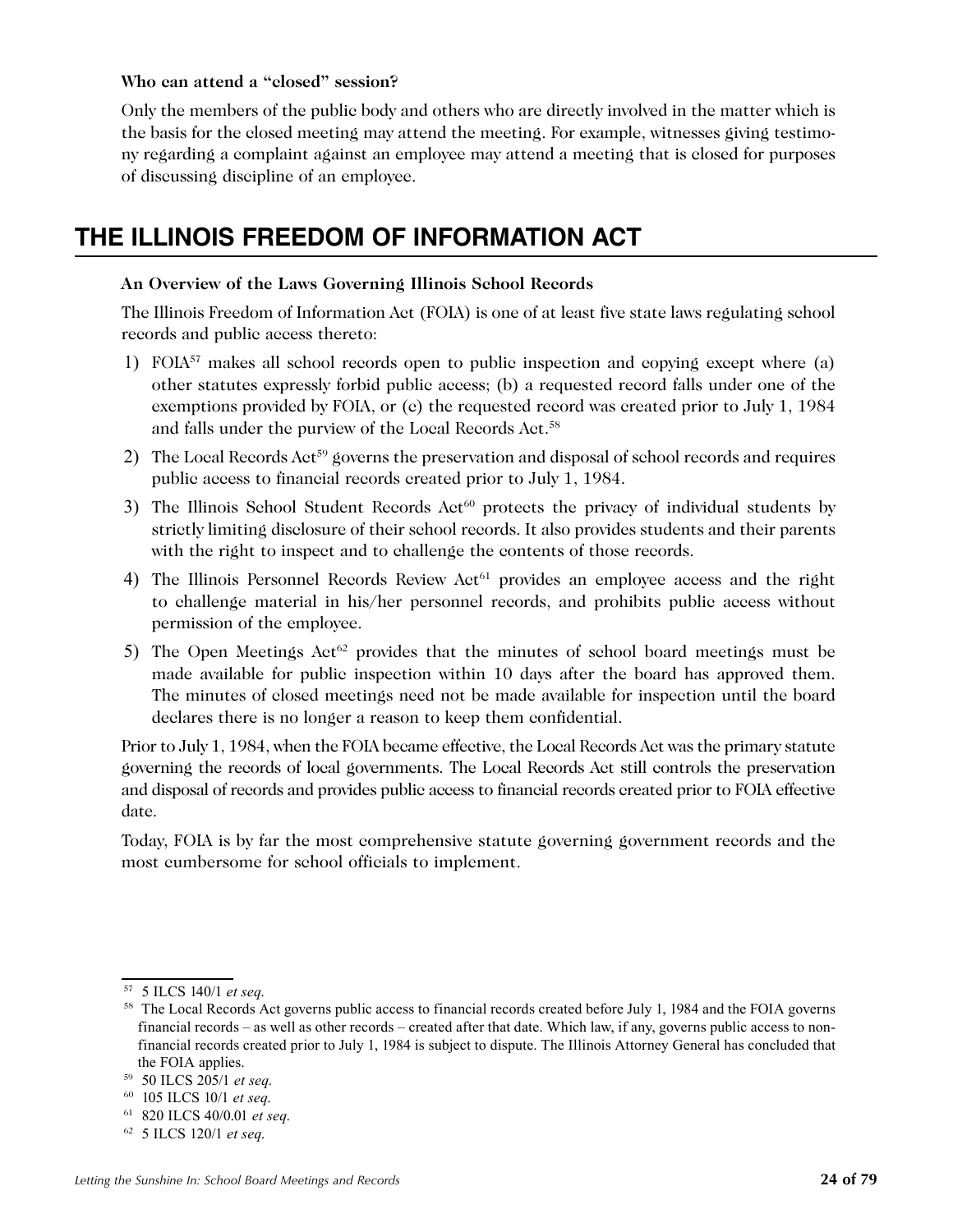# <span id="page-25-0"></span>**The Local Records Act**

Section 3a of the Local Records Act requires all records and reports "of the obligation, receipt, and use of public funds" to be kept at the school district's official place of business and made available for "public inspection during regular office hours except when in immediate use by persons exercising official duties which require the use of those records." Section 3a also allows the school district to require a 24-hour advance written notice of the request to inspect, including a list of the records to be inspected. Section 3a also limits such disclosure where it would constitute an invasion of any person's right to privacy.

Section 15 of the Local Records Act provides that Section 3a of the Act as it relates to the inspection of records "shall apply only as to records and reports prepared or received prior to" July 1, 1984.

Section 3c of the Local Records Act added provisions regarding severance agreements due to sexual harassment and sexual discrimination. It requires school districts to post and make available for inspection and copying to news media within 72 hours of approval all severance agreements entered into with an employee or contractor because the employee or contractor was found to have engaged in sexual harassment or sexual discrimination. Further, all severance agreements that meet this standard must include the full name and title of the person receiving payment, the amount of the payment, a statement that the employee or contractor was found to have engaged in sexual harassment or sexual discrimination and the date, time, and location of the meeting at which the school board approved the settlement agreement. School districts can withhold such agreements for limited purposes, such as interference with law enforcement or administrative or other legal proceedings or if release would result in the direct or indirect disclosure of the identity of the complainant or endanger the life or physical safety of the complainant.

Section 20 of the Local Records Act also includes a requirement to publicly post on a school district's website email addresses for school board members, or at minimum, a uniform single email address for the school board.

The remaining provisions of the Local Records Act regarding such matters as disposal and preservation of records, etc., still retain their status as law and are not affected by FOIA.

## **The Freedom of Information Act – What It Requires**

#### **Coverage of FOIA**

School boards and all of their committees and subcommittees come within the coverage of FOIA. The definition of the words "public records" is very broad and includes, but is not limited to: all records, reports, forms, writings, letters, memoranda, books, papers, maps, photographs, microfilms, cards, tapes, recordings, electronic data processing records, electronic communications, recorded information, and all other documentary materials pertaining to the transaction of public business, regardless of physical form or characteristics, having been prepared by or for, or having been or being used by, received by, in the possession of, or under the control of any public body. As such, the analysis of a record is (1) does it relate to the transaction of public business and (2) was it "prepared by or for, or having been or being used by, received by, in the *possession* of, or under the control of any public body.<sup>63"</sup>

<sup>63</sup> *City of Danville v. Madigan,* 2018 IL App (4th) 170182, ¶19; *Better Government Association v. City of Chicago,* 2020 IL App (1st) 190038, ¶14.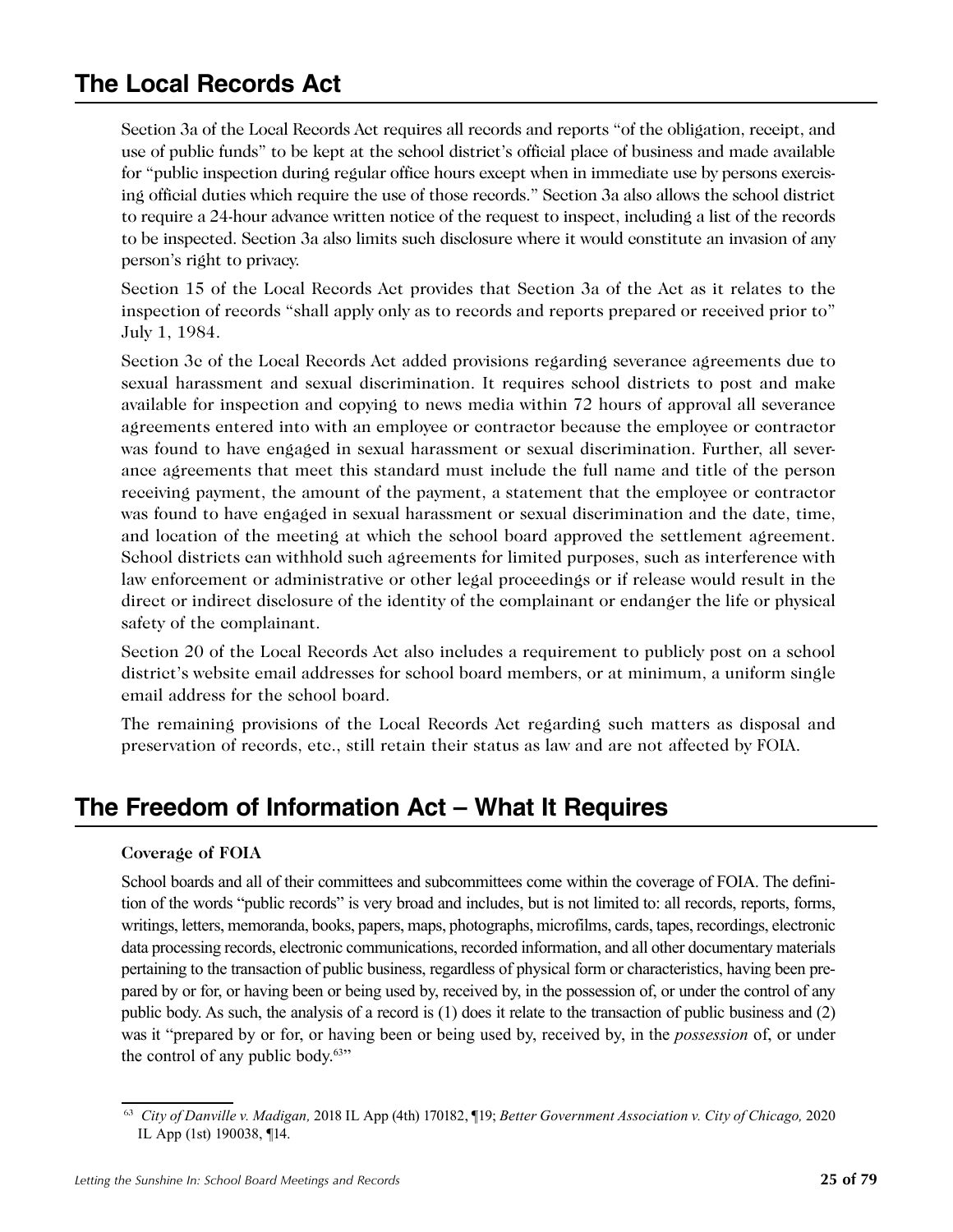<span id="page-26-0"></span>Note, however, that an individual alderman/trustee is not included in the definition of a "public body" under the Act and, therefore, the personal records of an alderman/trustee/board member are not subject to inspection and copying under the  $Act<sub>1</sub><sup>64</sup>$  except in a few circumstances discussed below. The same concept presumably applies to an individual school board member. However, a recent Illinois Appellate Court decision eroded this concept by finding that the City of Chicago Mayor's, an elected official, communications on her personal device were subject to FOIA.<sup>65</sup> The Court stated that since the Mayor and Director of the Chicago Department of Public Health can individually bind their public bodies, those officials can function as public bodies without the need for an official meeting and therefore, the *City of Champaign* analysis does not apply.66

Email communications which have been prepared, or have been or are being used, received, possessed or under the control of a public body are treated as public records under the Act. This includes all emails and other electronic communications pertaining to public business sent to or from an individual board member's personal electronic device during an official public meeting.67 Also, if the school board were to issue electronic devices to its board members, any communication pertaining to public business would be "under the control" of the board and subject to disclosure, regardless of where or when the communication occurred. Finally, any email or electronic message pertaining to the transaction of public business sent between what amounts to a quorum of board members would constitute a public record subject to inspection and copying under the Act. Further emails between the superintendent and a board member or members pertaining to board business would be subject to FOIA. In a recent decision, the Appellate Court went as far as to just presume that communications pertaining to public business by elected officials are prepared for or eventually used by the public body.<sup>68</sup> The crucial distinction is whether the communication concerns the transaction of public business, and not whether the communication was sent from a private or public email account or device.<sup>69</sup>

"Personal" or "private" emails sent or received by school employees on a school's computers should not be considered public records under the Act because they were not made or received pursuant to any law or ordinance or in connection with the official business of the school and, therefore, do not come under the control of the school.70

It is important for affected public officials to be conversant with the types of records that must be provided upon request and those that are exempt.

## **Intent of FOIA**

#### **Section 1 of FOIA indicates that:**

Pursuant to the fundamental philosophy of the American constitutional form of government, it is declared to be the public policy of the state of Illinois that all persons are entitled to full and complete information regarding the affairs of government and the official acts and policies of those who represent them as public officials and public employees consistent with the terms of this Act. Such access is necessary to enable the people to fulfill their duties of discussing public issues fully and freely, making informed

<sup>64</sup> *Quinn v. Stone,* 211 Ill.App.3d 809 (1st Dist. 1991), *cert. den*., 141 Ill.2d 559 (Ill. 1991).

<sup>65</sup> *Better Government Association v. City of Chicago,* 2020 IL App (1st) 190038, ¶19.

<sup>66</sup> *Id*.

<sup>67</sup> *City of Champaign v. Madigan*, 992 N.E.2d 629 (4th Dist. 2013).

<sup>68</sup> *Better Government Association v. City of Chicago,* 2020 IL App (1st) 190038, ¶19.

<sup>69</sup> Ill. Att'y Gen. Pub. Acc. Op. No. 16-006 (issued August 9, 2016).

<sup>70</sup> *State of Florida v. City of Clearwater*, 863 So.2d 149 (Fla. 2003).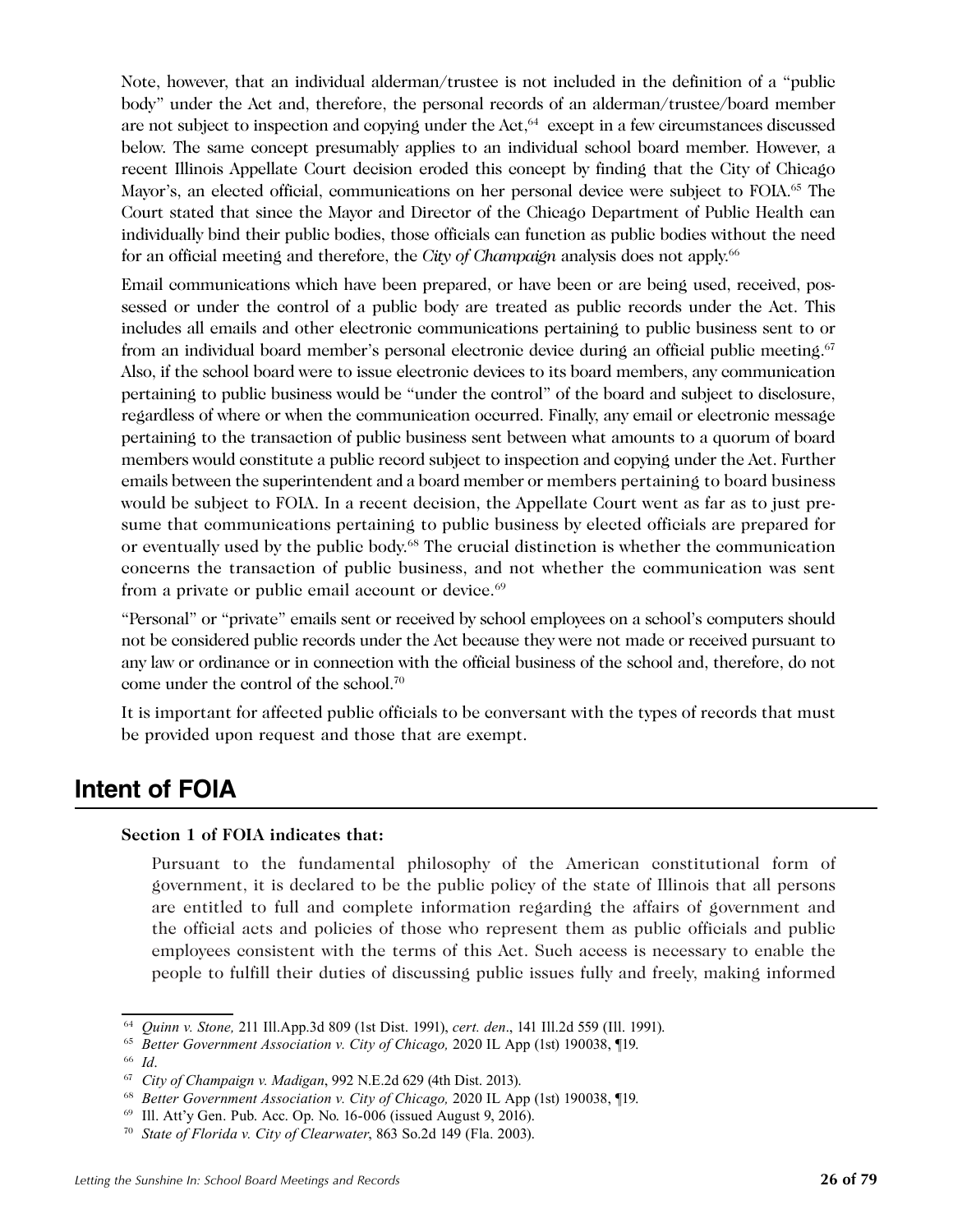political judgments, and monitoring government to ensure that it is being conducted in the public interest.

. . . It is a fundamental obligation of government to operate openly and provide public records as expediently and efficiently as possible in compliance with the Act.

However, Section 1 also indicates what purposes the Act is *not* intended to cover or impose:

This Act is not intended to cause an unwarranted invasion of personal privacy, nor to allow the requests of a commercial enterprise to unduly burden public resources, or to disrupt the duly-undertaken work of any public body independent of the fulfillment of any of the fore-mentioned rights of the people to access to information.

This Act is not intended to create an obligation on the part of any public body to maintain or prepare any public record which was not maintained or prepared by such public body at the time when this Act becomes effective, except as otherwise required by applicable local, state, or federal laws.

In other words, the Act does not require a public body to prepare and keep any new records (however, the furnishing of records located in two different places does not constitute the creation of a new record.)<sup>71</sup> The Act does not require a public body to prepare answers to questions,<sup>72</sup> or to interpret or advise requesters as to the meaning or significance of the public records.<sup>73</sup> A public body is not required to prepare its records in a new format merely to accommodate a request for certain information.74

Note that the Act says it is not intended to further the interests of a commercial enterprise. Although the legislative intent is not entirely clear on what this exception means, particularly in light of the addition of Section 3.1 to the Act, public bodies used to be able to refuse to give out information to a business when the only interest the business would have is to use the list for marketing purposes (e.g., a mass mailing to potential customers) or to expand its business.<sup>75</sup> However, the ability of public bodies to do that now is foreclosed by the legislature's inclusion of commercial requests in Public Act 96-542. Now, a public body must respond to a request for records to be used for a commercial purpose within 21 working days after receipt. The response must provide the requester an estimate of the time to provide the records and the fees to be charged, and the public body may require the person to pay in full before copying the requested documents. Alternatively, the public body can deny the request pursuant to one or more of the exemptions set out in this Act, notify the requester that the request is unduly burdensome, and extend an opportunity to the requester to attempt to reduce the request to manageable proportions, the opportunity to confer with the public body, or provide the records requested.

In carving out exceptions, Section 1 of the Act goes on to emphasize that these are "limited exceptions" to the general right of the public to know, and that the Act should be construed in such a manner. Moreover, FOIA pertains only to the availability of information and does not in any way protect the use of the information once received.<sup>76</sup>

The Act further provides in part that if a lawsuit is filed, the court must on motion of the plaintiff order the public body to provide an index of the public records to which access has been denied. The index must include certain specified information. Also, the Act makes it easy for the plaintiff to

<sup>71</sup> *Hamer v. Lentz*, 132 Ill.2d 49 (Ill. 1989).

<sup>72</sup> *Kenyon v. Garrels*, 184 Ill.App.3d 28 (4th Dist. 1989).

<sup>73</sup> 5 ILCS 140/3.3.

<sup>74</sup> *See Healey v. Teachers Retirement System*, 200 Ill.App.3d 240 (4th Dist. 1990), *cert. den*. 135 Ill.2d 556 (Ill. 1990).

<sup>75</sup> *Zientara v. Long Creek Township*, 211 Ill.App.3d 226 (4th Dist. 1999).

<sup>76</sup> *Zientara v. Long Creek Township*, 211 Ill.App.3d 226 (4th Dist. 1999).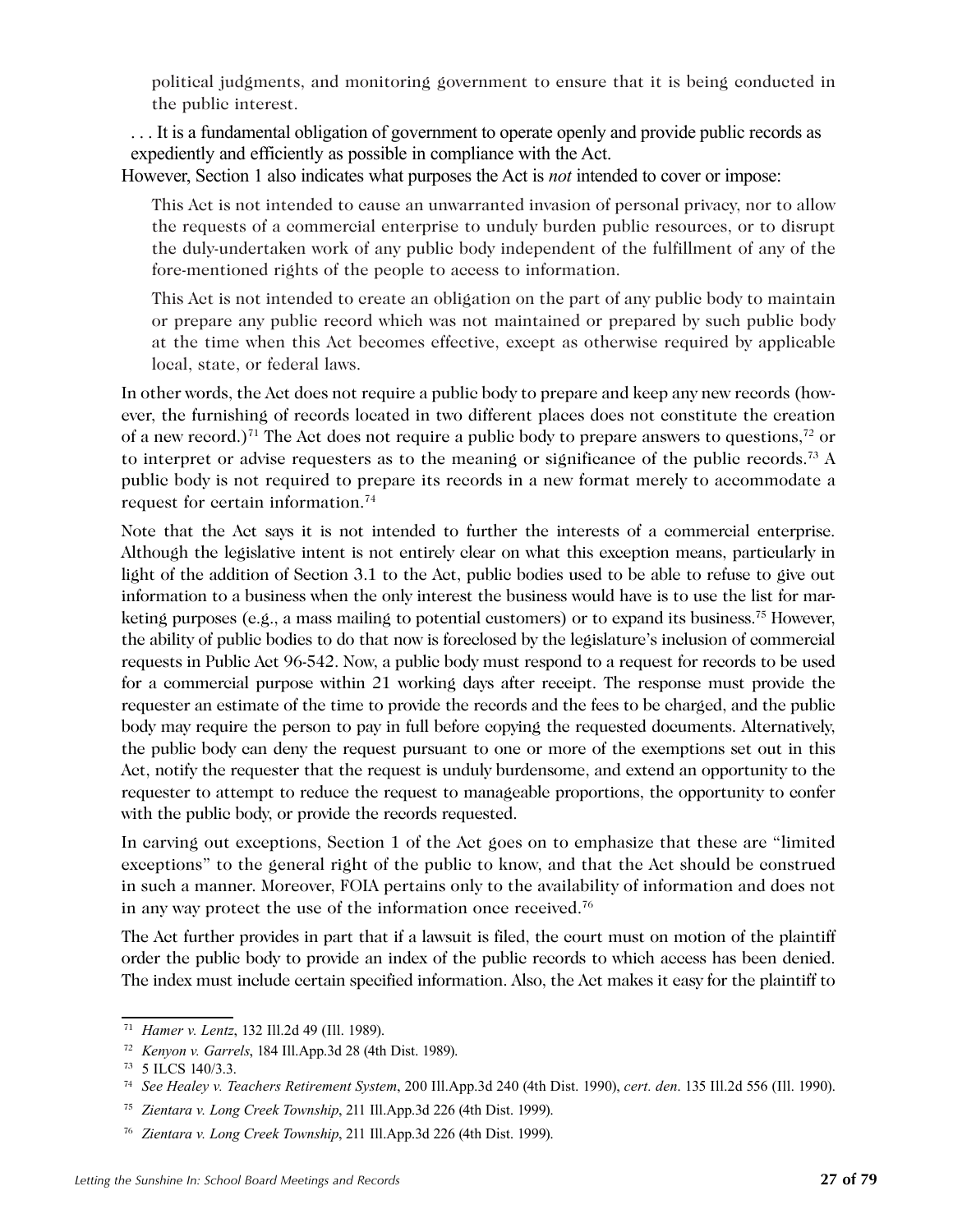<span id="page-28-0"></span>obtain an award of attorney's fees against the public body. However, an attorney proceeding pro se (on the attorney's own behalf and not on behalf of a client) in an action under the Act is not entitled to an award of fees under the Act.<sup>77</sup>

Finally, the Act is to be construed as the exclusive statute on freedom of information unless another state statute creates any additional restrictions on disclosure of information (e.g., provisions relating to juvenile court proceedings and the School Student Records Act) or creates additional obligations for disclosure.

## **Presumption of Disclosure**

There is a presumption that all records in the custody of a public body are open to inspection and copying. A public body that asserts that a record is exempt from disclosure has the burden of proving the exemption by clear and convincing evidence.

# **Inspection and Copying**

Section 3 of the Act requires public bodies to make available to any person for inspection or copying all public records except for those records expressly made exempt by Section 7 of the Act. If the person requesting a public record submits a written request, the public body must promptly provide such person with a copy of the public record requested (a certified copy must be provided if requested). Also, a public body may not make a unilateral determination to provide a requester with an opportunity to inspect public records when the requestor has expressly sought copies of those records.78 A public body may not require that a request be submitted on a standard form or require the requester to specify the purpose for a request, except to determine whether the records are requested for a commercial purpose or whether to grant a request for a fee waiver. All requests received must be forwarded immediately to the district's designated Freedom of Information Officer or designee.

The public body must comply with a request, extend the time for response, or deny the request within five business days after its receipt. If the written request is denied, the denial must be by letter. Failure to comply with a written request, extend the time for response, or deny a request within five business days after its receipt shall be considered a denial of the request. A public body that fails to respond to a request within the requisite periods set forth in the Act, but thereafter provides the requester with copies of the requested public records may not impose a fee for such copies.

One court found that even though a public body is late in responding to a request for records, once it produces all the records, the merits of a plaintiff's claim for relief in the form of production of information become moot.<sup>79</sup>

In the event the public body cannot fill the request within this five-business-day period, it may obtain an additional five business days if it can meet one of the following seven reasons:

- 1) The requested records are stored in whole or in part at another location;
- 2) The request requires the collection of a substantial number of records;
- 3) The request is couched in categorical terms and requires an extensive search;

<sup>77</sup> *Hamer v. Lentz*, 132 Ill.2d 49 (Ill. 1989).

<sup>78</sup> Ill. Att'y Gen. Pub. Acc. Op. No. 10-001 (issued March 29, 2010); Ill. Att'y Gen. Pub. Acc. Op. No. 11-007 (issued December 21, 2011).

<sup>79</sup> *Duncan Publishing, Inc. v. City of Chicago*, 304 Ill.App.3d 778 (1st Dist. 1999).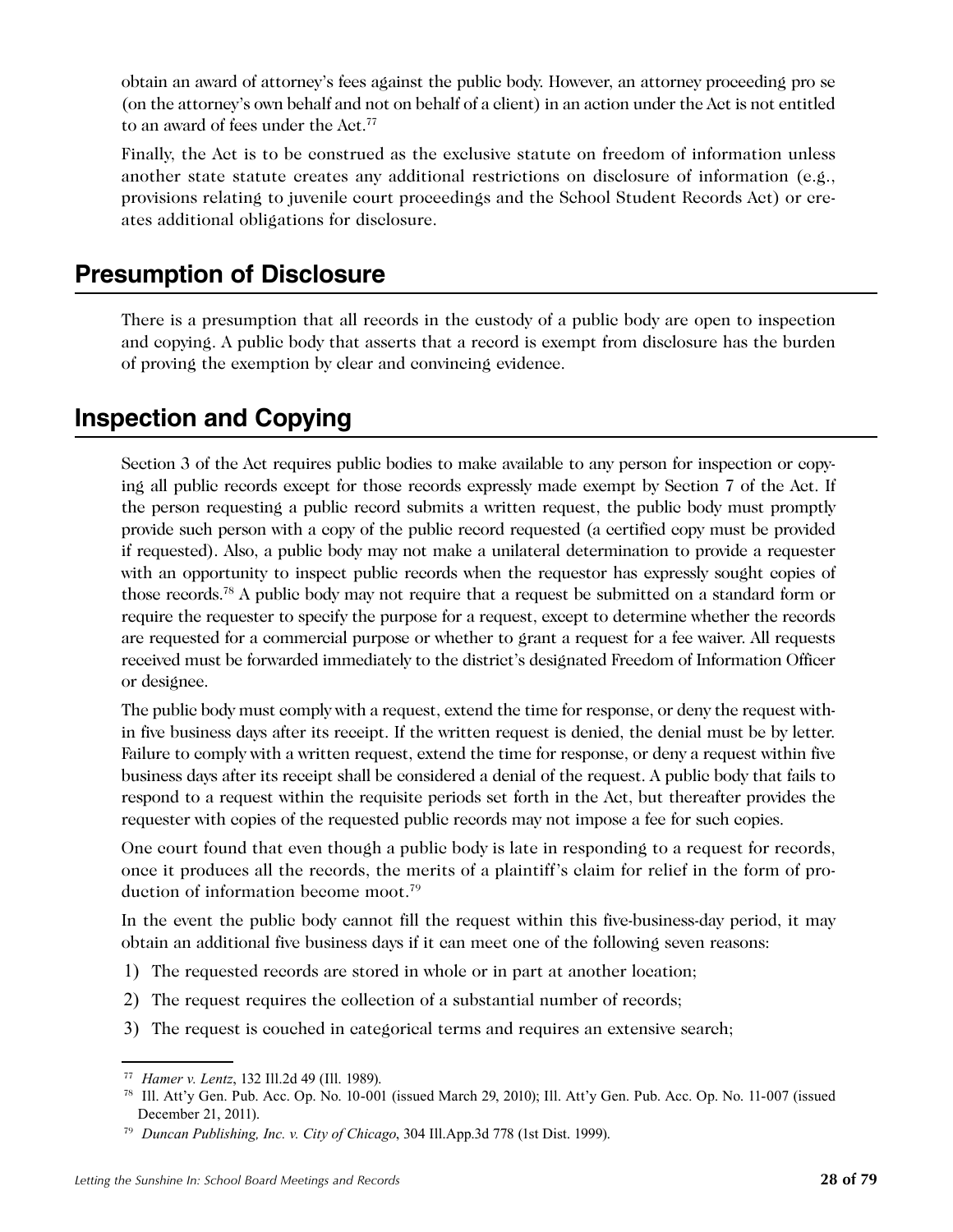- <span id="page-29-0"></span>4) The public body has failed to locate the requested records in its initial attempt and the search is continuing;
- 5) The requested records require examination and evaluation by a competent person in order to determine which, if any, are exempt under Section 7 of the Act;
- 6) It would unduly burden or interfere with the operations of the public body to fill the request within the initial five working days;
- 7) There is a need for consultation with another public body which has a substantial interest in the determination or in the subject matter of the request.

It must be remembered, however, that the maximum time available to fill a written request is 10 business days, except in the situation of a voluminous or commercial request or a recurrent requestor, discussed below. Whenever a public body extends the time by the additional five business days for one of the seven stated reasons, it must send a letter within the initial five-day period to the person making the request, stating the reason(s) for the delay and the date by which the records will be made available or the request denied. However, the public body can always reach an agreement with the requestor to have additional time to respond.

When responding to FOIA requests, a public body must conduct a reasonable search of its records. Requestors will often challenge the sufficiency of a search, especially if the public body determines that there are no responsive records to the request. A public body should be prepared to detail the search it conducted, including the terms it used and databases searched. Searches must be reasonably calculated to discover all responsive records. According to the Attorney General's Office, this can include searching known aliases, nicknames, or misspellings.<sup>80</sup>

## **Records Maintained Online**

A public body is no longer required to copy records that are published and maintained on the public body's website. Public bodies merely need to notify the requestor that the public record is available online and direct the requestor to the website where the record can be reasonably accessed. Requestors can resubmit a FOIA request for the record if they are unable to reasonably access the record online and must explain the inability to reasonably access the online record in their resubmitted FOIA request. If the requestor was unable to access the record online, the public body shall make the requested record available for inspection or copying.

## **Burdensome Requests**

In cases where a person makes a request for all records falling within a category, the public body must fill the request unless to do so would unduly burden the public body and there is no way to narrow the request. In order to deny such a request, the burden on the public body must outweigh the public interest in the information sought. In addition, before a public body can rely upon this "burden" exemption, it must allow the person making the request an opportunity to confer with it in an effort to narrow the request to one that can be filled. The opportunity to confer can include discussing and explaining the requestor how documents are maintained and categorized.81 Once again, if the public body relies upon this "burden" exemption, it must notify the requesting party, specify the reason(s) why it would be unduly burdensome for the public body to comply with the request, and give the requestor an opportunity to narrow. The ultimate

 $80$  Ill. Att'y Gen Pub. Acc. Op. No. 16-006 (issued August 9, 2017).

<sup>81</sup> Ill. Att'y Gen Op. 21-001, issued January 26, 2021.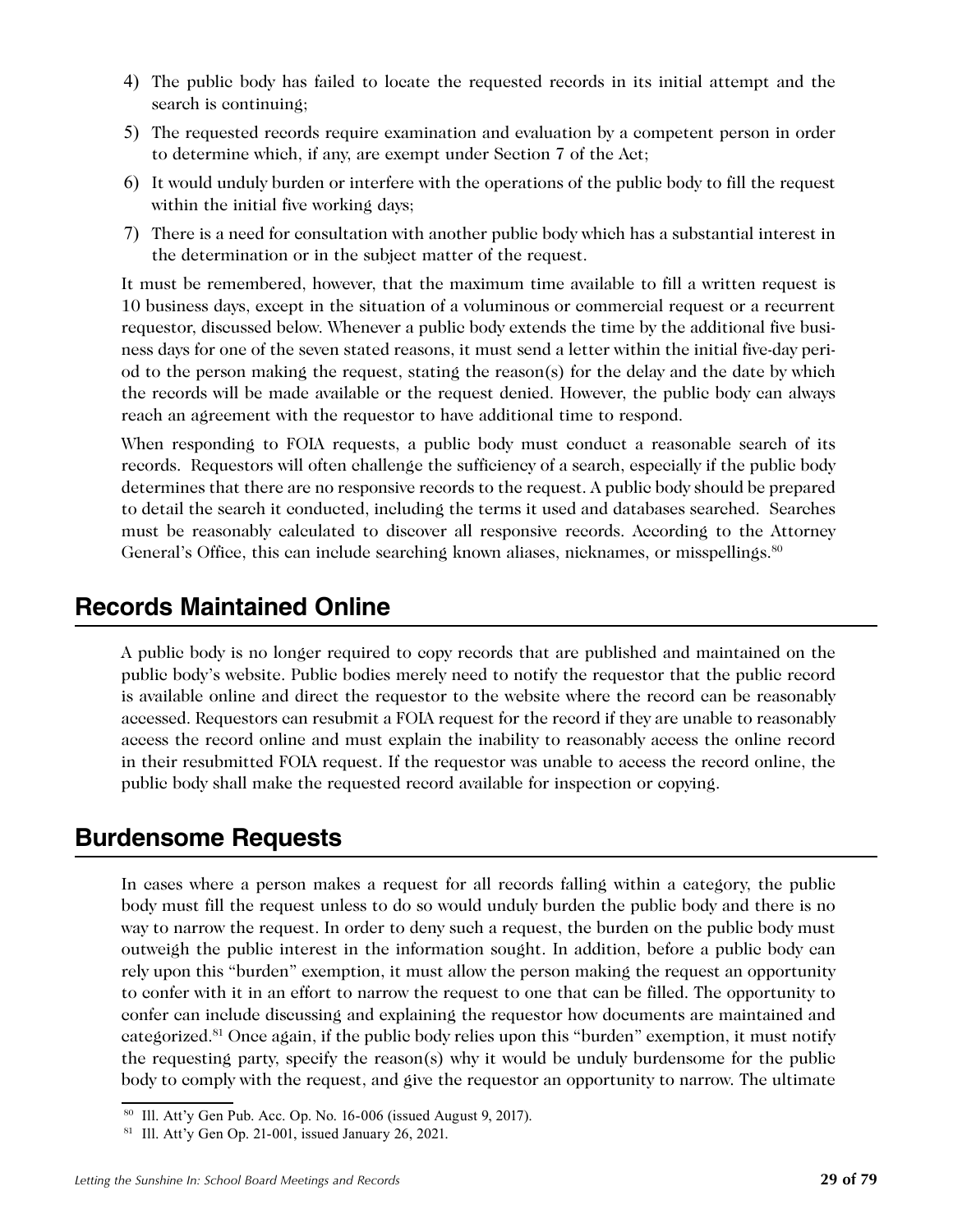<span id="page-30-0"></span>standard the public body will have to meet is that compliance must be unduly burdensome, there must be no way to narrow the request, and the burden on the public body must outweigh the public interest in the information.  $^{82}$  As evidenced by court decisions, there will be situations where the public interest in the information mandates the public body to respond to clearly burdensome requests.83

Repeated requests for the same public records by the same person shall be deemed unduly burdensome. In one case, the court found that if one generally requests recorded information, that person may not request the same recorded information "soon thereafter," even if the person making the request asks for the recorded information in a different format.<sup>84</sup>

# **Voluminous Requests**

Public Act 98-1129, effective December 3, 2014, gives public bodies additional time to respond to "voluminous" FOIA requests. A voluminous request is defined as:

A request that (i) includes more than five (5) individual requests for more than five (5) different categories of records or a combination of individual requests that total requests for more than five (5) different categories of records in a period of twenty (20) business days; or (ii) requires the compilation of more than 500 letter or legal-sized pages of public records unless a single requested record exceeds 500 pages. "Single requested record" may include, but is not limited to, one report, form, e-mail, letter, memorandum, book, map, microfilm, tape, or recording.

The definition takes into consideration requests from a single requester over a period of time thus a requester cannot circumvent the definition by breaking voluminous requests into multiple smaller requests. Note that if a request for a single record such as a report exceeds 500 pages, it is not voluminous. However, multiple records, such as several reports, that collectively exceed 500 pages are considered voluminous.

As with commercial requests and recurrent requestors, voluminous requests do not apply to requests made by news media and non-profit, scientific, or academic organizations if the principal purpose of the request is (1) to access and disseminate information concerning news and current or passing events; (2) for articles of opinion or features of interest to the public; or (3) for the purpose of academic, scientific, or public research or education.

If a request is determined to be a "voluminous request" by the public body, the public body must notify the requester within five business days that the request is being treated as a voluminous request and provide the requestor 10 business days to amend his or her request in such a way that the public body will no longer treat the request as a voluminous request. The requester is under no obligation to modify the request, however.

The initial five day notification must inform the requestor: 1) that the public body is treating the request as a voluminous request; 2) the reasons why the public body is treating the request as a voluminous request; 3) that the requestor has 10 business days to amend the request in such a way that the public body will no longer treat the request as a voluminous request; 4) that if the requestor does not respond within 10 business days or if the request continues to be a voluminous request even after an attempted amendment, the public body will respond to the request and assess

<sup>82</sup> *Nat'l Assn of Criminal Defense Lawyers v Chicago Police Dept,* 399 Ill. App. 3d 1, 15 (1st Dist. 2010).

<sup>83</sup> *Tyronne Greer v. Board of Education of the City of Chicago,* 2021 IL App (1st) 200429 (1st Dist. 2021) (found that reviewing 28,000 pages of records was not unduly burdensome in light of the significant public interest in releasing records containing racial discrimination).

<sup>84</sup> *AFSCME v. County of Cook*, 136 Ill.2d 334 (Ill. 1990).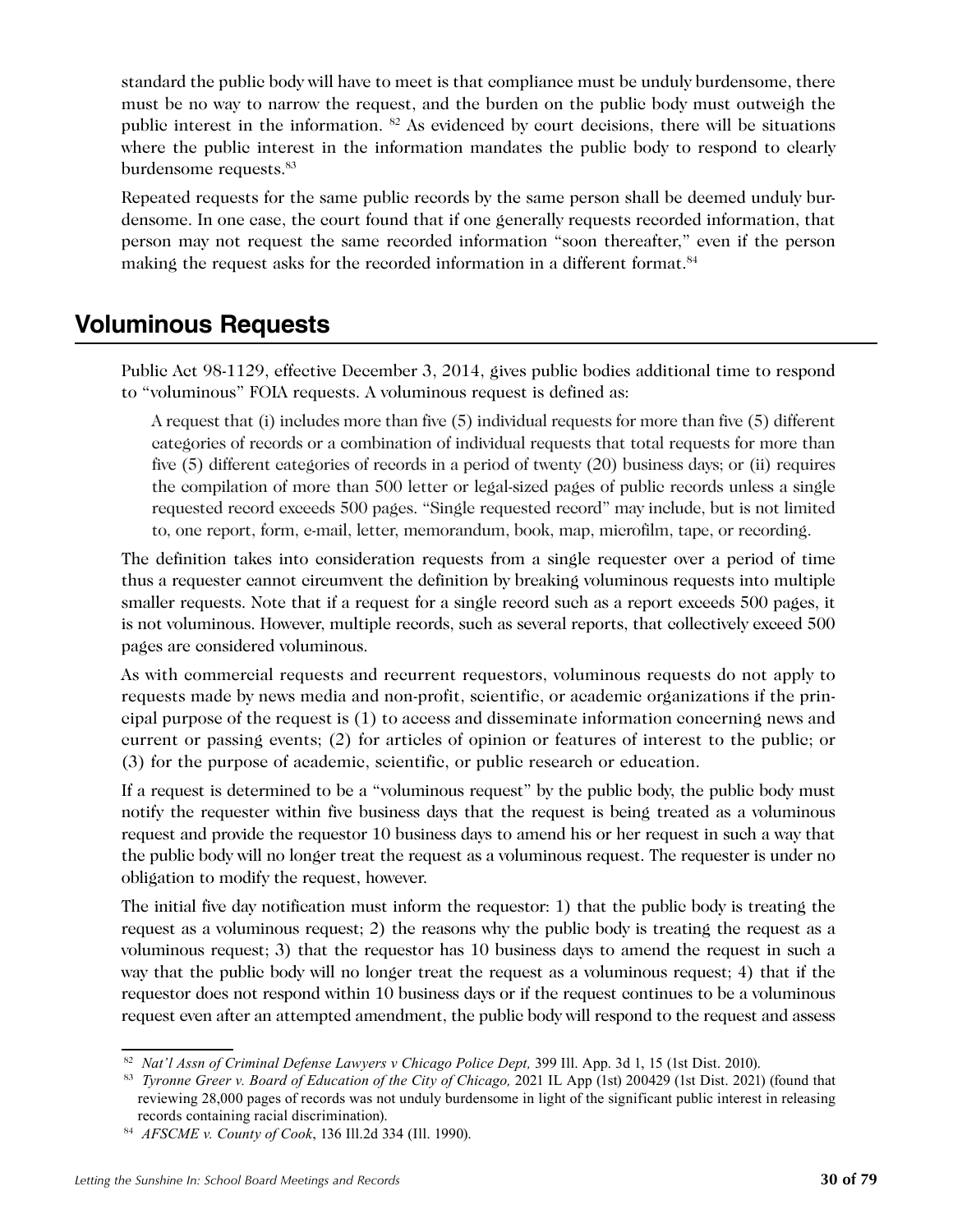<span id="page-31-0"></span>any fees the public body may charge under FOIA; 5) that the public body has five business days after the receipt of the requestor's response or the last day for the requestor to amend his or her request, whichever is earlier, to respond to the request; 6) that the public body may extend its time to respond up to an additional 10 business days; 7) that the requestor has a right to a review of the public body's determination by the PAC and provide the contact information of the PAC; and 8) if the requestor fails to accept or collect the responsive records, the public body may still charge the requestor applicable fees and the requestor's failure to pay the fees will be considered a debt due and owed to the public body.

If the request continues to be voluminous or the requestor fails to respond to the public body's initial notification, the public body shall respond to the voluminous request within five business days after it receives the requestor's response; or the final day for the requestor to respond to the initial notification.

The public body's response to the voluminous request needs to contain a denial of the request, provide the records requested, notify the requester that the request is unduly burdensome, and extend an opportunity to the requester to attempt to reduce the request to manageable portions, extend the time to respond by 10 business days, or provide an estimate for the fees to be charged. The public body may require the requester to pay the fees in full before copying the requested documents.

# **Rules and Regulations**

A public body may adopt rules and regulations, in conformity with the Act, setting forth the times and places where records will be made available and the persons from whom such records may be obtained. It is advisable for a public body to adopt rules and regulations that provide, among other things, that the actual cost of retrieval and review of records prepared or received prior to July 1, 1984, shall be charged in addition to the cost of reproducing and certifying them. Examples of impermissible rules would be to require that FOIA requests be submitted by mail.85 If a request for records is denied, the public body must notify the requester in writing of the decision to deny the request, the reason for the denial, including a detailed factual basis for the application of any exemption claimed, and the names and titles or positions of each person responsible for the denial. The public body must also inform such person of the right to review by the PAC, give the address and phone number for the PAC and inform such person of his right to judicial review under Section 11 of the Act.

# **School District Directories**

Section 4 of the Act requires every public body to prepare, prominently display at each of its offices, make available for public inspection and copying, and mail out if requested, each of the following two directories:

1) A brief description of the public body, including (a) a short summary of its purpose, (b) a block diagram of its functional subdivisions, (c) the total amount of its operating budget, (d) the number and location of all of its separate offices, (e) the approximate number of full and part-time employees, and (f) the identification and membership of all boards, commissions and committees which operate in an advisory capacity relative to the operation of the public body, or which exercise control over its policies or procedures, or to which the public body is required to report and be answerable for its operations.

<sup>85</sup> Ill. Att'y Gen. Pub. Acc. Op. No. 12-004 (issued January 26, 2012).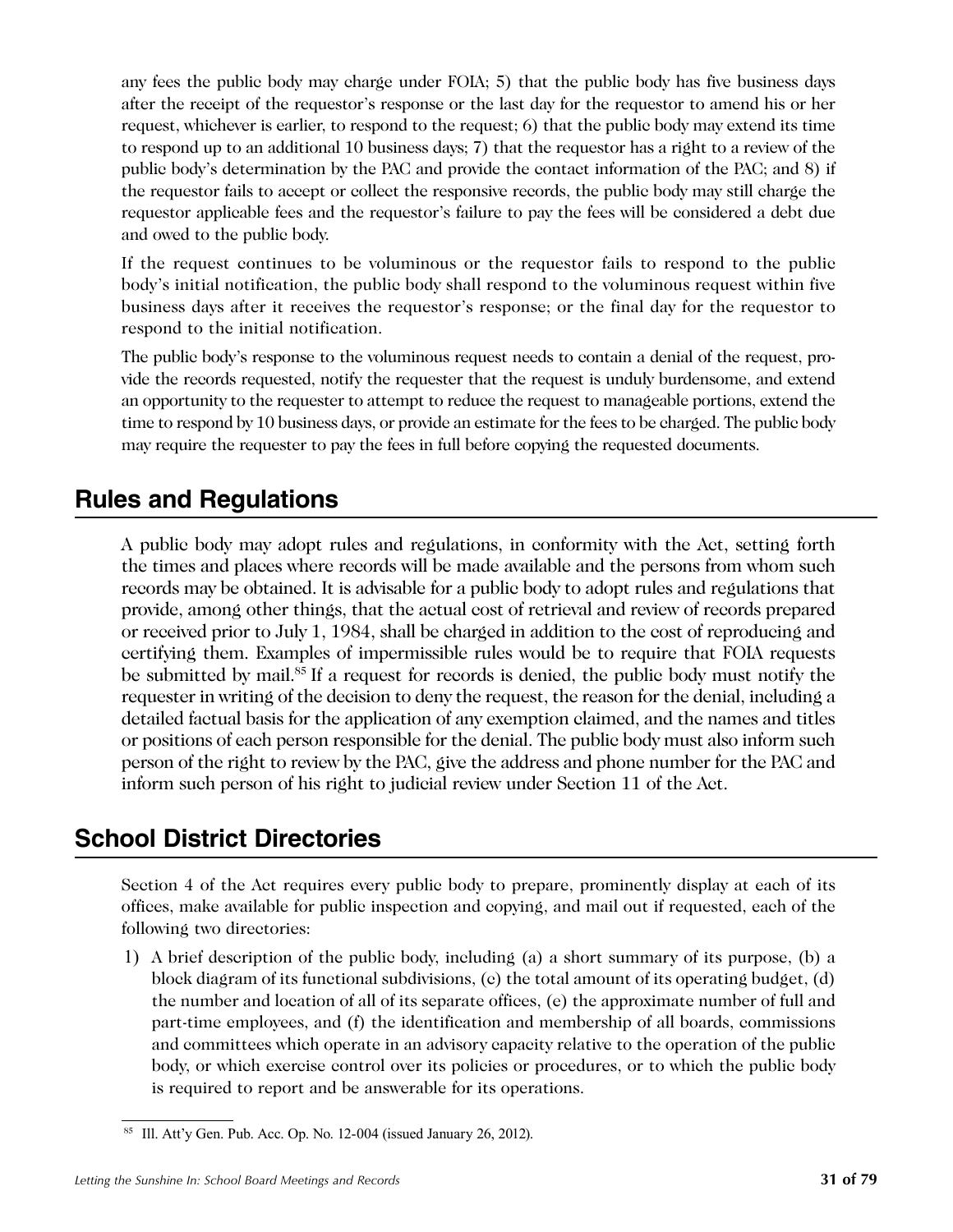<span id="page-32-0"></span>2) A brief description of how public records may be requested, a directory designating the Freedom of Information officer or officers, the address where requests for public records should be directed, and any fees permitted to be charged to the public under Section 6 of the Act.

If the public body maintains a website, it must also post this information on the website.

# **Cataloging of Public Records**

Public bodies must list (catalog) all types or categories of records under their control which were prepared or received after July 1, 1984. Records prepared or received prior to July 1, 1984 need not be listed. However, once such a list has been prepared, it will, in all likelihood, also cover all records under a public body's control prior to July 1, 1984. This list of records must be made available to the public for inspection and copying, must be "reasonably" current, and must be "reasonably" detailed in order to assist the public in obtaining access to public records.

Additionally, Freedom of Information officer(s) must develop a list of documents or categories of records that the public body will immediately disclose upon request.

In the event the public body has stored its records in computers, it must provide the public with a description of how such records may be obtained in a form comprehensible to persons lacking knowledge of computer language or printout formats. The definition of "public records" includes computer tapes within its scope and computer tapes must be made available to the public.<sup>86</sup>

# **Fees and Costs**

A public body is allowed to charge fees only to reimburse its actual cost for reproducing and certifying public records and for the use by the public of equipment of the public body to copy records. Inspection of records must be free of charge. With the exception of commercial and voluminous requests, the public body is not allowed to charge for any staff time necessary to retrieve or review the records. Therefore, all salary costs associated with filling requests for public records must be absorbed by the public body. The allowable fees must be charged according to a standard scale of fees and such fee scale must be made public.

The first fifty pages for black and white, letter or legal sized copies must be provided at no charge. The remaining black and white copying charges are capped at 15 cents per page. For copies in color or in a size other than letter or legal, the public body may not charge more than its actual cost for reproducing the records. For electronic records, a public body may only charge for the actual cost of purchasing the recording medium, such as a disc or tape, but cannot charge for the costs of the search for or review of the records, or for the personnel costs associated with producing the records, except as noted below with regards to voluminous requests. Finally, the cost for certifying a copy of a record is capped at one dollar (\$1.00). Note that a public body is not permitted to charge a requester for the cost of preparing duplicate records of the documents provided to the requester in the public body's files.<sup>87</sup>

It is a violation under the Act for a person to knowingly obtain a public record for a commercial purpose without disclosing that it is for a commercial purpose if the public body requests such information.

<sup>86</sup> *AFSCME v. County of Cook*, 136 Ill.2d 334 (Ill. 1990).

<sup>87</sup> Ill. Att'y Gen. Pub. Acc. Op. No. 10-002 (issued April 27, 2010).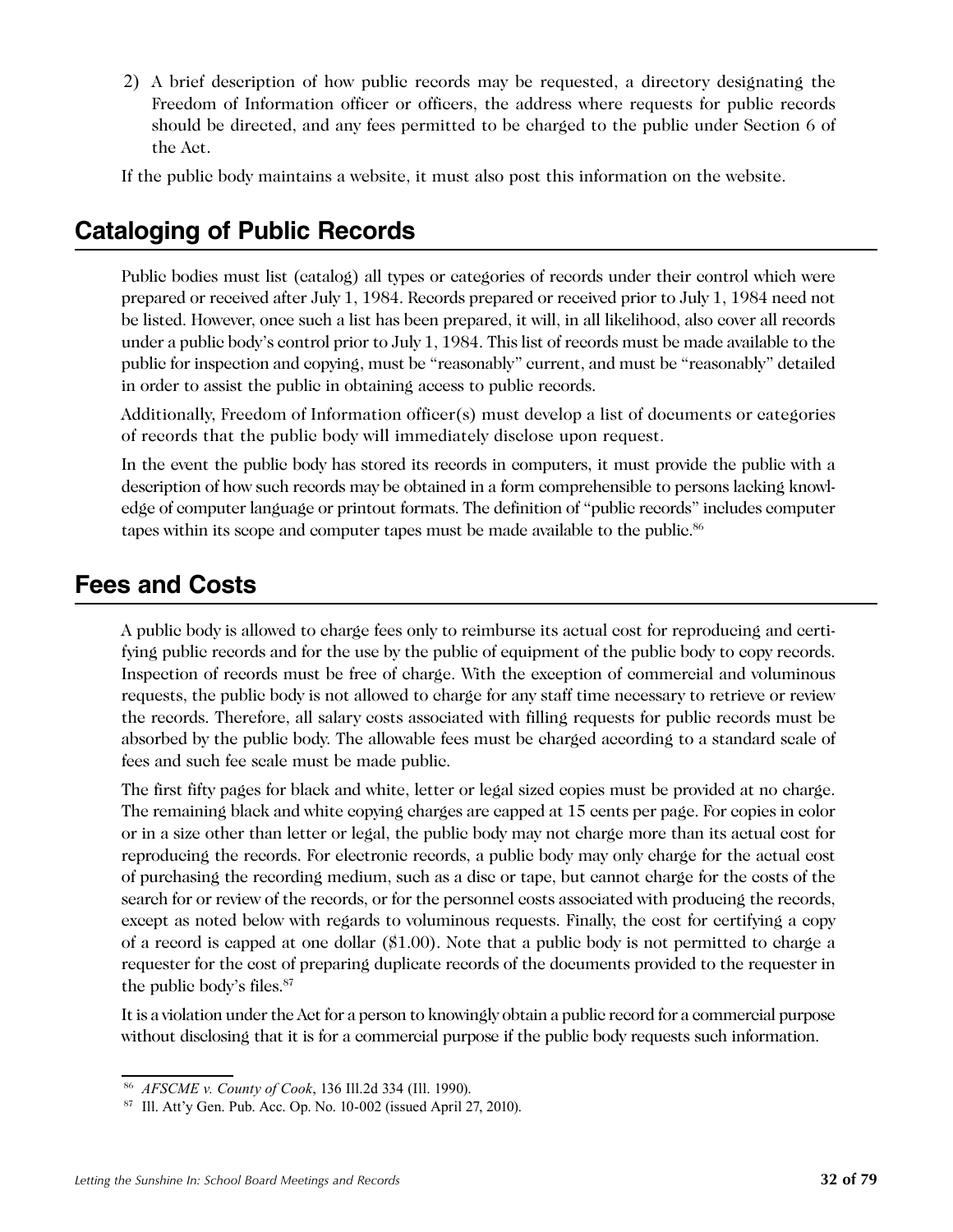If a requester asks for a document that is maintained in an electronic format, the public body is required to furnish it in the electronic format specified by the requester, if feasible. If not feasible, the public body is to furnish it in the form in which it is maintained by the public body, or in paper format, at the option of the person making the request. The statutory fee applicable to providing paper copies cannot be charged for records furnished in electronic format.

Records are to be furnished without charge or at a reduced charge, as determined by the public body, if the person making the request states the specific purpose for the request and indicates that a waiver or reduction of the fee is in the public interest. A waiver or reduction of the fee is in the public interest if the principal purpose of the request is to obtain information regarding the health, safety, and welfare or the legal rights of the general public and is not for the principal purpose of personal or commercial benefit. The words "commercial benefit" do not apply to requests made by news media when the principal purpose of the request is to access and disseminate information regarding the health, safety and welfare or the legal rights of the general public. In setting the amount of waiver or reduction, the public body may take into consideration the number of records requested and the cost of copying them. For commercial and voluminous requests for electronic records, a public body may charge a fee of up to \$10 per hour spent by personnel in searching for and retrieving a requested record or examining a requested record for necessary redactions. No fees shall be charged for the first eight hours spent by personnel searching for or retrieving a requested record.

If a public body knowingly charges a fee which exceeds its actual cost of reproduction and certification, such excessive fee is considered to be a denial of access to public records for the purpose of judicial review.

In those instances where someone such as an insurance company or an attorney requests a report and also requests "special service" beyond the requirements of the Act, such as that it be mailed within 24 or 48 hours, it should be legally permissible to charge a flat fee of \$5 or \$10 for such "special service." If such a flat fee is to be charged, the preferred procedure would be to require the requester to submit a written request for "special service" and a statement that the requestor consents to the charge (e.g. \$5 or \$10) for such "special service."

A public body must provide an estimate of fees to be charged to a recurrent requester and may also require that the recurrent requester pay such fees in full before copying the requested documents.

As mentioned above, a public body may charge fees for producing electronic records for voluminous requests. If a voluminous request is for electronic records and those records are in a portable document format (PDF), the public body may charge up to \$20 for not more than 80 megabytes of data, up to \$40 for more than 80 megabytes but not more than 160 megabytes of data, and up to \$100 for more than 160 megabytes of data. For voluminous requests for electronic records in all other file formats, the public body may charge up to \$20 for not more than two megabytes of data, up to \$40 for more than two but not more than four megabytes of data, and up to \$100 for more than 4 megabytes of data. If the responsive electronic records are in both a portable document format and not in a portable document format, the public body may separate the fees and charge the requester under both fee scales. These fees can still be charged even if the requester fails to accept or collect the records. If a public body imposes this type of fee for a voluminous request, it must provide the requester with an accounting of all fees, costs, and personnel hours in connection with the request. Additionally, if a requester does not pay a fee charged related to his or her FOIA request, the debt shall be considered a debt due and owed to the public body and may be collected like any other debt.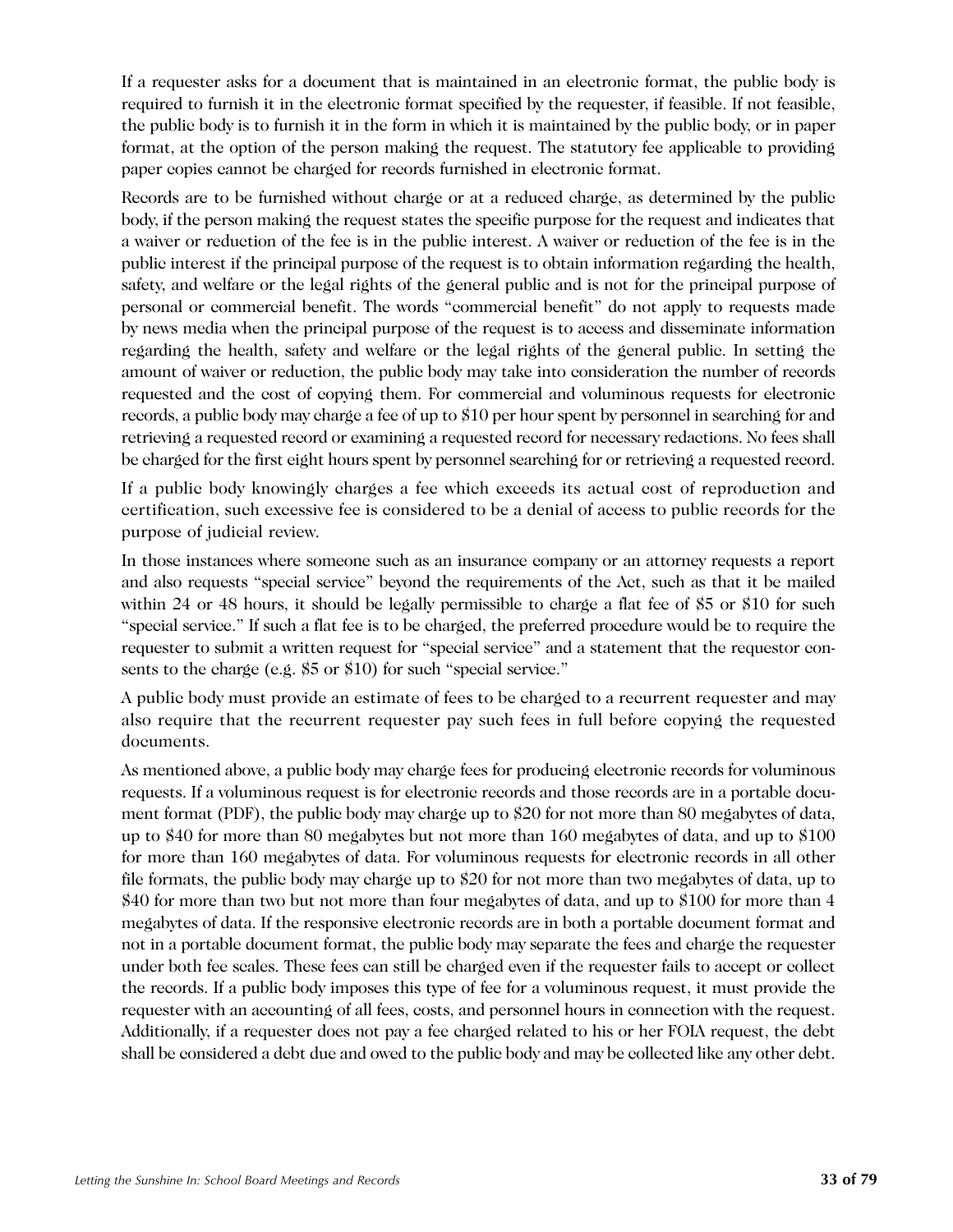<span id="page-34-0"></span>A public body must designate one or more officials or employees to act as Freedom of Information officer(s). Unless the public records are furnished immediately, Freedom of Information Officers shall receive all requests submitted to the public body under the Act, ensure that the public body responds to requests in a timely fashion, and issue responses under the Act. The Freedom of Information officer(s) are to develop a list of documents or categories of records that will be immediately disclosed by the public body, upon request. Following the receipt of any record request, Freedom of Information officers must:

- 1) Note the date of receipt by the public body.
- 2) Compute the timeline for a response and make that notation on the written request.
- 3) Maintain a copy of the written request, including all documents submitted with the request, until the request is complied with or denied.
- 4) Maintain a file for all original written requests, a copy of the response, a record of any written communication with the requester, and a copy of "other communications."

The designated Freedom of Information Officers must successfully complete an annual FOIA electronic training course prepared by the PAC of the Illinois Office of the Attorney General. New Freedom of Information officers (designated after January 1, 2010) must complete the training course within 30 days after assuming the position. Completing the training curriculum within the required time is a prerequisite for the Freedom of Information Officer to continue in that position.

# **Exemptions from Public Inspection**

Under Section 7(1) of the Act, if any public record that is exempt from disclosure under Section 7 contains any material which is not exempt, the public body may elect to redact the information that is exempt. The public body shall make the remaining information available for inspection and copying. For example, if the public body has a pre-printed form which includes both exempt and non-exempt material, the public body would give the entire pre-printed form, including all pre-printed material even if it was located where the exempt material was originally inserted, and delete from it the exempt information. In the past it would have been permissible to give only the portion where the non-exempt information was contained.<sup>88</sup>

While reading and interpreting the exemptions contained in Section 7, it is important to remember that Section 1 specifically indicates that the Act is not intended to violate individual privacy or to allow the requests of a commercial enterprise to unduly burden public resources. Any school district claiming an exemption under Section 7 has the burden of proving the information sought to be protected falls within one of the exemptions.<sup>89</sup>

Section 7 contains a rather long list of exemptions (as well as exceptions to the exemptions) and it is not the intent of this chapter to cover or merely repeat each and every exemption and exception. However, some of the more important exemptions and exceptions applicable to school districts are highlighted below:

<sup>88</sup> *Staske v. Champaign*, 183 Ill.App.3d 1 (4th Dist. 1989), *cert. den*., 127 Ill.2d 642 (Ill. 1989).

<sup>89</sup> *Wayne County Press, Inc., v. Isle*, 263 Ill.App.3d 511 (5th Dist. 1994).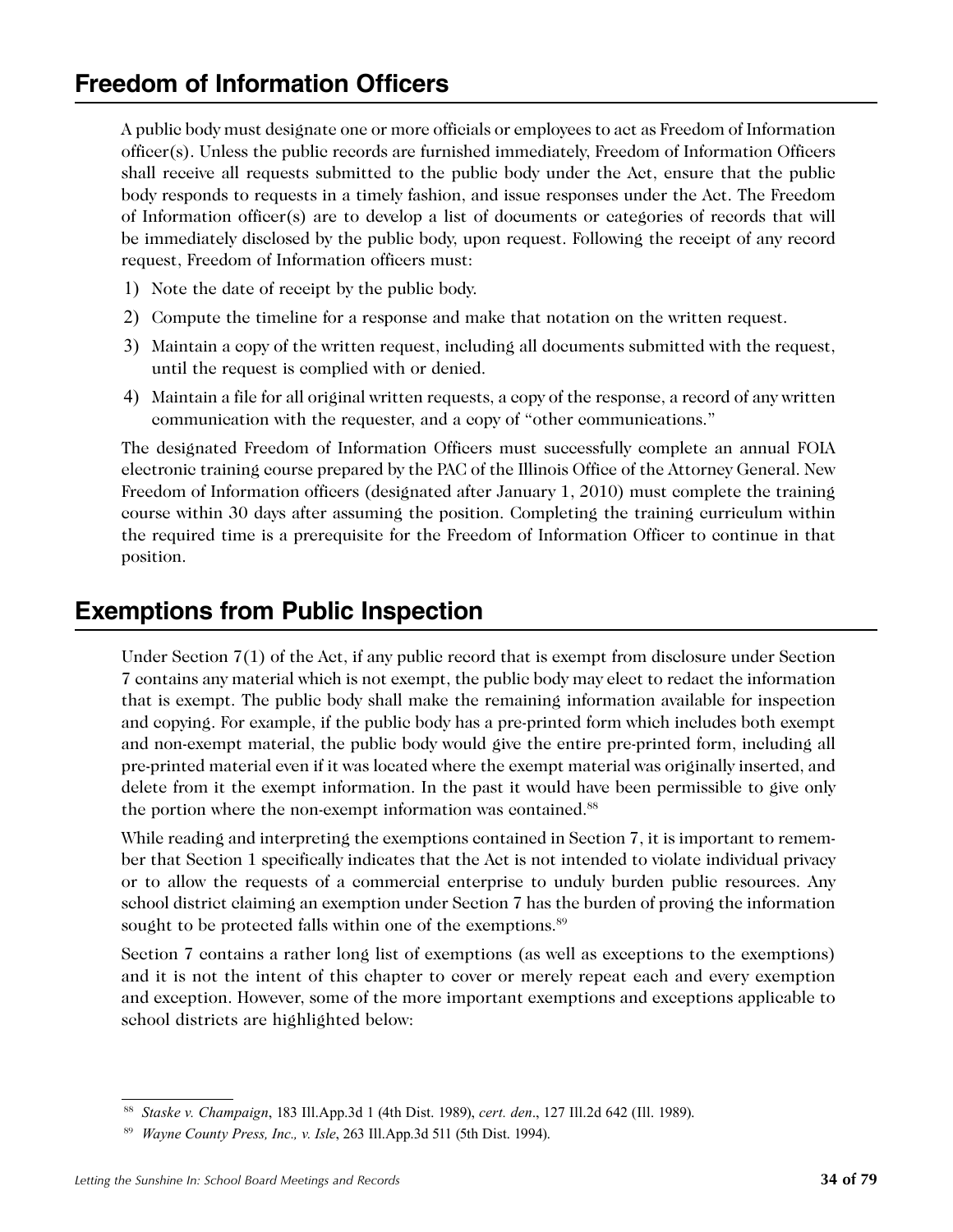1) Information specifically prohibited from disclosure by federal or state law, e.g., certain student records or records relating to juvenile court proceedings. State law does not encompass local municipal or school district ordinances.<sup>90</sup>

It's important to note that this exemption does not apply when the federal or state statute is silent or ambiguous in regard to the disclosure of public documents.<sup>91</sup>

2) Private information, unless disclosure is required by another provision of the Act, a state or federal law or court orders. Private information includes a person's social security number, driver's license number, employee identification number, biometric identifiers, personal financial information, passwords or other access codes, medical records, home or personal telephone numbers, personal email addresses, home addresses, and personal license plates.

While FOIA does not explicitly define a "biometric identifier," the PAC has defined the term as something that refers to the measurement and analysis of a unique physical or behavioral characteristic that identifies a person.<sup>92</sup> This would include records such as a fingerprint or a voice pattern, but not a photograph that appears on a public employee's identification card. Courts have also found that "personal financial information" can extend to names, if the name will reveal information about personal finances, such as scholarship or financial assistance qualification.<sup>93</sup> Also, while a district employee's personal mailing address or email address would fall under this exemption, that same employee's official, public mailing and email address would not be exempt from disclosure.

3) Personal information that, if disclosed, would constitute a "clearly unwarranted invasion of personal privacy," unless disclosure is consented to in writing by the individual whose privacy is being invaded. Section 7 further states that disclosure of information that "bears on the public duties" of public employees and officials shall not be considered an invasion of personal privacy. The recent amendments to the Act define an unwarranted invasion of personal privacy to mean the disclosure of information that is highly personal or objectionable to a reasonable person and in which the subject's right to privacy outweighs any legitimate public interest in obtaining the information. Usually an entire document or report will not be exempt under this exemption, rather certain information in documents can be redacted to protect the privacy of an individual.

In determining whether this exemption applies, the PAC and the courts must determine whether the subject's right to privacy outweighs any legitimate public interest in obtaining the information. Both the PAC and the courts tend to favor disclosure when an issue arises, especially in recent years regarding information used in police investigations. There is a strong public interest in information that sheds light on the manner in which law enforcement officials perform their public duties. $94$ 

The courts and the PAC have repeatedly held that general information about their public body's employees is subject to disclosure under the Act. This includes information such as name, gender, ethnicity, race, etc. Additionally, information that "bears on" a public employee's public duties also must be disclosed under the Act. This has been interpreted to include the following: information contained in public employee's resume and job application that relates to his/her qualifications for public employment, employment

<sup>90</sup> *City of Chicago v. Janssen Pharmaceuticals,* 2017 IL App (1st) 150870.

<sup>91</sup> *Better Government Ass'n v. Zaruba*, 21 N.E.3d 516 (2nd Dist. 2014).

<sup>&</sup>lt;sup>92</sup> Ill. Att'y Gen. Pub. Acc. Op. No. 14-008 (issued August 19, 2014).

<sup>93</sup> *Timpone v. Illinois Student Assistance Commission,* 2019 IL App (1st) 181115, ¶26-41.

<sup>94</sup> Ill. Att'y Pub. Acc. Op. No. 12-006 (issued March 16, 2012).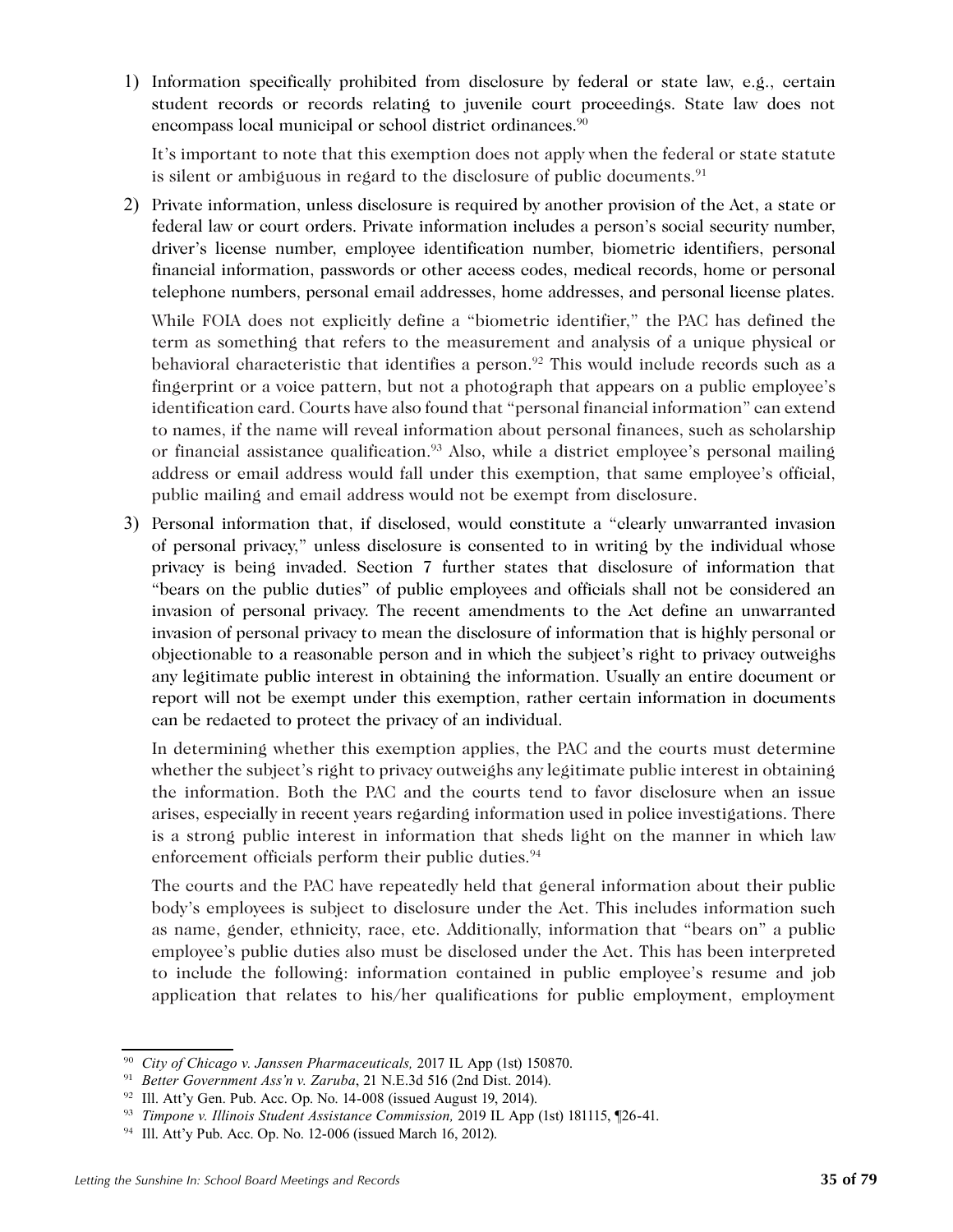contracts,<sup>95</sup> timesheets, day off requests,<sup>96</sup> sick time, personal time, days off, administrative evaluations of employees, student evaluations of teachers (with student information redacted), complaint letters against employees that would not expose the identity of the complainant, documents related to the dismissal of an employee, details of a settlement agreement between the public body and a former employee.

The Illinois Appellate Court has held that a newspaper's request for student information from a school district falls squarely within an exemption from disclosure under FOIA for personal information contained in student files.<sup>97</sup> The data requested in that case was information relating to students such as free or reduced lunch eligibility, receipt of financial aid, medical status, guardianship status, special education status, and bilingual status. The court held that such information was private and confidential. Whether the student would be identifiable and whether the newspaper would improperly use the information was irrelevant under the exemption. Similarly, a newspaper's request for the statements of witnesses involved in an investigation of sexual misconduct of a school coach was also properly denied by the university.<sup>98</sup> The information was exempt from disclosure entirely because the statements contained highly personal information that would allow the students involved to be identified by the contents of the statement even if their names were redacted.

Other examples of what the courts and the PAC have determined are subject to redaction under this exemption include: names and addresses of enrolled students and their parents, names of minors, other student information (including ID numbers, ethnicity, languages spoken), dates of birth, handwritten signatures, marital status, documents regarding an employee's intent to take maternity leave, handwritten notes on timesheets, GPAs and test scores (either of a student or an employee), medical information, insurance policy information, personal appointments on employee's calendar, explanation for an employee requesting time off, the name of someone reporting teacher misconduct who asked to remain anonymous, and information regarding a public employee's past salary from a private employer listed on the employee's employment application.

- 4) Records in the possession of any public body created in the course of administrative enforcement proceedings and any law enforcement or correctional agency for law enforcement purposes or for law enforcement proceedings, but only to the extent disclosure would:
	- a. Interfere with pending or reasonably contemplated law enforcement proceedings conducted by any law enforcement or correctional agency that is the recipient of the request;
	- b. Interfere with active administrative proceedings conducted by the public body that is the recipient of the request;
	- c. Create a substantial likelihood that a person will be deprived of a fair trial or an impartial hearing;
	- d. Unavoidably disclose the identity of a confidential source, confidential information furnished only by the confidential source or persons filing complaints with or providing information to administrative, investigative, law enforcement, and penal agencies; provided, however, traffic accident reports, rescue reports, and identification of

<sup>95</sup> *Stern v. Wheaton-Warrenville Community Unit Sch. Dist. 200*, 233 Ill.2d 396 (Ill. 2009).

<sup>96</sup> Ill. Att'y Pub. Acc Op. No. 21-005 (issued June 2, 2021)

<sup>97</sup> *Tribune Co. v. Bd. of Ed.*, 332 Ill. App.3d 60 (1st Dist. 2002).

<sup>98</sup> *State-Journal Register v. University of Illinois Springfield*, 994 N.E.2d 705 (4th Dist. 2013).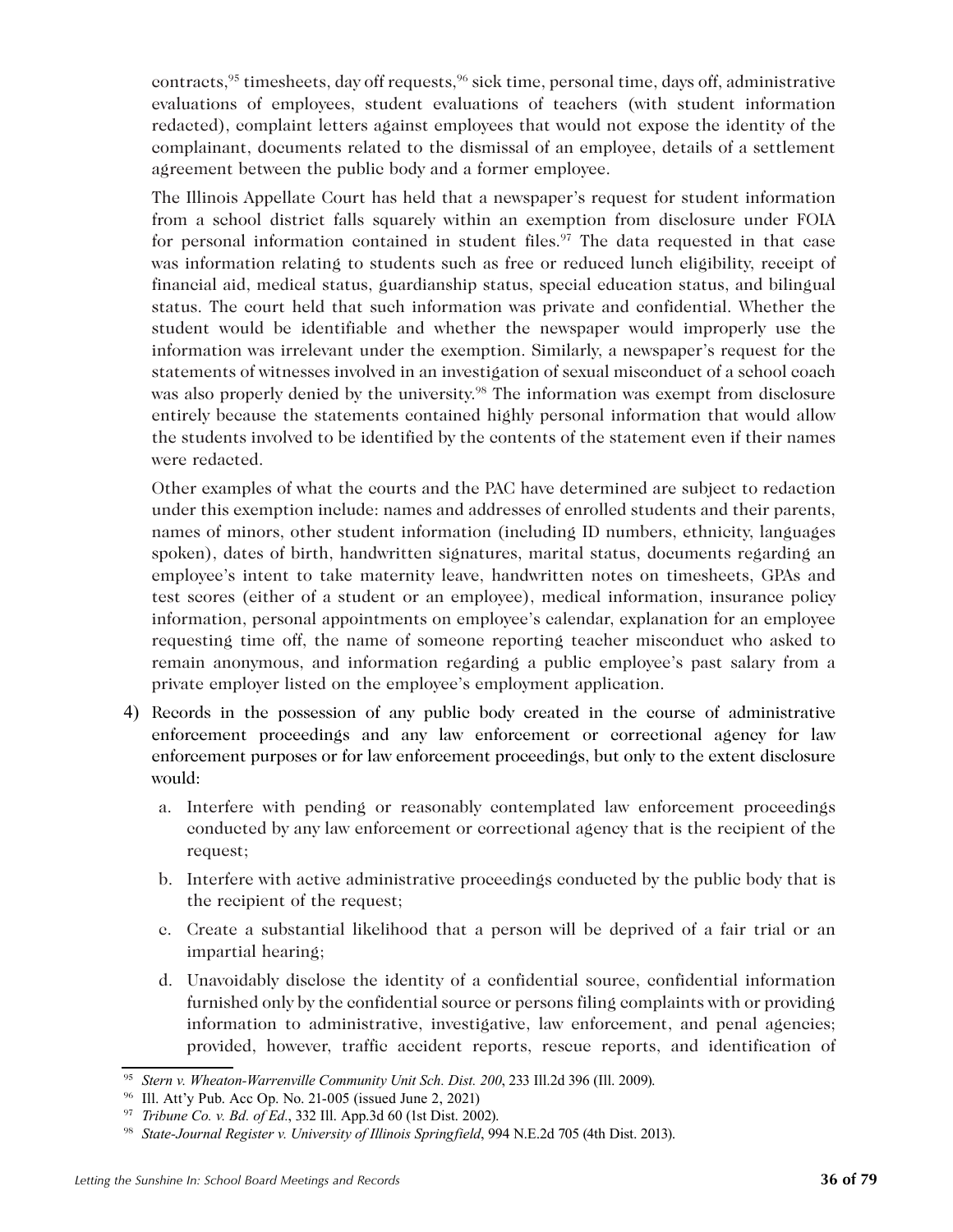witnesses to traffic accidents may be released, except in a case where there is an ongoing criminal investigation conducted by the agency that is the recipient of the request;

5) Preliminary drafts, notes, recommendations, memoranda, and other records in which opinions are expressed, or policies or actions are formulated, except that a specific record or relevant portion thereof shall not be exempt when the record is publicly cited and identified by the head of the public body. Citing by the head of the public body can include heads of departments, not just the head elected official.

This exception protects the opinions that public officials form while creating government policy. It does not protect factual material or final decisions of the public body. When considering if a document is covered, look to see if it is both predecisional, occurring prior to the adoption of an agency policy and deliberative, something related to the process by which policies or decisions are formulated.99 A recent decision also suggests that the record has to relate to an underlying *substantive* government policy or action.100 The purpose of this exemption is to protect the communications process and encourage a frank and open dialogue on matters of governmental concern in order to make an informed policy decision.

Communications with parties representing independent interests cannot be characterized as intra-agency communications. Therefore, communications between a public body and a third party, like a not-for-profit organization, would not be covered under this exemption. However, documents created by a consultants hired by the public body that the public body relies on in a decision making process are considered exempt because the consultant does not represent an interest of its own, or the interest of another client, when it advises the public body that hires it.<sup>101</sup>

In addition to documents that are clearly recommendations, drafts, or notes, some documents considered exempt under this section include: internal investigation deliberations, hiring criteria form, discussions on proposed policy changes, communications discussing or scoring bids, communications discussing how to address a controversy, including strategies for addressing the public, and documents prepared by a consultant that a public body uses in its decision making process.

Examples of documents not considered exempt under this section include: EEOC complaints, interview schedules, list of bidders, statistical information, lists of employees with misconduct complaints, $102$  information on an employment application and resume that is purely factual,<sup>103</sup> and unsigned agreements that have affected subsequent board actions.

6) Trade secrets or commercial or financial information obtained from a person or business where the trade secrets or commercial or financial information are furnished under a claim that they are proprietary, privileged, or confidential, and that disclosure of the trade secrets or commercial or financial information would cause competitive harm to the person or business, and only insofar as the claim directly applies to the records requested. It is

<sup>99</sup> *Chicago Tribune Co. v Cook County Assessor's Office,* 2018 IL App (1st) 170455, ¶28; *Fisher v. Office of the Attorney General,* 2021 IL App (1st) 200225, ¶27.

<sup>100</sup> *Chicago Pub. Media v. Cook Cty. Off. of the President*, 2021 IL App (1st) 200888

<sup>101</sup> *Harwood v. McDonough*, 344 Ill. App. 3d 242 (1st Dist. 2003); *Fisher v. Office of the Attorney General,* 2021 IL App (1st) 200225.

<sup>102</sup> *Kalven v. City of Chicago*, 7 N.E.3d 741 (1st Dist. 2014).

<sup>103</sup> Ill. Att'y Gen. Pub. Acc. Op. No. 14-015 (issued November 25, 2014).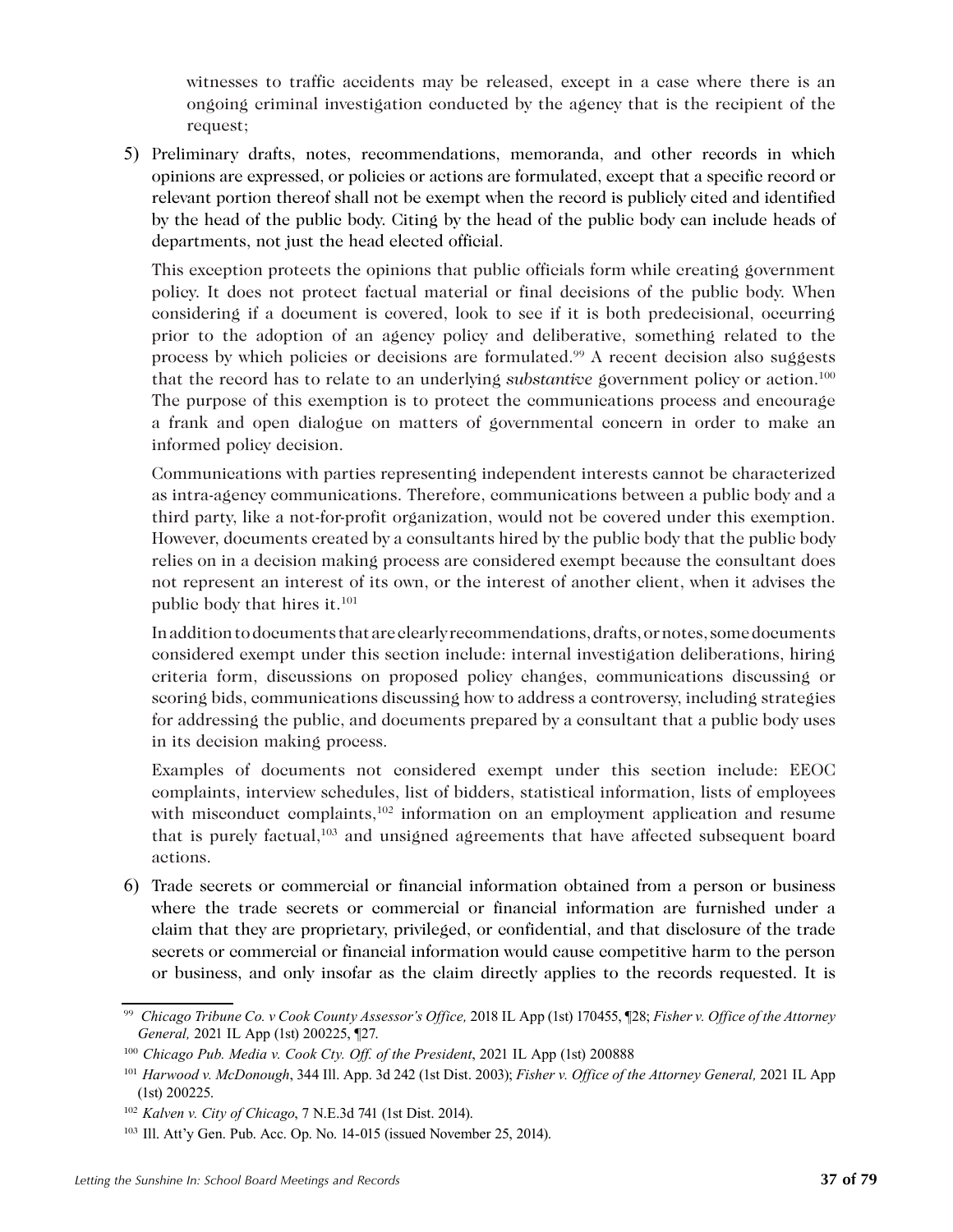important to note that this exception only applies if information is furnished under a claim that it is proprietary and the release of the information would cause competitive harm.

A trade secret must include information that (1) would either inflict substantial competitive harm or (2) make it more difficult for the public body to induce people to submit similar information in the future.<sup>104</sup> In order to show substantial competitive harm resulting from disclosure of information alleged to be exempt from FOIA as trade secrets or commercial or financial information, the agency resisting request for disclosure must show by specific factual or evidentiary material that (1) person or entity from which information was obtained actually faces competition, and (2) substantial harm to competitive position would likely result from disclosure of information in agency's records.<sup>105</sup> The PAC has determined that records documenting the publicly funded cost of services purchased by a public body and financial terms of lease agreements do not fall under the scope of this exemption.106

- 7) Proposals and bids for any contract, grant, or agreement, until an award or final selection is made. Information prepared by or for the body in preparation of a bid solicitation shall be exempt until an award or final selection is made.
- 8) Valuable formulae, computer geographic systems, designs, drawings, and research data obtained or produced by any public body when disclosure could reasonably be expected to produce private gain or public loss. The exemption for "computer geographic systems" provided in this paragraph does not extend to requests made by news media as defined in Section 2 of this Act when the requested information is not otherwise exempt and the only purpose of the request is to access and disseminate information regarding the health, safety, welfare, or legal rights of the general public. The PAC has determined that financial terms and other basic terms of a lease are not "valuable formulae" under this exemption.<sup>107</sup>
- 9) The following information relating to educational matters:
	- a. Test questions, scoring keys, and other examination data used to administer an academic examination.
	- b. Information received by a primary or secondary school, college, or university under its procedures for the evaluation of faculty members by their academic peers;
	- c. Information concerning a school or university's adjudication of student disciplinary cases but only to the extent that disclosure would unavoidably reveal the identity of the student; and
	- d. Course materials or research materials used by faculty members.
- 10) Architects' plans, engineers' technical submissions, and other construction related technical documents for projects not constructed or developed in whole or in part with public funds and the same for projects constructed or developed with public funds, including but not limited to power generating and distribution stations and other transmission and distribution facilities, water treatment facilities, airport facilities, sports stadiums, convention centers, and all government owned, operated, or occupied buildings, but only to the extent that disclosure would compromise security.

<sup>104</sup> *Bluestar Energy Services, Inc. v. Illinois Commerce Commission*, 871 N.E.2d 880 (1st Dist. 2007).

<sup>105</sup> *Cooper v. Department of Lottery*, 640 N.E.2d 1299 (1st Dist. 1994).

<sup>106</sup>Ill. Att'y Gen. Pub. Acc. Op. No. 14-005 (issued June 30, 2014); Ill. Att'y Gen. Pub. Acc. Op. No. 14-016 (issued December 2, 2014); Ill. Att'y Gen. Pub. Acc. Op. No. 15-002 (issued January 23, 2015).

<sup>107</sup> Ill. Att'y Gen. Pub. Acc. Op. No. 14-016 (issued December 2, 2014).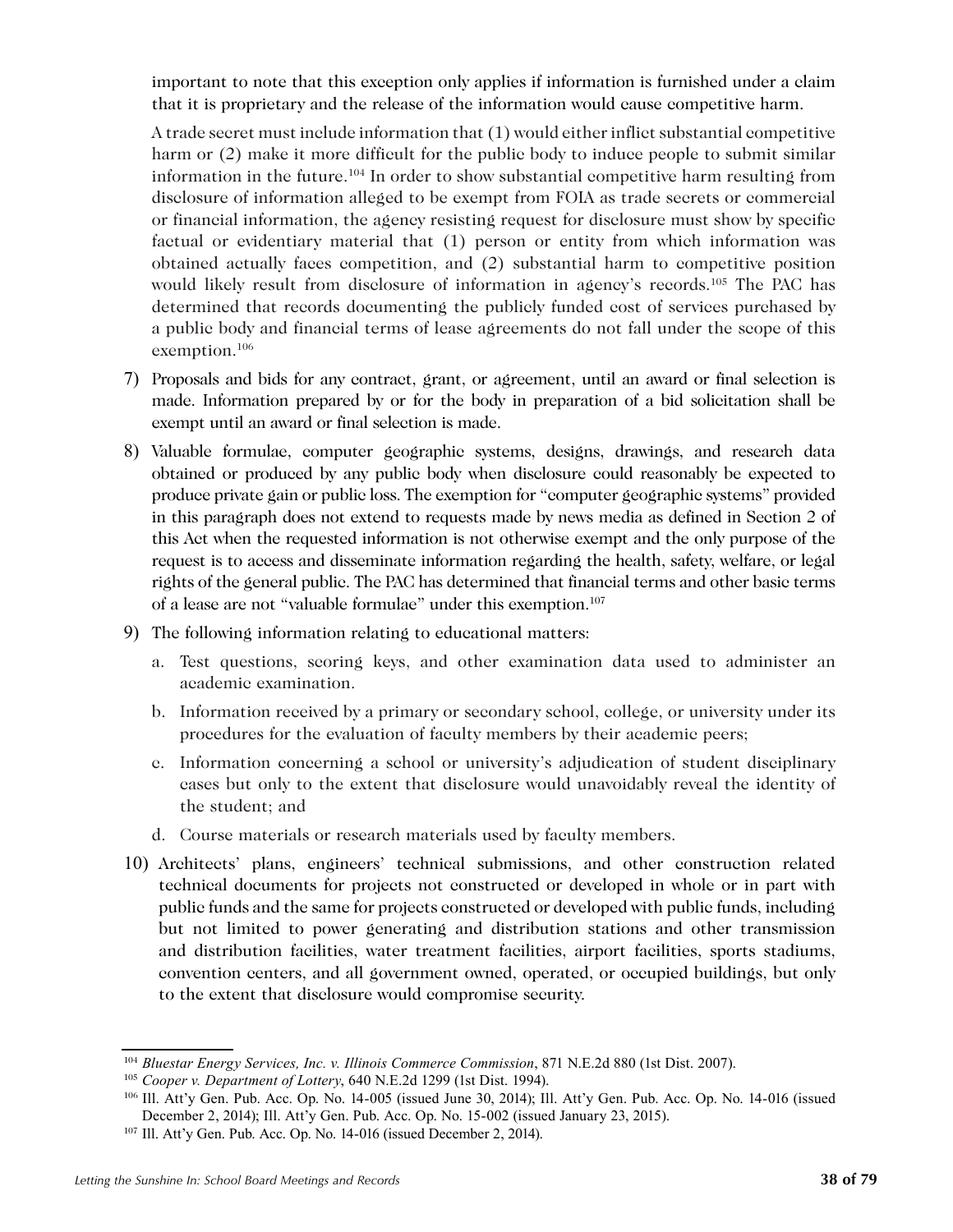- 11) Minutes of meetings of public bodies closed to the public as provided in the Open Meetings Act until the public body makes the minutes available to the public under Section 2.06 of the Open Meetings Act.
- 12) Communications between a public body and an attorney or auditor representing the public body that would not be subject to discovery in litigation, and materials prepared or compiled by or for a public body in anticipation of a criminal, civil or administrative proceeding upon the request of an attorney advising the public body, and materials prepared or compiled with respect to internal audits of public bodies.

Communications protected by attorney-client privilege are within the scope of this exemption. In order to assert this exemption a public body must show that (1) a statement originated in confidence that it would not be disclosed; (2) it was made to an attorney acting in his legal capacity for the purpose of securing legal advice or services; and (3) it remained confidential. The exemption applies both to communications from the public body to its attorney and from the attorney to the public body. Typical documents that would be exempted under this section would be memorandum, letters, emails, or other records prepared by counsel to the public body containing legal advice and analysis, as well as any related attachments.

However, attorney billing invoices are generally not exempt under this section. Billing invoices usually contain general descriptions of services performed, such as holding a telephone conference, exchanging emails, or drafting or revising a memo. To the extent that individual billing entries include detailed descriptions of legal services that reveal privileged information, those descriptions may be redacted from the invoices. However, general descriptions of tasks that an attorney performed would not reveal privileged information and may not be withheld. Similarly, the dates on which services were performed, the attorneys' initials, the time spent on the tasks described, and the amounts billed do not disclose privileged material and must also be produced.<sup>108</sup>

13) Records relating to a public body's adjudication of employee grievances or disciplinary cases; however, this exemption shall not extend to the final outcome of cases in which discipline is imposed.

Records relating to an internal investigation of misconduct that do not result in a formal adjudication proceeding do not relate to an "adjudication" within the meaning of this exemption and are not exempt.<sup>109</sup> The Illinois Appellate Court has distinguished an adjudication from an investigation in determining whether a school board's motion for dismissal of an employee constituted an adjudicatory dismissal order even though the employee elected his right to a hearing under section 24-12 of the School Code.<sup>110</sup> In that case, the court emphasized that investigative activities which precede final determination are not components of an adjudication. The function of investigating is distinct from the function of adjudication. A hearing officer during an adjudicatory proceeding hears and weights evidence, while the school board simply investigates and gathers the evidence. The *Spangler* court determined that the legislature intended to leave the function of investigating and charging to the local school board and all adjudicatory functions were placed with a hearing officer.<sup>111</sup> The PAC relied on this distinction to determine that any factual records that exist independently of any internal investigation do not become

<sup>108</sup> Ill. Att'y Gen. Pub. Acc. Op. No. 14-002 (issued April 15, 2014).

<sup>109</sup> Ill. Att'y Gen. Pub. Acc. Op. No. 13-011 (issued June 11, 2013).

<sup>110</sup> *Bd of Educ. of Cmty. Consol. School Dist. No. 54 v. Spangler*, 328 Ill. App. 3d 747 (1st Dist. 2002).

<sup>111</sup> *Id*. at 757.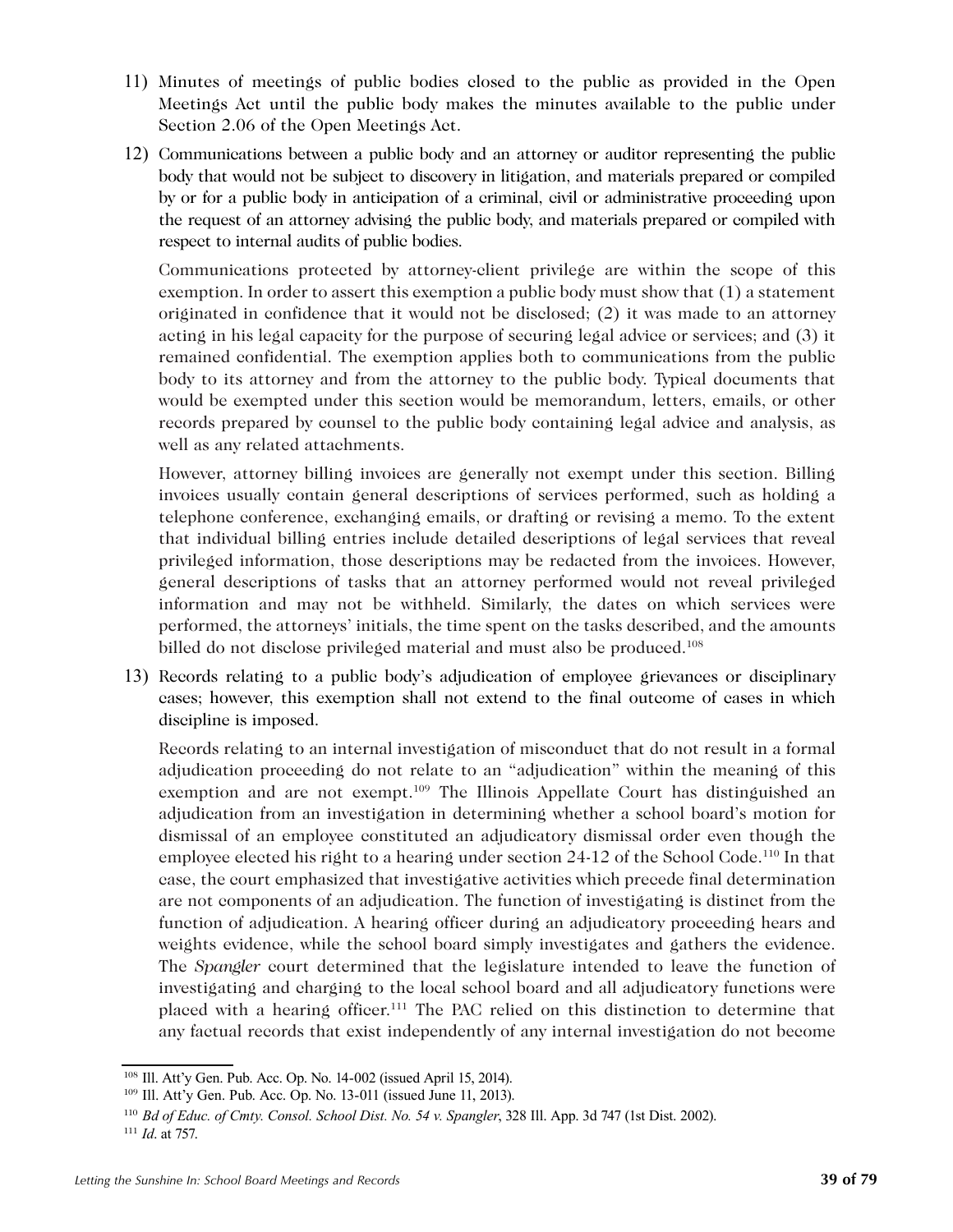"adjudicatory" simply because they are relied upon by the public body during the course of its investigation into the misconduct of one of its employees.<sup>112</sup>

- 14) Administrative or technical information associated with automated data processing operations, including but not limited to software, operating protocols, computer program abstracts, file layouts, source listings, object modules, load modules, user guides, documentation pertaining to all logical and physical design of computerized systems, employee manuals, and any other information that, if disclosed, would jeopardize the security of the system or its data or the security of materials exempt under this Section.
- 15) Records relating to collective bargaining matters but not including the final contract or agreement which is entered into.
- 16) Test questions, scoring keys, and other examination data used to determine the qualifications of an applicant for a license or employment. This exemption applies to all types of testing including academic, physical, or psychological testing.113
- 17) The records, documents and information relating to real estate purchase negotiations until those negotiations have been completed or otherwise terminated. With regard to a parcel involved in a pending or actually and reasonably contemplated eminent domain proceeding under the Eminent Domain Act, records, documents, and information relating to that parcel shall be exempt except as may be allowed under discovery rules adopted by the Illinois Supreme Court. The records, documents, and information relating to a real estate sale shall be exempt until a sale is consummated. Merely contemplating entering into negotiations for the purchase of land would not be enough to be considered a "real estate purchase negotiation." For this exemption to apply, the public body needs to have more than site analysis and evaluation activity of a parcel; it needs a plan for acquiring a specific site.<sup>114</sup>
- 18) Certain information relating to an intergovernmental risk management association, selfinsurance pool, or jointly self-administered health and accident cooperative or pool. This includes any insurance or self-insurance claims, loss or risk management information, records, data, advice, or communications. This exemption does not include settlement amounts when the settlements are paid by a public body's governmental risk self-insurance pool.115
- 19) Information that would disclose or might lead to the disclosure of secret or confidential information, codes, algorithms, programs, or private keys intended to be used to create electronic signatures under the Uniform Electronic Transaction Act.
- 20) Vulnerability assessments, security measures, and response policies or plans that are designed to identify, prevent, or respond to potential attacks upon a community's population or systems, facilities, or installations, the destruction or contamination of which would constitute a clear and present danger to the health or safety of the community, but only to the extent that disclosure could reasonably be expected to jeopardize the effectiveness of the measures or the safety of the personnel who implement them or the public. The PAC has interpreted this exemption to be applicable to assessments, measures, policies, and plans designed to address potential attacks targeted at the destruction or contamination of a community's population or infrastructure—i.e. a school. However, this

<sup>112</sup> Ill. Att'y Gen. Pub. Acc. Op. No. 13-011 (issued June 11, 2013); *see also Kalven v. City of Chicago*, 7 N.E.3d 741 (1st Dist. 2014)(holding that information contained in police complaint registers are not exempt from disclosure because they are not adjudications but merely an effort to gather facts).

<sup>113</sup> *Kopchar v. City of Chicago*, 395 Ill. App. 3d 762 (1st Dist. 2009).

<sup>114</sup> *Osran v. Bus*, 226 Ill. App. 3d. 704 (2nd Dist. 1992).

<sup>115</sup> Ill. Att'y Gen. Pub. Acc. Op. No. 11-004 (issued April 15, 2011).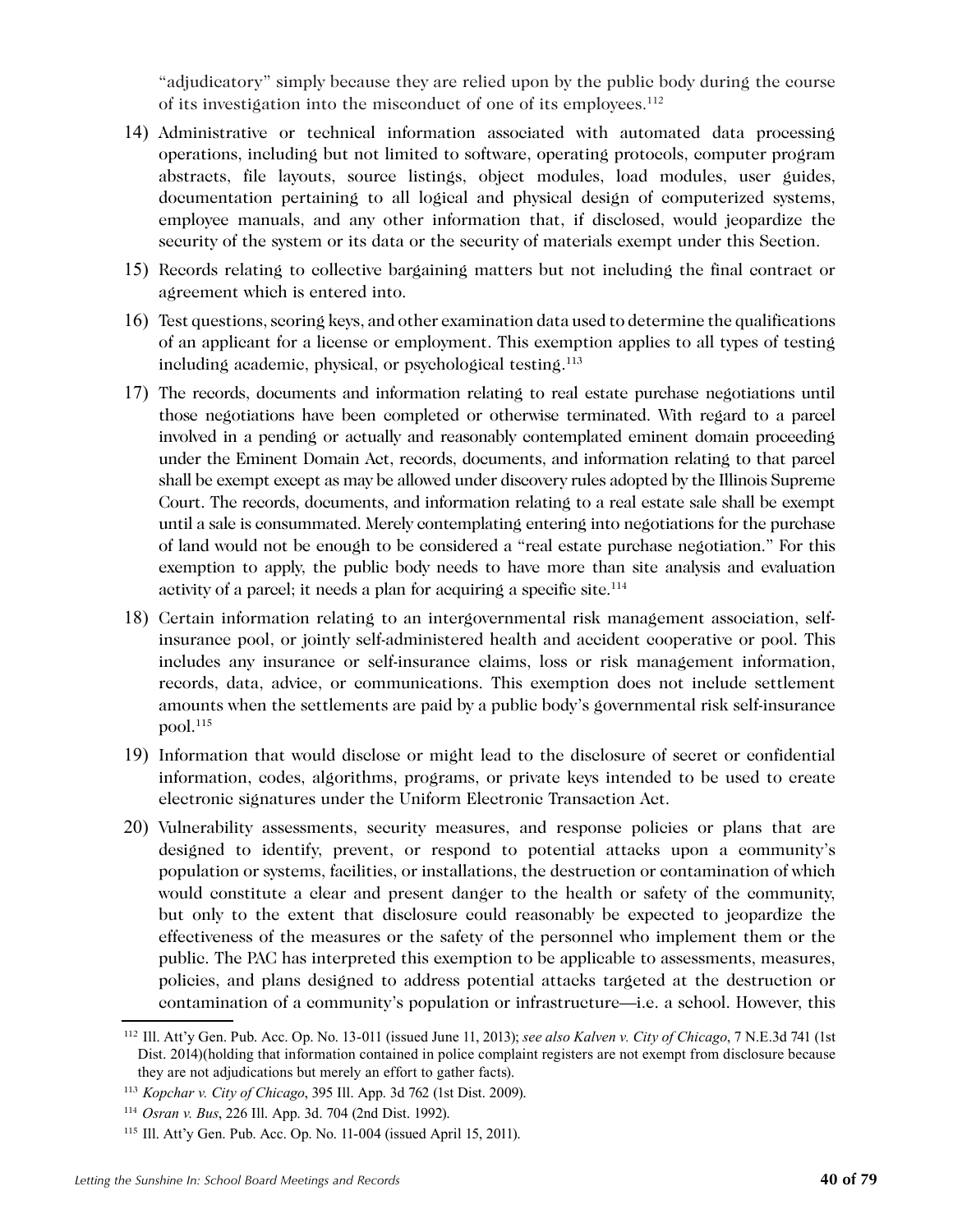exemption does not generally exempt "details pertaining to the mobilization or deployment of personnel or equipment." Rather, it only exempts such information to the extent that the disclosure "would constitute a clear and present danger to the health or safety of the community," and "only to the extent that disclosure could reasonably be expected to jeopardize the effectiveness of the [particular types of measures identified in the first sentence of the definition] or the safety of the personnel who implement them or the public."116 As a reminder, portions of a safety or response plan that are not exempt, would need to be produced and a public body would need to redact the exempt portions.<sup>117</sup> Finally, the burden for proving this subsection is different, and a public body only has to show that there is a reasonable expectation that the release will pose a security risk.<sup>118</sup>

- 21) Information about students exempted from disclosure under Sections 10-20.38 or 34-18.29 of the School Code, and information about undergraduate students enrolled at an institution of higher education exempted from disclosure under Section 25 of the Illinois Credit Card Marketing Act of 2009.
- 22) The names, addresses, or other personal information of persons who are minors and are also participants and registrants in programs of park districts, forest preserve districts, conservation districts, recreation agencies, and special recreation associations.
- 23) The names, addresses, or other personal information of participants and registrants in programs of park districts, forest preserve districts, conservation districts, recreation agencies, and special recreation associations where such programs are targeted primarily to minors.
- 24) The report submitted to the State Board of Education by the School Security and Standards Task Force under item (8) of subsection (d) of Section 2-3.160 of the School Code and any information contained in that report.
- 25) A public body's credit card numbers, debit card numbers, bank account numbers, Federal Employer Identification Number, security code numbers, passwords, and similar account information, the disclosure of which could result in identity theft or impression or defrauding of a governmental entity or a person.
- 26) Records concerning the work of the threat assessment team of a school district pursuant to Section 45 of the School Safety Drill Act.

<sup>116</sup> Ill. Att'y Gen. Pub. Acc. Op. No. 11-002 (issued February 25, 2011).

<sup>117</sup> *Labs v. City of Chicago Mayor's Office,* 2021 IL App (1st) 192083.

<sup>118</sup> *Sun-Times v. Chicago Transit Auth.,* 2021 IL App (1st) 192028.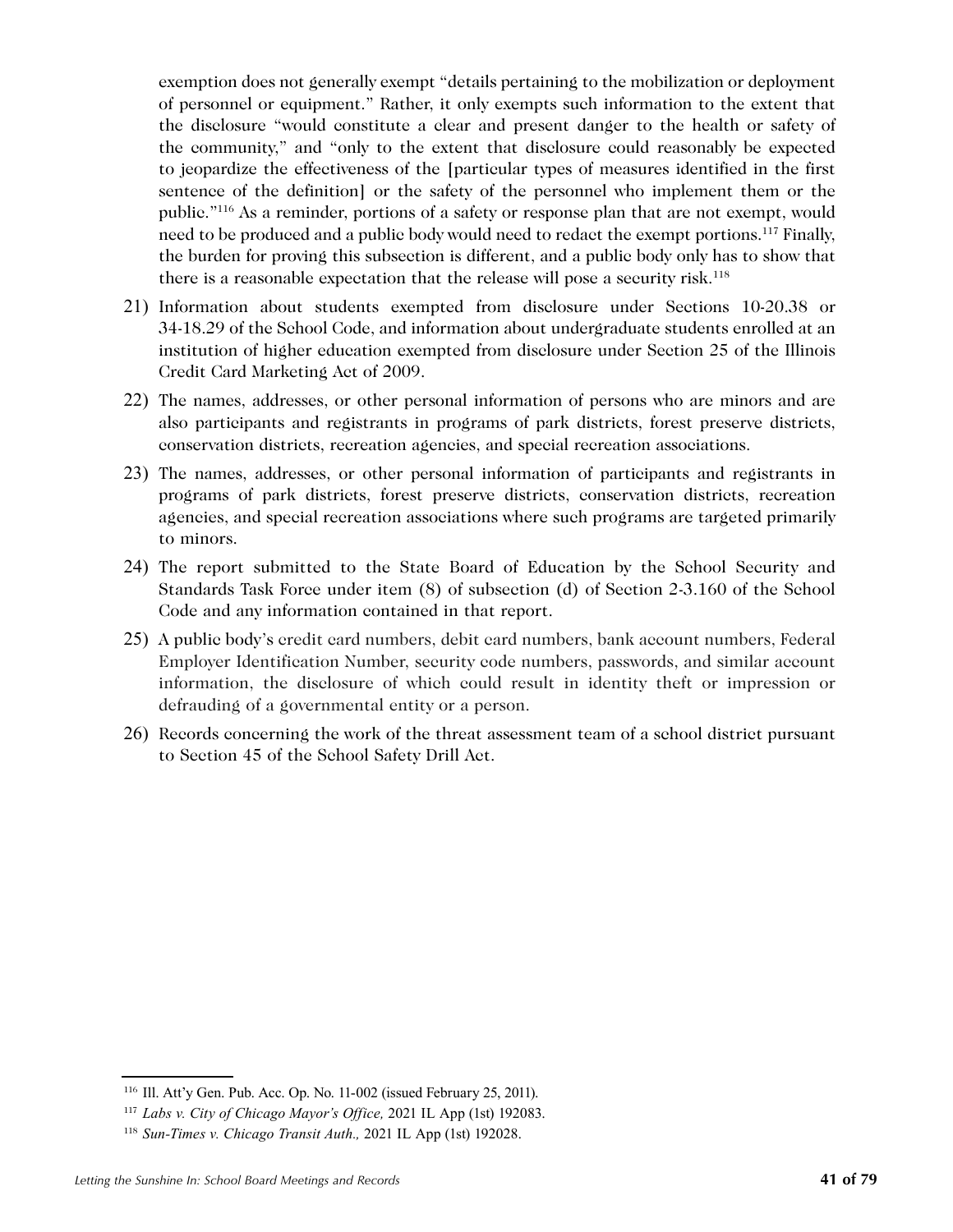Section 7.5 of the amended Act compiles various exemptions to disclosure found in statutes other than the Act and provides that to the extent provided for by the statutes the information is exempt from inspection and copying. Below are the statutory exemptions that may relate to school districts:

- 1) All information determined to be confidential under Section 4002 of the Technology Advancement and Development Act.
- 2) Library circulation and order records identifying library users with specific materials under the Library Records Confidentiality Act.
- 3) Information and records held by the Department of Public Health and its authorized representatives relating to known or suspected cases of sexually transmissible disease or any information the disclosure of which is restricted under the Illinois Sexually Transmissible Disease Control Act.
- 4) Information the disclosure of which is exempted under Section 30 of the Radon Industry Licensing Act.
- 5) Firm performance evaluations under Section 55 of the Architectural, Engineering, and Land Surveying Qualifications Based Selection Act.
- 6) Information the disclosure of which is restricted and exempted under Section 50 of the Illinois Prepaid Tuition Act.
- 7) Information the disclosure of which is restricted and exempted under the State Officials and Employees Ethics Act, and records of any lawfully created state or local inspector general's office that would be exempt if created or obtained by an executive inspector general's office under that Act.
- 8) Information contained in a local emergency energy plan submitted to a municipality in accordance with a local emergency energy plan ordinance that is adopted under Section 11-21.5-5 of the Illinois Municipal Code.
- 9) Information prohibited from being disclosed by the Personnel Records Review Act (820 ILCS 40) (PRRA). Section 11 of the PRRA provides that "this Act shall not be construed to diminish a right of access to records already otherwise provided by law, provided that disclosure of performance evaluations under FOIA shall be prohibited. Although section 8 of the PRRA directs an employer to delete "disciplinary reports, letters of reprimand, or other record information," the PRRA does not prohibit disclosure of any records other than performance evaluations. No provision of the PRRA prohibits a public body from disclosing resumes or employment applications.119
- 10) Information prohibited from being disclosed by the Illinois School Student Records Act (105 ILCS 10/1 *et seq*.). The Illinois Supreme Court determined that this exemption does not prohibit the disclosure of masked and scrambled student records where the individual identifying information was deleted.<sup>120</sup> Based on that decision, the PAC determined that a school district was required to release raw data of ITBS math scores for every fourth grader in the district because the students' names and information could be de-identified, which according to Bowie would not make the information a student record.<sup>121</sup>

<sup>119</sup> Ill. Att'y Gen. Pub. Acc. Op. No. 14-015 (issued November 25, 2014).

<sup>120</sup> *Bowie v. Evanston Community Consolidated School District No. 65*, 128 Ill. 2d 373 (Ill. 1989).

<sup>121</sup> Ill. Att'y Gen Op. No. 12-014 (2012).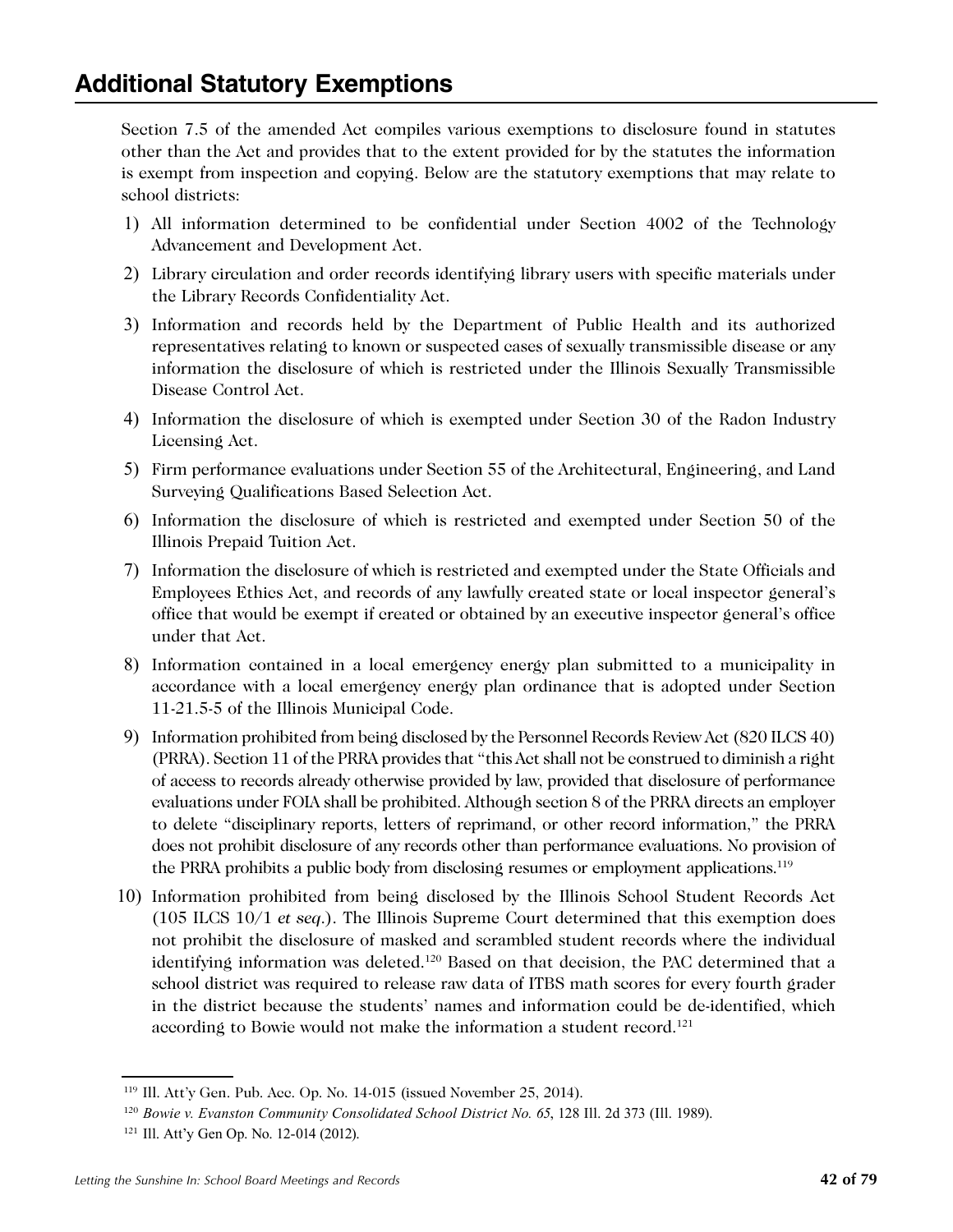- 11) All identified or de-identified health information in the form of health data or medical records contained in, stored in, submitted to, transferred by, or released from the Illinois Health Information Exchange, and identified or de-identified health information in the form of health data and medical records of the Illinois Health Information Exchange in the possession of the Illinois Health Information Exchange Authority due to its administration of the Illinois Health Information Exchange.
- 12) Information which is exempted from disclosure under section 5-1014.3 of the Counties Code or Section 8-11-21 of the Illinois Municipal Code.
- 13) Information exempt under Section 70 of the Higher Education Student Assistance Act, which exempts the personal identity and address of a scholarship, grant, or other financial assistance applicant or recipient under a non-discretionary program administered by the Commission, including, but not limited to, the Monetary Award Program under Section 35 of this Act, where eligibility data is obtained from FAFSA or is otherwise protected from disclosure by law.
- 14) Information or data reported by an employer to the Department of Human Rights pursuant to Section 2-108 of the Illinois Human Rights Act, which applies to settlements and adverse judgments based on allegations of sexual harassment or unlawful discrimination.
- 15) Information that is exempt from disclosure under Section 16.8 of the State Treasurer Act, which covers the Illinois Higher Education Savings Program.
- 16) Information prohibited from being disclosed under the Illinois Educational Labor Relations Act, which includes employees' personal information (home address, including zip code, date of birth, email address and phone numbers), information personally identifying employee membership or membership status in a union, and emails or other communications between a labor organization and its members.

## **Documents in the Possession of Contracting Parties**

Section 7(2) of the Act which provides that public records shall also include those records in the possession of a party with whom a public agency has contracted to perform a governmental function on behalf of a public body and are not otherwise exempt from disclosure. Governmental function is defined as "a government agency's conduct that is expressly or impliedly mandated or authorized by constitution, statute, or other law and that is carried out for the benefit of the general public."122 Section 11(j) provides for civil penalties to be imposed "upon the public body." Thus, the public entity must ensure that the private party who contracts with a public agency to perform a governmental function complies with the requirements of the Act. It is important to note that the Illinois Supreme Court has ruled that the Illinois High School Association does not perform governmental functions for school districts pursuant to Section  $7(2)$  of FOIA.<sup>123</sup>

## **Settlement and Severance Agreements**

Settlement and severance agreements are unquestionably public records under FOIA. Section 2.20 of FOIA expressly provides that "all settlement and severance agreements entered into by or on behalf of a public body are public records subject to inspection and copying by the public, provided that information exempt from disclosure under section 7 of may be redacted."

<sup>&</sup>lt;sup>122</sup> Better Government Association v. Illinois High School Administration, 2017 IL 121124, ¶63 (Ill. 2017). <sup>123</sup> *Id.* at ¶64.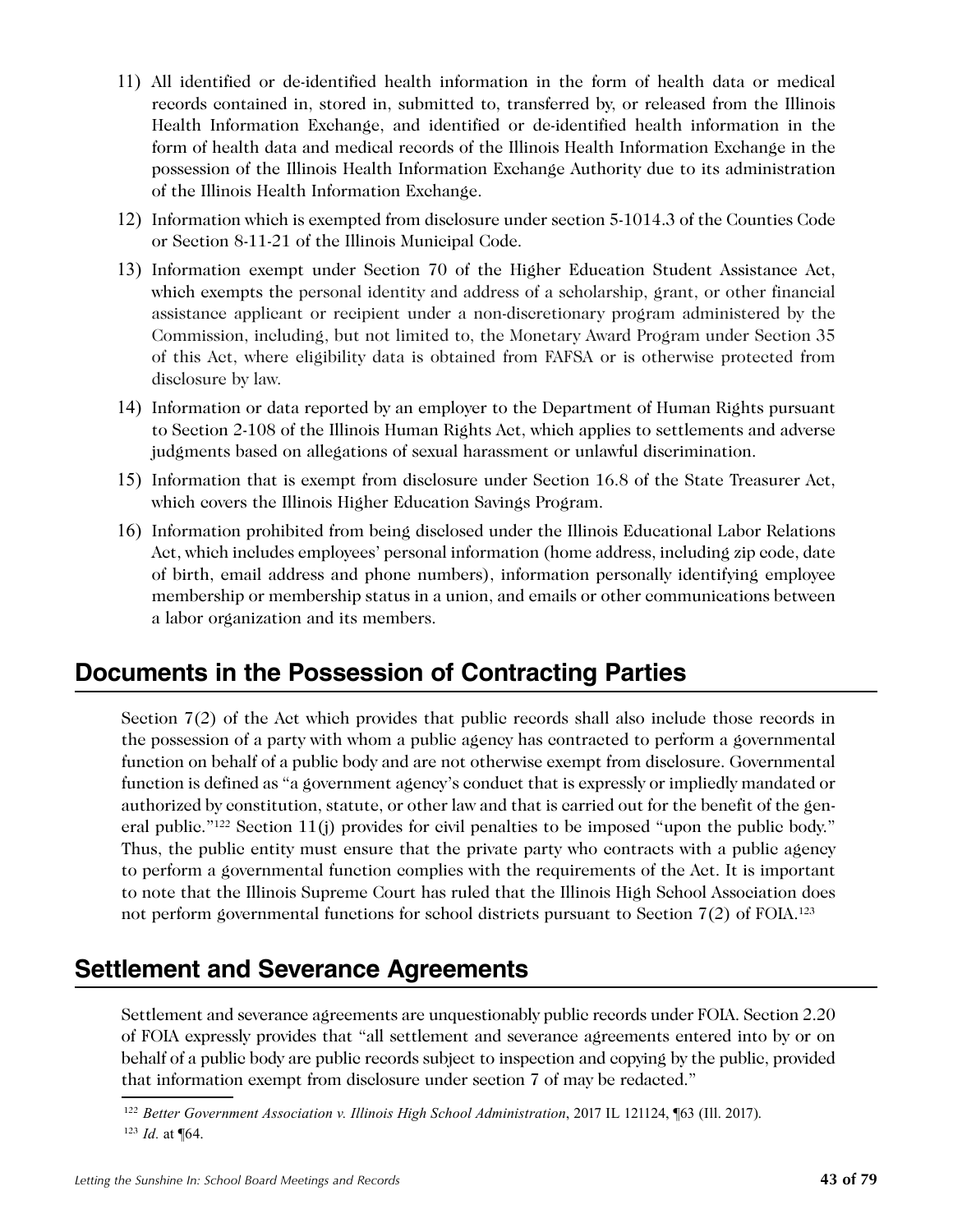The legislative history of Senate Bill 189 (which, as Public Act 96-542, effective January 1, 2010, added section 2.20 to FOIA), reflects that the General Assembly intended to severely limit, if not to prohibit altogether, the practice of public bodies incorporating restrictions in settlement agreements in order to avoid being required to disclose the terms of the settlement agreements under FOIA. Further, the legislative history of House Bill 303 (which was enacted by Public Act 99-468) amended Section 2.20 to explicitly state that severance agreements are subject to disclosure, even if they contain confidentiality provisions.

Settlement agreements contain terms and conditions relating to the payment of funds by or on behalf of a public body to a party in exchange for their release of an alleged or potential claim against the public body or its employee. Similarly, severance agreements are the mutual agreements between a public body and an employee for the employee's resignation in exchange for payment by the public body. Article VIII, Section 1(c) of the Illinois Constitution of 1970 provides that "records of the obligation, receipt, and use of public funds of the state, units of local government, and school districts are public records available for inspection by the public according to law." The legislature determined that the public has a right to know the purposes for which public funds are expended, including the identity of those who receive the funds. Even assuming that the disclosure of these documents would constitute an invasion of the complainant's privacy under section  $7(1)(c)$  of FOIA, in view of the countervailing interest of the public in information concerning the use of public funds, the invasion of privacy would not be "unwarranted."

Even if the settlement or severance agreement contained a nondisclosure agreement, the record would still need to be disclosed under FOIA. This is because the confidentiality provisions in the settlement or severance agreements entered into by public bodies are contrary to the specific language of section 2.20 and the legislative intent underlying that section.<sup>124</sup>

## **Denials of Requests for Records**

In the event that requested disclosure of public records is denied, each public body must notify the requester in writing of:

- 1) The decision to deny the request;
- 2) The reasons for the denial, including a detailed factual basis for the application of any exemption(s) claimed;
- 3) The names and titles or positions of "each person responsible for the denial;" (whether this is more inclusive than merely the person or persons who actually make the decision to deny is unclear); and
- 4) The requester's right to review by the PAC; to include the address and phone number for the PAC, and the requester's right to judicial review under Section 11 of the Act. Any person denied access to inspect a copy of public records may file suit for injunctive or declaratory relief.

If the request is denied on the basis of one or more of the exemptions contained in Section 7 of the Act, the notice of denial must specify the exemption(s) claimed to authorize the denial and the specific reasons for the denial, including a detailed factual basis and a citation to supporting legal authority.

<sup>124</sup> Ill. Att'y Gen. Pub. Acc. Op. No. 14-004 (issued May 9, 2014).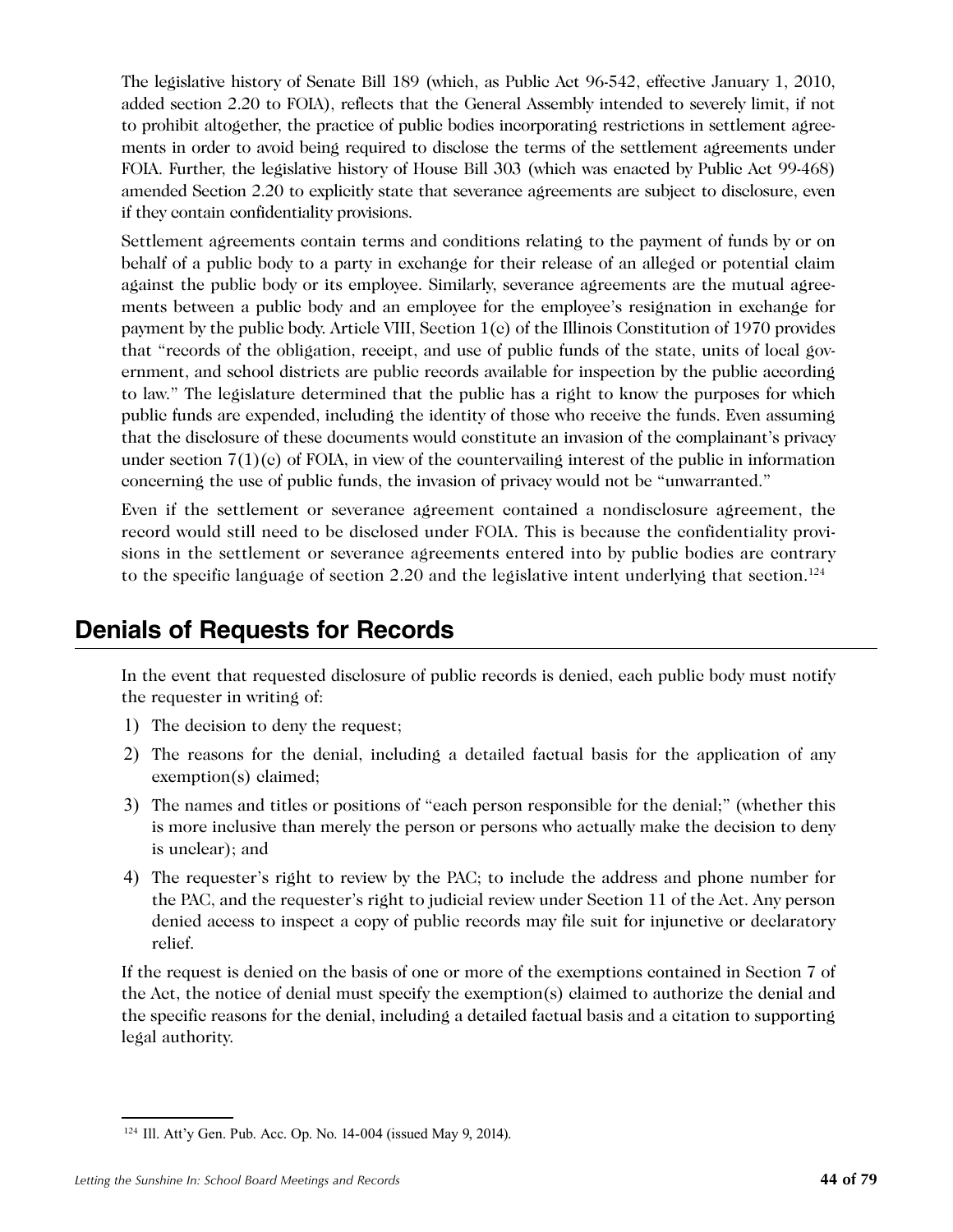Copies of all notices of denials must be retained in a single central office file that is open to the public and indexed according to the type of exemption asserted (i.e., as listed in Section 7) and to the extent feasible, according to the type of records requested, (e.g., board meeting minutes, preliminary investigative reports, etc.).

A person making a request for public records is deemed to have exhausted his or her administrative remedies if the public body fails to act within the time periods provided in Section 3 of the Act.

Finally, it must be remembered that Section 10-16 of the School Code requires the superintendent to report to the board at each regular meeting any requests made of the district under FOIA and the status of the district's response.

## **The Role of the Public Access Counselor**

Whenever a person's request to inspect or copy a public record is denied by a public body, that person may file a request for review with the PAC (a position established in the Office of the Attorney General effective as of January 1, 2010) not later than 60 days after the date of the final denial. The request for review must be: 1) in writing, 2) signed by the requester, and must include: 3) a copy of the request for access to records and any responses from the public body. *See* 15 ILCS 205/7 for more on the PAC.

A person whose request to inspect or copy a public record is made for a commercial purpose may not file a request for review with the PAC, except for the limited purpose of reviewing whether the public body properly determined that the request was made for a commercial purpose. Similarly, a person whose request was treated as a voluminous request may only file a review with the PAC for the purpose of reviewing whether the public body properly determined that the request was a voluminous request.

Upon receipt of a request for review, the PAC must determine whether further action is required. Should the PAC determine that the alleged violation is unfounded, he or she must advise both the requester and the public body and no further action may be taken. In all other cases, the PAC must forward a copy of the request for review to the public body within seven business days after receipt and must specify the records or other documents that the public body must furnish. Within seven business days after receipt of the request for review from the PAC, the public body must provide copies of the requested records and fully cooperate with the PAC.

In the event the public body fails to provide the specified records, the attorney general may issue a subpoena to any person or public body having knowledge of or records pertaining to a request for review of a denial of access to records under the Act. To the extent that records or documents produced by a public body contain information that the public body claims is exempt from disclosure under Section 7 of the Act, then the PAC may not further disclose that information.

Within seven business days after a public body receives a copy of a request for review and for production of records from the PAC the public body may, but it is not required to, answer the allegations of the request for review. If the public body decides to answer, the answer may be by letter, brief, or memorandum. If there is an answer by the public body, then the PAC must forward a copy of the answer to the person submitting the request for review, with any alleged confidential information redacted from the copy. Then the requester may, but is not required to, respond in writing to the answer within seven working days and must supply a copy of the response to the public body.

If the PAC does not extend the time by no more than 30 business days by sending written notice to the requester and the public body that includes a statement of the reasons for the extension in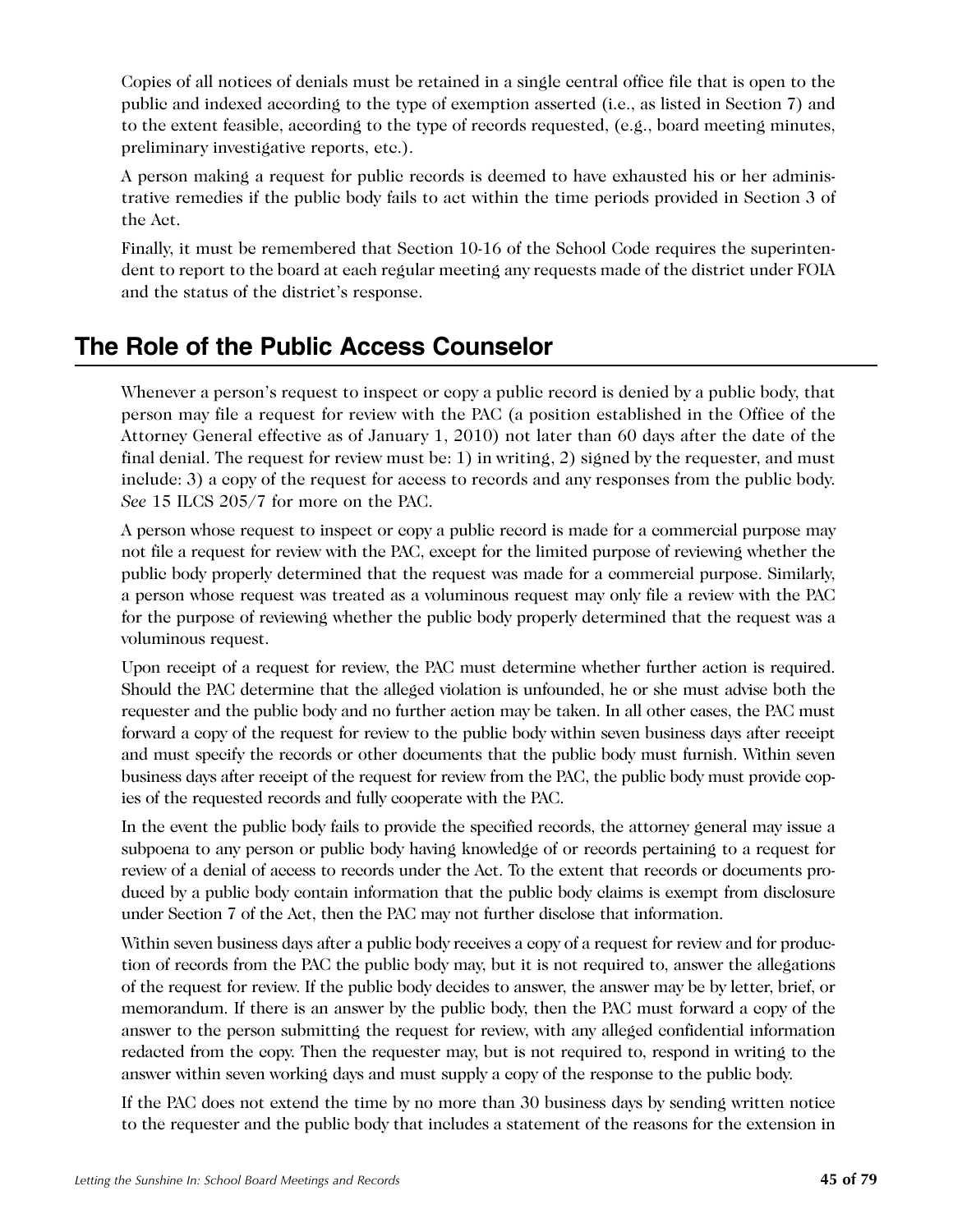the notice, or decides not to issue a binding opinion, the attorney general must examine the issues and the records, and must make findings of fact and conclusions of law. The attorney general must also issue to the requester and the public body an opinion in response to the request for review within 60 days after its receipt. The opinion is binding upon both the requester and the public body, and is subject to administrative review under Section 11.5 of the Act. The attorney general has the option to resolve a request for review by mediation or by means other than the issuance of a binding opinion. Any decision not to issue a binding opinion is not reviewable.

If a public body receives a binding opinion concluding that it violated the Act, the public body must either take immediate necessary action to comply with the directive of the opinion or it must initiate administrative review under Section 11.5 of the Act. On the other hand, if the opinion concludes that no violation has occurred, the requester may initiate administrative review. If the public body fails to comply with the PAC's binding opinion or initiate administrative review within 35 days, then the requestor can file suit under Section 11 of FOIA. In the circumstance of a public body failing to comply with a binding opinion, there will be a rebuttable presumption that the public body willfully and intentionally failed to comply with FOIA, increasing the risk for penalties. The public body will have to rebut this presumption by showing that it is making a good faith effort to comply with the binding opinion, but that compliance was possible within the 35 day time frame.

If a public body discloses records in accordance with the attorney general's opinion, the public body is immune from all liabilities by reason of such disclosure, and it is not liable for penalties under the Act.

In the event that a requester files suit under Section 11 with respect to the same denial that is the subject of a pending request for review, the requester must notify the PAC, and the PAC may not take any further action with respect to the request for review and must so notify the public body.

Finally, the attorney general may also issue advisory opinions to public bodies regarding compliance with the Act. Furthermore, a review may be initiated upon receipt of a written request from the head of the public body or its attorney, which the request must contain sufficient accurate facts from which a determination can be made. The PAC may request additional information from the public body in order to assist in the review. Any public body that relies in good faith on an advisory opinion of the attorney general in responding to a request is not liable for penalties under the Act, so long as the facts upon which the opinion is based have been fully and fairly disclosed to the PAC.

## **Enforcement of the Act**

FOIA provides for civil remedies for enforcement of the Act. As noted above, any person denied access to inspect or copy any public record may file a suit for injunctive or declaratory relief. At the time of this writing, no time limit is provided as to when a suit may be brought.

If the court determines the Act was violated, it may enjoin withholding of the records and order disclosure, and the burden is on the public body to establish that its refusal was legitimate. Any public body that asserts that a record is exempt from disclosure has the burden of proving that it is exempt by "clear and convincing evidence." In the event of non-compliance with its order, the court may enforce the order through its contempt-of-court powers.

If a person seeking the right to inspect or receive a copy of a public record "prevails" in a proceeding under the Act, the court must award such person reasonable attorney's fees and costs. As to any such proceeding filed on or after January 1, 2010, in determining what amount of attorney's fees is reasonable, the court must consider the degree to which the relief obtained relates to the relief sought. One issue that has come up with regards to whether to grant attorneys' fees to a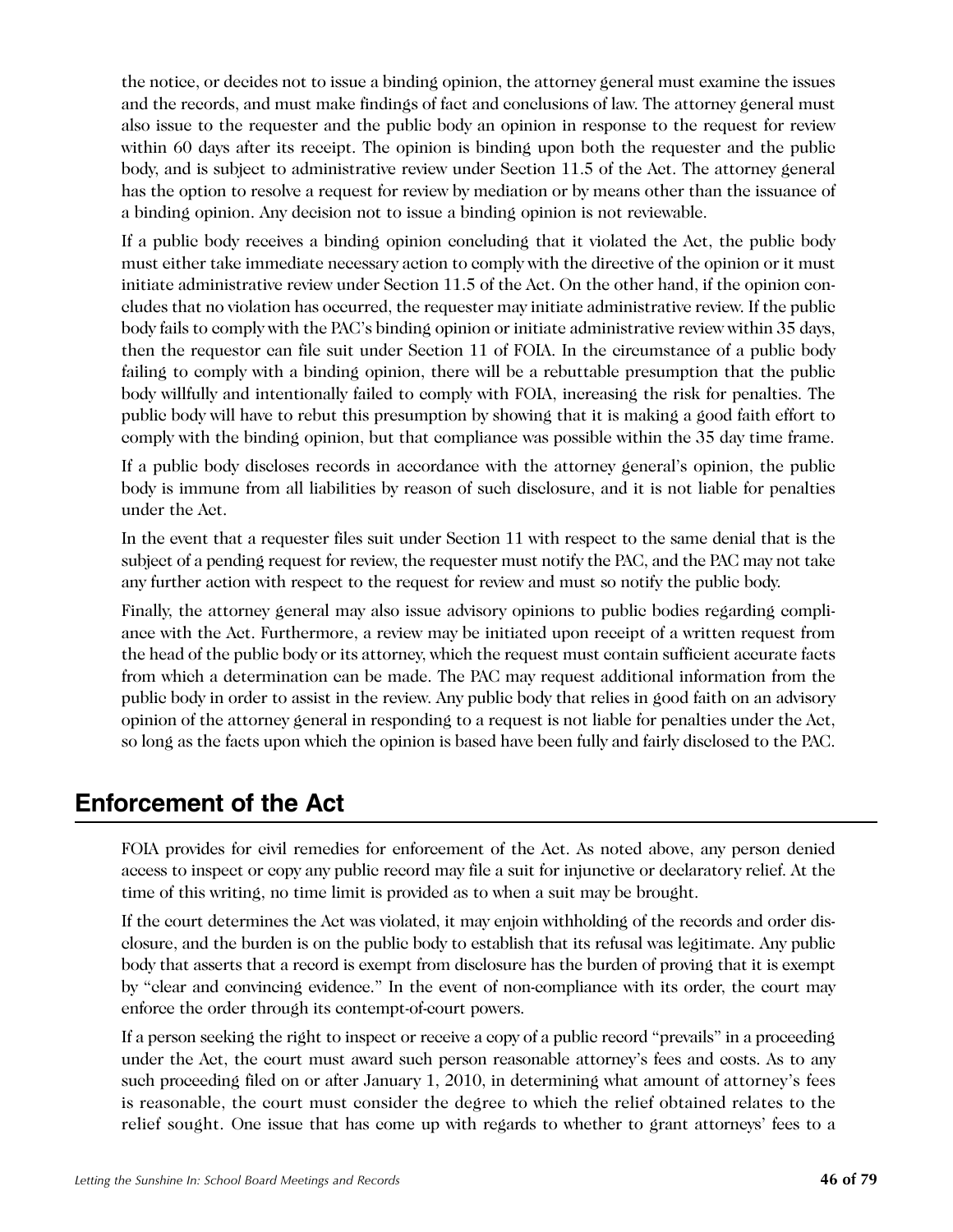party is when the public body willingly turns over the requested document to the requestor who has already initiated a court proceeding but the court has not ordered the public body to turn over the record. In that scenario, the First Appellate District granted attorneys' fees because it reasoned that the language of the 2010 Amendment to FOIA that changed §11(i) from "substantially prevailed" to "prevailed" was made to ensure plaintiffs could receive attorneys' fees no matter how slight their success.125 The Second Appellate District, however, did not award attorneys' fees because it believed the legislature's intent with the 2010 amendment was to not award attorneys' fees without a court order to disclose the records sought.126

At least one court has determined that a not-for-profit organization that employs a salaried attorney is not entitled to attorneys' fees even if it "prevails" in its FOIA suit against a public body. In that case, the court opined that there was no need to award additional attorneys' fees because the organization was not required to spend additional funds for the purpose of pursuing FOIA requests and the employees who represented the organization had no expectation of receiving additional fees for performing the work.127

In addition to attorneys' fees, a public body may be subject to civil penalties if the court finds that the public body willfully and intentionally violated FOIA, or otherwise acted in bad faith. At least two appellate courts have held that this requires that the public body violate FOIA deliberately, by design, or with a dishonest purpose.<sup>128</sup> Section 11 of the Act states that any penalties shall be not less than \$2,500 and not more than \$5,000 for each violation of FOIA. Additionally, the court can charge \$1,000 for each day beyond 30 days the public body does not provide or comply with a court order to provide records, assuming that the public body did not file an appeal or otherwise receive an order from the court for additional time.

No corresponding right for a school district to recover attorneys' fees is included under the Act. The refusal by a school district to furnish a lost record is not a violation of the Act and such refusal does not entitle the plaintiff to an award of attorney's fees.<sup>129</sup>

Finally, a binding opinion issued by the attorney general is considered a final decision of an administrative agency, for purposes of administrative review under the Administrative Review Act (735 ILCS 5/Art. III). An action for review of a binding opinion of the attorney general must be commenced in Cook or Sangamon County. No advisory opinion issued to a public body is to be considered a final decision of the attorney general for purposes of administrative review.

## **Similarities and Differences to Federal FOIA**

The Illinois Act is modeled after the Federal Freedom of Information Act (FFOIA)<sup>130</sup> and shares several key provisions with the Federal Act, including exemptions from disclosure relating to personal privacy, investigatory records, and trade secrets. The legislative history of the Illinois Act clearly indicates that the Act's sponsors intended that interpretations of the FFOIA by federal courts will serve as a guide to understanding the provisions of the Illinois Act.

<sup>125</sup> *Uptown People's Law Center v. Dept. of Corrections*, 7 N.E.3d 102 (1st Dist. 2014).

<sup>&</sup>lt;sup>126</sup> Rock River Times v. Rockford Public School Dist. 205,977 N.E.2d 1216 (2nd Dist. 2012).

<sup>127</sup> *Uptown*.

<sup>128</sup>*Peery v. Madison County State's Attorney's Office,*2020 IL App (5th) 190016-U; *Williams v. Bruscato,* 2021 IL App (2d) 190971.

<sup>129</sup> *Workmann v. Illinois State Board of Education*, 229 Ill.App.3d 459 (2nd Dist. 1992).

<sup>130</sup> 5 U.S.C. 552 (1976).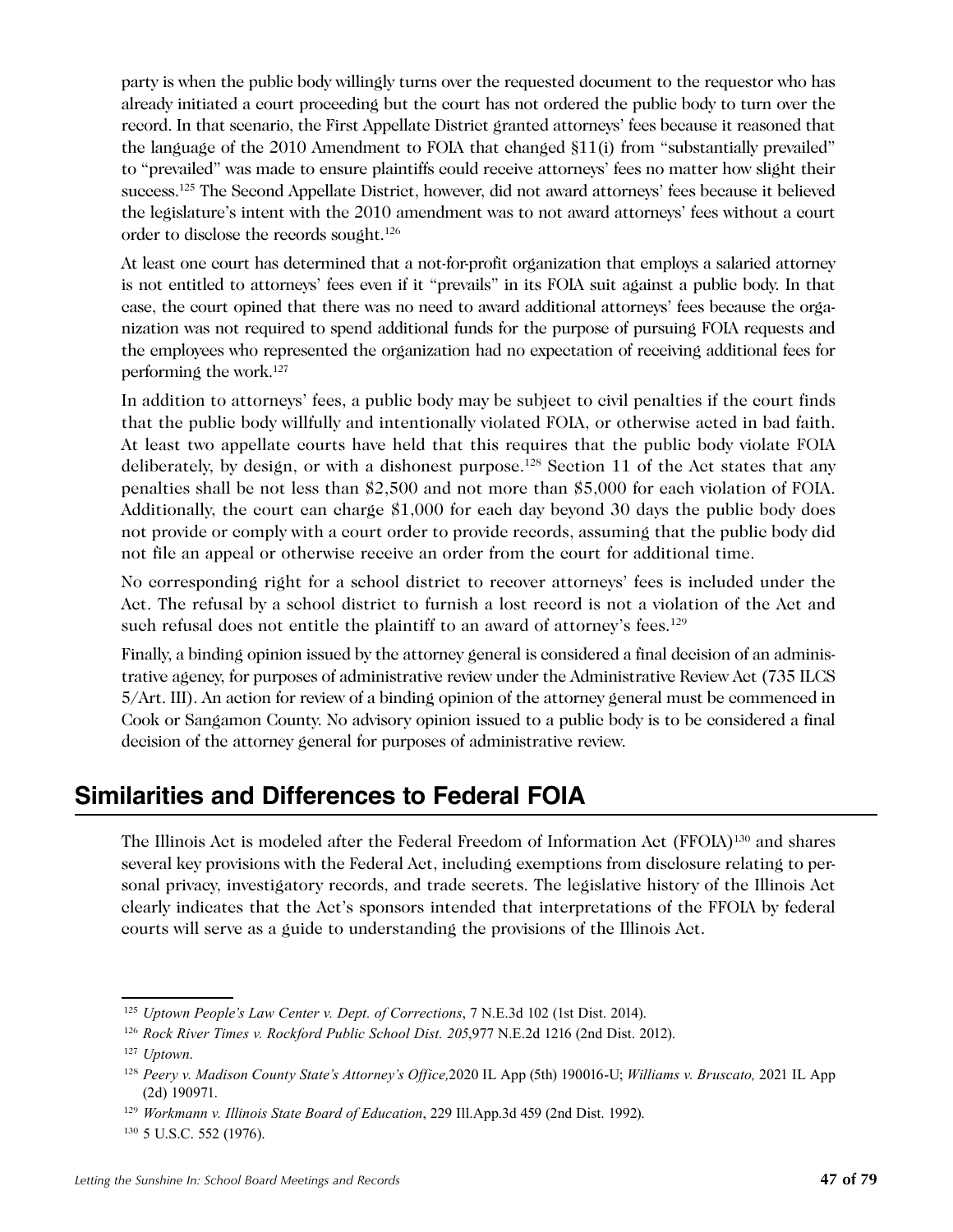Also, other states have adopted acts similar to the Illinois Act. Thus, by examining judicial treatment and interpretation of similar provisions in the Federal Act and other state acts, it is possible to gain some insight into the intent of the Illinois Act and how Illinois courts might rule thereon.

For instance, to determine what constitutes a public record, federal courts have pointed out that mere possession of a record by an agency official does not cause the record to become an agency record subject to disclosure. Rather, there must be some nexus between the record and the agency's work in order for the record to become an "agency record." Note, however, that the Illinois definition of public records is very liberal and is not limited to records required to be kept by law. Illinois courts have kept with the spirit of the federal "nexus" test by declaring that to be "public record" the communication must pertain to the transaction of public business. However, it is broader than the federal test in that to be a public record the communication and must have been either; 1) prepared by a public body; 2) prepared for a public body; 3) used by a public body; 4) received by a public body; 5) possessed by a public body; or 6) controlled by a public body.131

Both the FFOIA and the Illinois act contain several similar exemptions from disclosure. One such similarity is for information that would constitute a "clearly unwarranted invasion of personal privacy." This provision has been interpreted by federal courts as requiring a balancing of the public interest served by disclosure against the potential invasion of personal privacy. Both the United States Supreme Court and Illinois courts have held that the "personal privacy" exemption is not applicable to corporations under FFOIA and Illinois FOIA, respectively.132 Illinois has also adopted the same balancing test.133 However, the federal courts only apply that balancing test once it has been determined that the information sought is similar to "personnel," "medical," or "similar" files.134 No such test is currently employed by the Illinois courts.

Also regarding the personal privacy exemption, a federal court held that the disclosure of public employees' names and home addresses violates the Privacy Act, stating that federal employees have privacy interests in their names and home addresses that must be protected and that the relevant public interest in disclosure, though not nothing, is outweighed.135 Similarly, other courts around the country, including Illinois, have found that records containing a detailed synopsis of an individual's career, family relationship and financial status represent the type of information that the exemption was intended to protect.136 However, because Illinois does not have a Privacy Act akin to the federal Act, the names of public employees are discoverable but their addresses are exempt from disclosure.

Regarding the names and addresses of members of the public who are not public employees, a federal appellate court has upheld the Federal Trade Commission's refusal to disclose the names and addresses of those individuals who had filed complaints with the Commission about "cramming" – the shady practice of putting bogus charges on a person's bill. After weighting the public's interest in knowing the names of the customers against the customers' privacy interests, the court held that "compelling disclosure of the identity of consumers' complaints about cramming would not further

<sup>131</sup> *City of Champaign v. Madigan*, 992 N.E.2d 629 (4th Dist. 2013).

<sup>132</sup> *FCC v. AT & T Inc.*, 562 U.S. 397 (2011); *Robertson ; Ferguson v. Kelly*, 455 F.Supp. 324 (N.D.Ill.1978).

<sup>133</sup>*Margolis v. Director, Illinois Department of Revenue*, 180 Ill.App.3d 1084 (1st Dist. 1989), *cert. den*. 126 Ill.2d 560 (1989); and *Blumenfeld, Ltd. v. Department of Professional Regulation*, 263 Ill.App.3d 981 (1st Dist. 1993).

<sup>134</sup>*See e.g. Cook v. National Archives & Records Admin.*, 758 F.3d 168 (2nd Cir. 2014); *Prudential Locations LLC v. U.S. Dept. of Housing and Urban Development*, 739 F.3d 424 (9th Cir. 2013).

<sup>135</sup>*Columbia Packing Co., Inc. v. U.S. Dept. of Agriculture*, 417 F.Supp. 651 (D. Mass. 1976); *see also, Bahlman v. Brier*, 462 N.Y.S.2d 381 (N.Y.Sup.Ct. 1983) and *Blumenfeld, Ltd. v. Department of Professional Regulation*, 263 Ill. App.3d 981 (1st Dist. 1993).

<sup>136</sup> *The Lakin Law Firm, P.C. v. Federal Trade Commission*, 352 F.3d 1122 (7th Cir. 2003).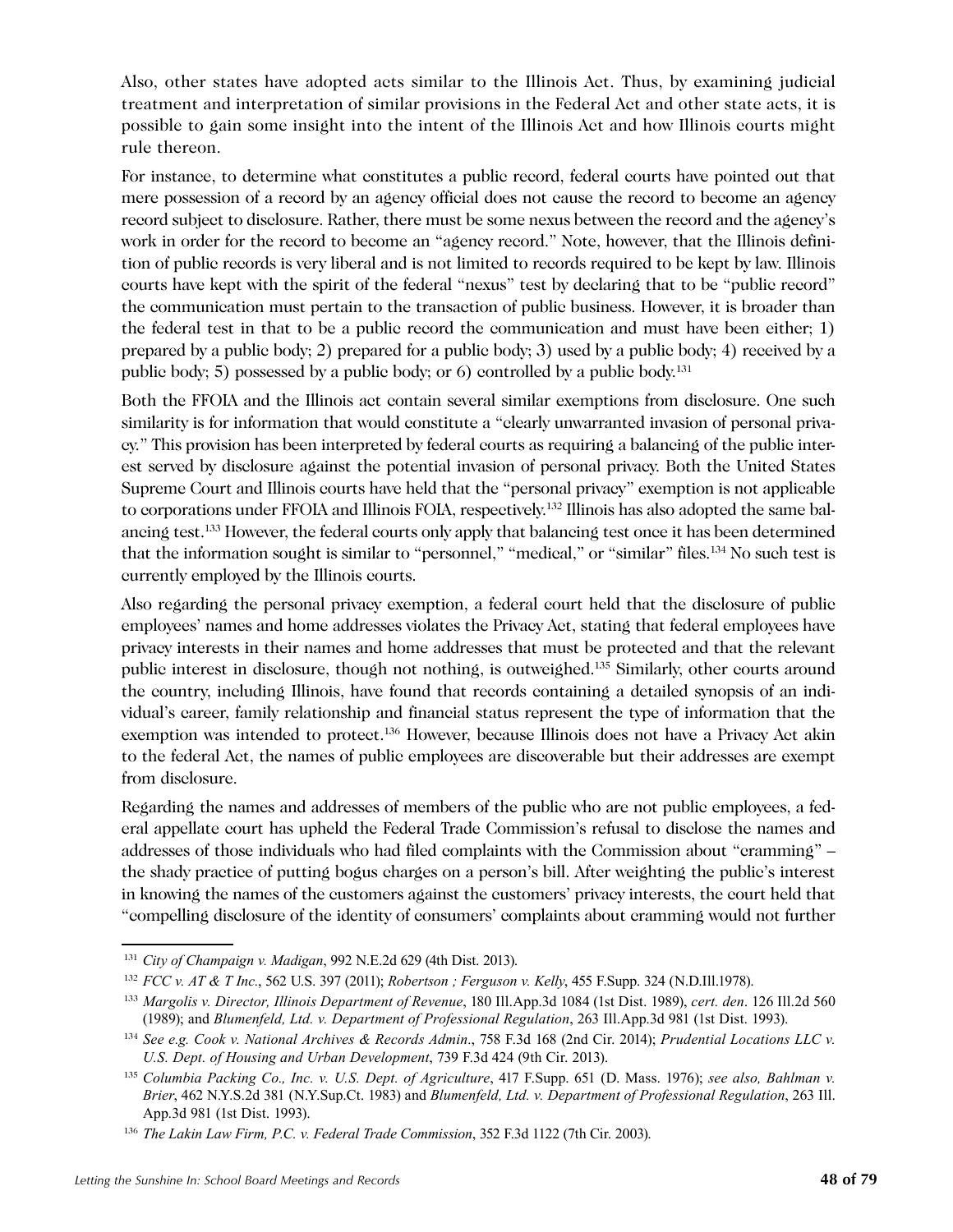the core purpose ["to expose what the government is doing, not what its private citizens are up to"] of FOIA."137

Based on how Illinois courts have interpreted this exemption thus far, it is highly likely that a similar conclusion would be reached under Illinois FOIA. In fact, one Illinois court has held that the names and addresses of persons who have previously made requests under FOIA are not subject to disclosure to a subsequent individual requesting such information under FOIA, and thus the names and addresses were properly redacted.138

A second exemption from disclosure found in both the Federal and Illinois Acts relates to trade secrets. For information to fall within this exemption, it must be shown that it is: (a) commercial or financial; (b) obtained from a person; and (c) privileged or confidential.139 In one case, a Florida federal court held that the factors to be considered by an agency in exercising its discretion in applying this exemption are whether disclosure would aid the agency in performing its functions, whether harm to producers and the public would result from release of the information, and whether alternatives to full disclosure could serve the public equally well.<sup>140</sup> State courts also have interpreted similar provisions.<sup>141</sup>

Illinois courts, on the other hand, have interpreted "trade secret" similarly and opined it must include information that (1) would either inflict substantial competitive harm or (2) make it more difficult for the public body to induce people to submit similar information in the future.<sup>142</sup> In order to show substantial competitive harm resulting from disclosure of information alleged to be exempt from the Illinois FOIA as trade secrets or commercial or financial information, the agency resisting request for disclosure must show by specific factual or evidentiary material that (1) person or entity from which information was obtained actually faces competition, and (2) substantial harm to a competitive position would likely result from disclosure of information in agency's records.<sup>143</sup>

A third exemption appearing in the Illinois Act as well as the Federal Act and similar state acts is the exemption for "preliminary drafts, notes, recommendations, memoranda, and other records in which opinions are expressed, or policies or actions are formulated ..." Similar to Illinois, the United States Supreme Court has held that this exception is intended to encourage frank and open dialogue on matters of governmental concern in order to make an informed policy decision, which would be available for public review.<sup>144</sup> Other cases related to preliminary materials are as follows:

- A court placed the burden of proof on the Department of Corrections to show that a preliminary draft regarding the drugs to be used for lethal injections under the Illinois death penalty statute was exempt from disclosure;<sup>145</sup>
- A county sheriff's opinionated letter to the city regarding plaintiff's liquor license application was ruled exempt;<sup>146</sup>

<sup>137</sup> *Id*.

<sup>138</sup> *Chicago Alliance for Neighborhood Safety v. The City of Chicago*, 348 Ill.App.3d 188 (1st Dist. 2004).

<sup>139</sup> *National Park and Conservation Association v. Morton*, 498 F.2d 765 (D.C. Cir. 1974); *Consumers Union of U.S. v. Veterans Administration*, 301 F.Supp. 796 (S.D.N.Y. 1969).

<sup>140</sup> *Doctors Hospital of Sarasota, Inc. v. Califano*, 455 F.Supp 476 (M.D. Fla. 1978).

<sup>141</sup>*See Belth v. Insurance Dept. of New York*, 406 N.Y.S.2d 649 (N.Y.Sup.Ct. 1977); *Uribe v. Howie*, 19 Cal.App.3d 194 (Cal.Ct.App. 1971).

<sup>142</sup> *Bluestar Energy Services, Inc. v. Illinois Commerce Commission*, 871 N.E.2d 880 (1st Dist. 2007).

<sup>143</sup> *Cooper v. Department of Lottery*, 640 N.E.2d 1299 (1st Dist. 1994).

<sup>144</sup> *N.L.R.B. v. Sears*, 421 U.S. 132 (1975).

<sup>145</sup> *Hoffman v. Illinois Department of Corrections*, 158 Ill.App.3d 473 (1st Dist. 1987).

<sup>146</sup> *Carrigan v. Harkrader*, 146 Ill.App.3d 535 (3rd Dist. 1986), *cert. den*., 113 Ill.2d 558 (Ill. 1986).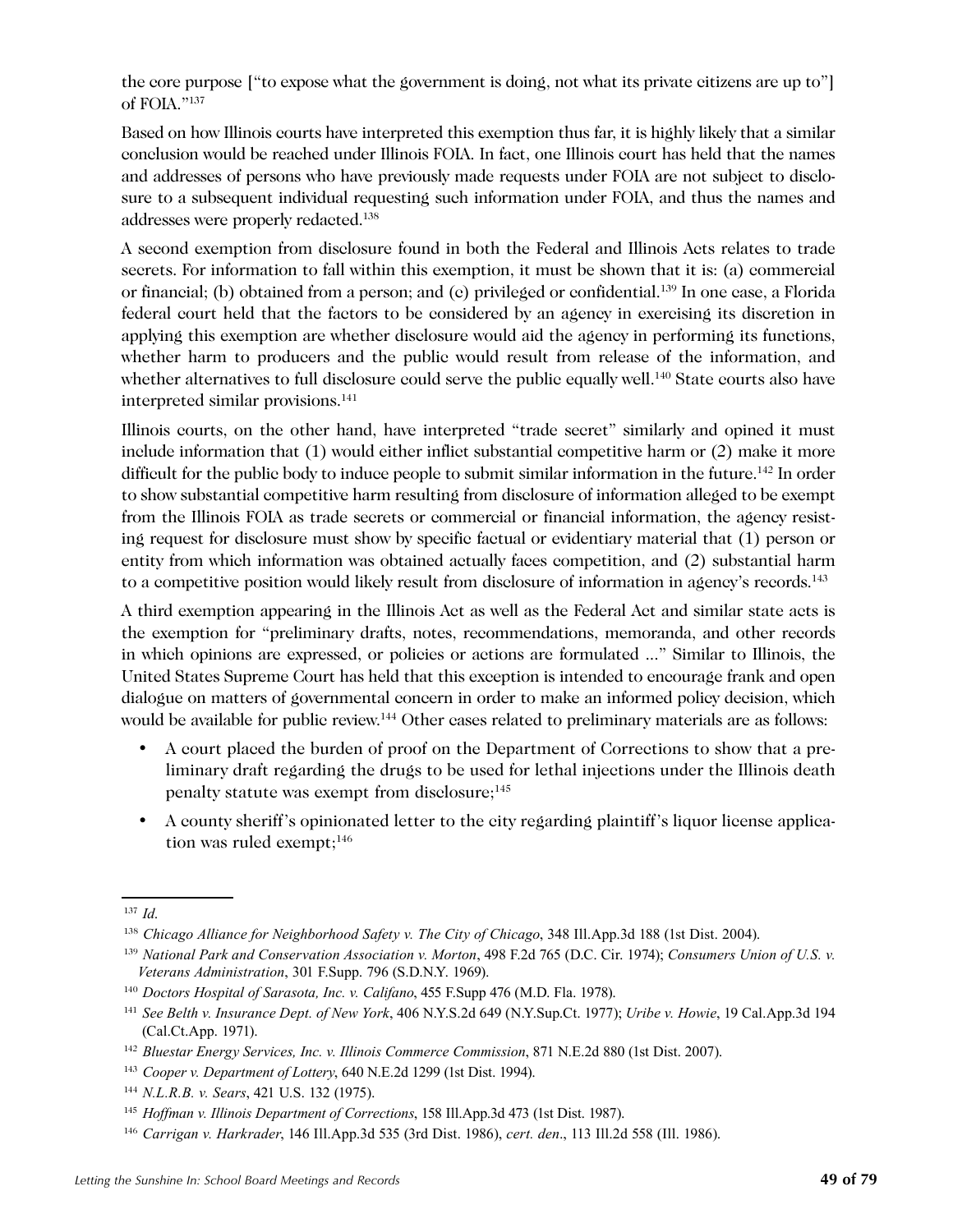- A staff analysis of an arbitrator was ruled exempt;<sup>147</sup>
- Arrest records and traffic tickets were ruled not exempt;<sup>148</sup>
- Police "use of force" forms were found exempt;<sup>149</sup> However, in Illinois, police "complaint registers" have been found to be non-exempt because they are only an attempt to ascertain facts versus stating preliminary opinions of public employees.150
- Correspondence with consultants was ruled exempt.<sup>151</sup>

The state and federal Acts also exempt from disclosure investigatory records compiled for administrative law enforcement purposes where disclosure would interfere with pending or reasonable contemplated enforcement proceedings.152 A request seeking work attendance and sick leave records for a public agency's assistant bureau chief in order to substantiate a "tip" that the official had been taking unaccrued sick leave and improperly using sick leave time to take paid vacations was proper and the records were held to not be exempt under the FFOIA.153

Finally, the U.S. Supreme Court recently opined on pre-decisional documents under FFOIA. The U.S. Supreme Court recognized that a document is not final solely because nothing else follows it but rather, one must look at whether the document or communication communicates a policy on which the agency has settled.154 The analysis is whether the public body treats the document as its final view on a policy matter. In this case, the court found that the Fish and Wildlife Service's draft biological opinion that it sent to the EPA was pre-decisional.

It is likely that Illinois courts would agree with federal courts that this type of information was not exempt under FOIA. However, while the Illinois FOIA has a similar exemption related to investigatory records, the records in this scenario would be non-exempt based on the privacy exemption. The Illinois PAC has determined that similar records related to the amount of time a public employee is at work or not directly "bears on the public duties" of that employee, and thus would not be an unwarranted invasion of privacy and subject to disclosure under Illinois FOIA. The records would not be exempt under the investigatory records exemption because, according to the PAC, records relating to an internal investigation of misconduct that do not result in a formal adjudication proceeding do not relate to an "adjudication" within the meaning of this exemption and are not exempt.155 Furthermore, any factual records that exist independently of any internal investigation do not become "adjudicatory" simply because they are relied upon by the public body during the course of its investigation into the misconduct of one of its employees.156

Due to several similar provisions in Illinois FOIA and FFOIA, some situations require a determination of whether the Illinois FOIA or FFOIA applies. For example, a newspaper publisher's claim against a state university's board of trustees, seeking release of the university's admission records under the Illinois' FOIA, arose under state law, thereby precluding a federal court's subject-matter jurisdiction over the action. In this case, the publisher's request for information did not depend on

<sup>147</sup> *Kheel v. Ravitch*, 462 N.Y.S.2d 182 (N.Y.Sup.Ct. 1982).

<sup>148</sup> *Johnson Newspaper Corp. v. Stainkamp*, 463 N.Y.S.2d 122 (N.Y.Sup.Ct. 1983).

<sup>149</sup> *Gannett Co. Inc. v. James*, 447 N.Y.S.2d 781 (N.Y.Sup.Ct. 1982).

<sup>150</sup> *Kalven v. City of Chicago*, 7 N.E.3d 741 (1st Dist. 2014).

<sup>151</sup>*Sea Crest Const, Corp. v. Stubing*, 442 N.Y.S.2d 130 (N.Y.Sup.Ct. 1981); *Harwood v. McDonough*, 344 Ill. App. 3d 242 (2003); *Fischer v. Office of Illinois Attorney General by Rao,* 2021 IL App (1st) 200225.

<sup>152</sup> *See e.g*., *Moorfield v. U.S. Secret Service*, 611 F.2d 1021 (5th Cir. 1980), cert. den. 449 U.S. 909 (1980); *Griffith Laboratories U.S.A. v. Metropolitan Sanitary District*, 168 Ill.App.3d 341 (1988)

<sup>153</sup> *Dobronski v. Federal Communications Commission*, 17 F.2d 273 (9th Cir. 1994)

<sup>&</sup>lt;sup>154</sup> United States Fish and Wildlife v. Sierra Club, 141 S. Ct. 777 (March 4, 2021).

<sup>155</sup> Ill. Att'y Gen. Pub. Acc. Op. No. 13-011 (issued June 11, 2013).

<sup>156</sup> *Id*.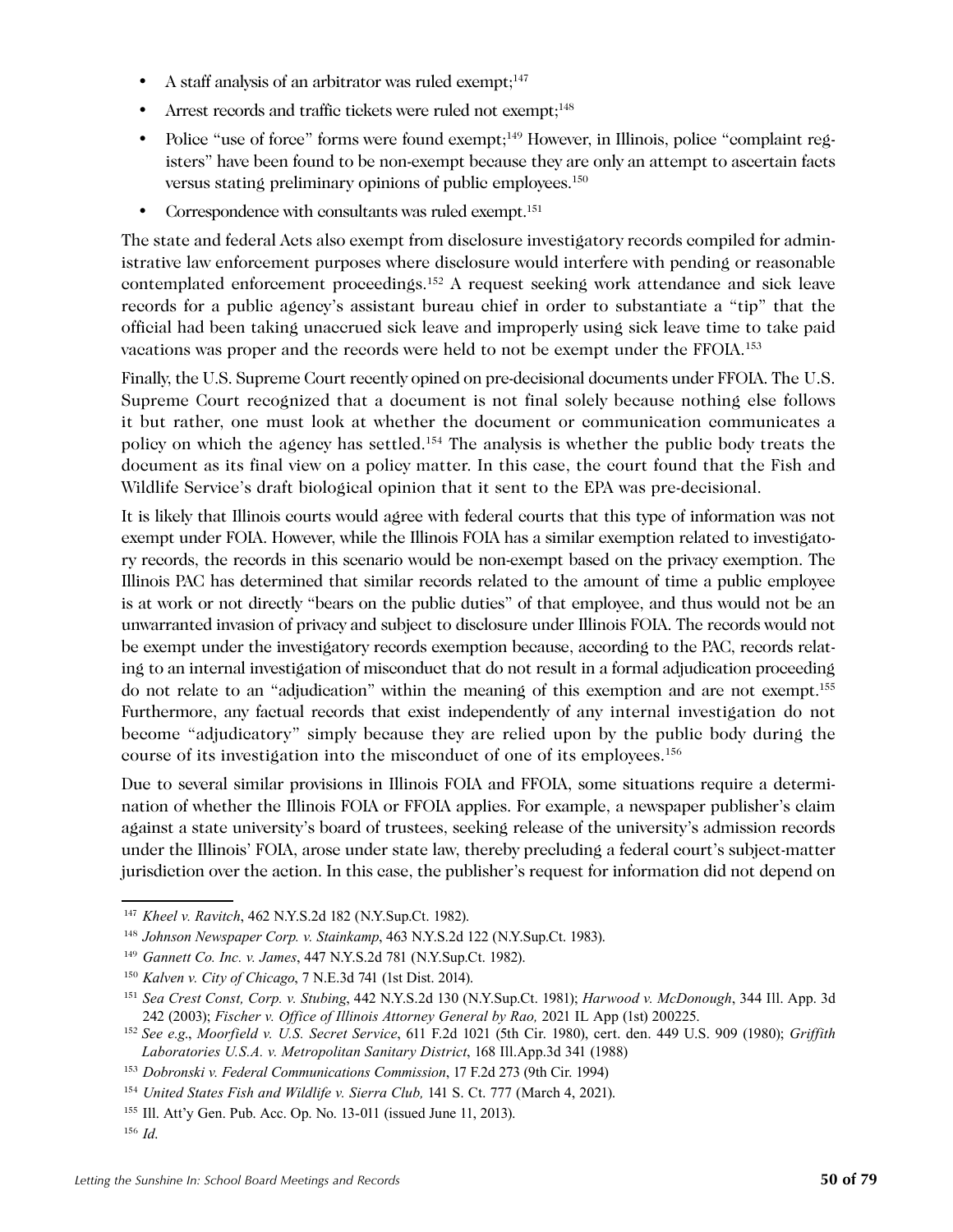"even a smidgeon" of federal law, no federal agency's decision had been contested, and the university's potential defenses under the Illinois Family Educational Rights and Privacy Act (FERPA) and state FOIA arose under questions of state law.157

One question that will have to be resolved in Illinois law is whether the motive of the person making the request can be considered.158 The only discussion of the motivation of the requester by the courts with regards to the Illinois law has been when it comes to fees and awarding attorneys' fees after litigation when the request was made for commercial purposes.159 However, the U.S. Supreme Court has stated that "the identity of the requesting party has no bearing on the merits of his or her FOIA request."<sup>160</sup>

## **Complying With FOIA**

### **Initial Preparations**

In order to comply with the FOIA, school districts must do the following:

- Develop rules and regulations, which involve a number of important local decisions;
- Maintain directories required by the Act; and
- Catalog and index school district records.

## **District Rules and Regulations**

FOIA authorizes school districts to adopt rules and regulations that are in conformity with the Act, setting forth the times and places where records will be made available and the persons from whom such records may be obtained. It is essential that such rules and regulations be written and adopted, because there are some important decisions each district must make.

It is suggested that the school board's policy regarding FOIA should be general and authorize the superintendent to draw up rules and regulations that specify in some detail the procedures for compliance. The school board must also designate the individual or individuals who will serve as the Freedom of Information Officer or Officers.

Here are some major items that should be included in the rules and regulations:

- 1) Designate the Freedom of Information Officers those individuals who will handle requests for records. Each district probably will want to designate two or more individuals who will receive and process requests for records.
- 2) Establish times when records may be requested, such as during normal office hours.
- 3) Establish the place where requests may be made, presumably the central administrative office.
- 4) Set forth the time deadlines for handling requests. Because these rules will serve as a guide for staff members dealing with requests for records, statutory deadlines should be recited in the rules.

<sup>157</sup> *Chicago Tribune Co. v. Board of Trustees of University of Illinois*, 680 F.3d 1001 (7th Cir. 2012).

<sup>158</sup> *See e.g*., *Goodstein v. Shaw*, 463 N.Y.S.2d 162 (N.Y.Sup.Ct. 1983); *News-Press Publishing Co., Inc. v. Good*, 388 So.2d 276 (Fla.App. 1980); *Warden v. Bennett*, 340 So.2d 977 (Fla.App. 1976); *Williams v. I.R.S.*, 345 F.Supp 591 (D.C.Del. 1972).

<sup>159</sup> *See e.g. Rockford Police Benev. and Protective Ass'n, Unit No. 6 v. Morrissey*, 398 Ill. App. 3d 145 (2nd Dist. 2010).

<sup>160</sup> *Department of Justice v. Reporters Committee for Freedom of the Press*, 489 U.S. 749 (1989).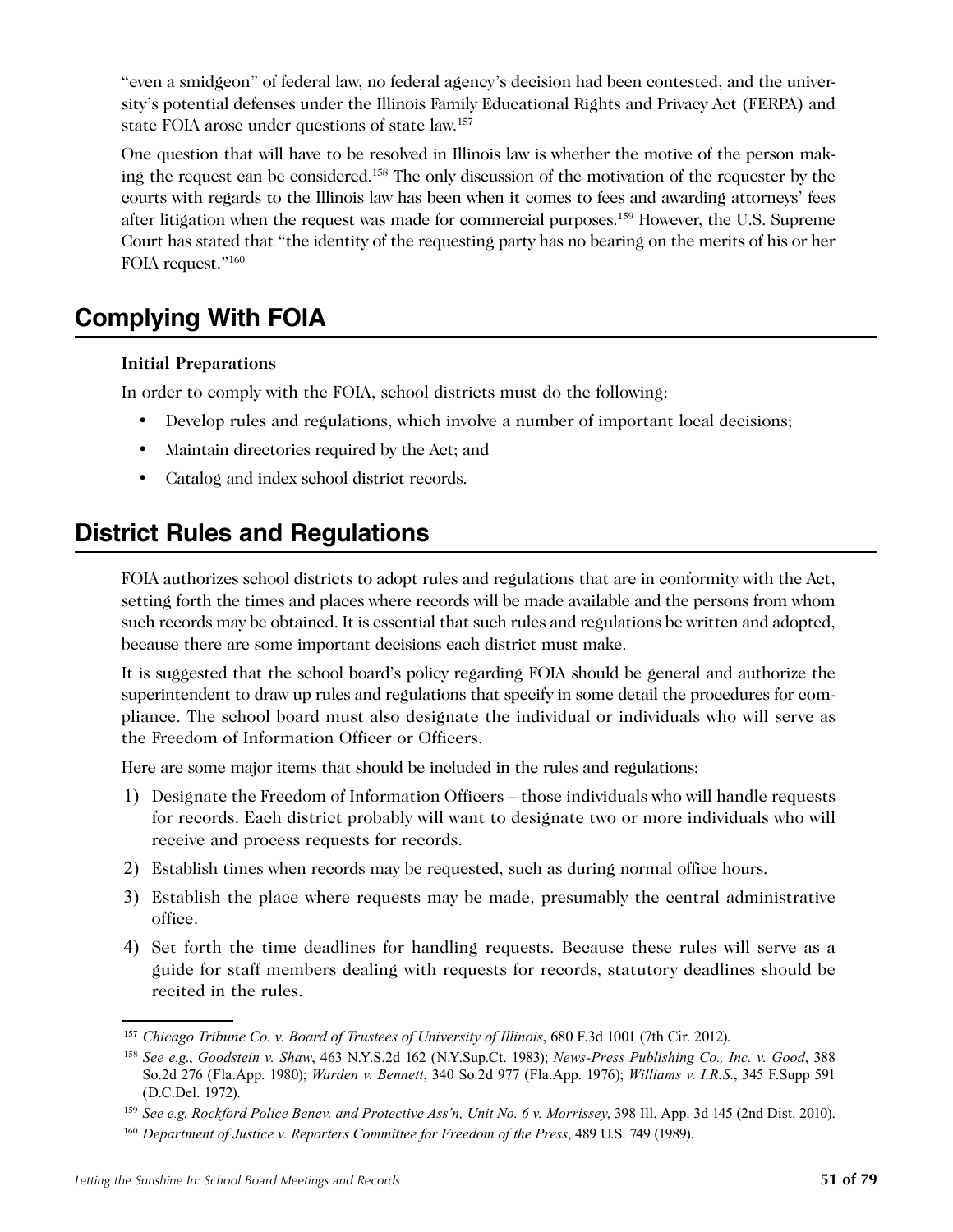- 5) Set forth the choice of responses that can be made to a request for records.
	- a. Immediately grant the request whenever possible. For example, a request to examine the current district budget probably can be accommodated on the spot.
	- b. Grant the request within five business days.
	- c. Delay granting the request for five additional business days. A written response is required with this option, so the required content for such a response should be made a part of the rules (see Appendix B).
	- d. Deny the request. Again, a written response is required for this option, and the content of such a response should be made part of the rules (see Appendix C).
- 6) A schedule of fees for copying. The rules should make it clear that the fees are based on actual costs. Costs incurred in retrieving the documents cannot be charged.
- 7) The right of a person who is denied access to a public record to file a request for review with the PAC.
- 8) Procedures for retaining denials of requests for records. All notices of denials must be retained, indexed, and made available for public inspection. The rules, therefore, should state where these notices will be kept and how they will be indexed. An index might begin with the types of school district records that are automatically exempt under the Act, such as student records, staff evaluation records, and minutes of closed meetings.

## **Preparing Directories**

As explained earlier, each district must develop and publicize two directories - one describing the district and one describing how citizens may obtain public records. These directories should be updated as necessary and should be included in the list of records maintained by the district (see below).

Copies of both directories must be prominently displayed at the board of education office and at each school office. They also must be available for copying and mailed out upon request. Sample directories are provided in Appendix F and Appendix G.

## **Cataloging and Indexing of Public Records**

The Act requires that public bodies list all types or categories of records under their control which are prepared or received after July 1, 1984. The Act calls for a catalog of "all types or categories of records" under the school district's "control."

Note that the Act requires the list to be by "type" or "category" of records and not listing every individual record. Suggested below are different types or categories that a school district might establish to cover the records that it has under its control and which are subject to inspection under the Act unless an exemption applies. This list is by no means meant to be exhaustive and is merely for reference or descriptive purposes. Obviously, the number of types or categories will vary from school district to school district.

The type of records is meant to be a broad general category and the category is a sub-part of the type. For example, one type of record is a financial record. Under "financial records" may be the following categories: (a) budgets; (b) levy resolution; and certificate of tax levy; (c) audit; (d) bills; (e) receipts for revenue; (f) vouchers; (g) cancelled checks; (h) water bills; (i) sewer bills; (j)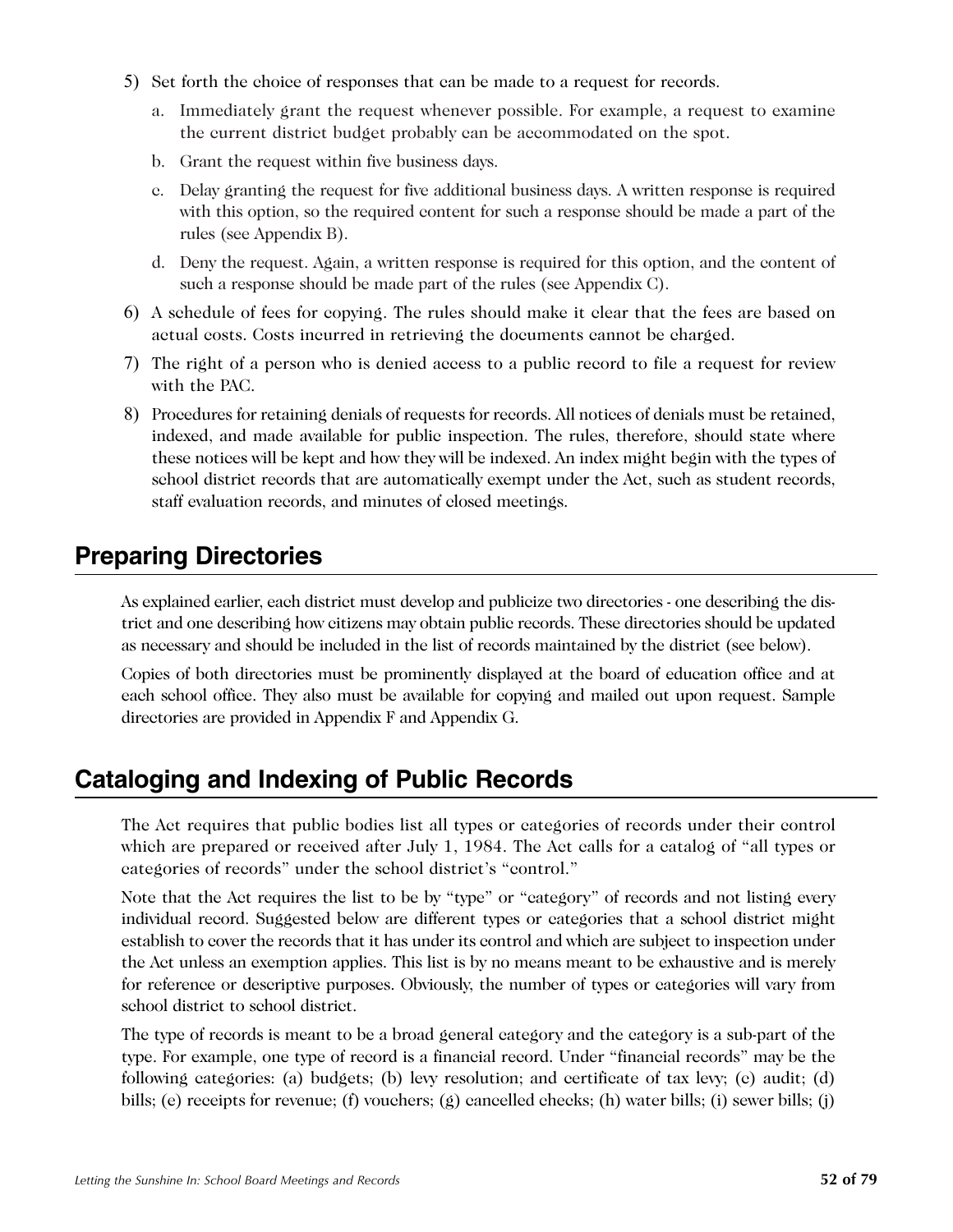real estate tax receipts; (k) salary schedules; (1) utility bills; (m) etc. This gives you examples of categories that could be listed under the general type "financial record."

Other general types could include, the following: 1) administrative memoranda; 2) board minutes; 3) board resolutions; 4) correspondence received by school district; 5) correspondence from school district; 6) bidding specifications; 7) board policies; 8) administrative rules and regulations; 9) personnel code; 10) personnel files; 11) office equipment; 12) insurance; 13) capital equipment; 14) real estate; 15) legal notices; 16) newspaper articles; 17) consulting contracts; 18) contracts for capital equipment; 19) contracts for office supplies; 20) contracts for maintenance and repairs; 21) professional consultant contracts; 22) pension fund records; 23) hospitalization records; 24) worker's compensation records; 25) training records; 26) official bonds; etc. Again, this list is not meant to be exhaustive.

While you need not catalog your records to the same degree as you list expenses in your annual budget, such may be used as a convenient starting point for determining what categories and types of records you may wish to list. Another good source for ideas in cataloging would be the suggested school record retention schedule usually available from the local record commission or the regional superintendent of education. You also should rely on your past experience by reviewing the records you currently have on hand and dividing them into meaningful categories.

There is a great deal of latitude in determining what the categories or types of records will be and what the list would contain. Keep in mind the statutory mandate that the list must be "reasonably current" and must be "reasonably detailed" in order to assist individuals in obtaining access to public records.

Finally, note that the catalog need not cover records prepared or received prior to July 1, 1984. Thus, if a particular type or category of record has been discontinued prior to the effective date of the Act, it should not be included in the listing. The catalog of records must be available for public inspection and copying.

## **Responding to Requests**

A school district is in compliance with FOIA when it has 1) designated and trained Freedom of Information Officers, 2) established rules and regulations for responding to requests for records, 3) created and have on display at each office the two directories required by the Act, and 4) established a catalog of records received or prepared after July 1, 1984. Let's assume that Anytown School District 1 meets these requirements and then let's suppose that the following written request is hand-delivered to the district office on June 1.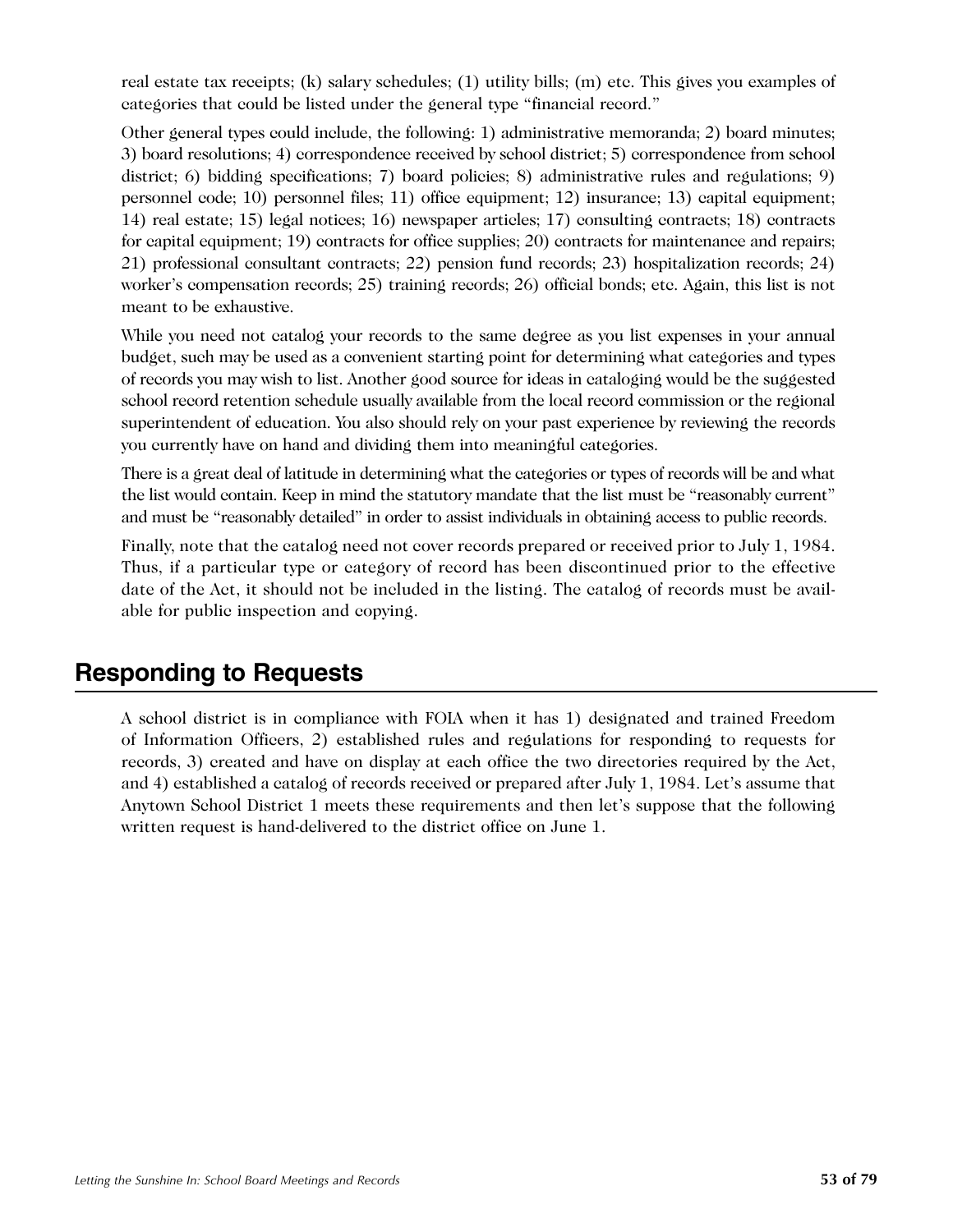June 1, 2021

Mrs. Alice Rose Secretary Board of Education School District 1 Anytown, Illinois

Dear Mrs. Rose:

May I please inspect and have copies of the following School District records:

- 1. Certified copy of the minutes of the school board meeting held on April 15, 20121
- 2. Standardized reading scores of all fifth grade students in the District.
- 3. School board policy on student testing.
- 4. The names, salaries, titles, and dates of employment of all past and present employees of the district during the past five years.

Sincerely, Robin Jones

Mrs. Rose or the staff member receiving the request should immediately deliver the request to the district's Freedom of Information Officer. It should then be explained to Mrs. Jones that the district's Freedom of Information Officer will get back to her within the next five business days either with the requested records and/or with an appropriate response. The person receiving the request may want to take Mrs. Jones's telephone number so that she can be contacted when the records are ready for her to pick up or email address or otherwise find out if she wants the records mailed or emailed (and obtain the necessary information).

Next, the district's Freedom of Information Officer should examine each item requested and prepare a response to the request:

Item 1: So long as the board meeting on April 15 was open to the public, item number 1 can be easily furnished to Mrs. Jones within the next five business days (assuming the minutes have been approved by the school board). If the minutes have been posted on the district's website, the response letter can direct Mrs. Jones to the website. If, however, part of the meeting was closed, only the minutes of the open part of the meeting may be given to Mrs. Jones. Reference to the minutes of the closed meeting should be included in the response letter with a statement that access to those minutes is denied.

If the minutes requested have not been approved, the Freedom of Information Officer may deny the request until the minutes have been approved. She would, of course, notify Mrs. Jones of the delay and the reason within five business days of June 1.

Item 2: The reading scores of fifth grade students might at first glance appear to be exempt from disclosure based on the Illinois School Student Records Act. However, the PAC has determined that de-identified student test scores of all the students in a particular grade were subject to disclosure. So, if the district possesses a record that lists the standardized testing reading scores of the fifth grade students in the district, then the record would have to be disclosed to Mrs. Jones once all identifying information about the students was deleted or redacted.

Item 3: The board policy should be given to Mrs. Jones within five business days of June l.

Item 4: This information falls within the Act's definition of "public records" and must generally be furnished to Mrs. Jones. If the school district employs any number of employees, however, such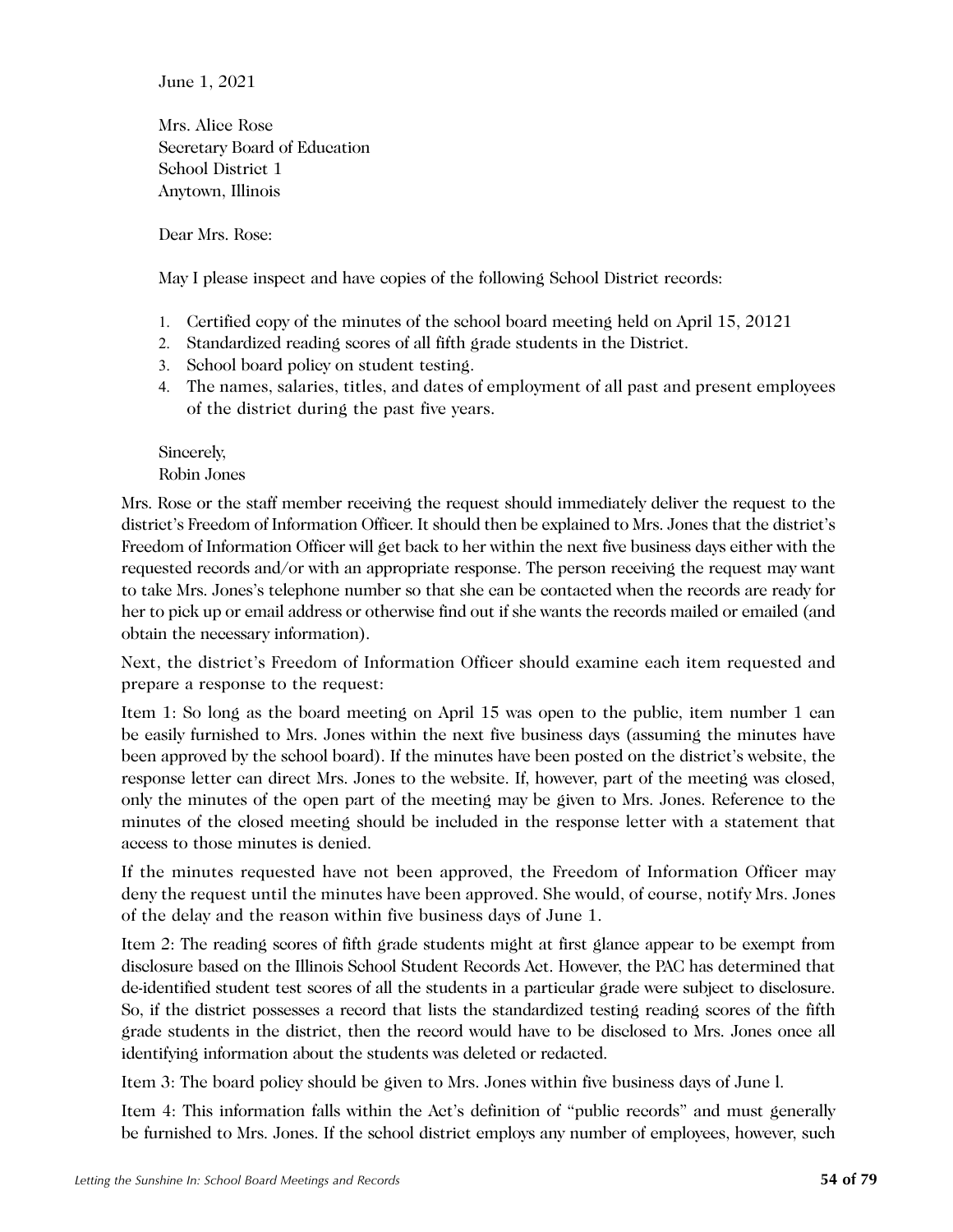request could require the collection of a large number of records and, therefore, meet one of the seven reasons which would allow an additional five business days to fill the request. Additionally, it must be determined if the District maintains a record containing all of the requested information. The District is not required to create a new record or answer questions for Mrs. Jones.

After making this determination and copying the records which are readily available (i.e., the board minutes and the policy), Mrs. Jones can be contacted to come and pay any fee due and pick them up. Because some of the records are to be denied and others to be delayed, thereby requiring a written response, the Freedom of Information Officer could send the following reply.

June 3, 2021

Dear Mrs. Jones:

In accordance with your written request for school district records received on June 1, 2021, the following items are available for you to pick up at the board of education office:

- 1. Certified copy of the minutes of the board of education meeting held on April 15, 2021. I call to your attention that a portion of this meeting was closed to the public to discuss the dismissal of an employee. The minutes of this closed portion of the meeting are permitted to be kept confidential by the Illinois Open Meetings Act and the Illinois Freedom of Information Act and are not included with the minutes being furnished to you for that reason. There is a one dollar charge for certification of the board minutes.
- 2. Board Policy Number 234 on Student Testing. These records consist of six pages.
- 3. Your request for the reading scores of individual fifth grade students in the district is hereby granted in part and denied in part. You will be provided with a list of the raw data of the reading scores of the fifth grade students in the district. However, we have not identified the names of the students to whom the scores belong. Identifying individual students' scores would make the information student records, which are exempt from disclosure under the Illinois School Student Records Act and the Federal Family Educational and Privacy Rights Act. Section 7(a) of the Illinois Freedom of Information Act exempts from inspection and copying information which is specifically prohibited from disclosure by federal or state law. Additionally, this information is exempt pursuant to section  $7(1)(c)$ of FOIA as an unwarranted invasion of personal privacy. An unwarranted invasion of personal privacy is "the disclosure of information that is highly personal or objectionable to a reasonable person in which the subject's rights to privacy outweighs any legitimate public interest in obtaining the information."  $5$  ILCS  $140/7(1)(e)$ . The minor students' privacy interests in remaining anonymous outweigh any legitimate public interest in knowing who they are. Accordingly, this information is exempt from disclosure.

Finally, your request for the names, salaries, titles, and dates of employment of all past and present district employees for the past five years cannot be filled within five business days of June 1, 2021. Because the district normally employs between 150 and 200 employees, this request requires the collection of a large number of records, most all of which are stored in the board offices. These records will be made available to you no later than Tuesday, June 15, 2010. I will notify you prior to that date of the fee for these records.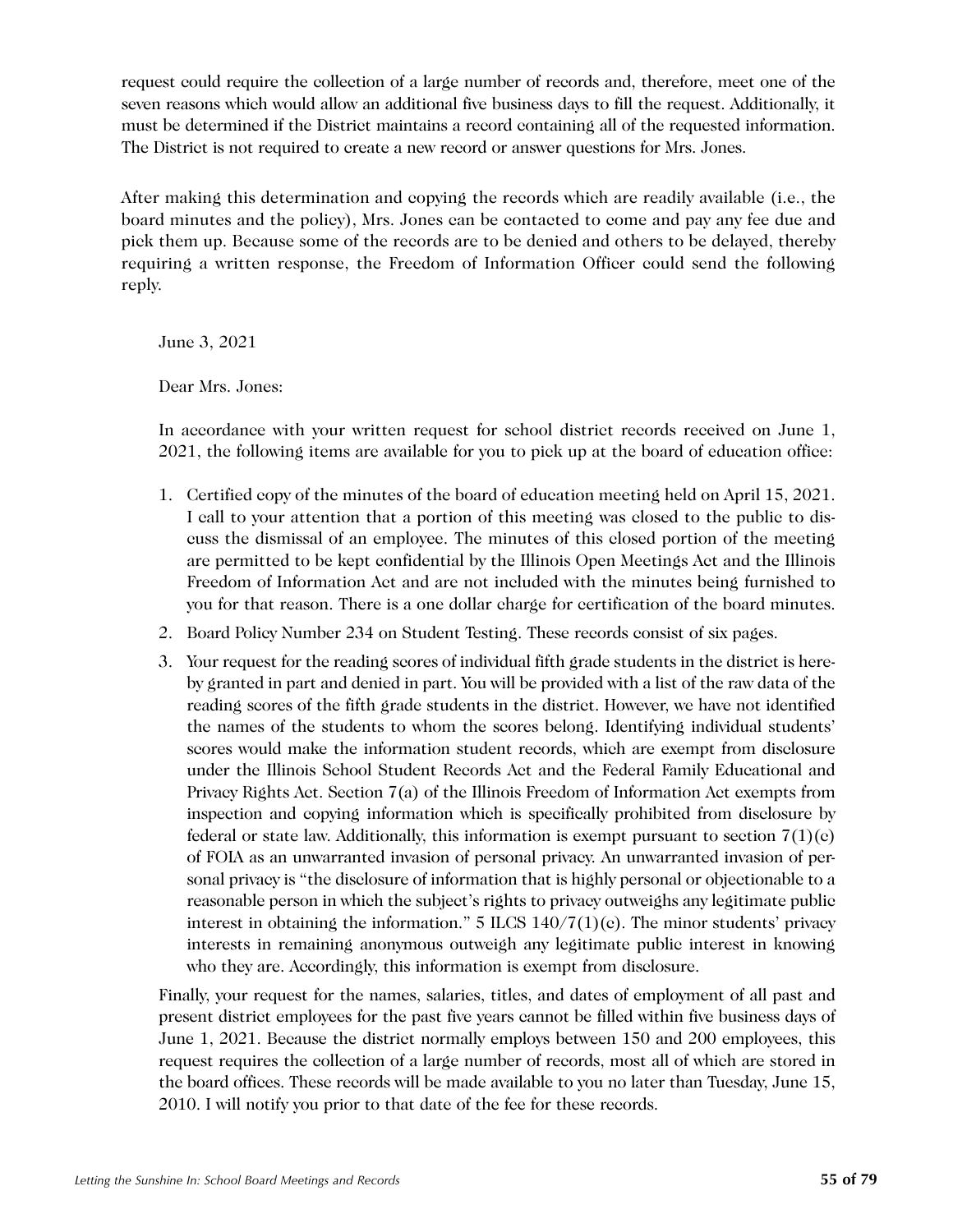The undersigned, as the district's Freedom of Information Officer, is responsible for the denial of both the minutes of the closed portion of the April 15, 2015 board meeting and the names of the students associated with the test scores. You are hereby further notified that you have the right to appeal this decision to the State of Illinois Public Access Counselor, PAC, at the Office of the Illinois Attorney General. You may file your request by writing to:

[Name of Public Access Counselor] Public Access Counselor Office of the Illinois Attorney General 500 South 2nd Street Springfield, Illinois 62706 Fax: (217) 782-1396 publicaccess@atg.state.il.us

If you chose to file a request for review with the PAC, you must do so within 60 calendar days of the date of this partial denial letter. Please note that you must include a copy of the original FOIA request and this partial denial letter when filing a request for review with the PAC. You also have a right to judicial review of your partial denial by filing suit in the appropriate Illinois court, pursuant to section 11 of FOIA.

Very truly yours, Freedom of Information Officer School District #1

Except in cases where records are furnished immediately, upon receiving a request for a public record, the Freedom of Information Officer must:

- 1) Note the date the public body receives the written request;
- 2) Compute the day on which the period of or response will expire and make a notation of that date on the written request;
- 3) Maintain an electronic or paper copy of a written request, including all documents submitted with the request until the request has been complied with or denied; and
- 4) Create a file for the retention of the original request, a copy of the response, a record of written communications with the requester, and a copy of other communications.

## **Some Questions and Answers about FOIA**

### **What is a "public body" covered by the FOIA?**

Public body means all legislative, executive, administrative, or advisory bodies of the state, state universities and colleges, counties, townships, cities, villages, incorporated towns, school districts, and all other municipal corporations, boards, bureaus, committees, or commissions of this State, any subsidiary bodies of any of the foregoing including but not limited to committees and subcommittees thereof, and a School Finance Authority created under Article 1E of the School Code. "Public Body" does not include a child death review team or the Illinois Child Death Review Teams Executive Council established under the Child Death Review Team Act.

While there is substantial doubt as to what constitutes a subsidiary body, clear examples would be committees or bodies established by action of the school board. For example, Section 10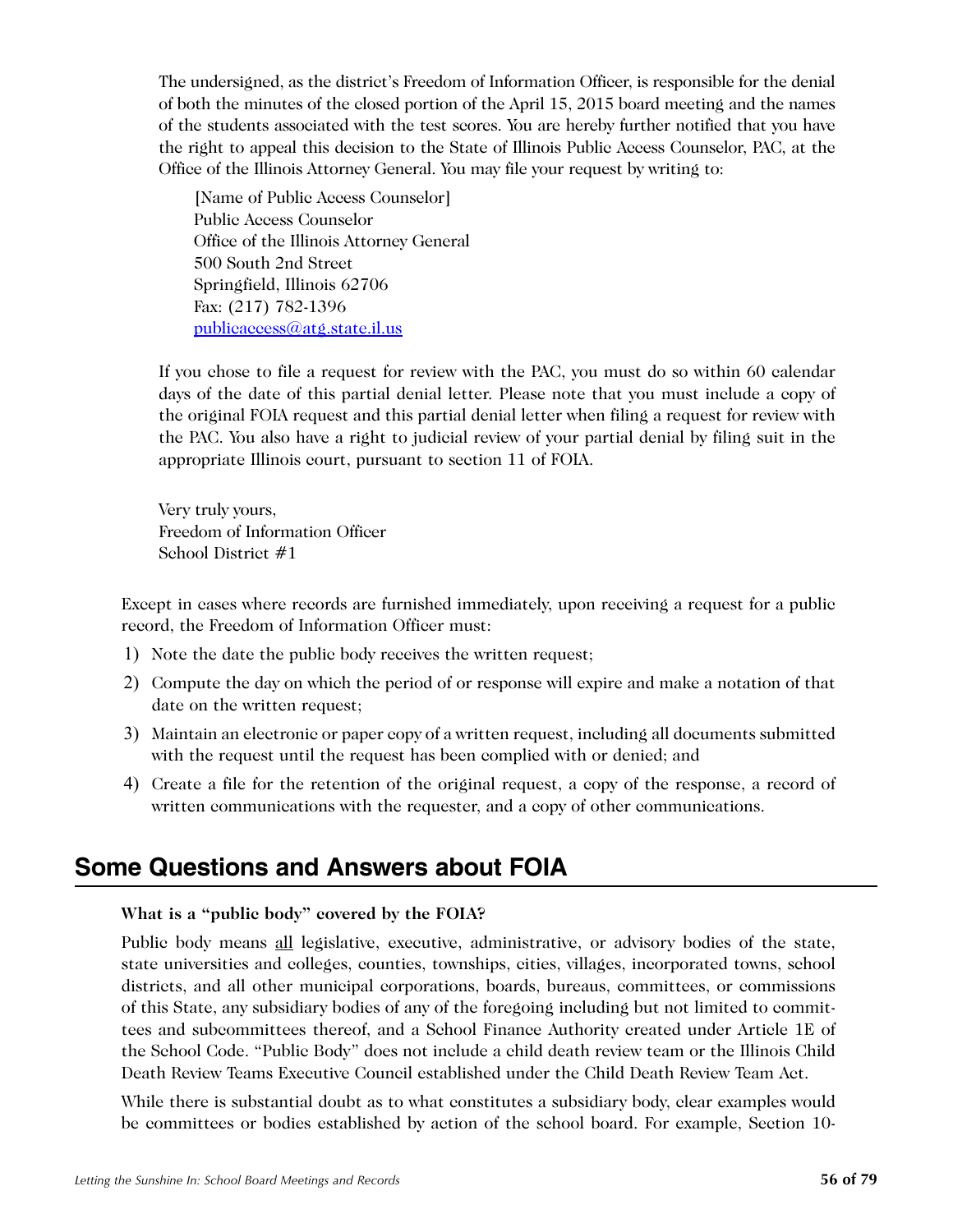22.31 of the School Code (105 ILCS 5/10-22.31), which authorizes joint agreements for the provision of special education services, authorizes the designation of a governing body under the joint agreement. Such governing body, in the author's opinion, is clearly a subsidiary body under both FOIA and the Open Meeting Act. Also, all subcommittees of a board of education and all committees established by such a board are subject to the Act. A committee, however, which is not established by the board and does not report to the board, but which is established to advise a school or district's administrators, probably is not subject to the Act.

### **What about records kept by individual school officials or employees?**

The Act does not require disclosure of personal material belonging to officials or employees. However, the Act does cover records and materials that officials and employees must prepare or maintain as part of their official duties. As a practical guide, if the school board or superintendent has authority to compel another official or employee to disclose the records in question, they are probably covered by the Act and subject to disclosure.

### **Which public records must be made available?**

The term "public records" means all records, reports, forms, writings, letters, memoranda, books, papers, maps, photographs, microfilms, cards, tapes, recordings, electronic data processing records, electronic communications, recorded information, and all other documentary materials pertaining to the transaction of public business, regardless of physical form or characteristics, having been prepared by or for, or having been or being used by, received by, in the possession of, or under the control of any public body.

Although the Act provides numerous exemptions from disclosure, none of those exemptions is based on the form a record might take. Exemptions are based on content. Note that a district is not required to create new records to comply with requests for information. The Act applies to existing records or to records that might become established by law or by the school board or superintendent. Compiling information already in a school district's possession in a new format to make the information available for inspection and copying does not constitute creating a new record. That being said, a school district might find that creating a record may be advantageous to the public body by making it more efficient, and FOIA requests themselves might show public bodies better ways to organize their records.

### **Who may request records?**

Any individual, corporation, partnership, firm, organization, or association, acting individually or as a group.

### **Must requests for records be submitted in writing?**

Yes, unless the district chooses to honor oral requests. Records may be requested in person and the district may honor an oral request or it may require that the request be put in writing. It may not be possible to fill a request while the party waits. Moreover, the five-day time limit and the appeal procedures are tied to written requests. Therefore, it is advisable to reduce an oral request to writing, either by a form that the requesting person fills out or by a memorandum completed by a staff member (see Appendix E). However, although the law allows for the district to require that a request be put in writing, the law states that no person can be required to submit a request using a particular form.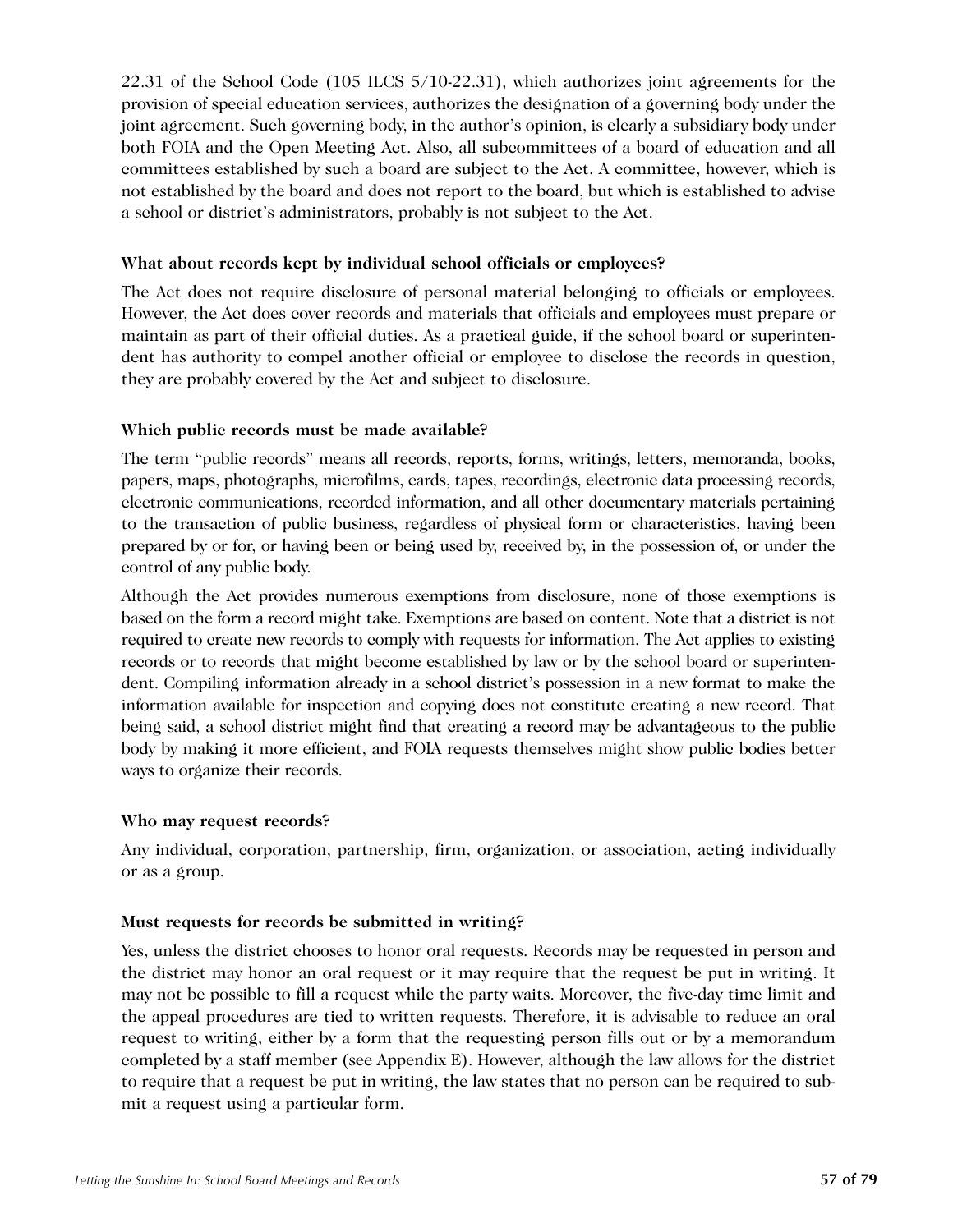#### **When is a request for records "unduly burdensome?"**

A "burdensome" request would be one requiring more than 10 business days to fill. In such cases, the district must invoke the additional five days by notifying the requesting party by letter and by citing one of the seven reasons provided in the Act, and asking the requestor to narrow his or her request. An "unduly burdensome" request would probably be one that is so broad or general that district employees cannot reasonably comply without disrupting the work of the district or without excessive cost. Court decisions interpreting the Federal Freedom of Information Act have tried to apply a balancing test, weighing the burden of the request against the public's need to see the records. The Illinois law requires the district to extend the requesting person an opportunity to reduce the request to manageable size or confer with the public body about the request. If that fails, the request may be denied as being "unduly burdensome." Repeated requests for the same records by the same person can likewise be considered unduly burdensome.

#### **Who is considered a recurrent requester?**

A recurrent requestor is a person who has submitted 50 requests or more in the past 12 months, 15 requests within the past 30 days or seven requests within a seven day period. However, requests made by the media and non-profit, scientific, or academic organizations for the purpose of research or education, or disseminating information through the news or opinion articles cannot be considered a recurrent request or a recurrent requestor. It is important to note that each of the requests must come from the same person. For instance, if a Mr. Smith makes 10 requests within 30 days, and his wife makes five requests in the same 30 days, they may not be treated as one person and classified as "recurrent requesters." Further, an enumerated request, such as the example of Ms. Jones above, would only be one request and not four requests under FOIA.

#### **What is a voluminous request?**

Under a new Subsection 2(h) of FOIA, a "voluminous request" is defined by any of the following criteria: 1) a request that asks for more than five different categories of records; 2) a combination of requests submitted within a period of 20 business days that asks for more than five different categories of records; or 3) a request that requires the compilation of more than 500 letter or legal-sized pages of public records, unless a single requested record exceeds 500 pages. However, a single document that happens to exceed 500 pages would not make a request "voluminous."

### **How should a district make public records "available for inspection?"**

Providing the requesting party with the exact location of the requested records is probably sufficient under the Act. That means the Freedom of Information Officer would have to first find the exact location, which might be a binder or a file drawer. In order to preserve the integrity of its records, the district should pull the records, identify, and itemize them, and provide the records for inspection under staff supervision. However, if a person requests that the records be copied, the district may not make a unilateral determination to only provide a requester with an opportunity to inspect the records.

Records stored electronically are another matter. To make them "available for inspection" probably will mean setting up whatever equipment is necessary, such as a computer, tape player, or micro-film viewer.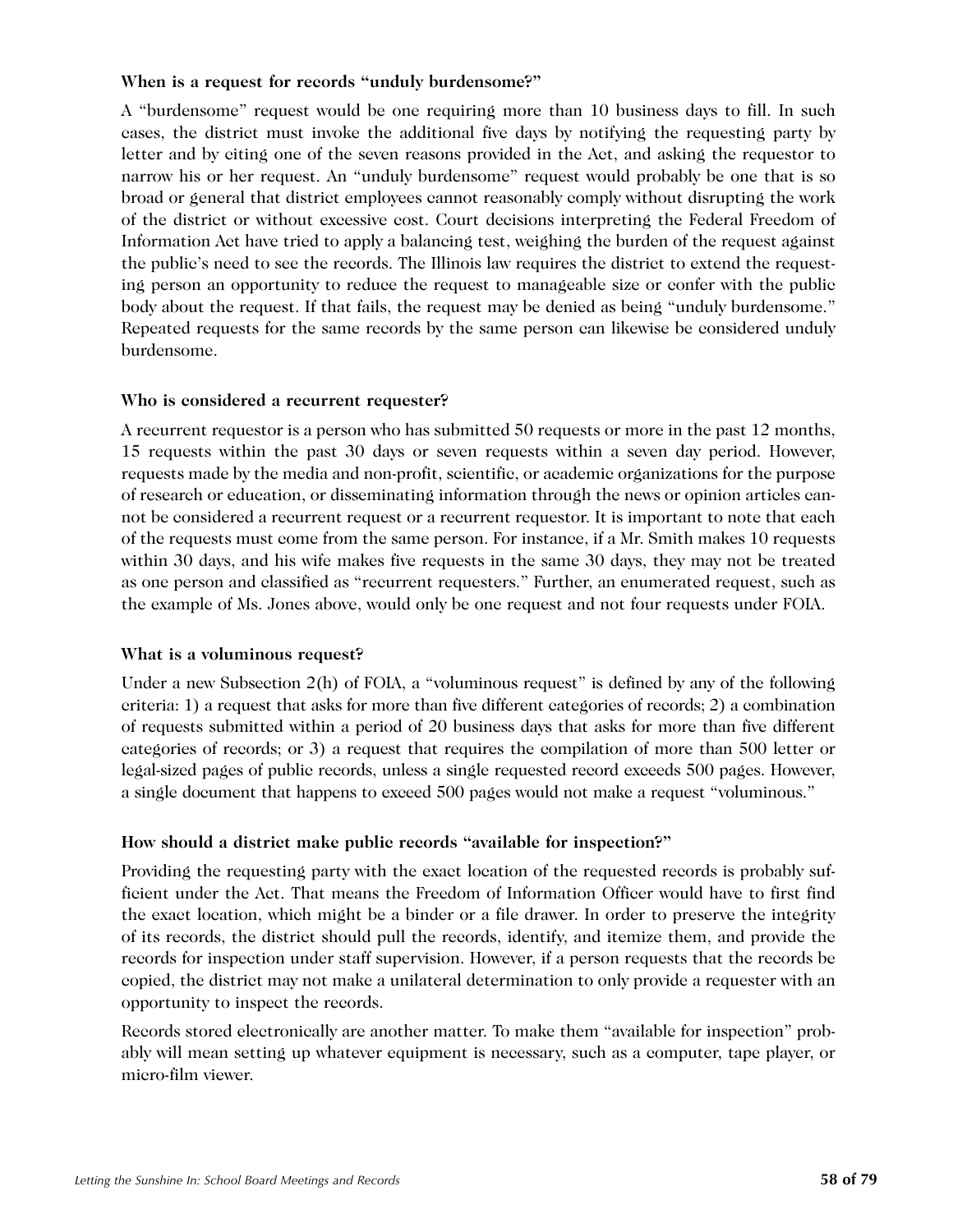### **What if the requested record is on a computer file, film, audio or video tape, or some form other than on paper?**

If the information meets the legal definition of a public record and is not exempt under Section 7 of the Act, the district must find a way to provide for inspection and, if requested in writing, to provide a copy. Keep in mind that the requesting person may be required to pay a copying fee based on the actual cost of reproduction. Reproduction of a tape or a film would probably be more substantial than reproducing a paper record. Also keep in mind that some documents in the form of film, tapes, books, and computer software are protected by copyrights or patents and are, therefore, exempted from copying under Section 7. Finally, the Act requires the district to help individuals understand how information may be obtained from computerized records and how to comprehend computer print outs. When a person requests a copy of a record maintained in an electronic format, the district must furnish it in the electronic format specified by the requester, if feasible. If it is not feasible to furnish the public records in the specified electronic format, then the district must furnish it in the format in which it is maintained by the district, or in paper format at the option of the requester. The district may charge the requester for the actual cost of purchasing the recording medium, whether disc, diskette, tape, or other medium. The district may not charge the requester for the costs of any search for and review of the records or other personnel costs associated with reproducing the records.

#### **What is meant by "copying?"**

Where a request is submitted in writing, the district is obligated to provide a duplicate copy of the record. Also, where requested, the district must certify the copy as being an accurate reproduction of the original record. The Act also states that records must "be made available for copying," presumably relating to individuals who request records in person. It would probably be unwise to turn original records over to anyone other than a responsible employee or to permit inspection of an original record without the supervision of a responsible employee. On the other hand, the district probably would err in requiring a fee for copying where the individual merely wants to "inspect."

This may be the best reason for getting all requests in writing or reducing requests to writing. The Freedom of Information Officer must determine the volume of records desired and whether the person wants copies or merely wants to inspect. Presumably, the district is under no obligation to provide copies where the request is not in writing, but it would not appear to make sense to not provide copies. By getting the request in writing, the district can invoke the five-day time period if necessary for large requests. This is certainly preferable to turning records over to private citizens to make their own copies. Keep in mind also that a citizen might ask to see numerous records and then (a) request copies of a few pages or (b) make hand-written notes from the records. Individual needs must be determined at the outset.

#### **What is a "certified copy?"**

In filling a written request for a certified copy of a record, the district is required to certify that the copy is a true reproduction of the original. This can be accomplished by indicating on the copy or on an attached form that, "I hereby certify this to be a true and correct copy of a record maintained by School District No. \_\_\_\_\_, County of \_\_\_\_, State of Illinois." This statement would be accompanied by a date and signature of the board of education secretary or the secretary's designated representative.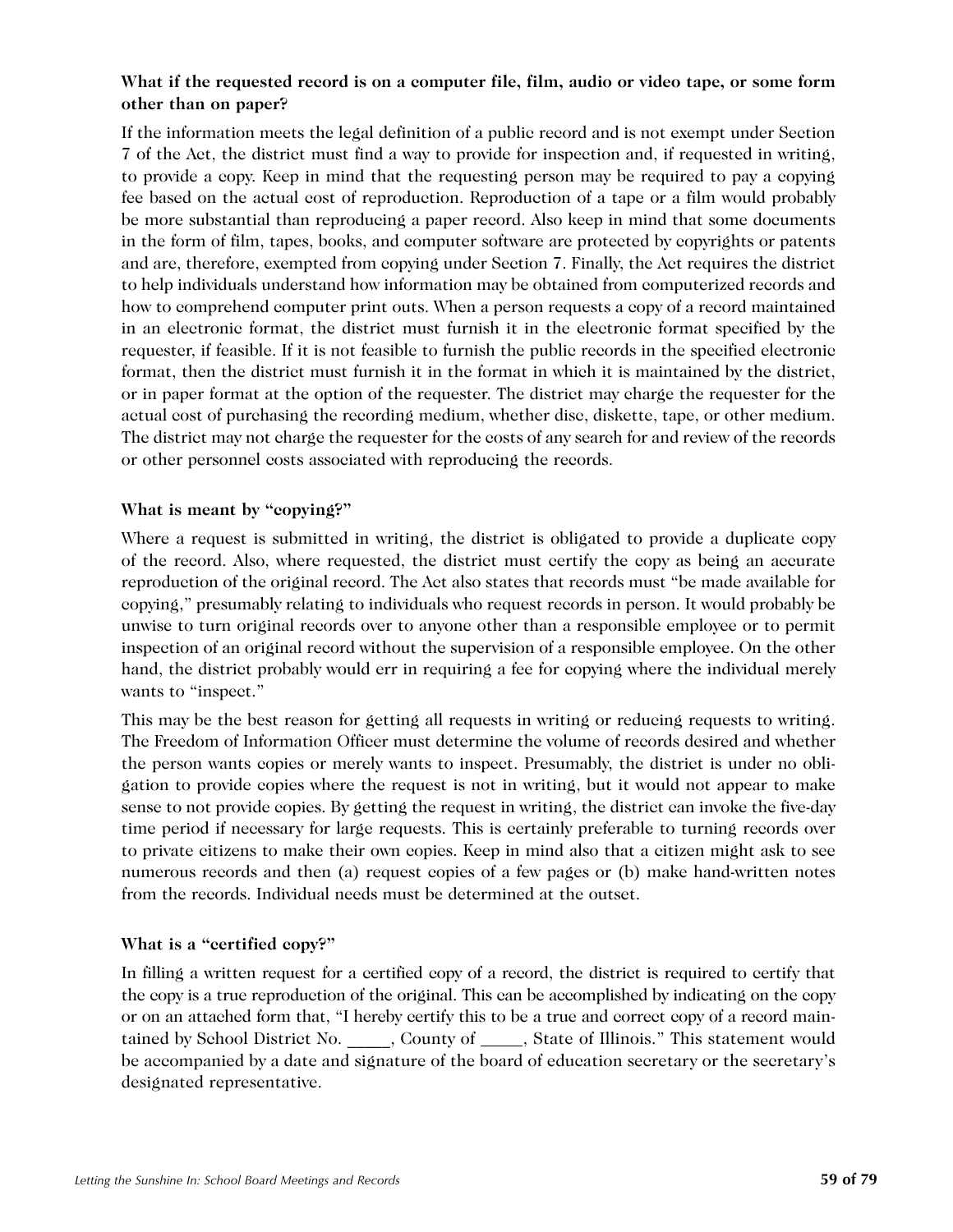## **Appendix A**

### **Policy Verbatim Records of Closed Meetings**

Pursuant to Public Act 93-0523, the [insert name of public body] adopts the following policy concerning verbatim records of closed meetings:

- 1) A verbatim record of all closed meetings of the **[insert name of public body]** shall be kept in the form of an audio/video **[pick one]** recording. The **[insert name of public body]** shall provide the recording device and only one recording device will be allowed. Individuals shall not be allowed to bring their own recording device to closed meetings.
- 2) The **[insert name of designated party, most likely the clerk or secretary, whichever is applicable]**, or his or her designee if he or she is unavailable, will be responsible for operating the recording device for all closed meetings of the board of **[insert name of public body]**. Each committee of the board of [insert name of public body] shall designate in writing the individual responsible for recording closed meetings and submit such designation to the **[clerk/secretary]** of the **[insert name of public body]**.
- 3) The **[clerk/secretary, whichever is applicable]**, shall maintain the audio/video **[pick one]** tapes in a safe and secure location under lock and key. Access to non-released tapes shall be limited to **[fill in names or titles of persons allowed access]** unless otherwise directed in writing by the governing body of **[insert name of public body]**. Individuals allowed access shall sign a log indicating the date and time they listened to a particular tape. Individuals allowed access shall listen to a tape only under supervision. No copies of any non-released tape shall be made.
- 4) The verbatim record of a closed meeting may be destroyed eighteen (18) months after the completion of the meeting if the board of **[insert name of public body]** approves the destruction of the particular recording and if it approves written minutes for the particular closed meeting that contain the following, as required by Section 2.06 of the Open Meetings Act:
	- 1) The date, time, and place of the meeting;
	- 2) The members of the public body recorded as either present or absent; and
	- 3) A summary of discussion on all matters proposed, deliberated, or decided, and a record of any votes taken.
- 5) The **[insert name of designated party]** shall, on a periodic basis, but not less frequently than quarterly, inspect the recordings to check their quality and completeness, and report on any problems to the board of **[insert name of public body]**.
- 6) Unless the board of **[insert name of public body]** has determined that a recording no longer requires confidential treatment, or otherwise consents to disclosure, the verbatim recordings of closed meetings made pursuant to Paragraph 1 above shall not be either open for public inspection or subject to discovery in any administrative proceeding other than one brought to enforce the provisions of the Open Meetings Act. In a civil action brought to enforce the provisions of the Open Meetings Act, a recording will be made available to the court for *in camera* examination for the purpose of determining whether a violation of the Open Meetings Act exists. A recording will be made available to the Public Access Counselor when required by law. In the case of a criminal proceeding, a recording will be made available to the court for *in camera* examination for the purpose of determining what portion, if any, must be made available to the parties for use as evidence in the prosecution.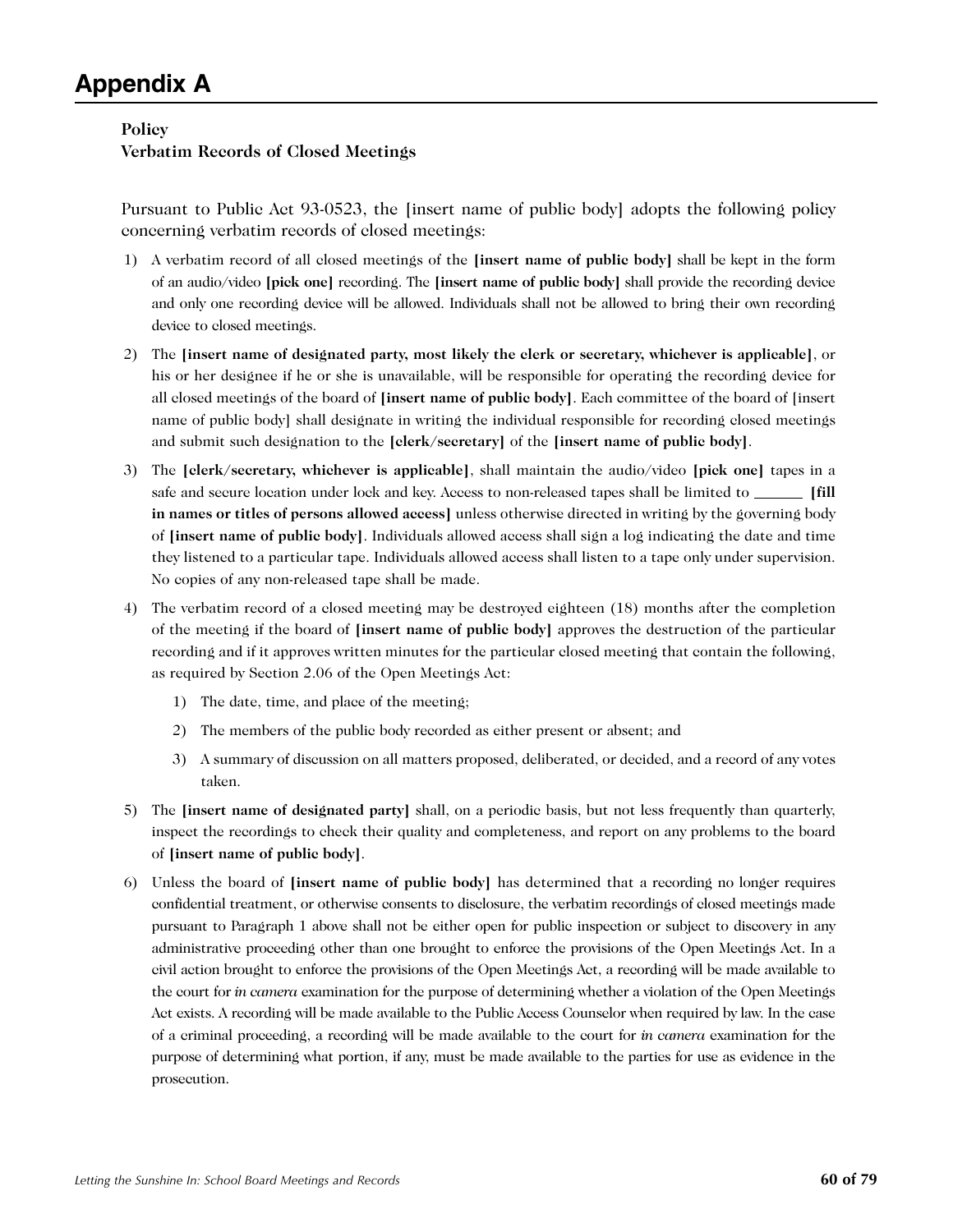#### **Sample Form for Extending Time for Disclosure**

#### Dear **(individual involved)**:

We have been unable to fill your request dated requesting:

#### **(the records requested)**

For the reason or reasons checked below:

- $\Box$  The requested records are stored in another location.
- $\Box$  The request requires the collection of a substantial number of records.
- $\Box$  The request is categorical in nature and requires an extensive search.
- $\Box$  We have failed to locate the requested records in our initial attempt and the search is continuing.
- The requested records require examination by a competent person in order to determine which, if any, are exempt under Section 7 of the Act.
- $\Box$  It would unduly burden or interfere with the operations of this school district to fill the request within the initial five business days.
- $\Box$  There is a need for consultation with another public body which has a substantial interest in the determination or in the subject matter of the request.

With respect to the records you have requested, such records will be available to you by \* The solution or we will make a decision denying your request by such date. Such date will be within five additional business days from \*\*\_\_\_\_\_\_\_\_\_\_\_\_\_\_\_\_\_\_\_\_\_\_\_\_\_\_\_\_\_\_\_\_\_

School District No.:

By:

Freedom of Information Officer

Date:

\* Here insert the date of the tenth business day after the request for records was received.

\*\* Here insert the date of the fifth business day after the request for records was received.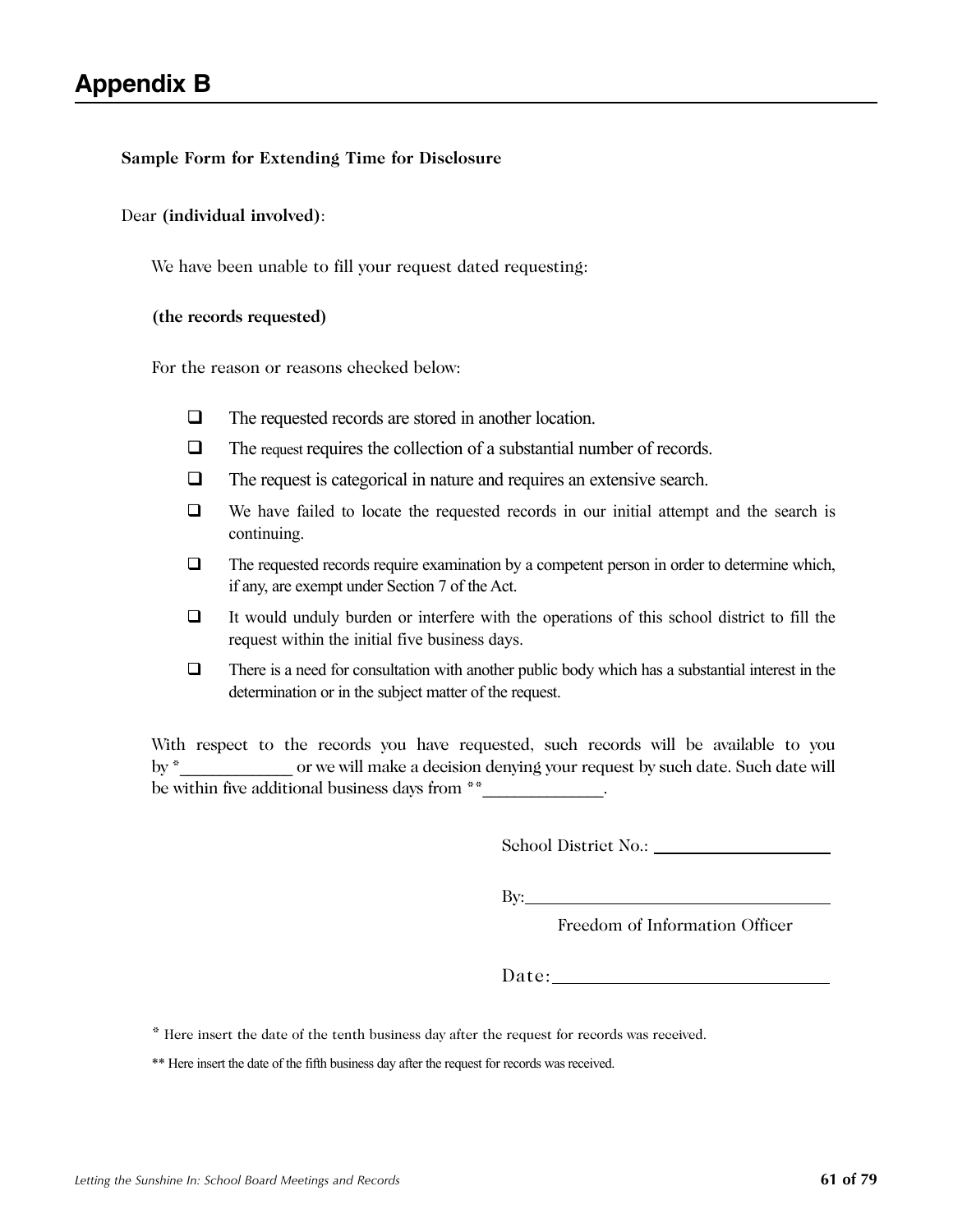## **Appendix C**

#### **Sample Form for Denial Letter**

#### Dear **[individual involved]**:

You are hereby notified that your request for the disclosure of:

#### **[records requested]**

is hereby denied and the reason for such denial is as follows:

#### **[reason for denial, citing the exemptions under the Act]\***

This decision to deny disclosure of the records requested has been made by \_\_\_\_\_\_\_\_\_\_\_\_ FOIA Officer for the \_\_\_\_\_\_\_\_\_\_\_\_\_\_\_\_\_\_\_\_\_\_\_\_\_ School District.

You are hereby further notified that you have the right to appeal this decision to the state of Illinois Public Access Counselor, PAC, who may be contacted within 60 days of this notice at the Office of the Illinois Attorney General. You may file your request by writing to:

**[Name of Public Access Counselor]** Public Access Counselor Office of the Illinois Attorney General 500 South 2nd Street Springfield, Illinois 62706 Fax: (217) 782-1396 [publicaccess@atg.state.il.us](mailto:publicaccess@atg.state.il.us)

If you chose to file a request for review with the PAC, you must do so within 60 calendar days of the date of this partial denial letter. Please note that you must include a copy of the original FOIA request and this partial denial letter when filing a request for review with the PAC. You also have a right to judicial review of your partial denial by filing suit in the appropriate Illinois court, pursuant to Section 11 of FOIA.

School District No.:

 $\mathbf{B} \mathbf{v}$ :

Freedom of Information Officer

Date:

\*A school district that finds itself having to deny access to exempt records frequently may want to print a form either that lists here all of the exemptions applicable under the Act. The employee handling the request can then simply check the appropriate exemption being involved in each situation.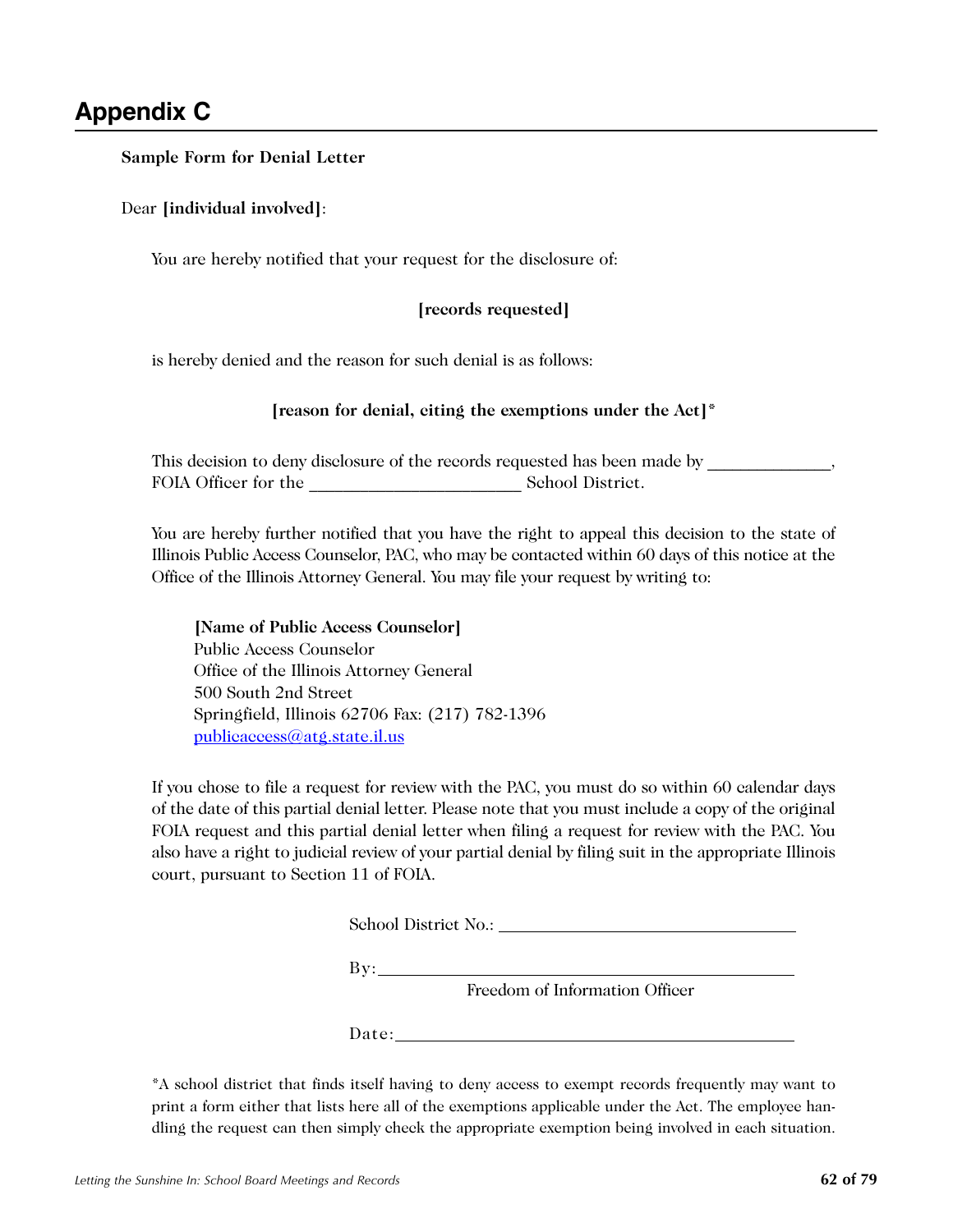**Sample Letter of Disclosure with Redaction of Exempt Material**

Dear **[individual involved]**:

You are hereby notified that your request for the disclosure of:

### **[records requested]**

is hereby granted in part and denied in part.

Pursuant to your written request of \_\_\_\_\_\_ date \_\_\_, enclosed you will find redacted copies of the records you have requested. Please note that pursuant to Section 7(1) of the Freedom of Information Act, certain material originally contained in such records has been redacted **[insert reason for denial, citing the exemptions under the Act]**.

This decision to partially deny disclosure of the records requested has been made by \_\_\_\_\_\_\_, FOIA Officer for the  $\blacksquare$ School District.

You are hereby further notified that you have the right to appeal this decision to the state of Illinois Public Access Counselor, PAC, who may be contacted within 60 days of this notice at the Office of the Illinois Attorney General. You may file your request by writing to:

**[Name of Public Access Counselor]** Public Access Counselor Office of the Illinois Attorney General 500 South 2nd Street Springfield, Illinois 62706 Fax: (217) 782-1396 [publicaccess@atg.state.il.us](mailto:publicaccess@atg.state.il.us)

If you chose to file a request for review with the PAC, you must do so within 60 calendar days of the date of this partial denial letter. Please note that you must include a copy of the original FOIA request and this partial denial letter when filing a request for review with the PAC. You also have a right to judicial review of your partial denial by filing suit in the appropriate Illinois court, pursuant to Section 11 of FOIA.

 $\text{By:}$ 

Freedom of Information Officer

Date: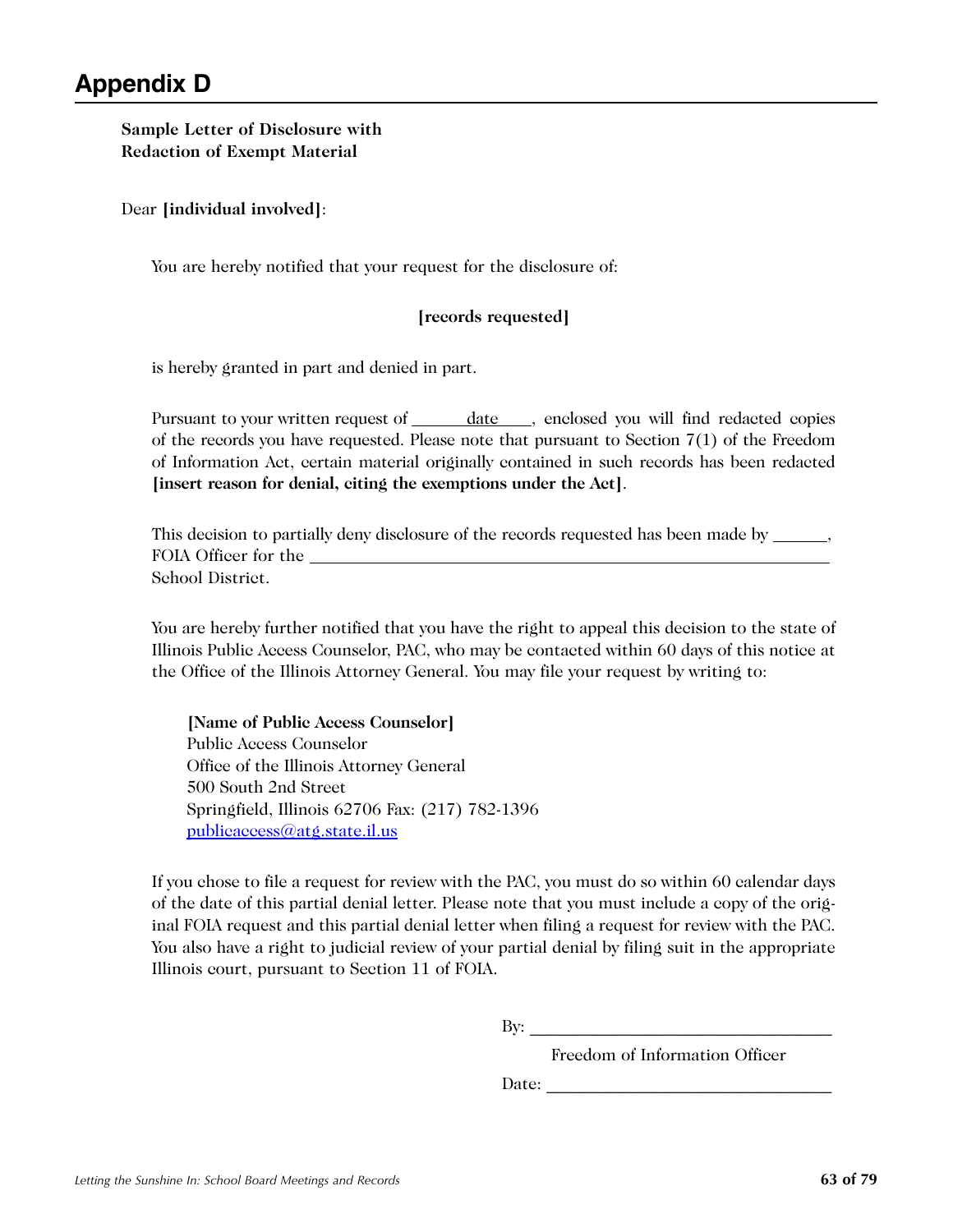## **Appendix E**

### **Sample Employee Memorandum Regarding Oral Request for Records**

On the day of  $, 20$ , at the hour of \_\_\_\_\_\_\_\_\_\_.m., the following individual(s) appeared in person at the office of the Board of Education and asked to inspect the following records:

Individual(s) making the request:

#### **[here insert names]**

Records sought to be inspected:

#### **[here insert records requested]**

The above records were presented to such individual(s) for inspection at  $\_\_\_\_\_\_\_\$  .m. on the day of , 20 , except for:

#### **[here insert any records not presented]**

The reason(s) for not providing the above records (or portion of records) was:

### **[here insert reason – such as the fact that the records were exempt records, or that they could not be immediately located and a search would continue, or that no such records existed]**

Of the records requested, copies of the below records were provided to or made by the individual(s) making the request:

#### **[here insert records copied]**

Date and Time of Memorandum:\_\_\_\_\_\_\_\_\_

Signature of Employee:

Title of Employee:

Witness: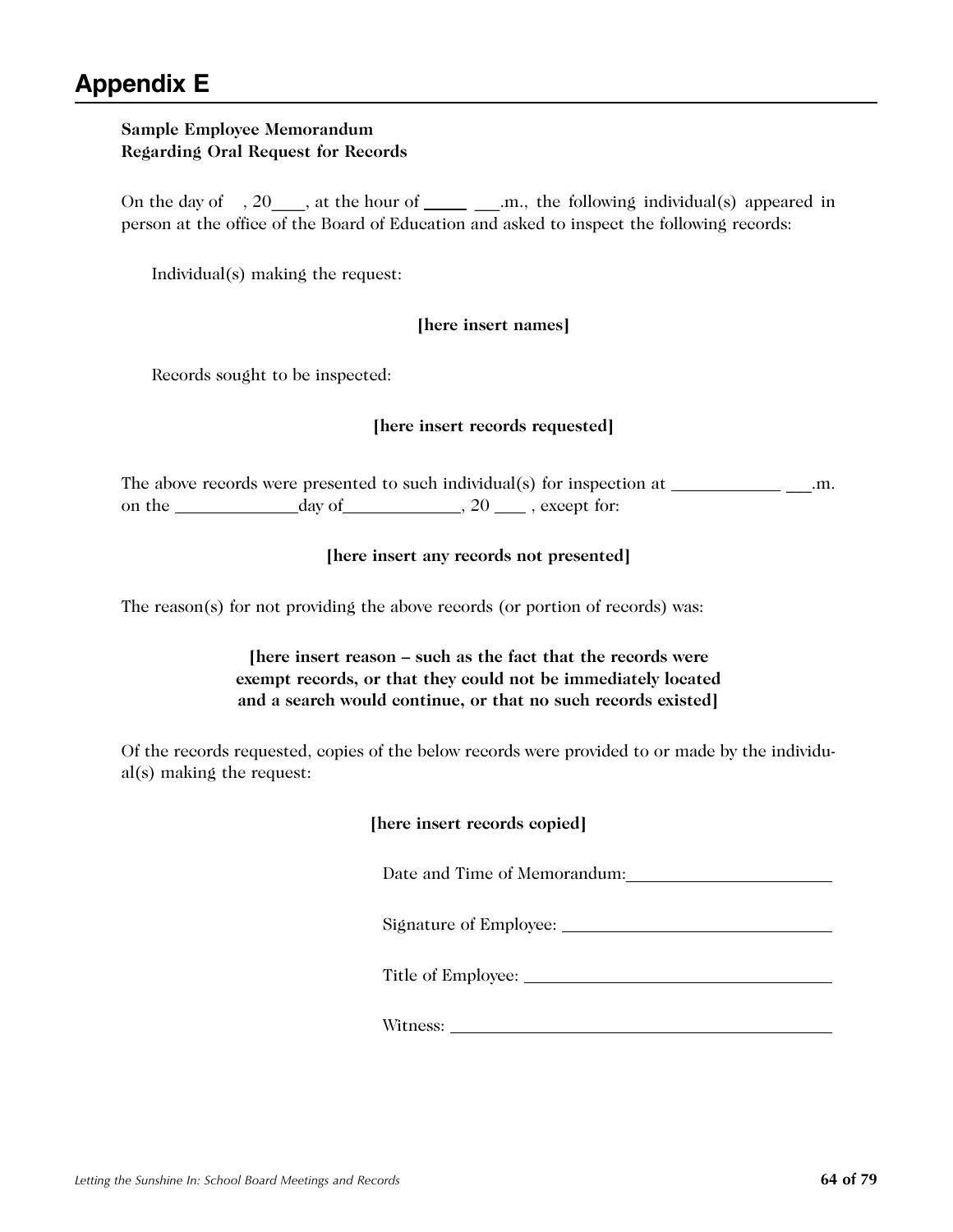## **Appendix F**

### **Sample School District Information Directory Community Unit School District No. 1**

Community Unit School District No. 1 is a school district located in Anytown, One County, Illinois. The district is organized under the laws of the state of Illinois for the purpose of providing its residents with schools for grades K-12 for the education of all eligible persons in the district.

The district operates the following schools (all located in Anytown):

- 1) Main Street School, for grades K-6, located at 111 W. Main Street.
- 2) Central School, for grades K-6, located at 15 N. Pembrooke Street.
- 3) Liberty Junior High School, for grades 7-8, located at 15 E. Liberty Drive.
- 4) Westbrook High School, for grades 9-12, located at 25 S. Rock Road.

and maintains its administrative office at 25 S. Rock Road in Anytown.

The district is governed by a seven-member board of education. The board's office is located in Westbrook High School, 25 S. Rock Road, Anytown, Room Number 106. Current members of the board of education are:

- 1) Alexander Jones, President
- 2) Robert Doe, Vice President
- 3) William Cone, Secretary
- 4) Martha Redd
- 5) Alice Fox
- 6) Michael Washburn
- 7) Frederick Higgins

Members of committees of the school board are as follows:

Committees Member Title

**(here list the members of all committees of the Board.)**

The approximate amount of the operating budget of the district is \$3,126,500.00. The district currently employs 178 full and part-time employees.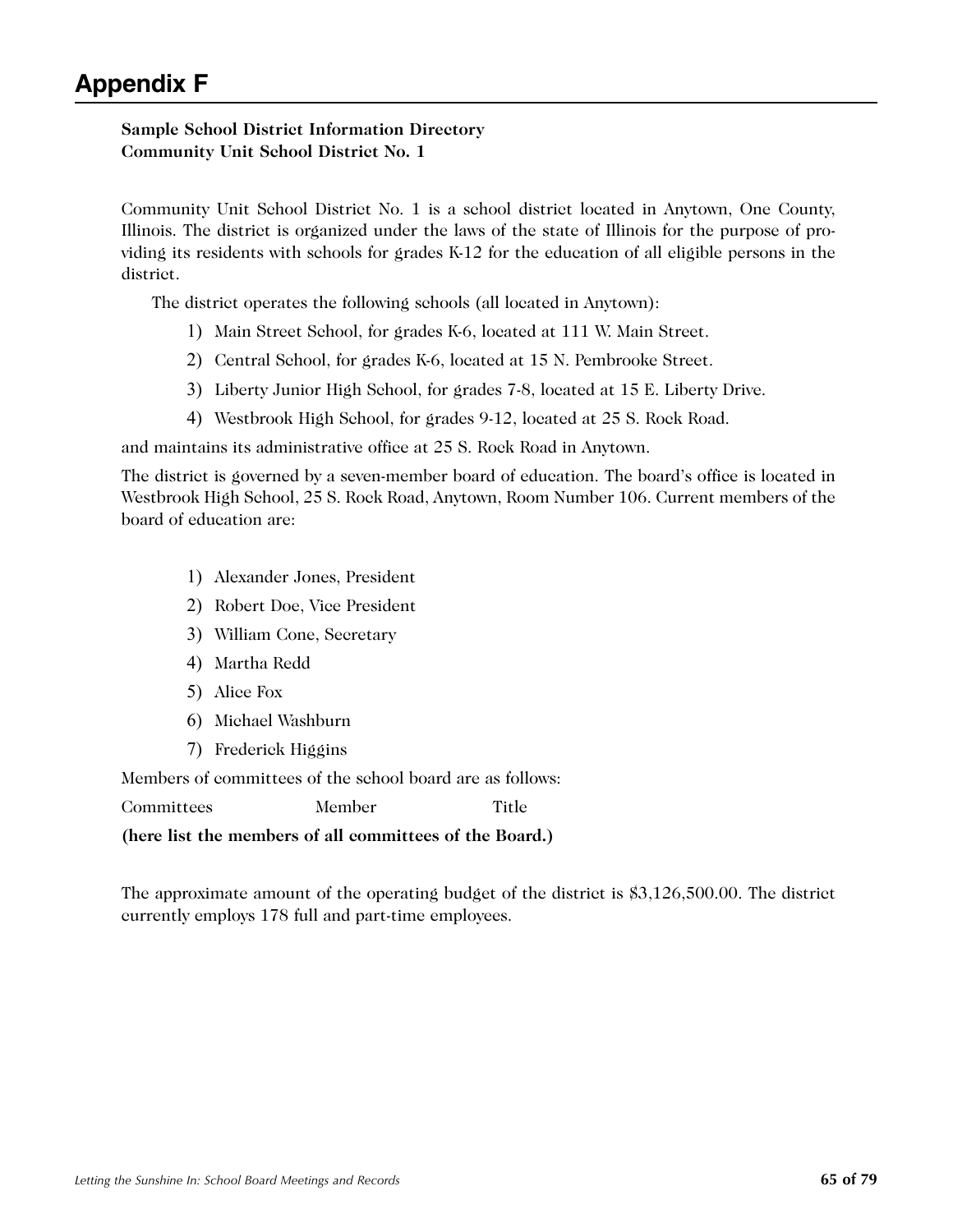### **Sample School District Records Directory Community Unit School District No. 1**

Any person requesting records of Community Unit School District No. 1 may make such a request in writing, at the board of education office in Westbrook High School, 25 South Rock Road, Anytown, Room Number 106. Such request should be made to the district's Freedom of Information Officers, Mr. William Cone, school board secretary, at such address; and if he is not present, such request may be made to Mrs. Alice Rose, administrative secretary.

Alternatively, any person may mail, fax, or email a written request to either Mr. Cone or Mrs. Rose specifying in particular the records requested to be disclosed and copied. All written requests should be addressed to the board of education office at the above address or at [insert email address and fax number]. If you desire that any records be certified, you must indicate that in your request and specify which records must be certified.

The fees for copies of records are as follows:

First 50 pages of black and white, letter or legal sized copies are at no cost

\*15 cents per page (actual cost) if school district employee copies records

\*12 cents per page (actual cost) if individual requesting records makes copies using school district's equipment

\*8 cents per page (actual cost) if individual requesting records makes copies using his or her own equipment

\$1 per certificate (actual cost) if the copies are to be certified

\* Each school district must establish fees based on its own calculations of actual cost but may not exceed 15 cents per page.

This directory must be "prominently" displayed at the school district's main office and at each school. It also must be available for public inspection and copying and mailed to persons requesting it.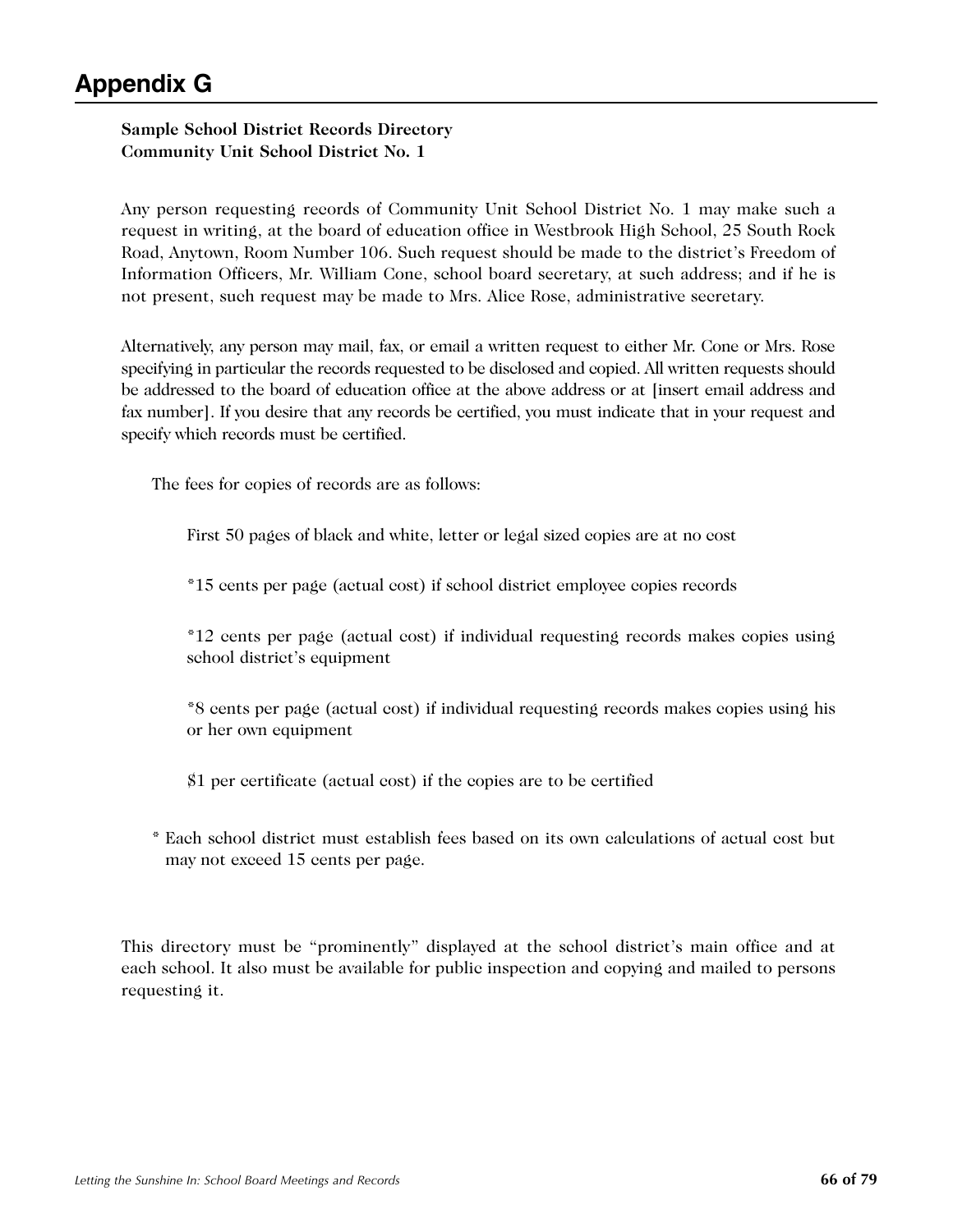The block of the functional subdivisions of the school district is as follows:



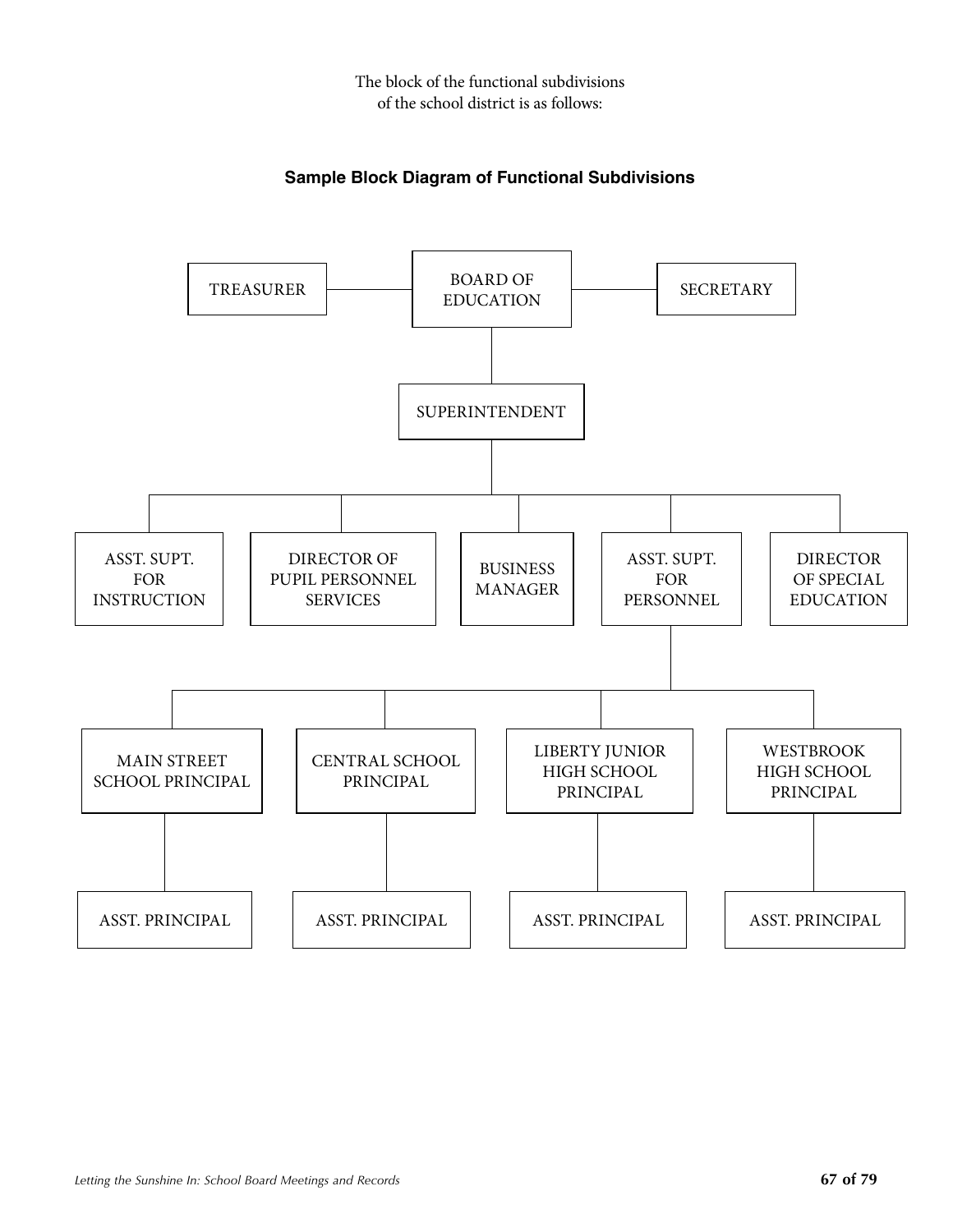# **Appendix H**

## **Electronic Attendance Request**

| $\frac{1}{20}$ , 20 $\frac{at}{m}$ p.m.                                                                    |            |              |
|------------------------------------------------------------------------------------------------------------|------------|--------------|
| I am eligible to participate electronically because of [check one]:<br>personal illness or disability<br>◻ |            |              |
| employment purposes or business of the public body<br>❏<br>a family or other emergency<br>❏                |            |              |
| During the meeting, I will be at the following location: _______________________                           |            |              |
| and reachable at the following phone number:                                                               |            |              |
|                                                                                                            |            |              |
| Signature of Member                                                                                        | Date       |              |
| <b>OR</b>                                                                                                  |            |              |
| Request received by $\Box$ phone<br>$\Box$ email                                                           | $\Box$ fax | $\Box$ other |
| Signature of [Clerk] [Recording Secretary]                                                                 | Date       |              |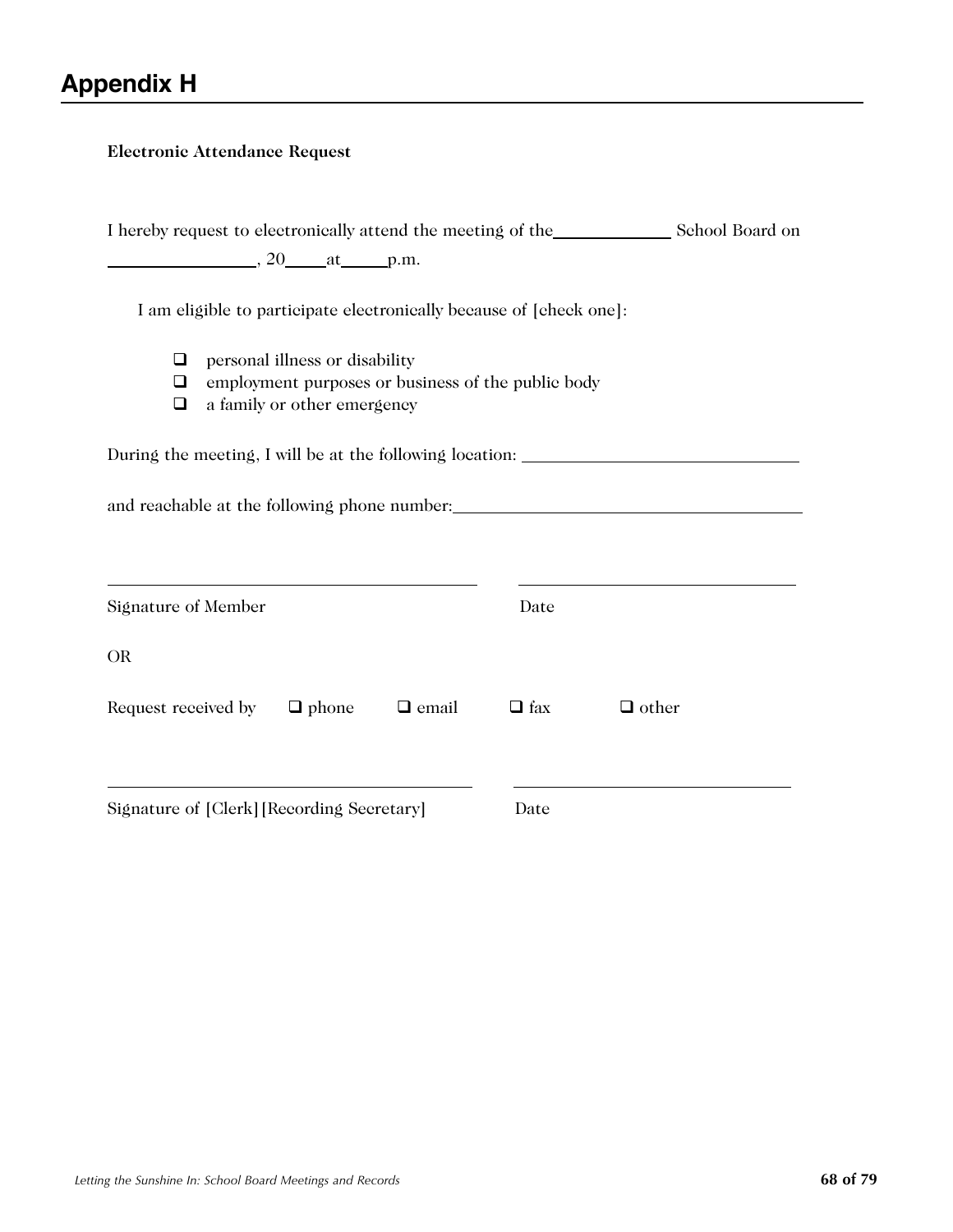**Sample Resolution**

**Please Review This Matter with Your Local Attorney**

## [RESOLUTION] NO.

### A [RESOLUTION] DEFINING MEETING AND ADOPTING PROCEDURES FOR ELECTRONIC ATTENDANCE AT MEETINGS

WHEREAS, on January 1, 2007, Public Act 94-1058, amending the Open Meetings Act, took effect and amended the definition of a "meeting" to mean "Any gathering, whether in person or by video or audio conference, telephone call, electronic means (such as, without limitation, electronic mail, electronic chat and instant messaging), or other means of contemporaneous interactive communication, of a majority of a quorum of the members of a public body held for the purpose of discussing public business," and it permits attendance of members of the public body at public meetings by a means other than physical presence, provided a quorum of the members are physically present at the meeting location;

WHEREAS, to permit attendance by a means other than physical presence, the [Governmental Unit] must adopt rules that conform to the requirements and restrictions of the Open Meetings Act, 5 ILCS 120/7;

WHEREAS, the corporate authorities of the [Governmental Unit] desire to permit attendance of members of the public body by means other than physical presence in compliance with the Open Meetings Act;

WHEREAS, the corporate authorities of the [Governmental Unit] find that it is necessary that any existing resolutions or policies be amended to conform with the term "meeting" to include electronic gatherings as defined in Section 120/1.02 of the Open Meetings Act.

NOW, THEREFORE, BE IT [ORDAINED] [RESOLVED] by the Board of Education of School District No. , County, Illinois as follows:

Section I. Recitals. The preliminary paragraphs set forth above are incorporated herein as part of this Resolution.

Section 2. Electronic Attendance at Meetings Rules. The Board of Education hereby adopts the Electronic Attendance at Meetings Rules, attached hereto, that permits a member of the public body to attend any meeting of a public body as defined in the Open Meetings Act via electronic means.

Section 3. Effective Date. This [Resolution] shall be in full force and effect after its passage and approval.

Section 4. Severability. In the event that any section, clause, provision, or part of this Resolution shall be found and determined to be invalid by a court of competent jurisdiction, all valid parts that are severable from the invalid parts shall remain in full force and effect.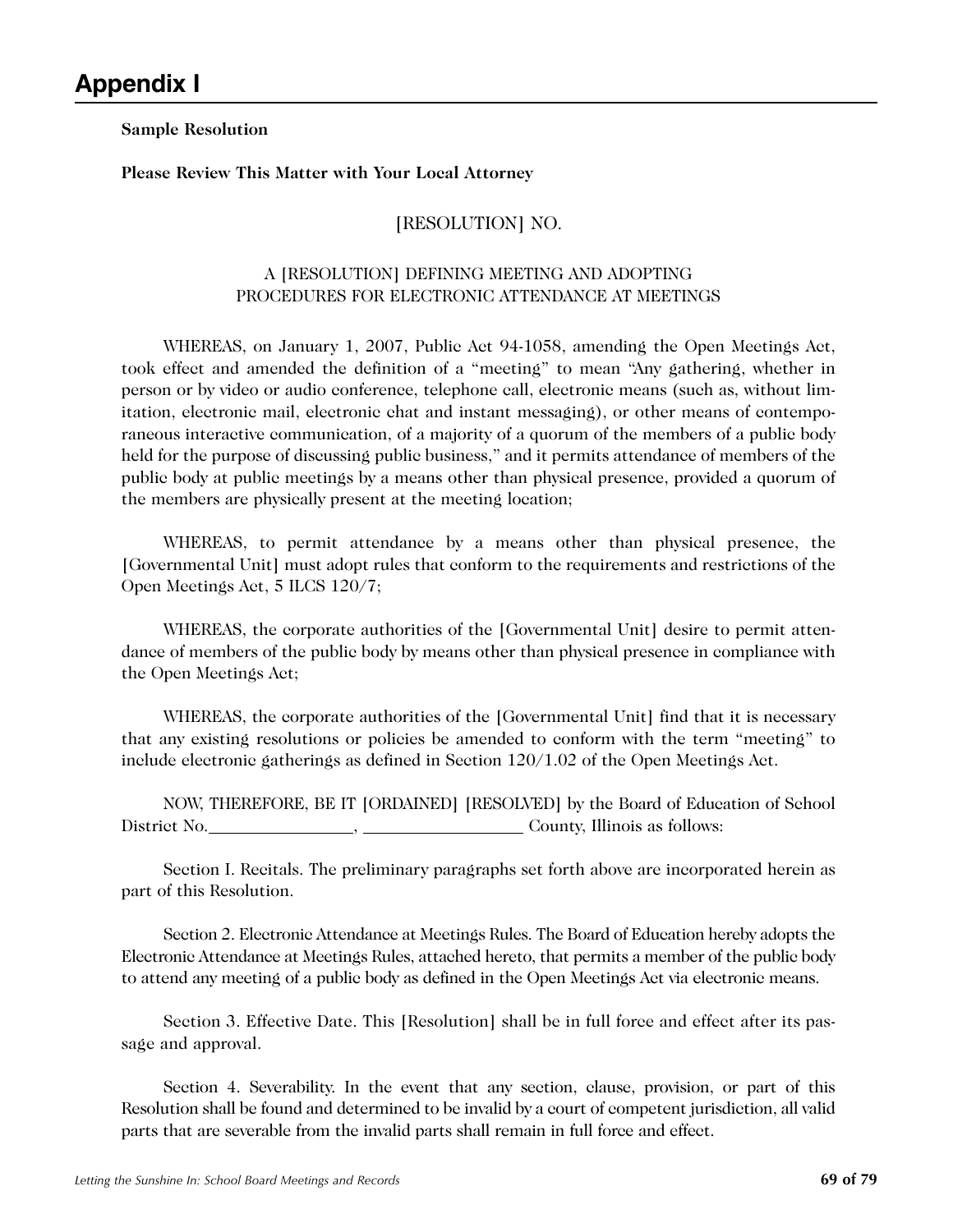| $\sim$ $\sim$ $\sim$ |  |  |
|----------------------|--|--|
|                      |  |  |

NAYS:

ABSENT:

|                                   | APPROVED by the School Board President and attested by the Clerk, on this_ |  |
|-----------------------------------|----------------------------------------------------------------------------|--|
| day of _______________, 20______. |                                                                            |  |

SCHOOL BOARD PRESIDENT

ATTEST:

 $\overline{a}$ 

 $\overline{a}$ 

**SECRETARY**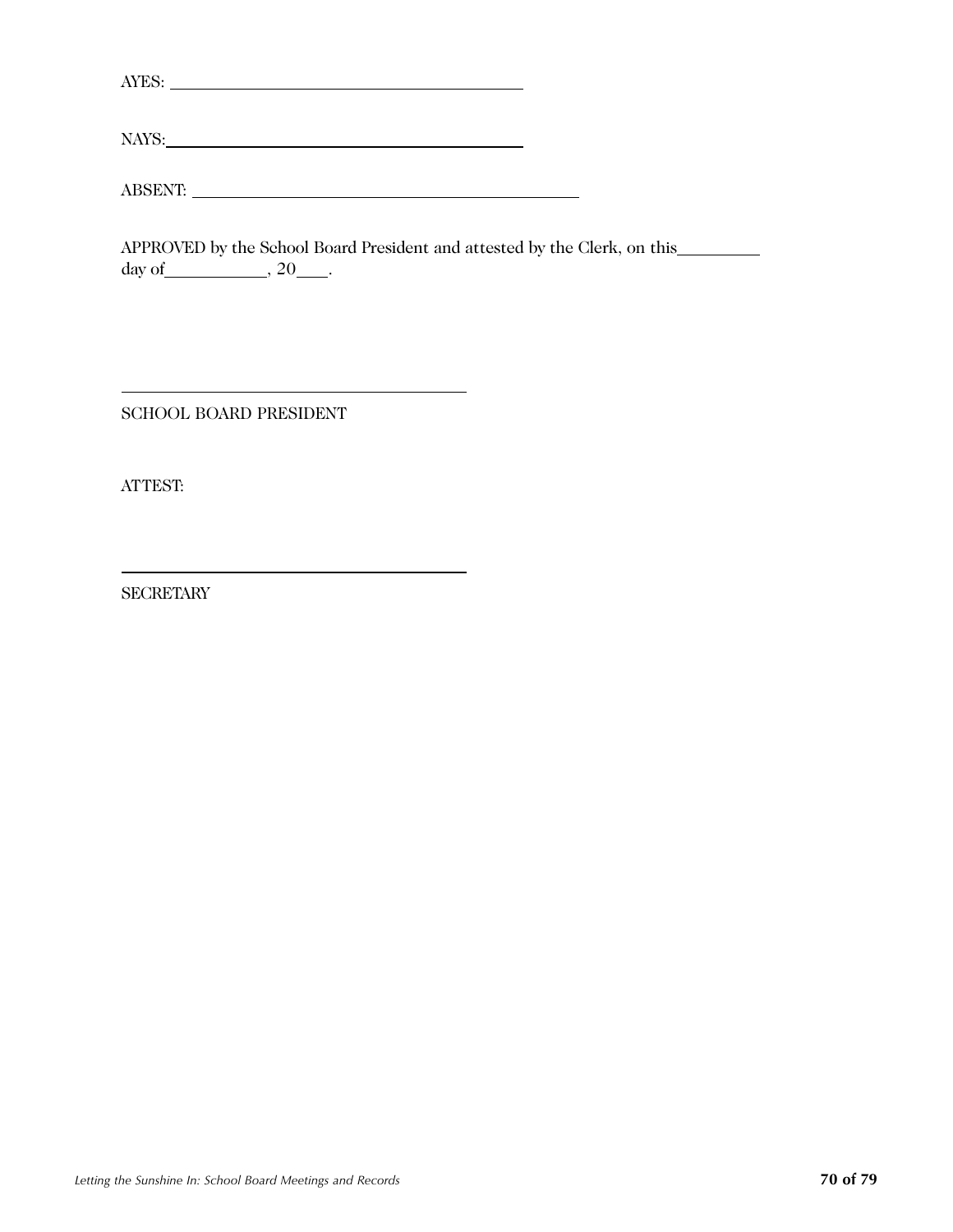#### **ELECTRONIC ATTENDANCE AT MEETINGS RULES**

#### **Section 1. Rules Statement**.

It is the decision of the Board of Education of School District No.\_\_\_\_\_\_\_\_\_,

\_\_\_\_\_\_\_\_\_\_\_\_\_\_\_\_\_\_\_\_County, Illinois that any member of the Board may attend any open or closed meeting of the board via electronic means (such as by telephone, video, or internet connection) provided that such attendance is in compliance with these rules and any applicable laws.

- **Section 2. Prerequisites**. A member of the board may attend a meeting electronically if the member meets the following conditions:
	- a. The member should notify the [clerk] [recording secretary] at least [duration of time] before the meeting, unless impractical, so that necessary communications equipment can be arranged. Inability to make the necessary technical arrangements will result in denial of a request for remote attendance.
	- b. The member must assert one of the following three reasons why he or she is unable to physically attend the meeting,
		- 1) The member cannot attend because of personal illness or disability; or
		- 2) The member cannot attend because of employment purposes or the business of the [local government entity]; or
		- 3) The member cannot attend because of a family or other emergency.

#### **Section 3. Authorization to Participate.**

- a. The [clerk] [recording secretary], after receiving the electronic attendance request, shall inform the board of the request for electronic attendance.
- b. After establishing that there is a quorum is physically present at a meeting where a member of the [board] desires to attend electronically, the presiding officer shall state that (i) a notice was received by a member of the [board] in accordance with these rules, and (ii) the member will be deemed authorized to attend the meeting electronically unless a motion objecting to the member's electronic attendance is made, seconded, and approved by two-thirds of the members of the [board] physically present at the meeting. If no such motion is made and seconded or if any such motion fails to achieve the required vote by the members of the [board] physically present at the meeting, then the request by the member to attend the meeting electronically shall be deemed approved by the [board] and the presiding officer shall declare the requesting member present. After such declaration by the presiding officer, the question of a member's electronic attendance may not be reconsidered.

### **Section 4. Adequate Equipment Required.**

The member participating electronically and other members of the [board] must be able to communicate effectively, and members of the audience must be able to hear all communications at the meeting site. Before allowing electronic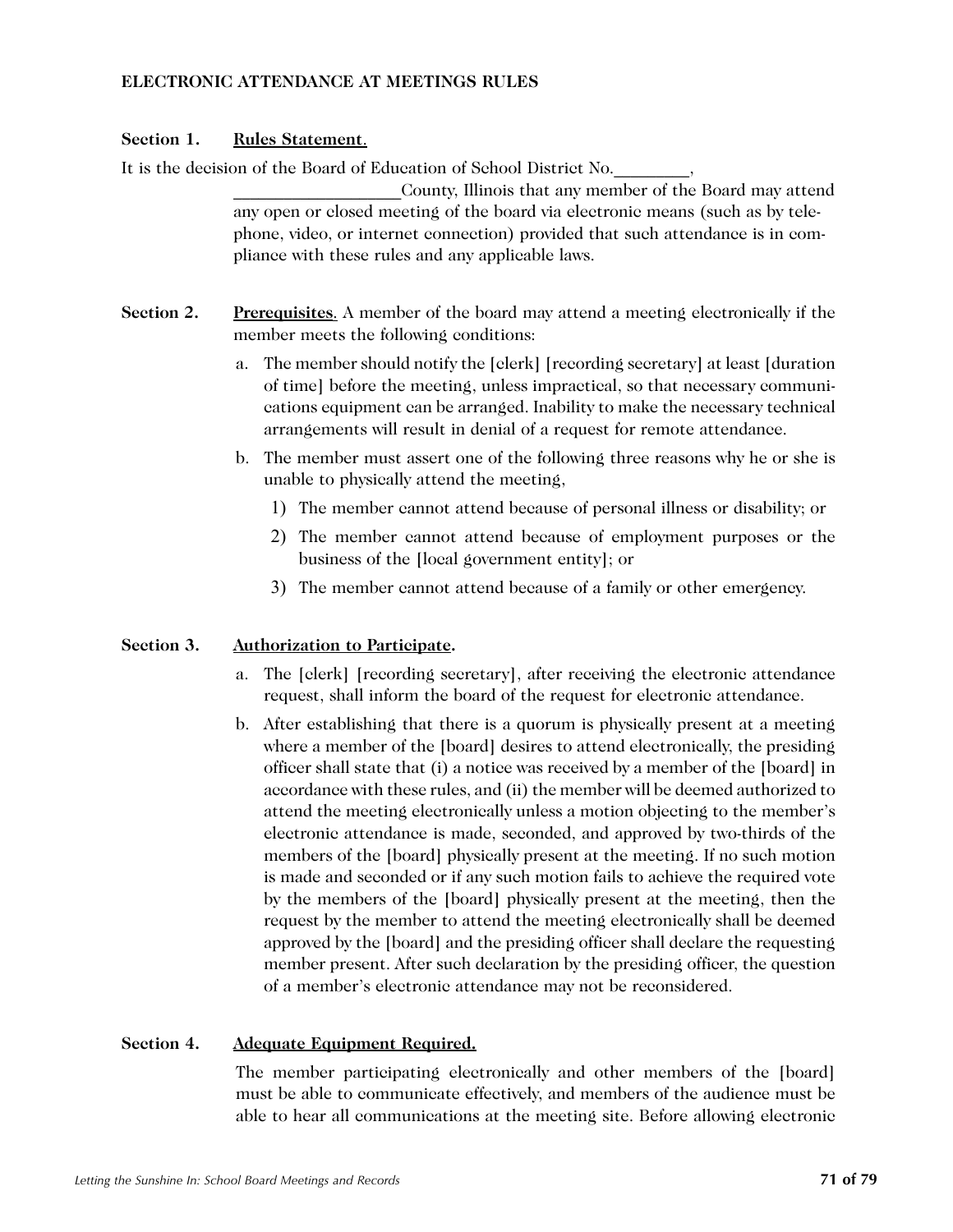attendance at any meeting, the [board] shall provide equipment adequate to accomplish this objective at the meeting site.

- **Section 5.** Minutes. Any member attending electronically shall be considered an off-site attendee and counted as present electronically for that meeting if the member is allowed to attend. The meeting minutes shall also reflect and state specifically whether each member is physically present or present by electronic means.
- **Section 6.** Rights of Remote Member. A member permitted to attend electronically will be able to express his or her comments during the meeting and participate in the same capacity as those members physically present, subject to all general meeting guidelines and procedures previously adopted and adhered to. The member attending electronically shall be heard, considered, and counted as to any vote taken. Accordingly, the name of any member attending electronically shall be called during any vote taken, and his or her vote counted and recorded by the [clerk] [recording secretary] and placed in the minutes for the corresponding meeting. A member attending electronically may leave a meeting and return as is the case of any member, provided the member attending electronically shall announce his or her leaving and returning.
- **Section 7.** (**Optional**) **[Committees, Boards and Commissions**. These rules shall apply to all committees, boards, and commissions established by authority of the [board of education].

These rules are effective this \_\_\_\_\_\_\_\_\_ day of, 20\_\_\_\_\_.

[SCHOOL BOARD PRESIDENT]

ATTEST:

[Secretary]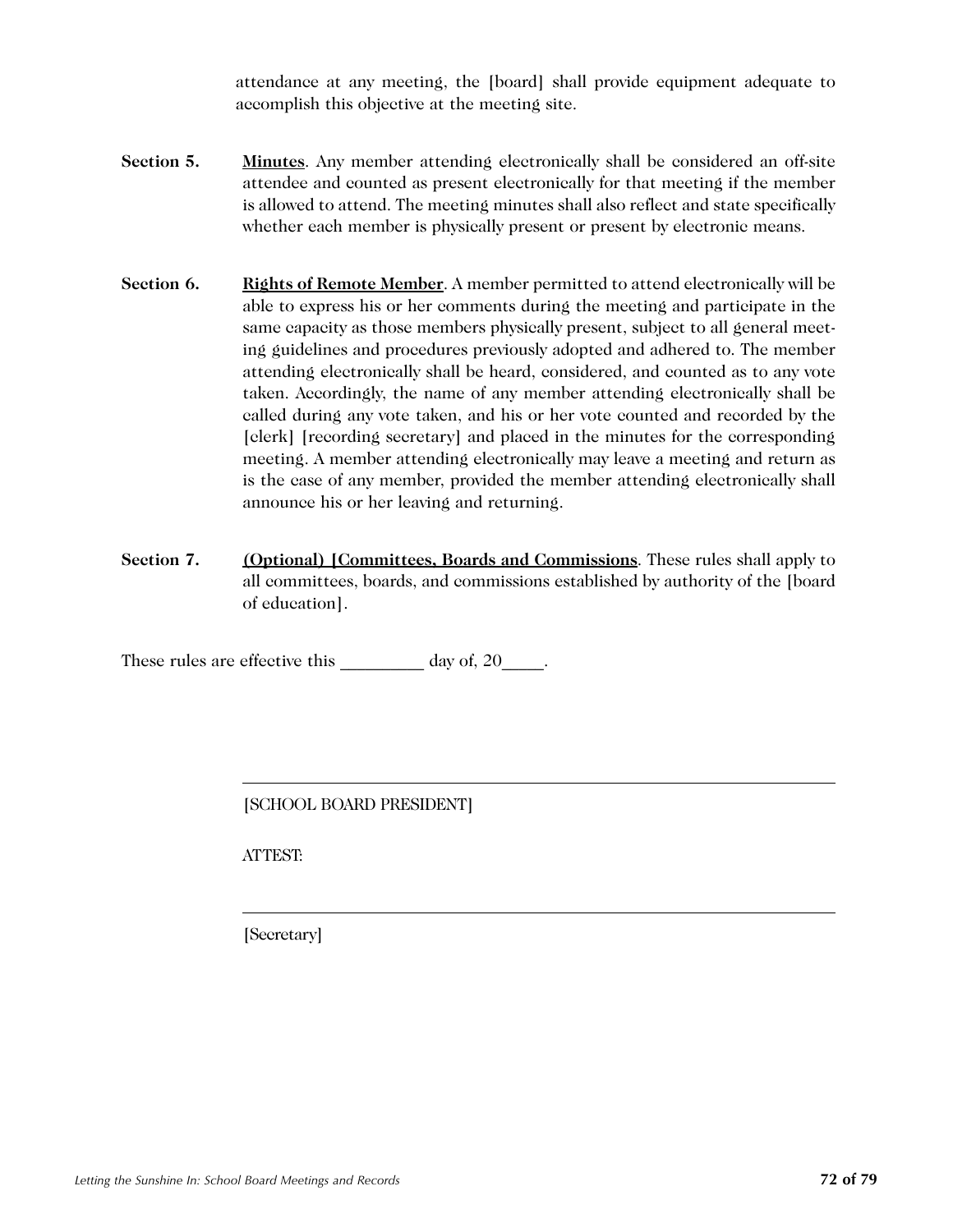**Written Request for Inspection or Copying of Public Records [This form is optional. Request may be made in writing by personal delivery, mail, fax, email, or other means.]**

#### **FOIA OFFICER**

\_\_\_\_\_\_\_\_\_\_\_\_\_\_\_\_\_\_\_\_\_\_\_\_\_\_\_\_\_\_\_\_\_\_School District

- 1. Name of person making request: \_\_\_\_\_\_\_\_\_\_\_\_\_\_\_\_\_\_\_\_\_\_\_\_\_\_\_\_\_\_\_\_\_\_\_\_\_\_\_\_\_\_\_\_\_\_\_\_\_
- 2. Address of person making request:
- 3. Telephone number of person making request:
- 4. Email address of person making request: \_\_\_\_\_\_\_\_\_\_\_\_\_\_\_\_\_\_\_\_\_\_\_\_\_\_\_\_\_\_\_\_\_\_\_\_\_\_\_\_\_
- 5. Date of request:
- 6. Is request for commercial purposes? (yes/no) (if yes, see Appendix M) It is a violation of the Freedom of Information Act for a person to knowingly obtain a public record for commercial purposes without disclosing that it is for a commercial purpose.
- 7. Are you requesting a fee waiver (yes/no)? If yes, state reason:

Describe in detail below the public records you are requesting and state whether you wish to inspect and/or copy such records. Also, please state whether such public records are to be certified. If you wish to receive the records in a specific electronic format, please describe.

 $\mathcal{L}_\mathcal{L} = \{ \mathcal{L}_\mathcal{L} = \{ \mathcal{L}_\mathcal{L} = \{ \mathcal{L}_\mathcal{L} = \{ \mathcal{L}_\mathcal{L} = \{ \mathcal{L}_\mathcal{L} = \{ \mathcal{L}_\mathcal{L} = \{ \mathcal{L}_\mathcal{L} = \{ \mathcal{L}_\mathcal{L} = \{ \mathcal{L}_\mathcal{L} = \{ \mathcal{L}_\mathcal{L} = \{ \mathcal{L}_\mathcal{L} = \{ \mathcal{L}_\mathcal{L} = \{ \mathcal{L}_\mathcal{L} = \{ \mathcal{L}_\mathcal{$ \_\_\_\_\_\_\_\_\_\_\_\_\_\_\_\_\_\_\_\_\_\_\_\_\_\_\_\_\_\_\_\_\_\_\_\_\_\_\_\_\_\_\_\_\_\_\_\_\_\_\_\_\_\_\_\_\_\_\_\_\_\_\_\_\_\_\_\_\_\_\_\_\_\_\_\_\_  $\mathcal{L}_\mathcal{L} = \{ \mathcal{L}_\mathcal{L} = \{ \mathcal{L}_\mathcal{L} = \{ \mathcal{L}_\mathcal{L} = \{ \mathcal{L}_\mathcal{L} = \{ \mathcal{L}_\mathcal{L} = \{ \mathcal{L}_\mathcal{L} = \{ \mathcal{L}_\mathcal{L} = \{ \mathcal{L}_\mathcal{L} = \{ \mathcal{L}_\mathcal{L} = \{ \mathcal{L}_\mathcal{L} = \{ \mathcal{L}_\mathcal{L} = \{ \mathcal{L}_\mathcal{L} = \{ \mathcal{L}_\mathcal{L} = \{ \mathcal{L}_\mathcal{$  $\mathcal{L}_\mathcal{L} = \{ \mathcal{L}_\mathcal{L} = \{ \mathcal{L}_\mathcal{L} = \{ \mathcal{L}_\mathcal{L} = \{ \mathcal{L}_\mathcal{L} = \{ \mathcal{L}_\mathcal{L} = \{ \mathcal{L}_\mathcal{L} = \{ \mathcal{L}_\mathcal{L} = \{ \mathcal{L}_\mathcal{L} = \{ \mathcal{L}_\mathcal{L} = \{ \mathcal{L}_\mathcal{L} = \{ \mathcal{L}_\mathcal{L} = \{ \mathcal{L}_\mathcal{L} = \{ \mathcal{L}_\mathcal{L} = \{ \mathcal{L}_\mathcal{$ 

\_\_\_\_\_\_\_\_\_\_\_\_\_\_\_\_\_\_\_\_\_\_\_\_\_\_\_\_\_\_\_\_\_\_\_\_\_\_\_\_\_\_\_\_\_\_\_\_\_\_\_\_\_\_\_\_\_\_\_\_\_\_\_\_\_\_\_\_\_\_\_\_\_\_\_\_\_\_

8. How do you want to receive these records?  $\Box$  Email  $\Box$  Mail  $\Box$  Pick Up

The school district will respond to the above request within five working days from the above date unless one or more of the seven reasons for an extension of time provided for in Section  $3(e)$  of the Act are invoked by the school district.

> Signature of person making request [ROUTING OF REQUEST - FOR OFFICE USE ONLY]

 $\mathcal{L}_\text{max}$  and the contract of the contract of the contract of the contract of the contract of the contract of the contract of the contract of the contract of the contract of the contract of the contract of the contrac

FOR COMPLETION BY FOIA OFFICER:

| Date Received:                         |  |
|----------------------------------------|--|
| Date Response time expires:            |  |
| Copy of Request and attachments filed: |  |
| File folder $#$ for this request:      |  |
| And date created:                      |  |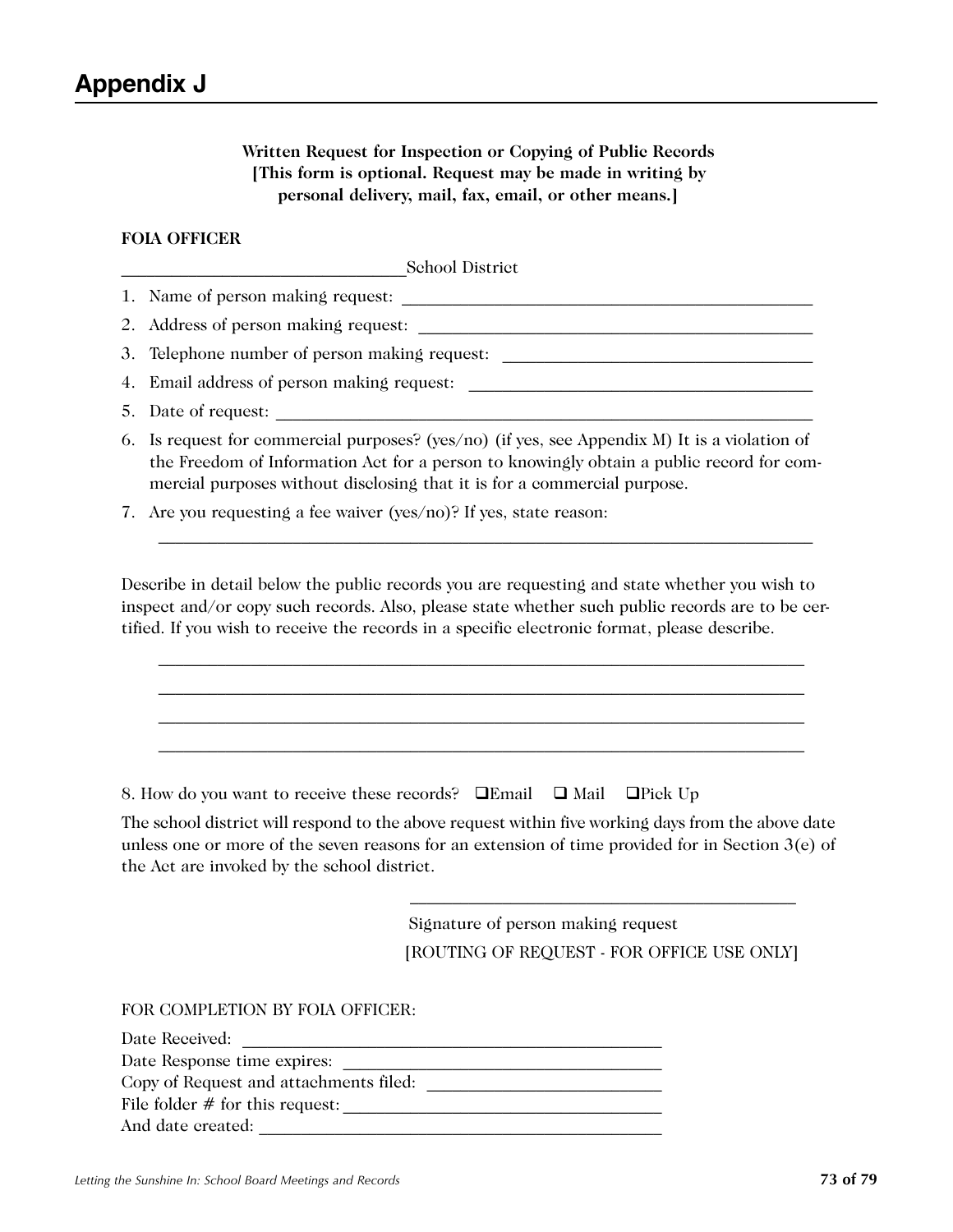# **Appendix K**

**Notice to Meet and Confer to Reduce Categorical Request to Manageable Proportions** 

#### Dear **(individual involved)**:

| You are hereby notified that your written request dated                                     | calling for all           |
|---------------------------------------------------------------------------------------------|---------------------------|
| records falling within                                                                      | has been determined to be |
| unduly burdensome pursuant to Section $3(g)$ (category of records requested) of the Freedom |                           |
| of Information Act, that there is no way to narrow your request and that the burden on the  |                           |
| school district outweighs the public interest in the information requested.                 |                           |

We hereby extend to you an opportunity to meet and confer with the undersigned in an attempt to reduce your request to manageable proportions. Please call me at \_\_\_\_\_\_\_\_\_\_\_\_\_

between the hours of \_\_\_\_\_\_\_\_\_\_\_ and \_\_\_\_\_\_\_\_\_\_ in order to schedule a conference.

Dated:

FOIA Officer

 $\overline{a}$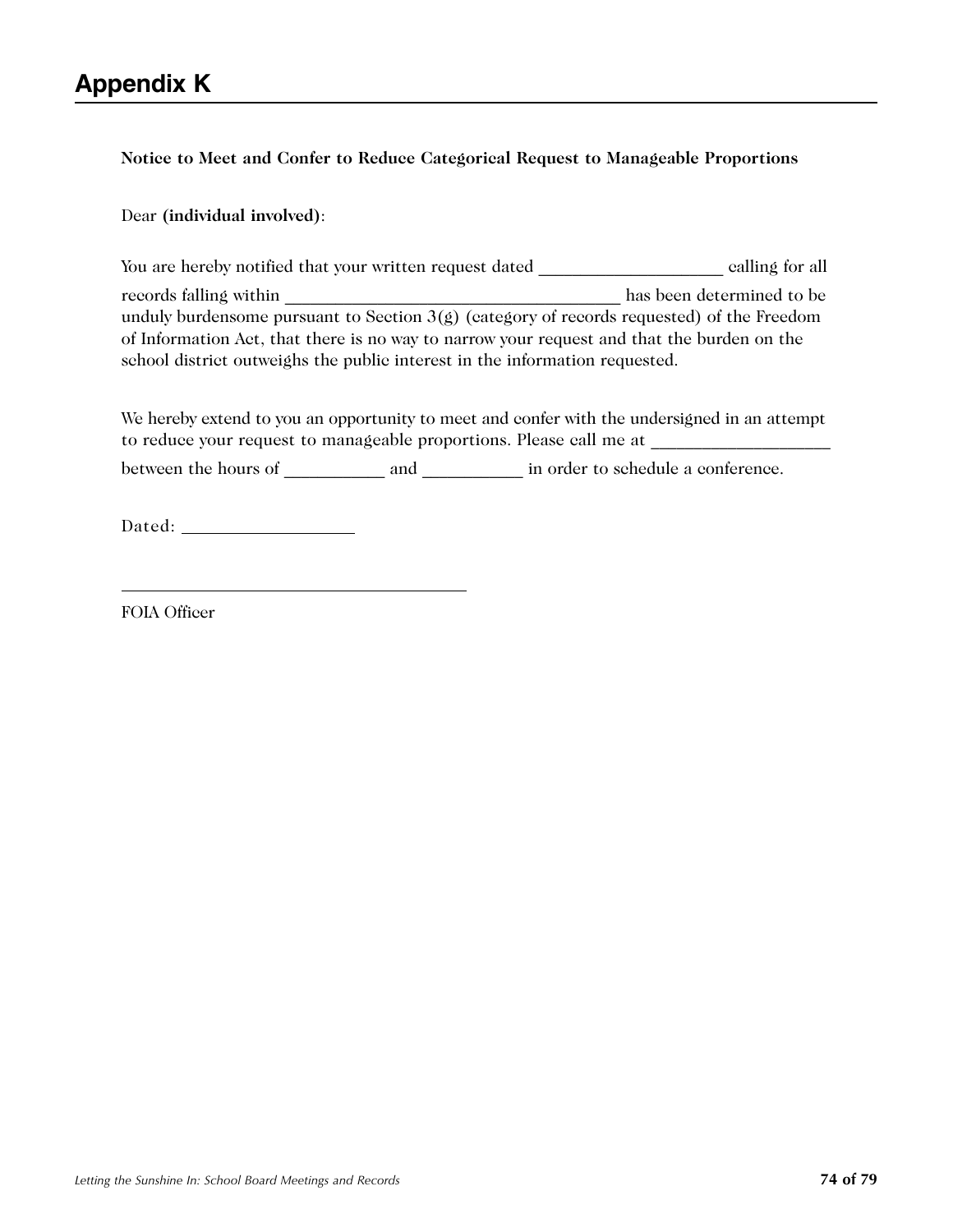# **Denial Letter – Unduly Burdensome**

### Dear **(individual involved)**:

You are hereby notified that your request for all the school district's financial records is hereby denied because to comply with your request would be unduly burdensome for the following reason(s):

# **(set forth why it would be unduly burdensome, such as this is a repeated request for the same records by the same person)**.

After meeting and conferring with you on the day of , 20 , we were

unable to reduce your request to manageable proportions and it appears from your explanation as to why you are requesting these records, that the burden on the school district outweighs the public interest in the information being sought.

# **[OR]**

After extending you the opportunity to narrow your request or to meet and confer to narrow your request on the \_\_\_\_\_ day of \_\_\_\_\_\_\_\_\_\_\_\_, 20\_\_\_\_, you never narrowed your request.

(NAME OF SCHOOL DISTRICT)

By:

FOIA Officer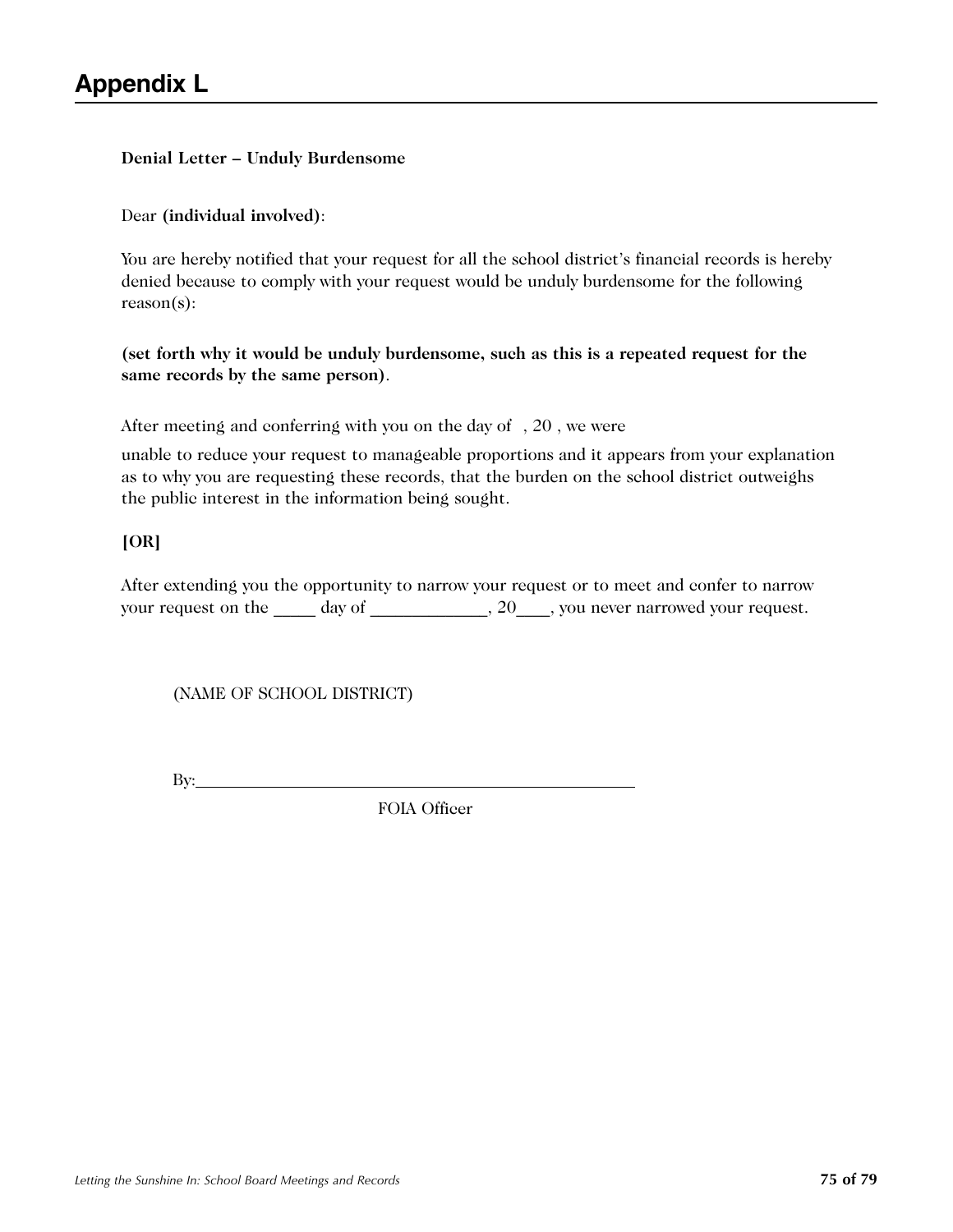#### **Response to Request for Records to be Used for a Commercial Purpose**

The undersigned has determined you have informed us that your request for school district records, received \_\_\_\_\_\_\_\_\_\_\_\_\_\_\_\_\_\_\_\_\_\_, 20\_\_, is a request for a commercial purpose.

Accordingly, I provide you with the following information:

- $\Box$  I estimate that the records sought can be ready for you within days of the date of this notice. The copying charge is estimated as  $\frac{8}{1}$ . Please remit this amount. Copying will not proceed until payment is received.
- $\Box$  The request is denied because the records are exempt under Section of the Freedom of Information Act.
- $\Box$  The request in its current form is unduly burdensome. Please contact me for discussion as to whether we can reduce the request to manageable proportions.
- $\Box$  The records you requested are ready for pick up/attached.

FOIA Officer

 $\overline{a}$ 

 $\overline{a}$ 

School District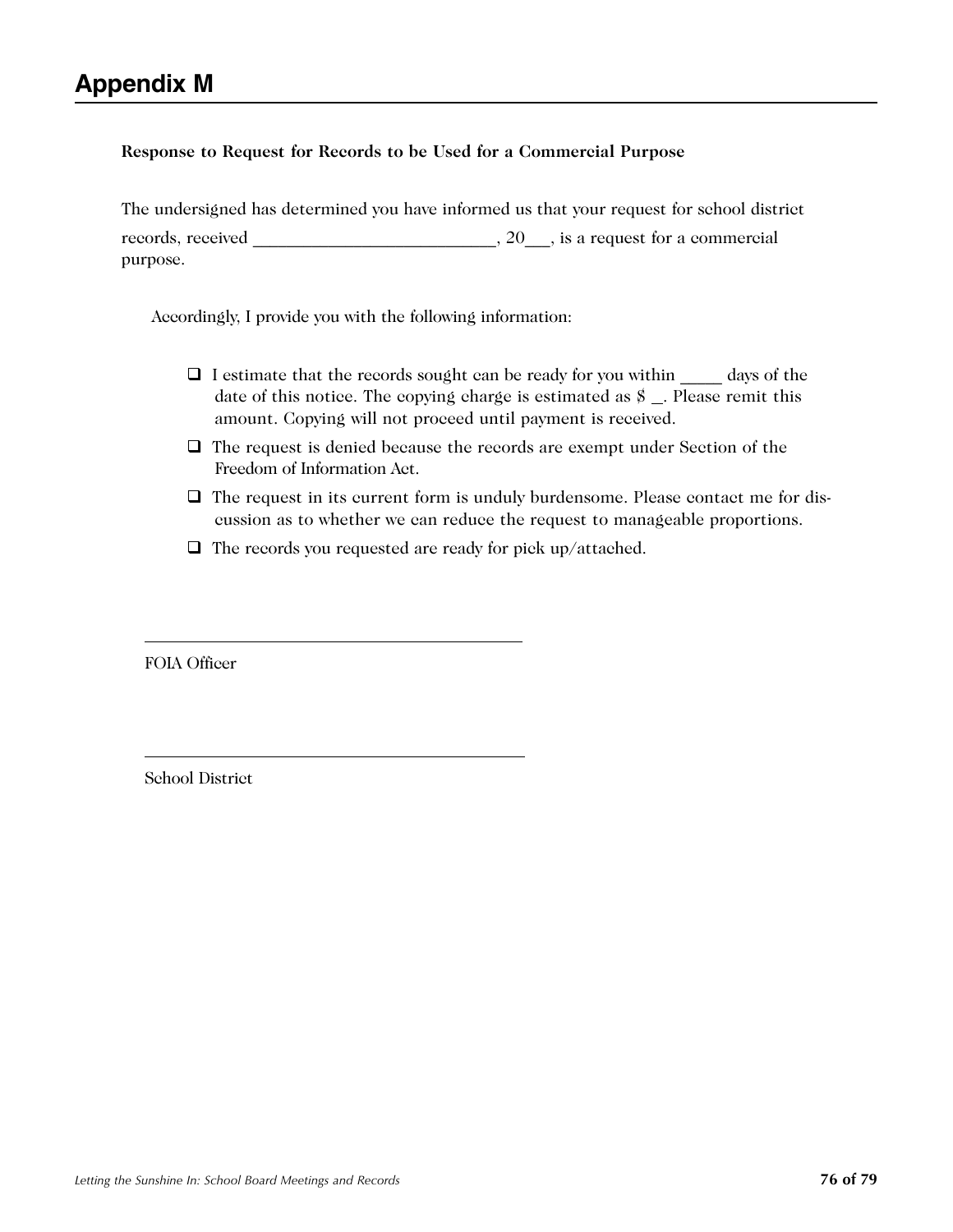#### **Safe Harbor Letter**

Notice to Public Access Counselor requesting advisory opinion on release of information.

Dear Public Access Counselor:

The undersigned is the school board president or school board attorney for the School District. We are in receipt of the attached request received on the date noted, and request an advisory opinion on the inspection of the records in said request.

The facts associated with such request are as follows:

# **[OR]**

I believe the following records are exempt from disclosure based upon the following facts:

Sincerely,

 $\overline{a}$ 

cc. Requester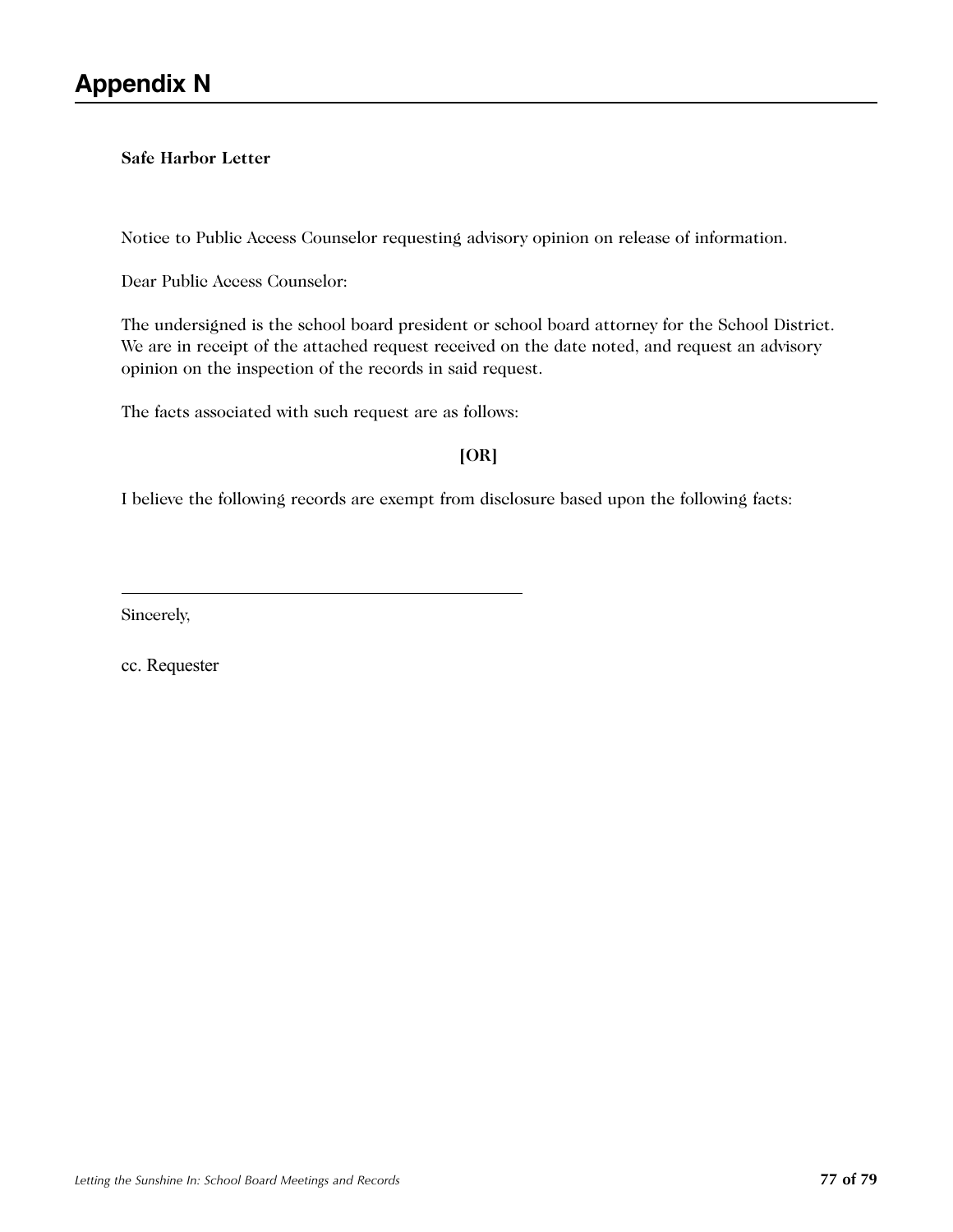**Resolution Setting Forth Provisions for Compliance with the Illinois Freedom of Information Act**

WHEREAS, the Freedom of Information Act took effect on July 1, 1984 (5 ILCS 140/1 *et seq*.) and was substantially amended by PA 96-0542 effective January 1, 2010; and

WHEREAS, such Act is intended to provide the public with greater access to the records of public bodies; and

WHEREAS, it is necessary for the School District to establish practices and procedures ensuring its full compliance with said Act, so that the public policy stated therein can be carried out effectively and efficiently with respect to the records of the school district.

BE IT RESOLVED by the Board of Education of School District No. \_\_\_\_\_\_\_\_\_\_ County, Illinois, as follows:

| designated as the FOIA Officer to whom all initial requests for access to the records of the school   |  |
|-------------------------------------------------------------------------------------------------------|--|
| district are to be referred. Such requests are to be made at the administrative offices of the school |  |
|                                                                                                       |  |
| through Friday. In the event that the_____________________ is not available during the times          |  |
| described above, the same is designated as the Deputy FOIA Officer to whom                            |  |
| such initial requests are to be made. Except in instances when records are furnished immediately,     |  |
| the FOIA Officer, or his designees, shall receive requests submitted to the school district under     |  |
| the Freedom of Information Act, ensure that the school district responds to requests in a timely      |  |
| fashion, and issue responses under the Act. The FOIA Officer shall develop a list of documents or     |  |
| categories of records that the school district shall immediately disclose upon request.               |  |

SECTION 2: Upon receiving a request for a public record, the FOIA Officer shall:

- 1) note the date the school district receives the written request;
- 2) compute the day on which the period for response will expire and make a notation of that date on the written request;
- 3) maintain an electronic or paper copy of a written request, including all documents submitted with the request until the request has been complied with or denied; and
- 4) create a file for the retention of the original request, a copy of the response, a record of written communications with the requester, and a copy of other communications.

SECTION 3: The FOIA Officers and Deputy FOIA Officer shall successfully complete an annual training program. Whenever a new Freedom of Information Officer is designated by the school district, that person shall successfully complete the electronic training curriculum developed by the Public Access Counselor of the state of Illinois within 30 days after assuming the position.